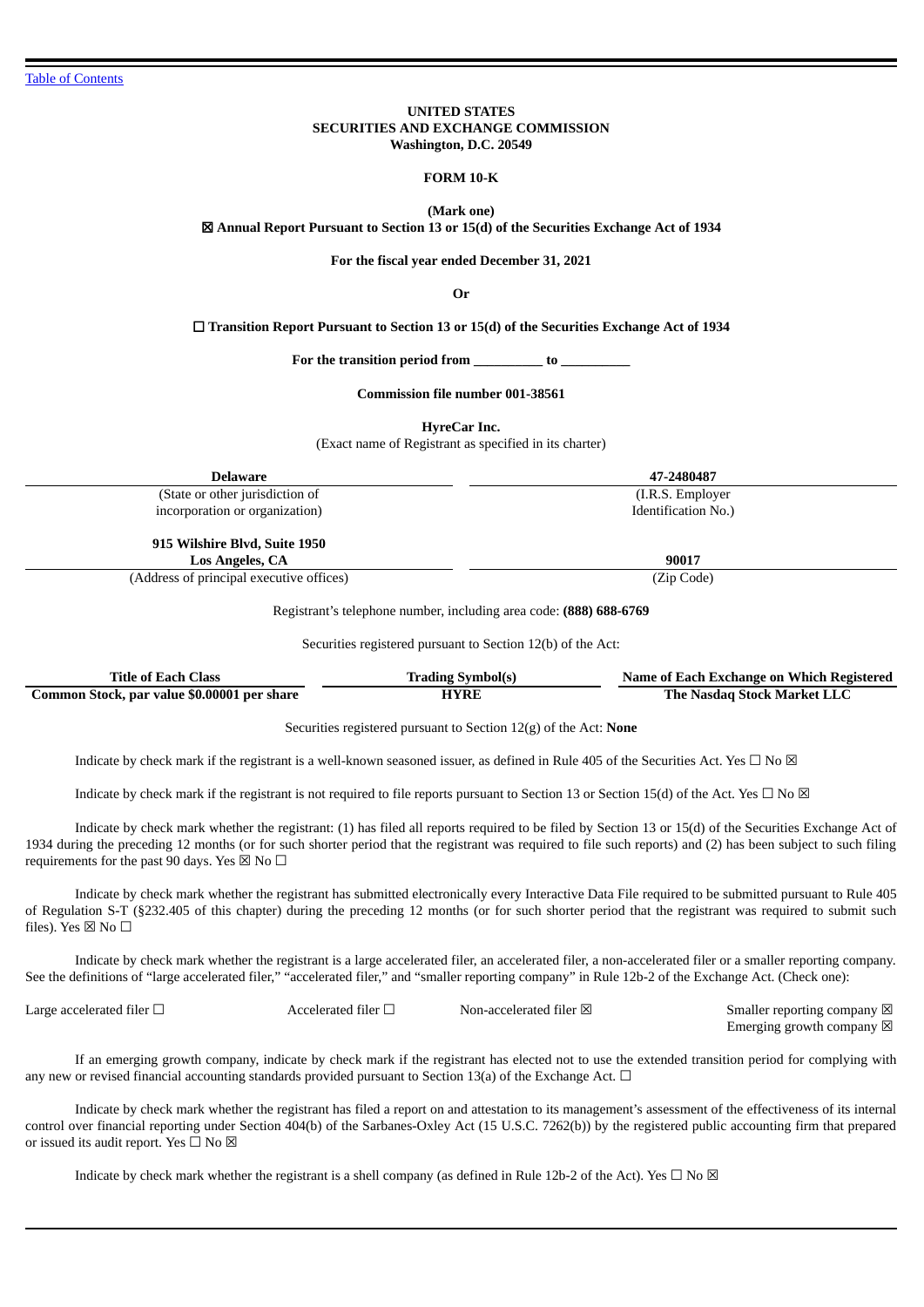The aggregate market value of the registrant's common stock held by non-affiliates of the registrant was \$438,510,793 as of June 30, 2021, the last business day of the registrant's most recently completed second quarter based on the closing price of the common stock on the Nasdaq Capital Market. Solely for purposes of this disclosure, shares of common stock held by executive officers and directors of the registrant as of such date have been excluded because such persons may be deemed to be affiliates. This determination of executive officers and directors as affiliates is not necessarily a conclusive determination for any other purposes.

21,761,283 shares of common stock were issued and outstanding as of March 14, 2022.

# **DOCUMENTS INCORPORATED BY REFERENCE**

Portions of the Registrant's definitive proxy statement relating to its 2022 annual meeting of stockholders (the "2022 Proxy Statement") are incorporated by reference into Part III of this Annual Report on Form 10-K where indicated. The 2022 Proxy Statement will be filed with the Securities and Exchange Commission (the "SEC") within 120 days after the end of the fiscal year to which this report relates.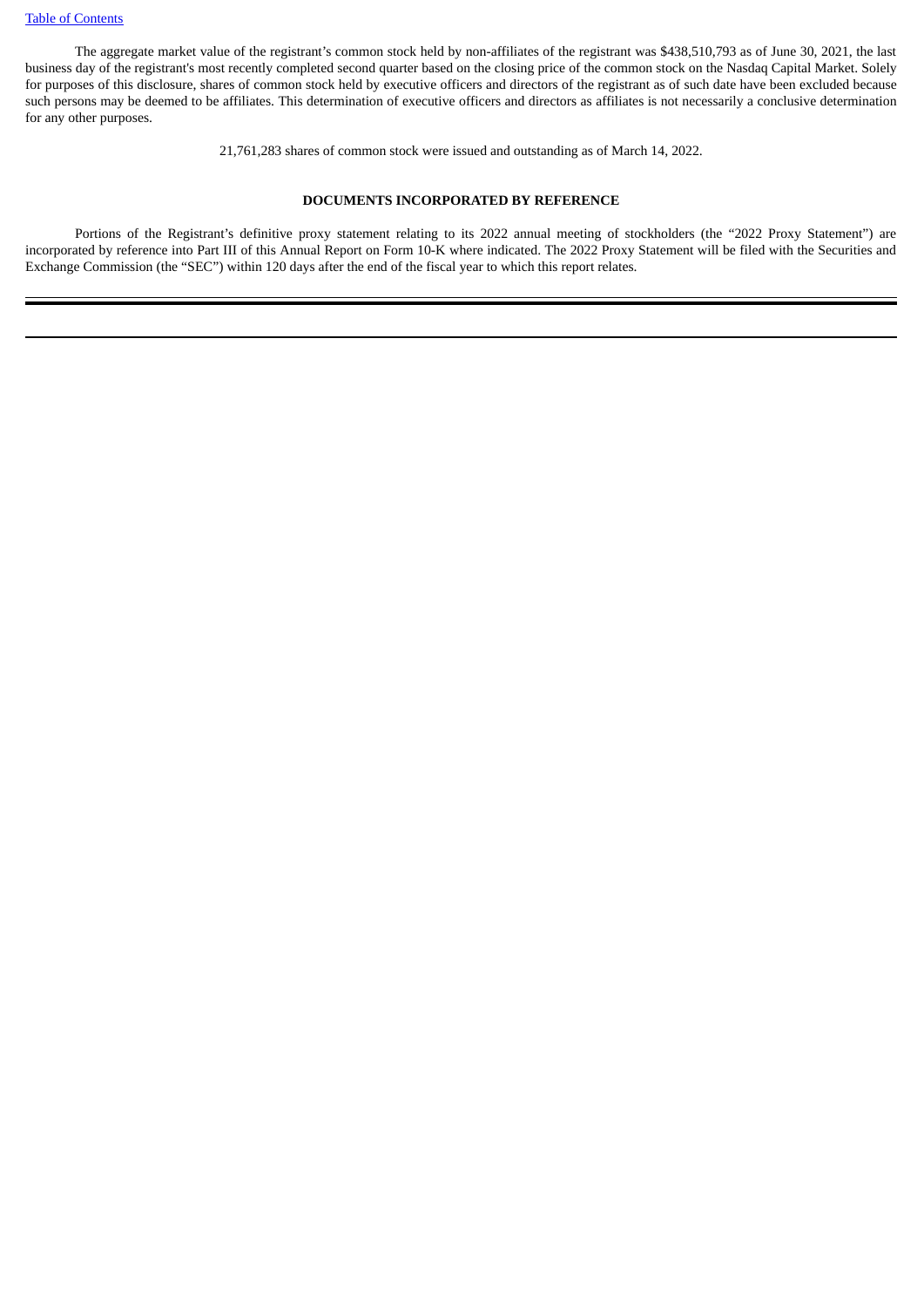# **TABLE OF CONTENTS Page Number**

<span id="page-2-0"></span>

| <b>PART I</b><br>Item 1.<br>Item 1A.<br>Item 1B.<br>Item 2.<br>Item 3.<br>Item 4.                  | <b>Forward Looking Statements</b><br><b>Business</b><br><b>Risk Factors</b><br><b>Staff Comments</b><br><b>Properties</b><br><b>Legal Proceedings</b><br><b>Mine Safety Disclosures</b>                                                                                                                                                                                                                                                                                                                           | -ii-<br>$\frac{-1}{-1}$<br>$\frac{-1}{-8}$<br>$\frac{-20}{-20}$<br>$\frac{-20}{-20}$                                                                                                                                                                                                                                                                               |
|----------------------------------------------------------------------------------------------------|-------------------------------------------------------------------------------------------------------------------------------------------------------------------------------------------------------------------------------------------------------------------------------------------------------------------------------------------------------------------------------------------------------------------------------------------------------------------------------------------------------------------|--------------------------------------------------------------------------------------------------------------------------------------------------------------------------------------------------------------------------------------------------------------------------------------------------------------------------------------------------------------------|
| Part II<br>Item 5.<br>Item 6.<br>Item 7.<br>Item 7A.<br>Item 8.<br>Item 9.<br>Item 9A.<br>Item 9B. | Market for Registrant's Common Equity, Related Stockholder Matters and Issuer Purchases of Equity Securities<br>[Reserved]<br>Management's Discussion and Analysis of Financial Condition and Results of Operations<br><b>Quantitative and Qualitative Disclosures about Market Risk</b><br><b>Consolidated Financial Statements and Supplementary Data</b><br>Changes in and Disagreements with Accountants on Accounting and Financial Disclosure<br><b>Controls and Procedures</b><br><b>Other Information</b> | $\frac{-21}{21} - \frac{21}{22} - \frac{21}{22} - \frac{21}{22} - \frac{21}{22} - \frac{21}{22} - \frac{31}{22} - \frac{32}{22} - \frac{32}{22} - \frac{32}{22} - \frac{32}{22} - \frac{32}{22} - \frac{32}{22} - \frac{32}{22} - \frac{32}{22} - \frac{32}{22} - \frac{32}{22} - \frac{32}{22} - \frac{32}{22} - \frac{32}{22} - \frac{32}{22} - \frac{32}{22} -$ |
| <b>PART III</b><br>Item 10.<br>Item 11.<br>Item 12.<br>Item 13.<br>Item 14.                        | <b>Directors, Executive Officers and Corporate Governance</b><br><b>Executive Compensation</b><br>Security Ownership of Certain Beneficial Owners and Management and Related Stockholder Matters<br>Certain Relationships and Related Transactions, and Director Independence<br><b>Principal Accounting Fees and Services</b>                                                                                                                                                                                    |                                                                                                                                                                                                                                                                                                                                                                    |
| <b>PART IV</b><br>Item 15.<br>Item 16.                                                             | <b>Exhibits, Consolidated Financial Statements Schedules</b><br>Form 10-K Summary<br><b>Signatures</b>                                                                                                                                                                                                                                                                                                                                                                                                            | $\frac{-34}{-34}$ $\frac{-34}{-34}$                                                                                                                                                                                                                                                                                                                                |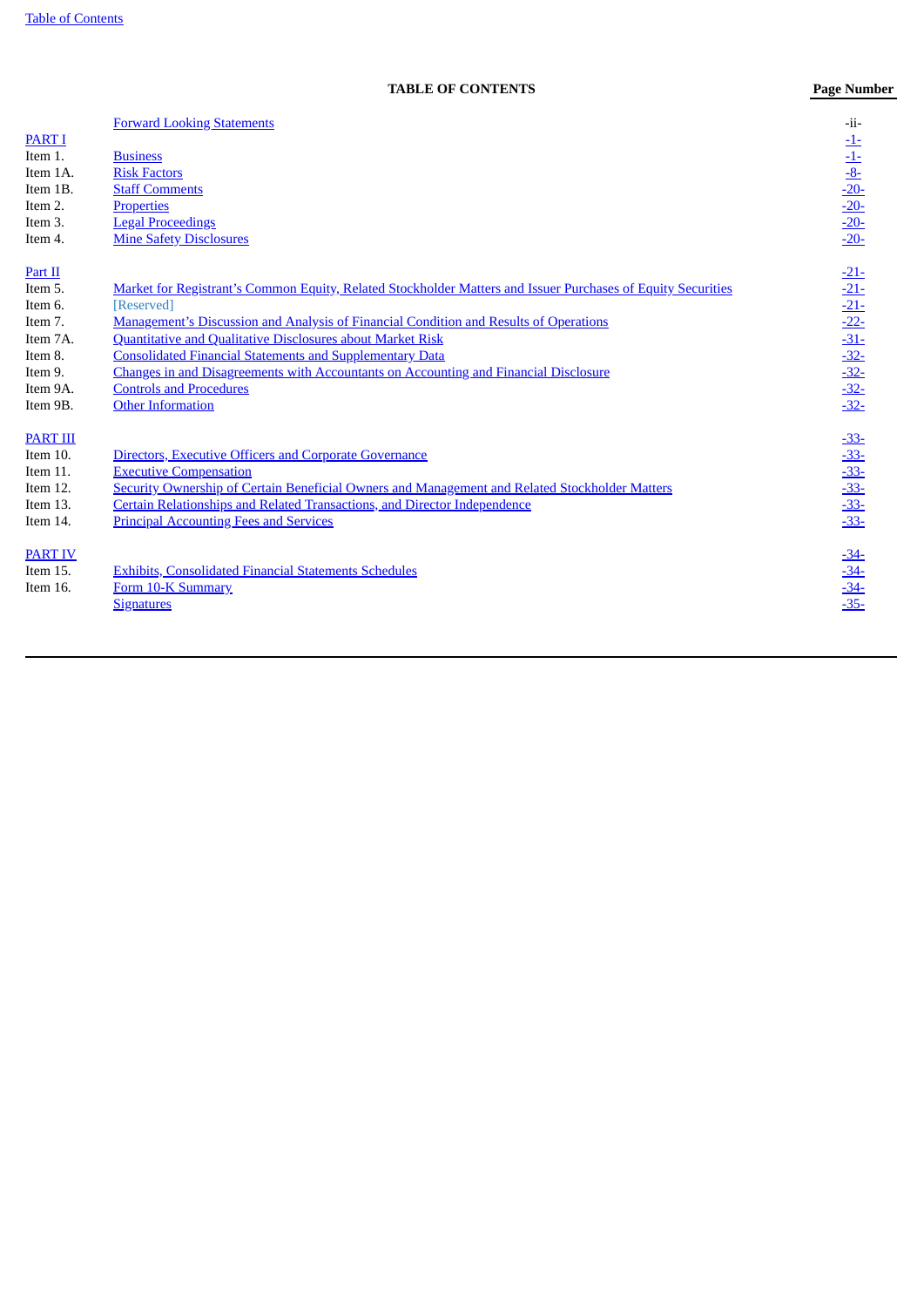# **FORWARD-LOOKING STATEMENTS**

<span id="page-3-0"></span>This Annual Report on Form 10-K contains forward-looking statements which are made pursuant to the safe harbor provisions of Section 27A of the Securities Act of 1933, as amended (the "Securities Act"), and Section 21E of the Securities Exchange Act of 1934, as amended (the "Exchange Act"). These statements may be identified by such forward-looking terminology as "may," "will," "should," "expects," "intends," "plans," "anticipates," "believes," "estimates," "predicts," "potential," "continue" or the negative of these terms or other comparable terminology. Our forward-looking statements are based on a series of expectations, assumptions, estimates and projections about our company, are not guarantees of future results or performance and involve substantial risks and uncertainty. We may not actually achieve the plans, intentions or expectations disclosed in these forward-looking statements. Actual results or events could differ materially from the plans, intentions and expectations disclosed in these forward-looking statements. Our business and our forward-looking statements involve substantial known and unknown risks and uncertainties, including the risks and uncertainties inherent in our statements regarding:

- the impacts of COVID-19, or other future pandemics on our business, results of operations, financial position and cash flows;
- our ability to effectively manage our growth and maintain and improve our corporate culture;
- the potential benefits of and our ability to maintain our relationships with ridesharing companies, and establish or maintain future collaborations or strategic relationships or obtain additional funding;
- our marketing capabilities and strategy;
- our ability to maintain a cost-effective insurance program;
- our industry is in early stages of growth;
- financing; our history of operating losses, and the accuracy of our estimates regarding expenses, future revenue, capital requirements and needs for additional
- our investments in new and enhanced products and offerings, and the effect of these investments on our results of operations;
- our ability to retain the continued service of our key professionals and to identify, hire and retain additional qualified professionals;
- our competitive position, and developments and projections relating to our competitors and our industry;
- our estimates regarding expenses, future revenue, capital requirements and needs for additional financing;
- outcome of pending, threatened or future litigation; and
- our ability to comply with existing, modified, or new laws and regulations applying to our business.

All of our forward-looking statements are as of the date of this Annual Report on Form 10-K only. In each case, actual results may differ materially from such forward-looking information. We can give no assurance that such expectations or forward-looking statements will prove to be correct. An occurrence of, or any material adverse change in, one or more of the risk factors or risks and uncertainties referred to in this Annual Report on Form 10-K or included in our other public disclosures or our other periodic reports or other documents or filings filed with or furnished to the SEC could materially and adversely affect our business, prospects, financial condition and results of operations. Except as required by law, we do not undertake or plan to update or revise any such forward-looking statements to reflect actual results, changes in plans, assumptions, estimates or projections or other circumstances affecting such forward-looking statements occurring after the date of this Annual Report on Form 10-K, even if such results, changes or circumstances make it clear that any forward-looking information will not be realized. Any public statements or disclosures by us following this Annual Report on Form 10-K that modify or impact any of the forward-looking statements contained in this Annual Report on Form 10-K will be deemed to modify or supersede such statements in this Annual Report on Form 10-K.

This Annual Report on Form 10-K may include market data and certain industry data and forecasts, which we may obtain from internal company surveys, market research, consultant surveys, publicly available information, reports of governmental agencies and industry publications, articles and surveys. Industry surveys, publications, consultant surveys and forecasts generally state that the information contained therein has been obtained from sources believed to be reliable, but the accuracy and completeness of such information is not guaranteed. While we believe that such studies and publications are reliable, we have not independently verified market and industry data from third-party sources.

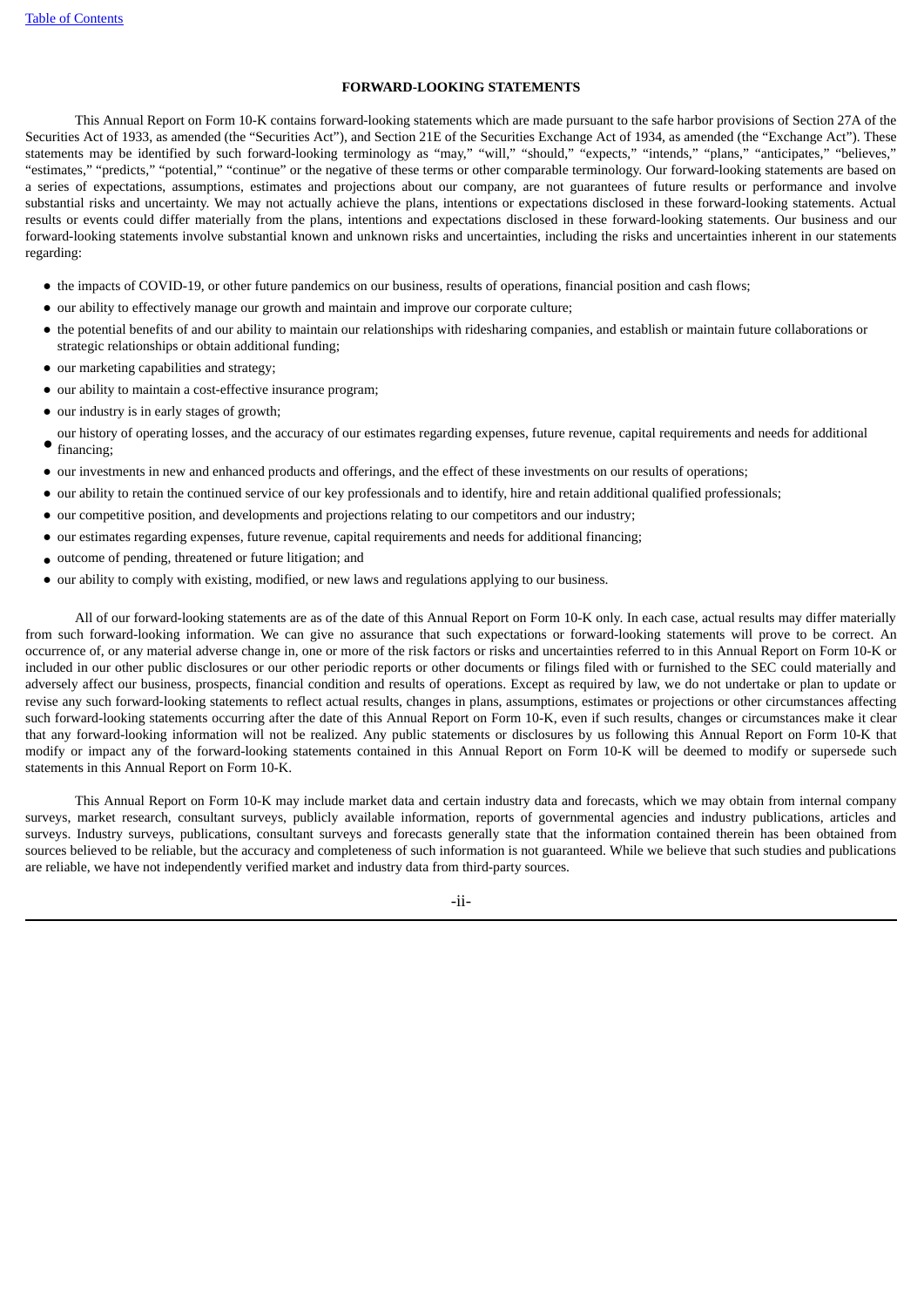### **PART I**

<span id="page-4-0"></span>Throughout this Annual Report on Form 10-K, the "Company," "HyreCar," "we," "us," and "our" refers to HyreCar Inc. and "our board of directors" or our "Board" refers to the board of directors of HyreCar Inc.

## <span id="page-4-1"></span>**Item 1. Business**

### **Overview**

HyreCar Inc. was formed as a corporation in the State of Delaware on November 24, 2014. Our founders identified the need for a car-sharing platform for individuals who wanted to drive for ride-sharing companies such as Uber Technologies Inc. ("Uber") and Lyft, Inc. ("Lyft"), but whose automobiles could not meet the standards imposed by the ride-sharing companies. For example, Uber maintains strict guidelines regarding the types of cars a driver can use. Although guidelines relating to cars can differ by state, in general the use of two door coupes, motorcycles and cars that are 12 years or older are excluded. Our founders, before deciding to purchase qualifying sedans that met Uber's strict guidelines, first inquired as to whether there were any rental options available from Uber that would allow them to drive for the ride-sharing platform. To their surprise, there were no rental options available, other than a "shadow industry" of individuals renting cars to one another.

HyreCar is a car-sharing marketplace that allows car owners (collectively, "Owners") to rent their idle cars to ride-sharing service drivers (collectively, "Drivers"). By sourcing vehicles from individual Owners, part-time Drivers may more easily enter and exit the market and our business model allows us to satisfy fluctuating transportation demand in cities around the United States by matching Owners and Drivers. In 2019, we began to diversify our vehicle supply to include commercial owners of vehicles including car dealerships and fleet owners to help increase activity levels. In early 2021, we began actively promoting and adding electric vehicles to the platform.

Our business is based on a proprietary car-sharing marketplace developed to (i) onboard Owners and Drivers, (ii) facilitate the matching of Owners and Drivers and (iii) log rental activity for Owners and Drivers. All transactions related to the rental (including, but not limited to, background checks, rentals, deposits and insurance costs) are run securely through the HyreCar platform. Drivers and Owners access their rental or car dashboards through a unique login. Drivers can initiate, terminate or extend a rental through the platform while Owners can manage their car or fleet of cars through the platform.

We believe we have a competitive advantage with our commercial automobile insurance policy that covers both Owners and Drivers. The policy is specifically designed to cover the period of time in which a Driver is operating an Owner's vehicle while not actively operating a vehicle on a ride-sharing platform, such as Uber or Lyft. During the periods when Drivers are actively operating on a ride-sharing platform, the insurance subordinates to the state mandated insurance provided by the third party ride-sharing business. To our knowledge, we are the only provider of this car-matching service utilizing this unique insurance product.

Our car supply has evolved from initially being provided mostly by individual owners to a majority of our car supply and rental days coming from the commercial providers – consisting primarily of auto dealers and large fleet owners. The majority of our rental days come from certain states including Georgia, California, New York, Pennsylvania, and Texas. We have also increased driver leads matched in those same key markets, which has been achieved through organic search traffic and paid search advertising. Going forward we will direct advertising dollars strategically because we believe that online channels and offline brand awareness will provide potential opportunities for growth.

### **Impact of COVID-19 to our Business**

In March 2020, COVID-19 began spreading rapidly throughout the world, prompting governments and businesses to take unprecedented measures in response. Such measures included restrictions on travel and business operations, temporary closures of businesses, quarantines and shelter-in-place orders. While the extent of the governmental measures fluctuated over time and varied across jurisdictions, the future impact of the COVID-19 pandemic and the emergence of new COVID-19 variants on the Company's operational and financial performance is still uncertain and will depend on many factors outside the Company's control, including, without limitation, the timing, extent, trajectory and duration of the pandemic, vaccination rates, and the effectiveness of vaccines and other treatments, the emergence of new variants (e.g. Omicron) and any renewed imposition of protective public safety measures. Refer to Part I, Item 1A of this Form 10-K under the heading "Risk Factors," for more information.

-1-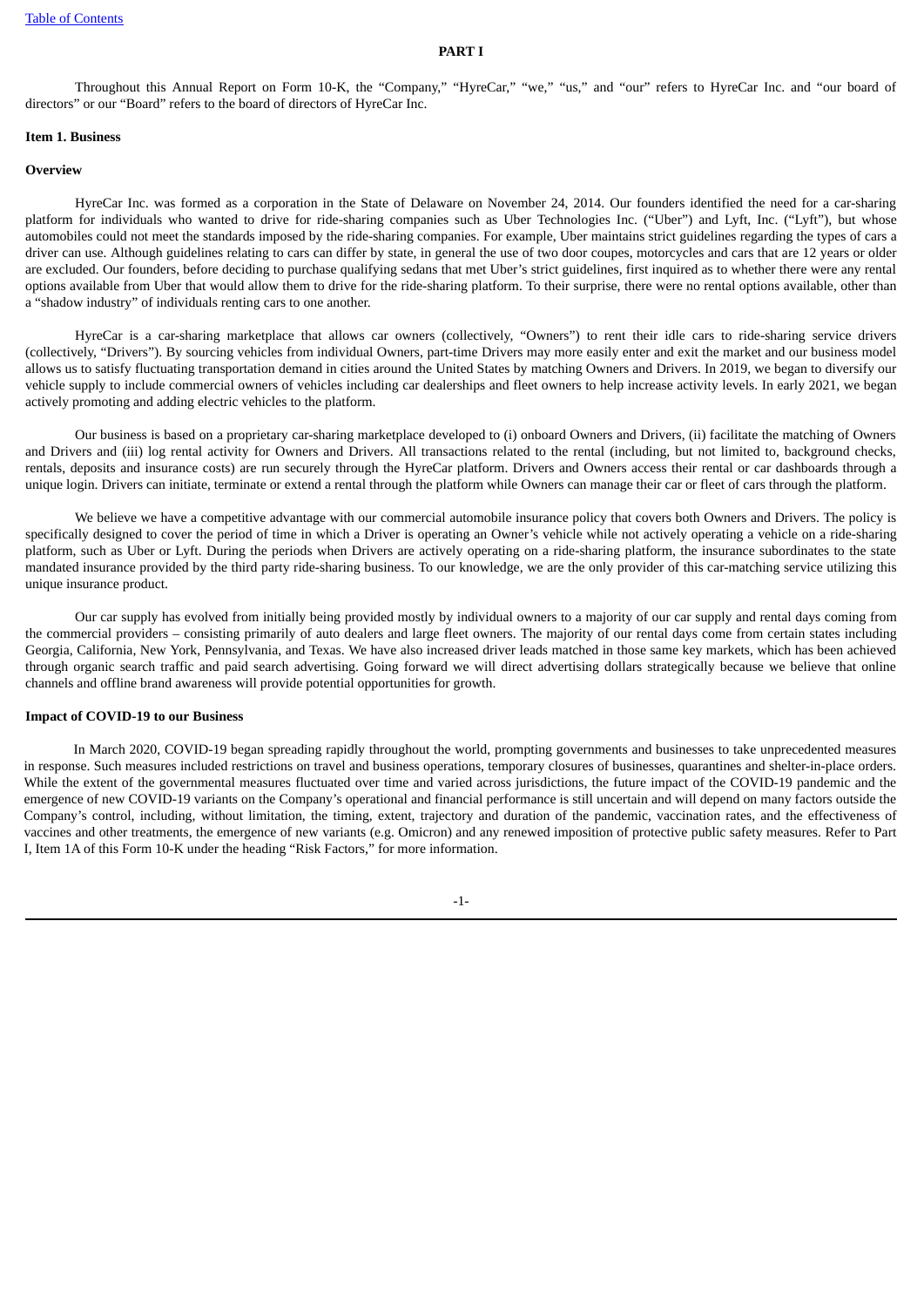### **Industry and Market Opportunities**

Our company was founded to primarily capitalize on a combination of two growth markets: ridesharing (an industry led by Uber and Lyft) and carsharing (an industry led by companies such as Turo, Inc. and ZipCar, Inc.). Our customers are the Drivers that use our car-sharing platform to rent a car and then use that car to earn income driving for ride share companies (or otherwise utilize the vehicle for commercial purposes, such as food delivery). Finding enough cars and drivers to meet demand has historically been a problem for ride-sharing companies. Recently we have expanded our target marketing to Drivers who provide delivery services with companies like Instacart and Doordash.

The transportation industry represents a massive market. In the United States alone, consumer expenditures on transportation were approximately \$1.2 trillion and \$1.4 trillion in 2020 and 2019, respectively with 2021 preliminary estimates seeing an increase from 2020 pandemic low levels. Transportation was the second largest household expenditure after housing and was almost twice as large as healthcare and three times as large as entertainment. We believe we are still in the relatively early phases of potentially capturing part of the opportunity in the industry. In 2019, ridesharing accounted for just seven percent of total vehicle miles travelled in the United States and in a 2016 survey, 57% of U.S. respondents who used sharing services said that well-priced and convenient offerings could cause them to give up ownership altogether.

We have added over 70,000 Drivers over the past several years, matching them with Owner vehicles that have been used on rideshare and delivery platforms. During the years ended December 31, 2021 and 2020, we added approximately 22,000 and 14,000 new Drivers, respectively, into cars so that they could drive for ride-share and delivery companies. These numbers represent an approximate 57% growth rate in new drivers onto the HyreCar platform year over year.

# *Ride-sharing Industry (Uber and Lyft)*

The growth in ridesharing over the past few years has kicked off a transportation revolution. Smart phones are now used as ride hailing apps, transactions are processed through online platforms and transportation as a service is becoming more and more personalized. The industry has experienced significant traction. According to a July 2016 post on TechCrunch, it took Uber six years, to December 2015, to complete a billion trips and in 2021 Uber reported over 6 billion trips, a tremendous acceleration in growth and adoption.

Transportation Network Companies ("TNCs") like Uber and Lyft have historically reported high demand from Drivers but many of these Drivers do not own a car that qualifies for their platforms. Uber reported that it had 4.4 million drivers earning on its platform at the end of 2021. According to Gridwise in 2020, a leading business app that helps rideshare and delivery drivers maximize earnings, between 15 and 20% of rideshare drivers reported not using or intending to use their own vehicle on the rideshare platforms, indicating a large potential demand for rental vehicles that might continue to increase with an increasing volume of rideshare drivers. Accordingly, TNCs are actively taking steps to satisfy their driver demand by setting up programs designed to get eligible drivers into qualified cars, including such programs as the Enterprise/Uber partnership, the Lyft Express Driver partnership with Hertz and Pep Boys and the General Motor's Maven program. These programs indicate that there is a potential healthy market to pair eligible drivers with qualified cars.

### *Food and Package Industry (Instacart and Grubhub)*

With the growth in food, package and grocery delivery services such as Instacart, Doordash, Uber Eats and Grubhub, HyreCar expects driver demand for services such as HyreCar's platform to continue into 2022 and beyond. With estimated revenue for food app delivery companies at \$27B in 2020 up from \$22B in 2019 according to McKinsey and forecasts from several sources in the \$40M+ range in 2025, the trends indicate growth in that segment that HyreCar can further capitalize on. Drivers participating into the Gig economy are diversifying their sources of income across many different TNCs and delivery services. Over 60% of all HyreCar drivers are active drivers for both rideshare and delivery service companies.

### *Car-sharing Industry*

Shared mobility market began to rapidly develop around 2010-2011 when the total number of its users exceeded one million. In 2017, there were already around 10 million people using this type of service, and according to a study by Frost & Sullivan, by 2025 their numbers will reach 36 million, maintaining the annual growth rate of 16.4%. Statista forecasts the value of the global car sharing market in 2022 at \$13 billion. At present, the leading shared mobility markets are the U.S. and Western Europe, while experts predict that Asia will experience the fastest growth in this field. HyreCar is attempting to capitalize on this opportunity as demand from traditional taxi and public transportation options continues to be, in part, transferred to shared transportation services. Further, growth is expected from this opportunity as the accelerating trend of the mass ease-of-use and availability of shared transportation permanently shifts some driving habits away from personal vehicle ownership. Evidence of this decline, while not yet a national trend, can be seen in large cities as vehicle ownership is beginning to decline. Longer term, we envision a potential impact on the auto industry as a whole from a subset of people permanently changing their driving habits and selling their cars entirely in favor of using shared transportation.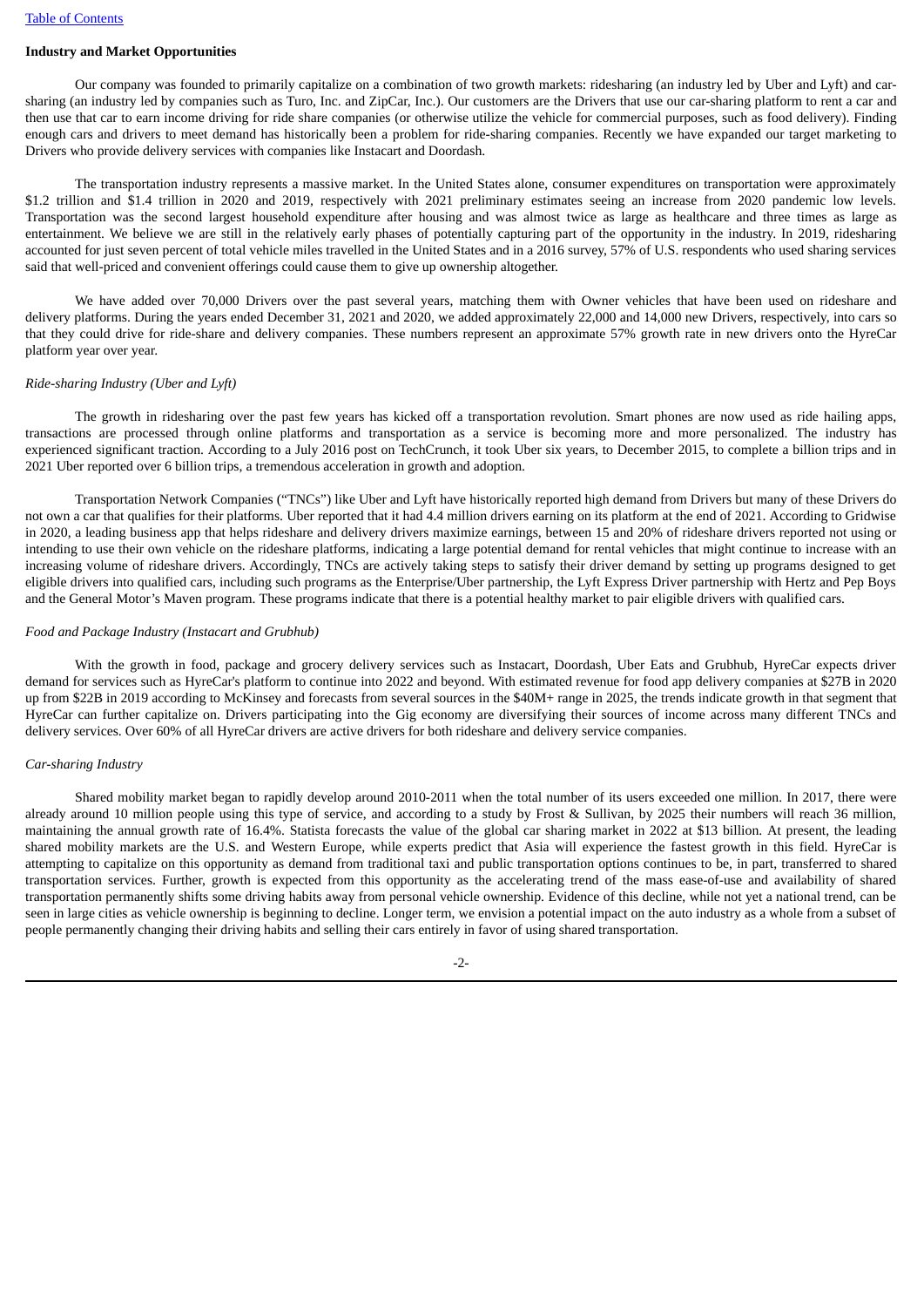# **Competition**

We believe the key differentiator between HyreCar and our competitors is our asset light model, which allows us to connect excess car inventory to drivers without owning or managing the vehicles. This allows our prices to be competitive with other vehicle solutions because we do not have the monthly vehicle overhead or infrastructure costs that our competitors may have. Other advantages of our platform include the following:

- 1. **Pay-As-You-Go:** Drivers using our platform are not locked into lengthy lease agreements, monthly contracts or subscription fees. Our payment model is upfront and transparent. While our competitors engage in auto-debiting payment for the rented vehicle from the Drivers' accounts, regardless of their current account balance, under our platform Drivers pay for the term of rental up-front, extend if they are financially able, and return the rented vehicle whenever they need with no "strings" attached. We believe we are the only company providing this type of fluid and frictionless car transaction for Uber and Lyft drivers.
- 2. **Convenience:** In some cases, Drivers on our platform are renting a car from a local supplier or even their neighbor. They walk down the street, take the keys and go. With Hertz or Avis, only a small portion of retail outlets participate in the Uber and Lyft programs.
- 3. **Flexibility:** The ability to use the same car for both rideshare companies plus food and other deliveries is an important reason why many drivers choose our platform. Coupled with a comprehensive protection program that includes insurance, drivers are attracted to this unique service not offered by our competition.

Among vehicle solutions for ride-sharing rentals, are Avis, Hertz, Getaround and HyreCar. These car rental companies are similar in one way: they operate in the U.S. and provide cars drivers to rent and drive on the Uber or Lyft platform. However, their business models vary widely.

Hertz (OTC:HTZGQ) and Fair.com ("Fair") were competitors with vehicle supply partnerships with Uber, but both experienced hardships in 2020. Hertz declared bankruptcy mid-year and following Uber's spring 2019 initial public offering, Fair was offering promotional weekly rates to Uber drivers, which presented a competitive threat in certain marketing, particularly in California. The partnership ended in February 2020 when Uber announced it was ending this "Fair Go" partnership, and as a result Fair has exited the weekly rental business.

A high level comparative analysis of markets, pricing limitations and age requirements are as follows for a sample of key competitors:

|                                                | Hertz<br><b>HyreCar</b><br><b>AVIS</b> |                                 |                                           | getaround              |
|------------------------------------------------|----------------------------------------|---------------------------------|-------------------------------------------|------------------------|
| <b>Markets</b>                                 | <b>Nationwide</b>                      | 30 States                       | 10 Cities for Lyft, 11 States for<br>Uber | 10 Cities              |
| <b>Rental Length</b><br>and Age<br>Requirement | 2-Day Minimum $/ 21+$                  | 7-Day Minimum / 25+             | 7-Day Minimum / 25+                       | 1-Hour Minimum $/ 21+$ |
| <b>Service</b><br><b>Limitation</b>            | <b>No Limits</b>                       | Uber Only                       | Lyft and Uber Only                        | Uber Only              |
| <b>Deposit</b>                                 | \$0<br>$(S99$ in CA/NV/AZ)             | \$200                           | \$200                                     | \$150                  |
| <b>Payments</b><br>accepted                    | <b>Credit, Debit, Prepaid</b>          | Credit or Credit check required | Credit or Credit check required           | Credit only            |
| <b>All-In Estimated</b><br>Cost Range*         | \$320-\$400                            | \$300-\$330                     | \$320-\$450                               | \$400-\$500            |

\* Includes insurance, weekly cost assumes 1,000 miles driven per week, assumes maximum 12-hour rental per day

-3-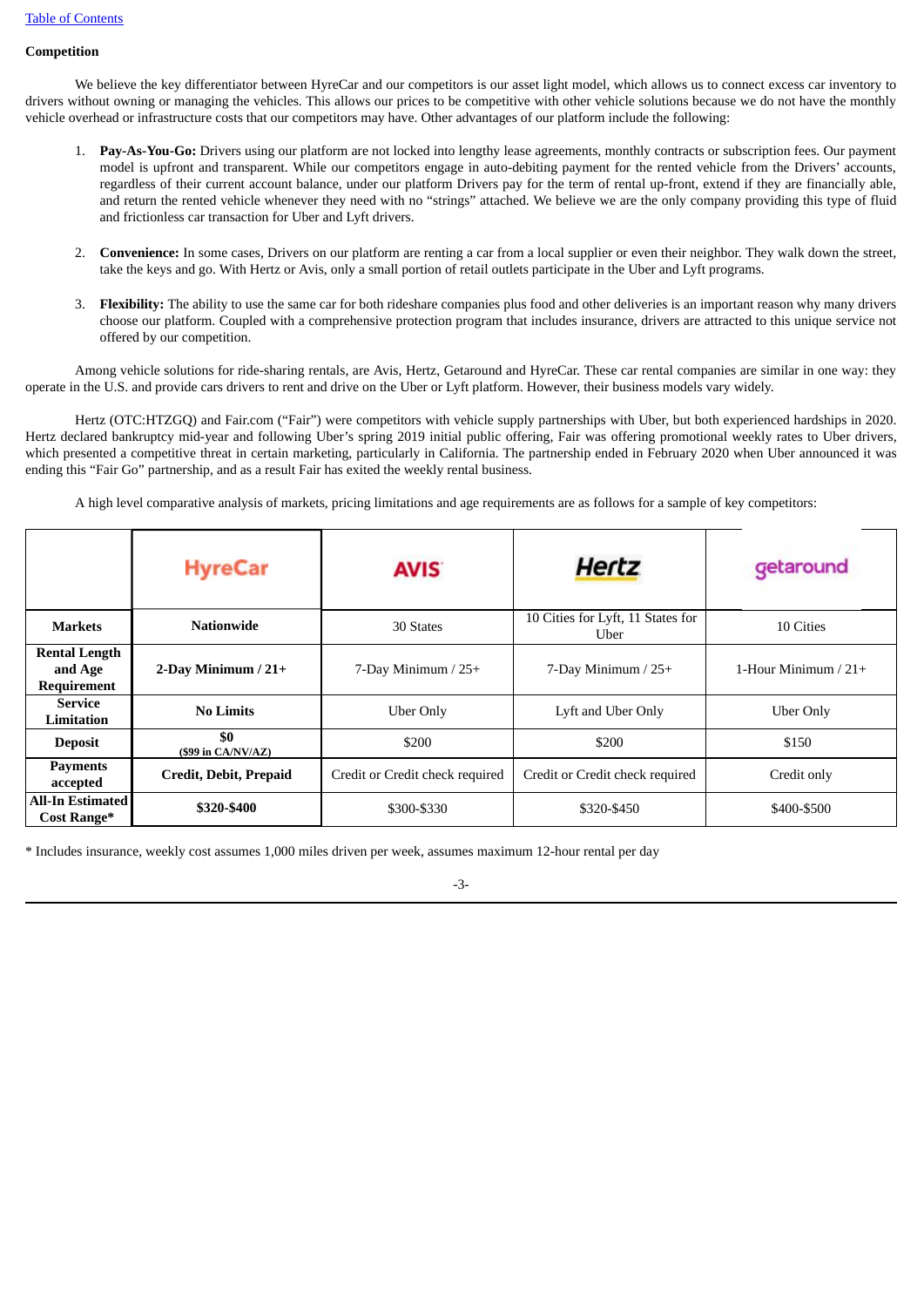# **Our Strengths**

Using our website platform or mobile applications (iOS and Android), vehicle Owners can post their cars to our marketplace and Drivers can browse car inventory prior to rental. Once a Driver finds a car, he or she creates a profile, enters his or her personal information and credentials (including, address, city, state, a copy of applicable state issued driver's license, Uber or Lyft credentials and social security number) and submits a credit card for payment. We then perform a criminal background check, DMV driving record check, Homeland Security Watch-list and Sex Offender database check. HyreCar's screening criteria is stricter than Uber and Lyft's background check and we are focused on maintaining a safe user experience and seek to ensure that all transactions between owners and drivers are processed through a secure web platform. We believe the attraction and vetting of qualified gig economy drivers is a primary reason why commercial automobile businesses around the country utilize the Company's platform.

*Why Drivers Use Our Service*

- Attractive Economics: Steadily increasing earning potential for drivers on ride-sharing and delivery platforms easily covers car rental cost.
- Platform Agnostic: Ability to earn income by driving for multiple ride-sharing or delivery services simultaneously.
- Pay-As-You-Go: Drivers are not locked into long-term lease agreements or monthly payments or even subscription fees.
- Convenience: Drivers can quickly pick up the car from a location close by. Typically getting behind the wheel in under 48 hours.
- Transparency and Trust: No hidden fees and only Car Owners who have been properly vetted are permitted to use the platform.
- Customer Experience: Application of game-design elements (i.e. gamification) of the platform keeps Drivers engaged.

# *Why Owners Use Our Service*

Data from a national survey of driving behavior indicates that private vehicles are in use 5% or less during any given day, or about one hour per day. Given the excess capacity of vehicle hours, higher vehicle utilization rates, and lower vehicle ownership rates, we expect a consumer shift towards acceptance of car-sharing. Based on the results of the survey, we believe our platform is advantageous for the following reasons:

- Passive Income: We often match Owners with long term Drivers, which provides the Owners with a steady source of passive income resulting from our re-booking process.
- Insurance: Physical damage and liability policies offered through the Company help fill the "gaps" left by personal and ride-sharing policies.
- Review of Drivers: Drivers must pass our extensive background checks.

# *Insurance Coverage*

A key component to our business is our commercial auto insurance coverage. The two-sided nature of our platform means that we need to insure both the Driver and the Owner. Prior to any rental the Driver and Owner are provided an insurance ID card that lists the Driver's name and the vehicle identification number. Insurance is typically generated for the rental until the Owner confirms drop-off of the rented vehicle by the Driver. The vehicle pickup and drop-off is all managed through our platform. An Owner takes pictures of his or her vehicle prior to pressing the "Confirm Pick-up" button on the HyreCar mobile app. After the rental is completed, the Owner presses the "Confirm Drop-off" button on the HyreCar mobile app and the rental ends.

 $-4-$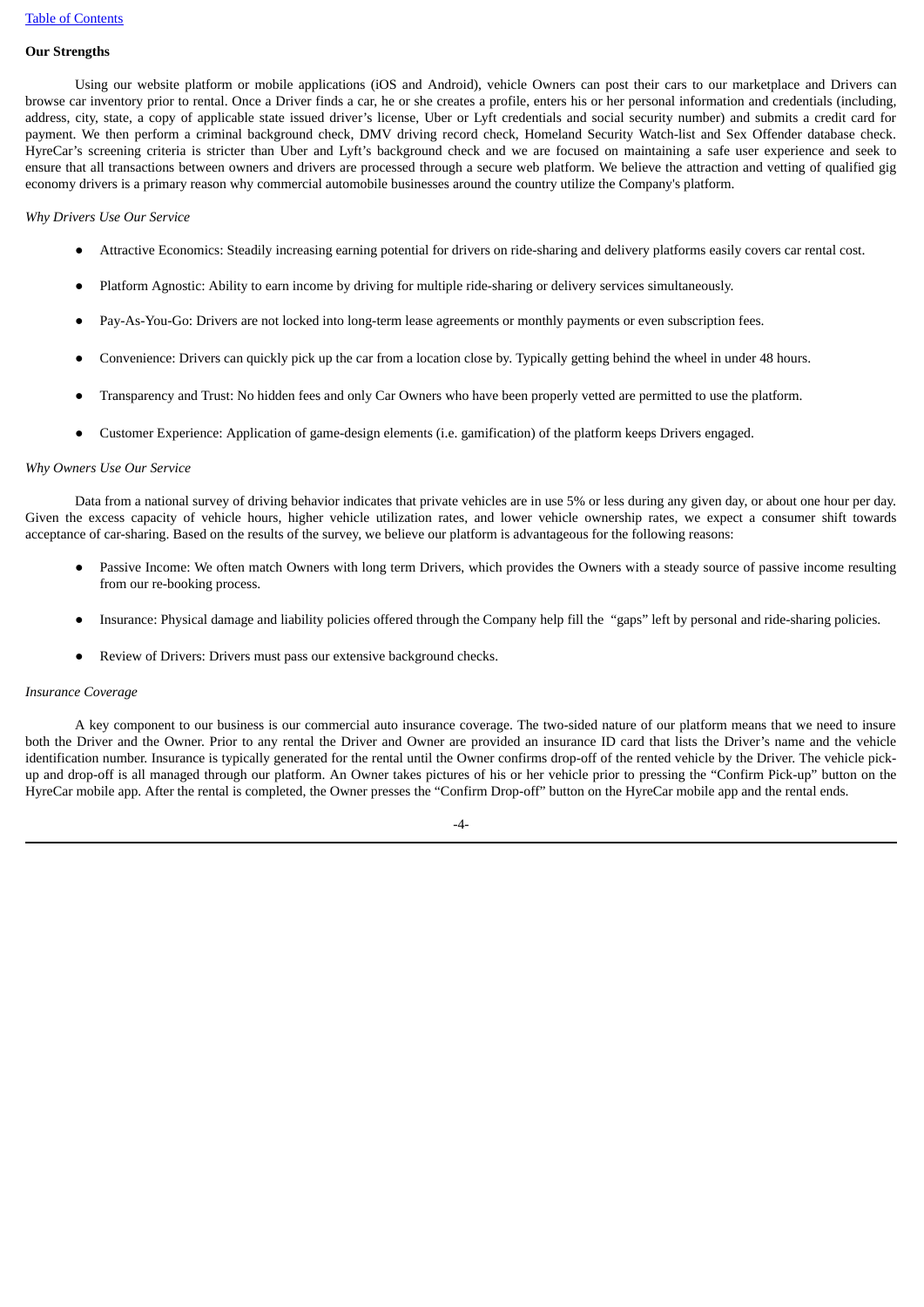AON is our insurance broker utilizing their Digital Economy Practice for consulting and insurance placement activities. AON is a leading global professional services firm providing advice and solutions in risk, retirement and health. We moved our annual automobile insurance policy to Apollo for the policy year June 2020 to June 2021 and in May 2021 renewed the policy to extend through January 2023.

For insurance purposes a vehicle rental is broken into four distinct driving periods. Period 0 is when the Driver has picked a vehicle up from the Owner and is driving with the Uber or Lyft app turned-off. Period 1 is when the Driver has the Uber or Lyft app turned-on but has not yet accepted a fare. Period 2 is when the Driver has accepted a fare and is on the way to pick-up a passenger. Period 3 is when a passenger is in the vehicle. The HyreCar policy is specifically written to cover periods in which the Drivers are operating HyreCar vehicles OFF the Uber or Lyft platform (period 0). During the periods when Drivers are operating ON the Uber or Lyft platform (periods 1, 2 and 3), the HyreCar liability insurance mostly subordinates to state mandated insurance provided by Uber and Lyft. This enables us to keep insurance costs and liability low by leveraging state mandated insurance policies provided by the TNCs.

### **Business Structure and Strategy**

We operate primarily out of our corporate office in Los Angeles, California. Our technology platform allows for a relatively small staff compared to the size and reach of our business. For example, our platform matches drivers and owners in certain states and key markets where we have no physical presence. Our business structure is divided into three distinct departments: General and Administrative, Sales and Marketing and Research and Development.

Our Sales, Marketing, and Customer Success teams continue to be critical drivers of growth with responsibility for acquisition, engagement, and retention of demand and supply. As we have oriented our technology stack around the user experience, we have made searching for and booking vehicles a more seamless process. We have found that a portion of our leads are able to convert to verified drivers and book their first rental with few manual touchpoints. As we continue to invest in creating a frictionless, more automated first rental experience, we have also optimized how and when our sales resources intervene in the driver and owner journeys to drive customer success. In 2021, we continued the transition of our sales teams to success agents tasked with resolving complex issues and providing guidance on maximizing rideshare productivity for Drivers and utilization for Owners in order to increase system revenue.

Our Customer Success Division is composed of four distinct teams: Driver Success, Owner Success, Utilization, and Customer Service. First, the Driver Success team is mostly based offshore and is divided into two groups. One group is responsible for facilitating background checks and identity verifications, and another group helps drivers with booking their first rental and extending rentals through a consultative, earnings-maximization approach. Second, the Owner Success team builds and maintains relationships with Owner customers for our peer-to-peer, mini-fleet, and fleet segments to onboard, retain and steadily increase supply of vehicles across all regions, with a focus on HyreCar's top 15 Metropolitan Statistical Areas (MSAs). Strategic Account Managers are placed in-market and are responsible for sourcing commercial supply, including through dealerships, rental agencies, and purposebuilt fleets. These team members have fleet operations backgrounds and rental management expertise that are used to prospect, onboard, and grow commercial supply on the marketplace. Through these customer relationships, the team has developed a replicable and scalable "HyreCar Owner Playbook" that provides guidance on setting up rideshare-friendly and compliant fleets as well as rental management best practices to maximize profitability. The Owner success team drove over 14,000 new car listings on the HyreCar marketplace in 2021. Third, the Utilization team is responsible for overall marketplace liquidity and growth, working with both owners and drivers to incentivize rental applications, increase approvals, and drive extensions to maximize rental days. Finally, the Customer Service team is mostly composed of offshore associates who operate 24/7 to cover inbound inquiries related to their rental experience such as claims, payments, and roadside assistance.

We currently operate with one Technology Development team in the United States, including multiple full-time developers based out of our home office in Los Angeles and overseas. The team is tasked with maintaining the current codebase and website, and incrementally adding enhancement to the Owner and Driver application and website to support our expansion into institutional car supply nationally.

In 2021, we executed several initiatives intended to increase sales and operational efficiency. In addition, to technology-driven automation, we moved driver-facing Customer Success and Customer Service teams offshore, and expanded their size to prepare for growth at scale. The implementation of a single communications and case management platform across all Customer Success teams contributed to a 36% reduction in inbound customer cases. Technology-driven enhancements to the vehicle listing process and the internal re-organization of the sales teams led to an increase of owner lead conversion by 19% between the first quarter and the fourth quarter, while reducing headcount.

Looking forward to 2022 and as 34% of the general population joined the gig economy during the pandemic according to some sources, we believe that demand will continue to increase as a result of macroeconomic conditions, a fundamental shift in customer preferences for delivery accelerated by the pandemic and rising inflation. While supply chain shortages and a strong used vehicle market have presented challenges for supply, we expect that our current strategy focusing on partnerships and investments in acquiring and growing large fleet operators to our platform, including AmeriDrive, will provide a steady and dedicated supply of vehicles to satisfy that demand. Additionally, offerings for smaller operators designed to help them scale to steadily increase vehicle supply in 2022 will also help us meet an increasing portion of the anticipated demand.

By continuing to invest in automation and focusing on the creation of additional self-service opportunities for drivers and owners, we anticipate reduced operational expenses and an improved customer experience. Planned initiatives include the implementation of AI-driven chatbots and increased use of chat as a channel that will provide faster, more responsive 24/7 issue resolution, improve platform engagement, and increase utilization. To increase rental conversion, we are developing features that will make it faster, simpler, and more fun to find, book, and start trips with HyreCar. This includes pre-filtered listings based on driver preferences, searchable listings on Google, application approvals/extension automation, and gamification.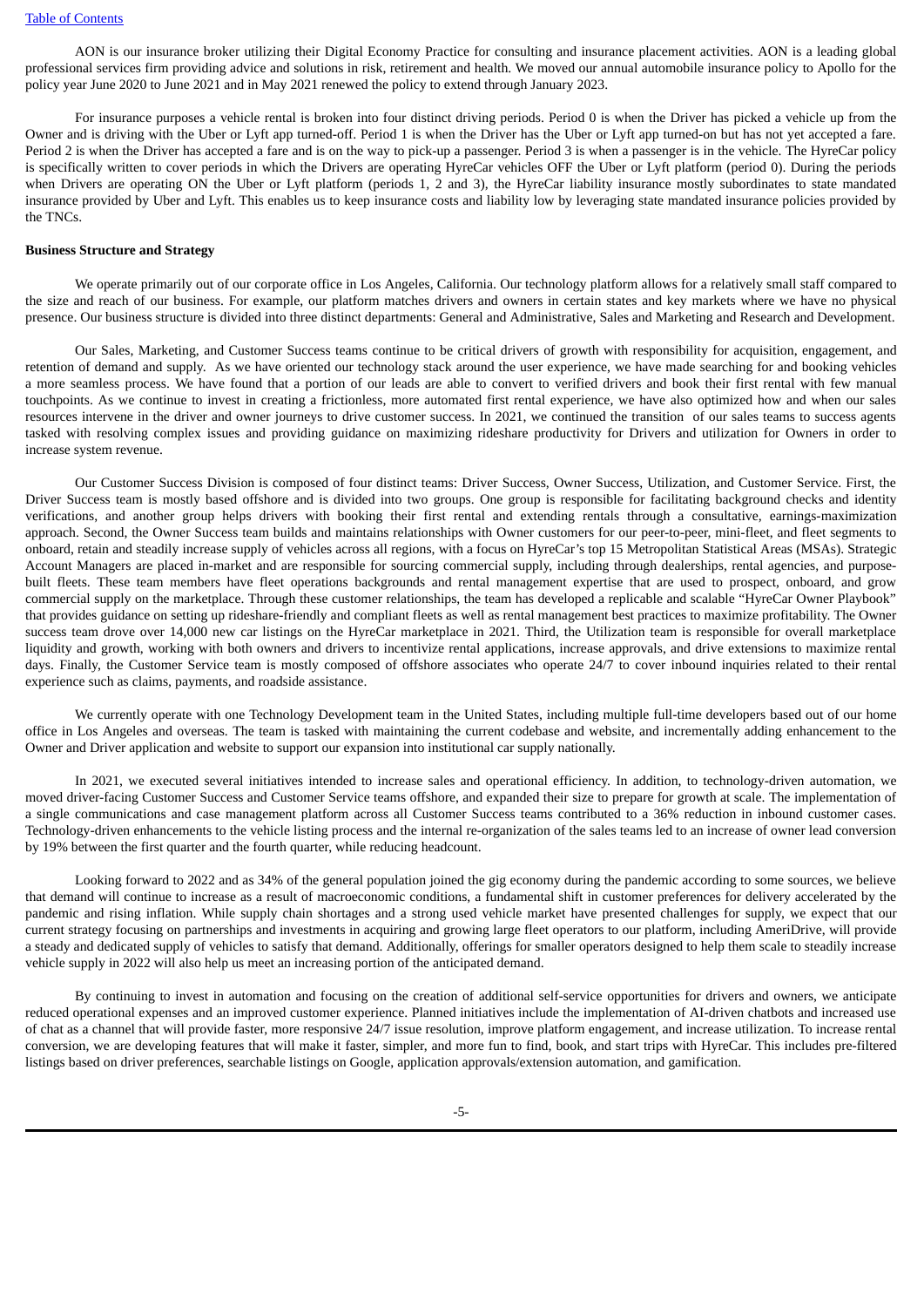# *Revenue Model*

We generate revenue by taking a fee out of each rental processed on our platform. Each rental transaction represents a Driver renting a car from an Owner. Drivers pay a daily rental rate set by the Car Owner, *plus* a 10%-20% HyreCar Driver Fee and direct daily insurance costs. Owners receive their daily rental rate *minus* a 15-30% HyreCar Owner Fee. For example, as of December 31, 2021, the average daily rental rate of a HyreCar vehicle nationally is approximately \$38.00 ("Daily Rental Rate"), plus a 10%-20% HyreCar Driver fee (\$6) and daily direct insurance fee of \$15.00, totaling \$59 in total daily gross billings is paid by the Driver via a card transaction. On average approximately 77% of the daily rental or \$30 is transferred to the Owner via our merchant processing partner. HyreCar earns revenues from the two revenue share fees and the insurance totaling approximately \$30 per day. Accordingly, the GAAP reportable revenue recognized by HyreCar is \$29 in this example transaction, as detailed in the following table:

| <b>Daily Gross Revenue Example</b> |  |  | Daily Net (GAAP) Revenue Example                     |  |                   |  |  |  |
|------------------------------------|--|--|------------------------------------------------------|--|-------------------|--|--|--|
| National Average Daily Rental Rate |  |  | <b>38.00</b> HyreCar Owner Fee (~23% Average)        |  | 9.00 <sub>1</sub> |  |  |  |
|                                    |  |  |                                                      |  |                   |  |  |  |
| Driver Fee                         |  |  | <b>6.00</b> HyreCar Driver Fee $(\sim 15\%$ Average) |  | 6.00              |  |  |  |
|                                    |  |  |                                                      |  |                   |  |  |  |
| Daily Insurance Fee                |  |  | 15.00 Insurance Fee (100% of fee)                    |  | 15.00             |  |  |  |
|                                    |  |  |                                                      |  |                   |  |  |  |
| Daily Gross Billing Paid by Driver |  |  | 59.00 Daily Average Net Revenue                      |  | 30.00             |  |  |  |

Gross billings is an important measure by which we evaluate and manage our business. We define gross billings as the amount billed to Drivers, without any adjustments for amounts paid to Owners or refunds. It is important to note that gross billings is a non-GAAP measure and as such, is not recorded in our financial statements as revenue. However, we use gross billings to assess our business growth, scale of operations and our ability to generate gross billings is strongly correlated to our ability to generate revenues. Gross billings may also be used to calculate net revenue margin, defined as the company's GAAP reportable revenue over gross billings. Using the definition of net revenue margin and the example above, HyreCar's net revenue margin is equal to approximately 49% for the full-year ended December 31, 2021 (\$35,716,031 HyreCar's GAAP revenue over \$73,344,808 Total Gross Billings) and about 51% for the fourth quarter of 2021. A breakout of revenue components is provided in the section of this Annual Report on Form 10-K titled "Management's Discussion and Analysis of Financial Condition and Results of Operations" and the footnotes to our audited consolidated financial statements.

# *Marketing Plan*

Historically, we have used promotions to drive engagement and conversion at different points in the driver and owner funnels. Our acquisition funnel was primarily relying on paid channels (including keywords on internet search engines), and our driver funnel resulted in over 365,000 driver applicants in 2021, of which only a portion rented through the Company leaving demand unfulfilled. In 2022, to increase conversion rates, total number of rental days, and vehicle supply we are investing in the creation of value for drivers and owners beyond vehicle and driver access. By building on our affiliates network and leveraging the collective buying power of our user base, we are incorporating strategic partnerships and integrations into our product offerings and creating a potentially monetizable ecosystem that expands our platform beyond matching supply and demand. These efforts include the implementation of tools to help drivers learn when and where to drive to maximize earnings, the launch of a driver discounts and perks program, and an Owner marketplace for discounts and special access to products and services that reduce vehicle/fleet operating costs. Through our partnership with AmeriDrive, we are able to test and launch supply-side programs at scale as we continue to experiment with fleet offerings that drive supply retention and obtain live data feedback. We expect improved retention and loyalty of owners and drivers to reduce our operational overhead while significantly increasing lifetime value and spend efficiency across all channels as we benefit from increased organic, higher-quality leads and referrals.

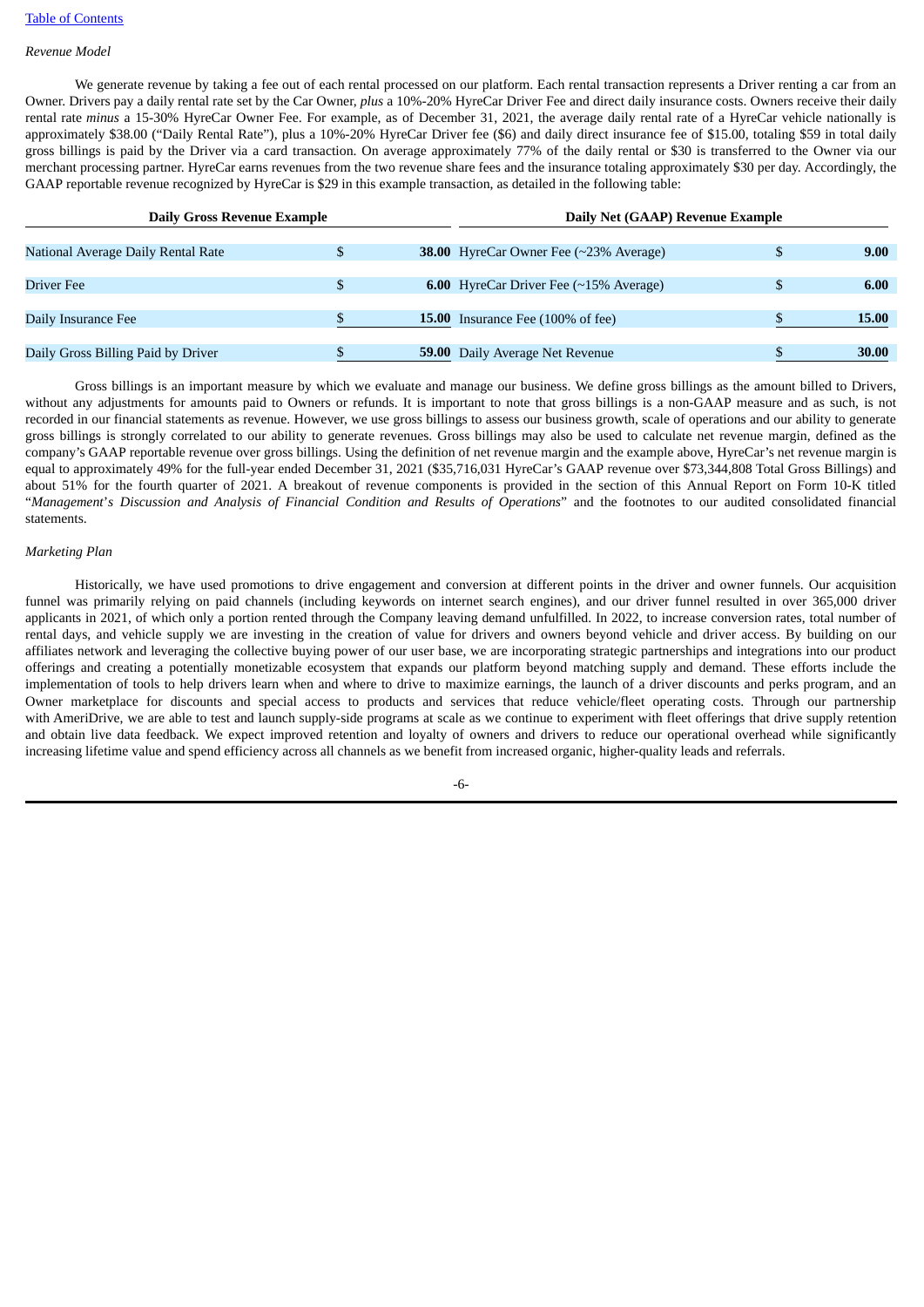# *Insurance Opportunity*

Most of our cost of revenue is related to direct insurance premiums and claims expense. The premiums are broken into two categories, liability insurance and physical damage. The unique nature of our insurance enables us to keep insurance costs and liability low by leveraging state-mandated insurance policies provided by the Transportation Network Companies.

In addition to self-insurance, the Company is also working continuously with AON to develop new and innovative insurance products. The Company has developed alternative insurance opportunities including a new type of owner "lay-up" insurance and higher insurance level for fleet vehicle owners on the HyreCar platform. Lay-up insurance replaces the need for an owner's personal auto insurance policy and represents significant cost savings when compared to other insurance options available in the market today. Offering this type of insurance product benefits the company in multiple verticals, including reduced insurance claim expense, greater customer retention and stickiness to the HyreCar platform.

### **Regulation**

The California Public Utilities Commission ("CPUC") was the first state regulatory body to impose rules and guidelines for ridesharing in the United States. The CPUC designated Uber and Lyft as "transportation network companies" or TNCs. The CPUC guidelines became the standard for all states across the U.S. Most states have adopted some form of the guidelines. California is one of the strictest states when it comes to regulating the TNCs. Our insurance works within the California guidelines which potentially makes it adoptable by future state mandates outside of California.

Changes in government regulation of our business have the potential to materially alter our business practices or our operational results. Depending on the jurisdiction, those changes may come about through the issuance of new laws and regulations or changes in the interpretation of existing laws and regulations by a court, regulatory body or governmental official. Sometimes those changes may have not just prospective but also retroactive effect; this is particularly true when a change is made through reinterpretation of laws or regulations that have been in effect for some time. Moreover, changes in regulation that may seem neutral on their face may have either more or less impact on us than on ride-sharing businesses, depending on the circumstances. Potential changes in law or regulation that may affect us relate to insurance intermediaries, customer privacy, data security and rate regulation.

In addition, our operations also could be affected by any limitation in the fuel supply or by any imposition of mandatory allocation or rationing regulations. We are not aware of any current proposal to impose such a regime in the U.S. or internationally. Such a regime could, however, be quickly imposed if there was a serious disruption in the fuel supply for any reason, including an act of war, terrorist incident or a natural disaster affecting the petroleum supply, refining, distribution or pricing.

### **Employees**

As of December 31, 2021, we employ 76 full-time personnel primarily in our headquarters location in downtown Los Angeles, California. Our team moved to a hybrid (in office and remote) work schedule as of the third quarter of 2021 after having been mainly remote since March 2020 due to COVID-19 **limitations** 

### **Our Corporate Information**

We were incorporated as a Delaware corporation on November 24, 2014. Our principal executive offices are located at 915 Wilshire Blvd, Suite 1950, Los Angeles, California 90017, and our telephone number is (888) 688-6769.

### **Available Information**

Our website address is www.hyrecar.com. The contents of, or information accessible through, our website are not part of this Annual Report on Form 10-K, and our website address is included in this document as an inactive textual reference only. We make our filings with the SEC, including our Annual Report on Form 10-K, Quarterly Reports on Form 10-Q, Current Reports on Form 8-K and all amendments to those reports, available free of charge on our website as soon as reasonably practicable after we file such reports with, or furnish such reports to, the SEC. The public may read and copy the materials we file with the SEC at the SEC's Public Reference Room at 100 F Street, NE, Washington, DC 20549. The public may also obtain information on the operation of the Public Reference Room by calling the SEC at 1-800-SEC-0330. Additionally, the SEC maintains an internet site that contains reports, proxy and information statements and other information. The address of the SEC's website is www.sec.gov. The information contained in the SEC's website is not intended to be a part of this filing.

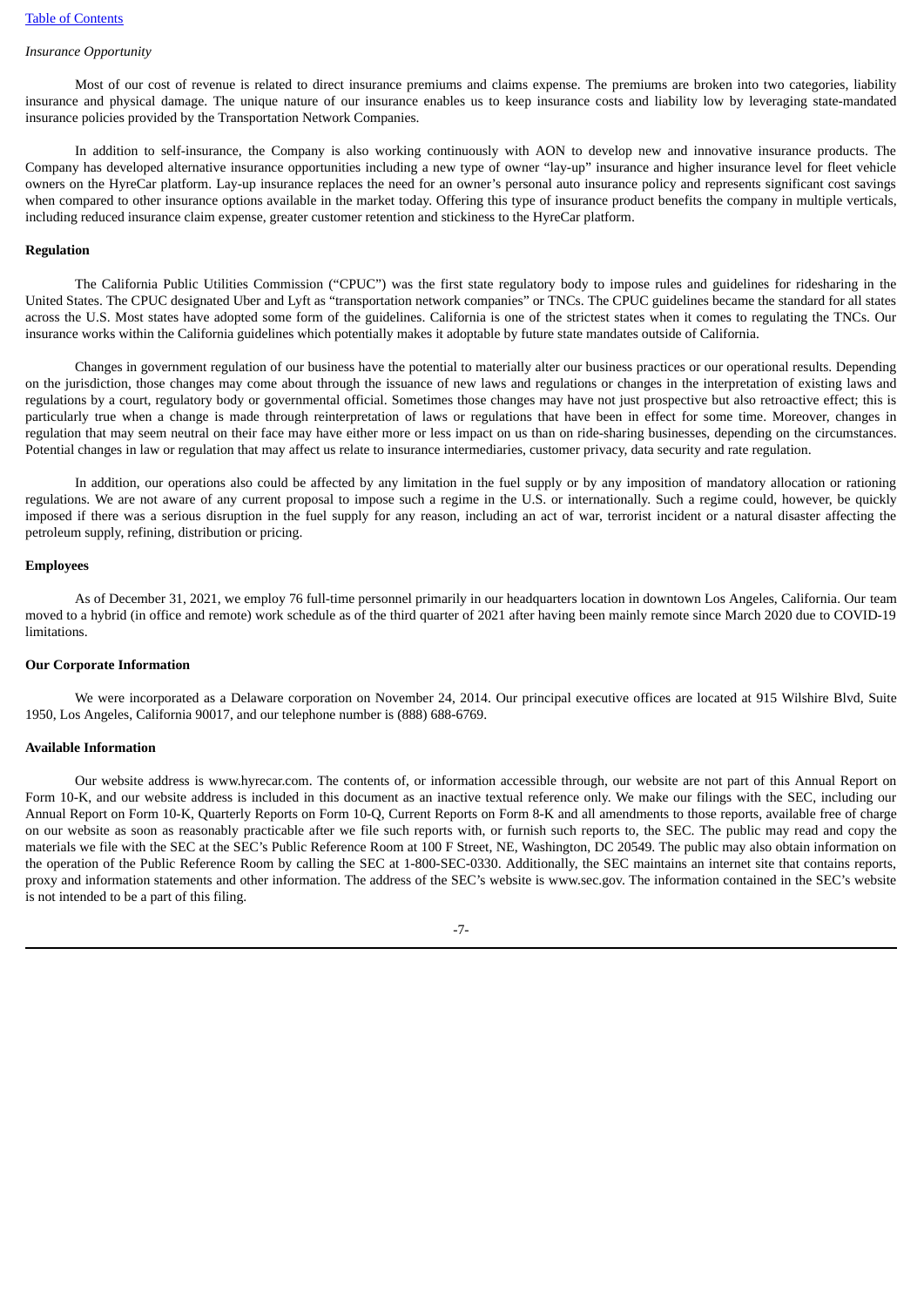# <span id="page-11-0"></span>**Item 1A. Risk Factors**

You should carefully consider the risks described below, as well as general economic and business risks and the other information in this Annual Report on Form 10-K. The occurrence of any of the events or circumstances described below or other adverse events could have a material adverse effect on our business, results of operations and financial condition and could cause the trading price of our common stock to decline. Additional risks or *uncertainties not presently known to us or that we currently deem immaterial may also harm our business.*

### **Risks Related to Our Business and Our Industry**

# Our limited operating history makes it difficult to evaluate our current business and prospects and may increase the risks associated with your *investment.*

We were founded in 2014. Our limited operating history makes it difficult to evaluate our current business and prospects and plan for and model our future growth. We have encountered and will continue to encounter risks and uncertainties frequently encountered by rapidly growing companies in developing markets. If our assumptions regarding these risks and uncertainties are incorrect or change in response to changes in the ridesharing or car-sharing market, our results of operations and financial results could differ materially from our plans and forecasts. Although we have experienced periods of rapid growth since our inception, there is no assurance that such growth will continue. Any success we may experience in the future will depend in large part on our ability to, among other things:

- maintain and expand our customer base (drivers and owners) and the ways in which customers use our platform;
- expand revenue from existing customers through increased or broader use of our platform;
- improve the performance and capabilities of our platform through research and development;
- effectively expand our business domestically and internationally, which will require that we rapidly expand our sales force and retain/fill key management positions; and
- successfully compete with other companies that currently provide, or may in the future provide, solutions like ours.

If we are unable to achieve our key objectives, including the objectives listed above, our business and results of operations will be adversely affected, and the value of our securities could decline.

# The COVID-19 pandemic has at times disrupted and harmed, and is expected to continue to disrupt and harm, our business, financial condition and results of operations. We are unable to predict the extent to which the pandemic and related impacts will continue to adversely impact our business, *financial condition and results of operations and the achievement of our strategic objectives.*

Our business, operations and financial performance have at times been negatively impacted by the COVID-19 pandemic and related public health responses, such as travel bans, travel restrictions and shelter-in-place orders that were implemented in various jurisdictions from time to time. The pandemic and these related responses have at times caused, and could potentially cause, at least temporarily, decreased demand for our platform relative to pre-COVID-19 demand, a slowdown of economic activity (including a decrease in demand for a broad variety of goods and services), disruptions in global supply chains, and significant volatility and disruption of financial markets.

The COVID-19 pandemic has subjected our operations, financial performance and financial condition to a number of risks, including, but not limited to those discussed below:

- Declines in travel as a result COVID-19, including commuting, local travel, and business and leisure travel, has at times resulted in decreased demand for our platform which has decreased our anticipated revenue growth trajectory. During certain periods in the past, these factors have led to a decrease in earning opportunities for drivers on our platform. Changes in transportation trends and behavior arising from COVID-19 may continue to develop or persist over time and further contribute to this adverse effect.
- Changes in driver behavior arising from COVID-19 have, at times, led to reduced levels of driver availability on our platform. To the extent that driver availability is limited, our service levels may be negatively impacted, which may adversely affect our business, financial condition and results of operation.
- The responsive measures to the COVID-19 pandemic have caused us to modify our business practices by having employees work remotely or holding virtual meetings regularly. We may in the future be required to or choose voluntarily to take actions for the health and safety of our workforce, whether in response to government orders or based on our own determinations of what is in the best interests of our employees or users of our platform. The effects of the pandemic, including remote working arrangements for employees, may also impact our financial reporting systems and internal control over financial reporting, including our ability to ensure information required to be disclosed in our reports under the Securities Exchange Act of 1934, as amended, is recorded, processed, summarized and reported within the time periods specified in the SEC's rules and forms and that such information is accumulated and communicated to our management, including our Chief Executive Officer and Chief Financial Officer, as appropriate, to allow for timely decisions regarding required disclosure. To the extent these measures result in decreased productivity, harm our company culture, adversely affect our ability to maintain internal controls, or otherwise negatively affect our business, our financial condition and results of operations could be adversely affected.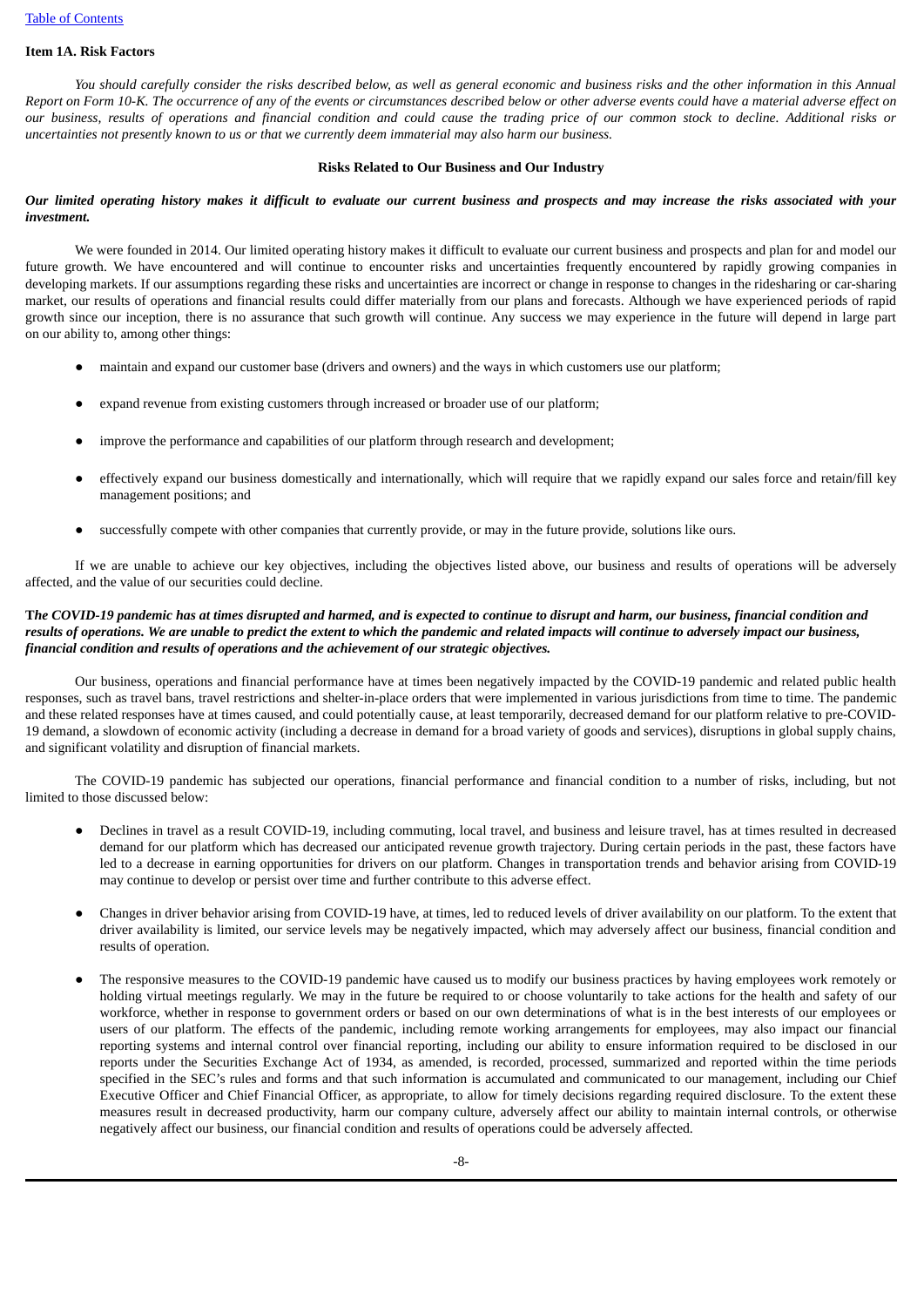### Our results of operations vary and are unpredictable from period-to-period, which could cause the trading price of our common stock to decline.

Our results of operations have historically varied from period-to-period and we expect that our results of operations will continue to do so for a variety of reasons, many of which are outside of our control and difficult to predict. Because our results of operations may vary significantly from quarter-toquarter and year-to-year, the results of any one period should not be relied upon as an indication of future performance. We have presented many of the factors that may cause our results of operations to fluctuate in this "Risk Factors" section. Fluctuations in our results of operations may cause such results to fall below our financial guidance or other projections, or the expectations of analysts or investors, which could cause the trading price of our common stock to decline.

# The ridesharing market and the market for our service offerings are still in relatively early stages of growth and if such markets do not continue to grow, grow more slowly than we expect or fail to grow as large as we expect, our business, financial condition and results of operations could be adversely *affected.*

The ridesharing market has grown rapidly since we launched our car-sharing marketplace in 2014, but it is still relatively new, and it is uncertain to what extent market acceptance will continue to grow. Our success will depend to a substantial extent on the willingness of people to widely-adopt car-sharing and ride-sharing generally. We cannot be certain whether the on-going COVID-19 pandemic will from time to time negatively impact the willingness of drivers or passengers to participate in ridesharing or otherwise adversely affect demand for our services. If the public does not perceive ridesharing as beneficial, or chooses not to adopt it as a result of concerns regarding public health or safety, affordability or for other reasons, whether as a result of incidents on Lyft or Uber or similar platforms, the on-going COVID-19 pandemic, or otherwise, then the market for our services may not further develop, may develop more slowly than we expect or may not achieve the growth potential we expect. Additionally, from time to time we may re-evaluate the markets in which we operate, and we have discontinued and may in the future discontinue operations in certain markets as a result of such evaluations. Any of the foregoing risks and challenges could adversely affect our business, financial condition and results of operations.

# Our business is subject to a wide range of laws and regulations, many of which are evolving, and failure to comply with such laws and regulations could *harm our business, financial condition and results of operations.*

We are subject to a wide variety of laws in the United States and other jurisdictions. Laws, regulations and standards governing issues such as transportation network companies ("TNCs"), ridesharing, food and package delivery, worker classification, labor and employment, anti-discrimination, payments, gift cards, whistleblowing and worker confidentiality obligations, product liability, defects, maintenance and repairs, personal injury, text messaging, subscription services, intellectual property, consumer protection, taxation, privacy, data security, competition, unionizing and collective action, arbitration agreements and action waiver provisions, terms of service, mobile application accessibility, autonomous vehicles, bike and scooter sharing, insurance, vehicle rentals, money transmittal, non-emergency medical transportation, environmental health and safety, background checks, public health, anti-corruption, anti-bribery, and delivery of goods including (but not limited to) medical supplies, perishable foods and prescription drugs are often complex and subject to varying interpretations, in many cases due to their lack of specificity. As a result, their application in practice may change or develop over time through judicial decisions or as new guidance or interpretations are provided by regulatory and governing bodies, such as federal, state and local administrative agencies.

From time to time financial, political and other events have increased the level of regulatory scrutiny on larger companies, technology companies in general and companies engaged in dealings with independent contractors, such as ridesharing and delivery companies. Regulatory bodies may enact new laws or promulgate new regulations that are adverse to our business, or, due to changes in our operations and structure or partner relationships as a result of changes in the market or otherwise, they may view matters or interpret laws and regulations differently than they have in the past or in a manner adverse to our business. For example, Assembly Bill 5 (as codified in part at Cal. Labor Code sec. 2750.3) codified and extended an employment classification test in Dynamex Operations West, Inc. v. Superior Court, which established a new standard for determining employee or independent contractor status. The passage of this bill led to additional challenges to the independent contractor classification of drivers using the Lyft and Uber platforms.

### Changes in tax treatment of companies engaged in e-commerce may adversely affect the commercial use of our sites and our financial results.

Due to the global nature of the Internet, it is possible that various states might attempt to impose additional or new regulation on our business or levy additional or new sales, income or other taxes relating to our activities. Tax authorities at the federal, state and local levels are currently reviewing the appropriate treatment of companies engaged in e-commerce and digital services. New or revised international, federal, state or local tax regulations or court decisions may subject us or our customers to additional sales, income and other taxes. For example, on June 21, 2018, the U.S. Supreme Court rendered a decision in South Dakota v. Wayfair Inc., where the Court held, among other things, that a state may require an out-of-state seller with no physical presence in the state to collect and remit sales taxes on goods the seller ships to consumers in the state, overturning existing court precedent. Other new or revised taxes and, in particular, digital taxes, sales taxes, VAT and similar taxes could increase the cost of doing business online and decrease the attractiveness of selling products services over the Internet. New taxes and rulings could also create significant increases in internal costs necessary to capture data and collect and remit taxes. Any of these events could have a material adverse effect on our business, financial condition and operating results.

# Our revenue growth rate and financial performance in recent periods may not be indicative of future performance and such revenue growth rate or *growth in demand for our offerings may slow over time.*

We have grown rapidly over the last several years, however our recent revenue growth rate and financial performance should not be considered indicative of our future performance. Moreover, as our revenue has grown so have our cost and expenses, and, to date, we have never been cash flow positive. Our growth trajectory may accelerate or decelerate as a results of numerous factors including market conditions, quality of managerial execution, technological factors, insurance premium volatility and various other conditions that may affect performance.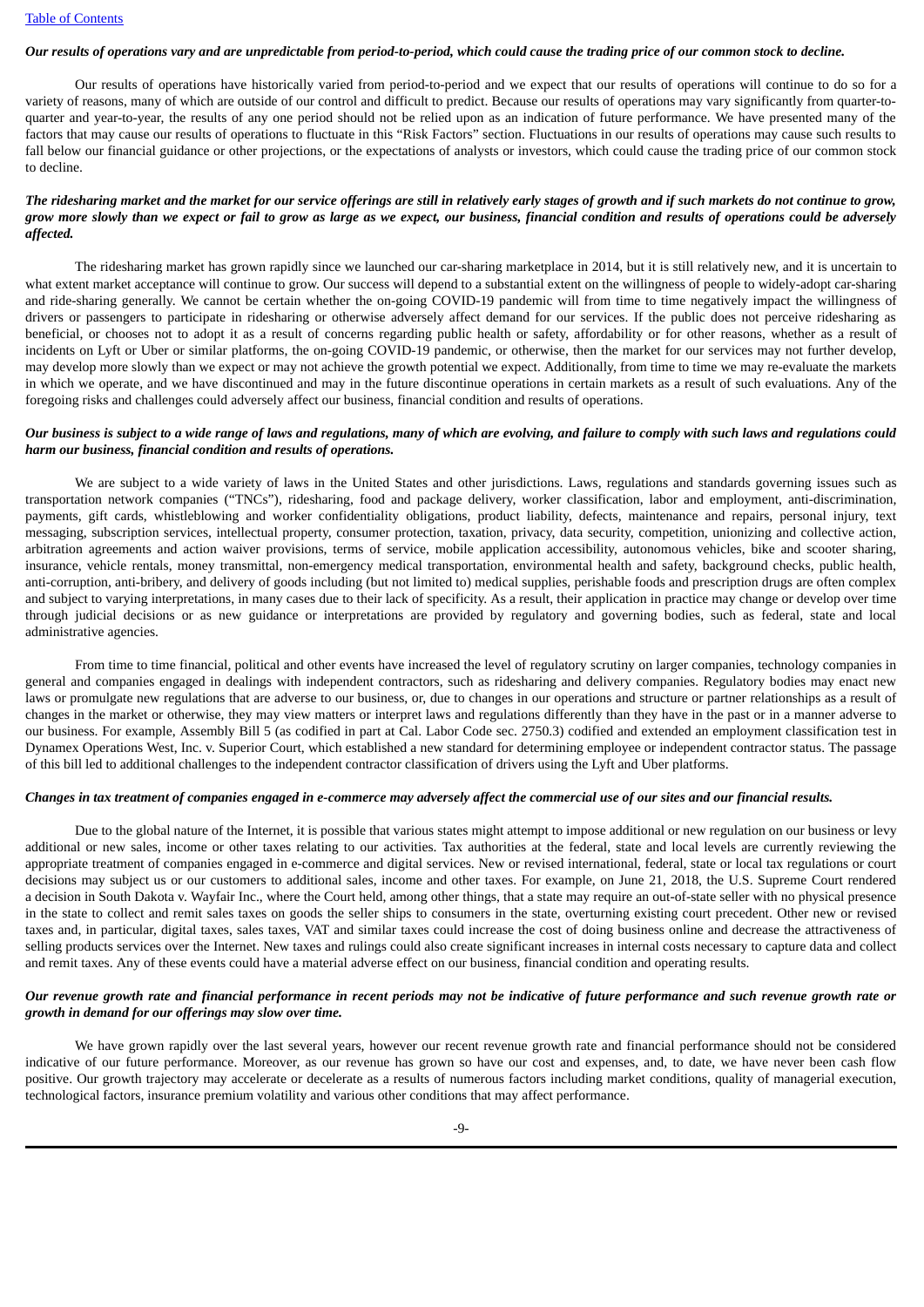# If we fail to effectively manage our growth, our business, financial condition and results of operations could be adversely affected.

Our ability to manage our growth and business operations effectively and to integrate new employees, technologies and acquisitions into our existing business will require us to continue to expand our operational and financial infrastructure and to continue to retain, attract, train, motivate and manage employees. Continued growth could strain our ability to develop and improve our operational, financial and management controls, enhance our reporting systems and procedures, recruit, train and retain highly skilled personnel and maintain user satisfaction. Additionally, if we do not effectively manage the growth of our business and operations, the quality of our offerings could suffer and we would not fully realize economies of scale, which could negatively affect our reputation and brand, business, financial condition and results of operations.

# Any actual or perceived security or privacy breach could interrupt our operations, harm our brand and adversely affect our reputation, brand, business, *financial condition and results of operations.*

Our business involves the collection, storage, processing and transmission of our users' personal data and other sensitive data. An increasing number of organizations, including large online and off-line merchants and businesses, other large Internet companies, financial institutions and government institutions, have disclosed breaches of their information security systems and other information security incidents, some of which have involved sophisticated and highly targeted attacks. In addition, users on our platform could have vulnerabilities on their own mobile devices that are entirely unrelated to our systems and platform, but could mistakenly attribute their own vulnerabilities to us. Further, breaches experienced by other companies may also be leveraged against us. For example, credential stuffing attacks are becoming increasingly common and sophisticated actors can mask their attacks, making them increasingly difficult to identify and prevent. Certain efforts may be state-sponsored or supported by significant financial and technological resources, making them even more difficult to detect.

# Changes in laws or regulations relating to privacy, data protection or the protection or transfer of personal data, or any actual or perceived failure by us to comply with such laws and regulations or any other obligations relating to privacy, data protection or the protection or transfer of personal data, could *adversely affect our business.*

We receive, transmit and store a large volume of personally identifiable information and other data relating to the users on our platform. Numerous local, municipal, state, and federal laws and regulations address privacy, data protection and the collection, storing, sharing, use, disclosure and protection of certain types of data, including the California Online Privacy Protection Act, the Personal Information Protection and Electronic Documents Act, the U.S. Federal Health Insurance Portability and Accountability Act of 1996, or HIPAA, Section 5(c) of the Federal Trade Commission Act, the California Consumer Privacy Act, or CCPA, and the California Privacy Rights Act, or CPRA, which becomes operative on January 1, 2023. These laws, rules and regulations evolve frequently and their scope may continually change, through new legislation, amendments to existing legislation and changes in enforcement, and may be inconsistent from one jurisdiction to another. For example, the CPRA will require new disclosures to California consumers and affords such consumers new data rights and abilities to opt-out of certain sharing of personal information. The CPRA provides for fines of up to \$7,500 per violation, which can be applied on a per-consumer basis. Aspects of the CPRA and its interpretation and enforcement remain unclear. The effects of this legislation potentially are far-reaching, however, and may require us to further modify our data processing practices and policies and incur additional compliance-related costs and expenses. The CPRA and other changes in laws or regulations relating to privacy, data protection and information security, particularly any new or modified laws or regulations that require enhanced protection of certain types of data or new obligations with regard to data retention, transfer or disclosure, could greatly increase the cost of providing our offerings, require significant changes to our operations or even prevent us from providing certain offerings in jurisdictions in which we currently operate and in which we may operate in the future.

# Our business is heavily reliant upon information technology systems, some of which are managed, hosted, provided or used by third parties, including cloud-based service providers, and any significant failures or disruptions to these systems could adversely impact our business.

Our ability to, among other things, operate our platform, process rental transactions, manage our pricing, account for our activities and otherwise conduct our business is dependent on the performance and availability of our networks and systems, as well as those of third-party cloud providers. We have experienced, and from time to time in the future may experience, a failure or interruption that results in the unavailability of certain information systems. Additionally, our major information technology systems and accounting functions are centralized in a few locations. Any disruption, termination or substandard provision of services, including by third-party cloud providers, whether as the result of localized conditions (e.g., fire, explosion or hacking), failure of our systems to function as designed, or as the result of events or circumstances of broader geographic impact (e.g., earthquake, storm, flood, epidemic, strike, act of war, civil unrest or terrorist act), could materially adversely affect our business by disrupting normal operations, customer service, accounting and technology functions; interfering with our ability to manage vehicle supply; delaying or disrupting rental processes; and otherwise impacting our ability to manage our business. These events could, individually or in the aggregate, lead to lower revenues, increased costs or other effects on our results of operations, financial condition, liquidity and cash flows, which may be material.

# Operatina as a public company reauires us to incur substantial costs and reauires substantial management attention. In addition, certain members of our *management team have limited experience managing a public company.*

As a public company, we incur substantial legal, accounting and other expenses that we did not incur as a private company. For example, we are subject to the reporting requirements of the Exchange Act, the applicable requirements of the Sarbanes-Oxley Act, the Dodd-Frank Wall Street Reform and Consumer Protection Act, the rules and regulations of the SEC and the listing standards of the Nasdaq Global Select Market. For example, the Exchange Act requires, among other things, we file annual, quarterly and current reports with respect to our business, financial condition and results of operations. We are also required to maintain effective disclosure controls and procedures and internal control over financial reporting. Compliance with these rules and regulations has increased and will continue to increase our legal and financial compliance costs, and increase demand on our systems. In addition, as a public company, we may be subject to stockholder activism, which can lead to additional substantial costs, distract management and impact the manner in which we operate our business in ways we cannot currently anticipate. As a result of disclosure of information in filings required of a public company, our business and financial condition is more visible than a private company, which may result in threatened or actual litigation, including by competitors.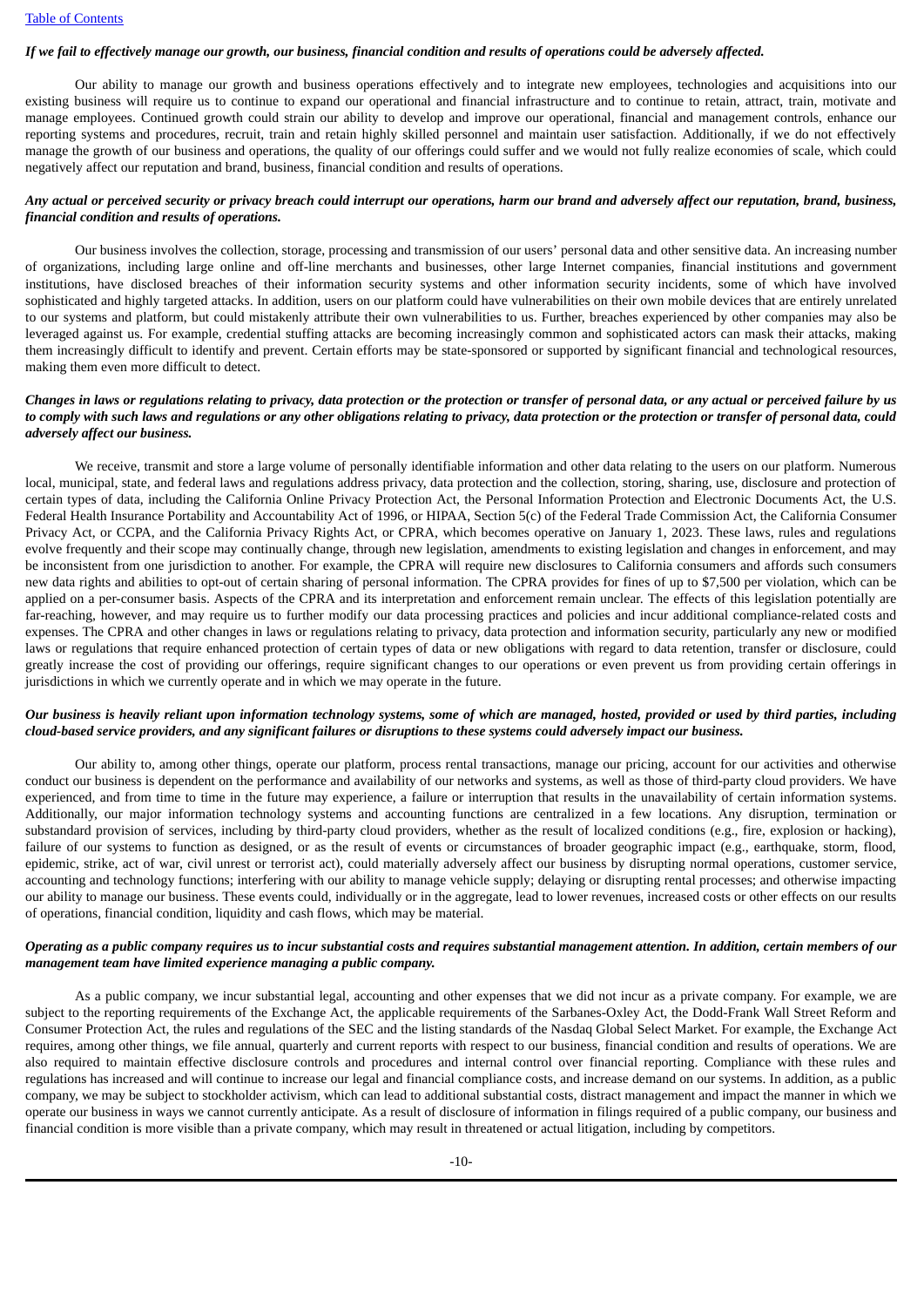We rely on third-party background check providers to screen potential drivers, and if such providers fail to provide accurate information, or if providers are unable to complete background checks because of court closures or other unforeseen government shutdown, or we do not maintain business *relationships with them, our business, financial condition and results of operations could be adversely affected.*

We rely on third-party background check providers such as Checkr to screen the records of potential drivers to help identify those that are not qualified to utilize our platform pursuant to applicable law or our internal standards. Our business has and may continue to be adversely affected to the extent we cannot attract or retain qualified drivers as a result of such providers being unable to complete certain background checks, or to the extent that they do not meet their contractual obligations, our expectations or the requirements of applicable law or regulations. If any of our third-party background check providers terminates its relationship with us or refuses to renew its agreement with us on commercially reasonable terms, we may need to find an alternate provider, and may not be able to secure similar terms or replace such partners in an acceptable time frame. If we cannot find alternate third-party background check providers on terms acceptable to us, we may not be able to timely onboard potential drivers, and as a result, our platform may be less attractive to qualified drivers. Further, if the background checks conducted by our third-party background check providers do not meet our expectations or the requirements under applicable laws and regulations, unqualified drivers may be permitted to provide rides on our platform, and as a result, our reputation and brand could be adversely affected and we could be subject to increased regulatory or litigation exposure.

# We could be subject to claims from TNCs, delivery drivers or third parties that are harmed whether or not resulting from the use of our platform, which *could adversely affect our business, brand, financial condition and results of operations.*

We may be subject to claims, lawsuits, investigations and other legal proceedings relating to injuries to, or deaths of, TNCs and delivery drivers or third-parties, as applicable, that are attributed to us through our services. We may also be subject to claims alleging that we are directly or vicariously liable for the acts of the drivers on our platform or for harm related to the actions of drivers, TNC riders, or third parties, or the management and safety of the services offered through our platform. We may also be subject to personal injury claims whether or not such injury actually occurred as a result any service provided through our platform. For example, third parties have in the past asserted legal claims against us in connection with personal injuries related to the actions of a driver or rider who may have previously utilized our platform, but, was not at the time of such injury. Regardless of the outcome of any legal proceeding, any injuries to, or deaths of, any TNC riders, drivers or third parties could result in negative publicity and harm to our brand, reputation, business, financial condition and results of operations.

### *We may require additional capital, which may not be available on terms acceptable to us or at all.*

We evaluate financing opportunities from time to time, and our ability to obtain financing will depend, among other things, on our development efforts, business plans and operating performance and the condition of the capital markets at the time we seek financing. We cannot be certain that additional financing will be available to us on favorable terms, or at all. If we are unable to obtain adequate financing or financing on terms satisfactory to us, when we require it, our ability to continue to support our business growth and to respond to business challenges could be significantly limited, and our business, financial condition and results of operations could be adversely affected.

### We have had operating losses each year and quarterly period since our inception and may not achieve or maintain profitability in the future.

We have incurred operating losses each year and every quarterly period since inception. For the years ended December 31, 2021 and 2020, our operating loss was \$27,977,239 and \$15,252,689 respectively. We expect our operating expenses to decrease as a percentage of revenue in the future as we curtail expenditures by optimizing our cost structure our G&A, sales and marketing, and research and development expenses. Our revenue growth may slow or our revenue may decline for a number of other reasons, including reduced demand for our services, economic weakness, global macroeconomic shocks such as the recent coronavirus outbreak, increased competition, a decrease in the growth or size of the ride-sharing or car-sharing market or any failure to capitalize on growth opportunities. Any failure to increase our revenue as we grow our business could prevent us from achieving or maintaining profitability. If we are unable to meet these risks and challenges as we encounter them, our business, financial condition and results of operations may suffer.

-11-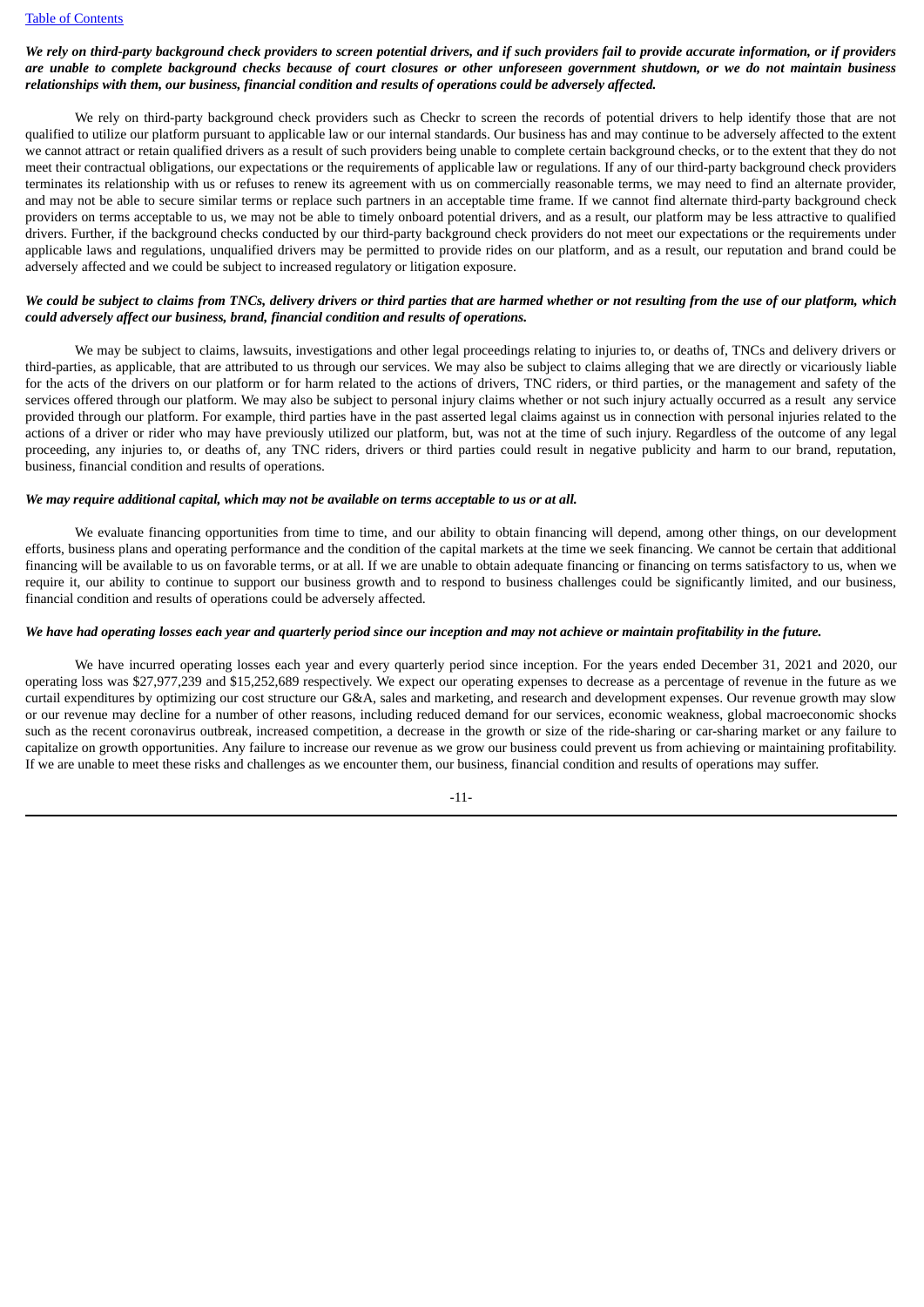# If we do not respond appropriately, the evolution of the automotive industry towards autonomous vehicles and mobility on demand services could *adversely affect our business.*

The automotive industry is increasingly focused on the development of advanced driver assistance technologies, with the goal of developing and introducing a commercially viable, fully automated driving experience. The high development cost of active safety and autonomous driving technologies may result in a higher risk of exposure to the success of new or disruptive technologies different than those being developed by us. There has also been an increase in consumer preferences for mobility on demand services, such as car and ridesharing, as opposed to automobile ownership, which may result in a long-term reduction in the number of vehicles per capita. These evolving areas have also attracted increased competition from entrants outside the traditional automotive industry. If we do not continue to innovate to develop or acquire new and compelling products and service offerings that capitalize upon new technologies in response to consumer preferences, this could have an adverse impact on our results of operations.

# If we do not effectively expand and train our direct sales force, we may be unable to add new customers or increase sales to our existing customers, and *our business will be adversely affected.*

We continue to be substantially dependent on our direct sales force to obtain new customers and increase sales with existing customers. There is significant competition for sales personnel with the skills and technical knowledge that we require. Our ability to achieve significant revenue growth will depend, in large part, on our success in recruiting, training and retaining sufficient numbers of sales personnel to support our growth. New hires require significant training and may take significant time before they achieve full productivity. Our hires may not become productive as quickly as we expect, and we may be unable to hire or retain sufficient numbers of qualified individuals in the markets where we do business or plan to do business. In addition, because we continue to grow rapidly, a large percentage of our sales force is new to our company. If we are unable to hire and train a sufficient number of effective sales personnel, or the sales personnel we hire are not successful in obtaining new customers or increasing revenue streams or sales to our existing customer base, our business will be adversely affected.

# Unfavorable global economic, business, or political conditions could adversely affect our business, financial condition or results of operations.

Our results of operations could be adversely affected by general conditions in the global economy and in the global financial markets, including conditions that are outside of our control, including the impact of health and safety concerns, such as those relating to the on-going COVID-19 pandemic. The COVID-19 pandemic has at times caused extreme volatility and disruptions in the capital and credit markets. A severe or prolonged economic downturn could result in a variety of risks to our business, including weakened demand for our platform and our ability to raise additional capital when needed on acceptable terms, if at all. Any of the foregoing could harm our business and we cannot anticipate all the ways in which the current economic climate and financial market conditions could adversely impact our business.

# Our current relationships with rideshare (e.g. Uber and Lyft) and delivery companies (e.g. Doordash) could change in the future, which could adversely *affect our revenues.*

Although we have deployed drivers and cars to the systems of Uber, Lyft and other platforms since our operations began in 2015, the current relationships in place (written, oral or tacit), including our vehicle rental strategic partnership with Uber, could materially change in the future. Consequently, each of these relationships could be discontinued at some time, which could adversely impact our business plan and results of operations materially.

### *The ride-sharing and delivery models may not continue to grow, which would adversely affect our business.*

Our business and future growth is significantly dependent on the continued success of each of Uber, Lyft, Instacart and other software-based systems that have come into the marketplace to compete with traditional taxicab transportation organizations and other delivery services.

While the effect of those companies has been to decrease the cost and therefore increase the utilization of ride-sharing and delivery services, there can be no assurance that consumer utilization of these systems will continue to grow, or that competition and the resulting price pressure will not undermine the viability of these types of systems, thereby adversely affecting our business.

-12-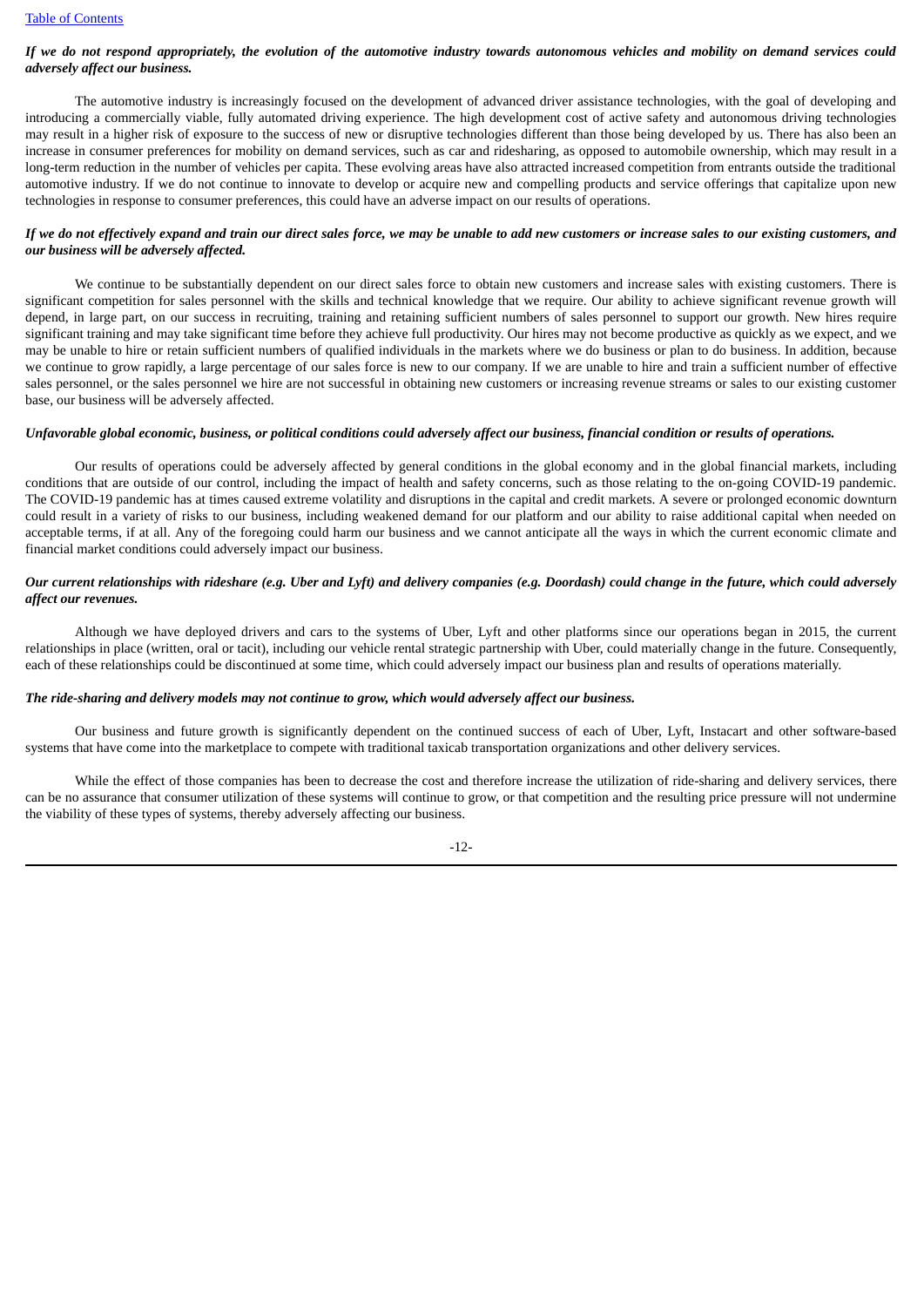### Our unique peer to peer structure could be duplicated and our inability to accurately predict user behavior could negatively impact our sales business.

Although to date neither Uber nor Lyft have endeavored to develop a peer-to-peer system to match drivers and car owners as we are doing, there can be no assurance that either one of these companies or other competitors subsequently entering the marketplace will not endeavor to do so, and there can be no assurance that such competition will not have a negative impact on our business.

Furthermore, although several attempts to match up fleets of cars owned by operators with Uber and Lyft drivers have failed, there can be no assurance that other entities will not enter the marketplace on this basis with economic and logistical models that solve the problems that caused this failure.

# The market forecasts included in this Annual Report on Form 10-K may prove to be inaccurate, and even if the markets in which we operate achieve *growth, we cannot assure you our business will grow at similar rates, if at all.*

Growth forecasts are subject to significant uncertainty and are based on assumptions and estimates, which may not prove to be accurate. Forecasts relating to the expected growth in the ride-sharing market, including the forecasts or projections referenced in this Annual Report, may prove to be inaccurate. Even if the ride-sharing market experiences the forecasted growth, we may not grow our business at similar rates, or at all. Our growth is subject to many factors, including our success in implementing our business strategy, which is subject to many risks and uncertainties. Accordingly, the forecasts of market growth included in this Annual Report should not be taken as indicative of our future growth.

# We rely on third-party insurance policies to insure against auto-related risks of users of our platform. If insurance coverage is insufficient for the needs of our business or our insurance providers are unable to meet their obligations, we may not be able to mitigate the risks facing our business, which could *adversely affect our business, financial condition and results of operations.*

We procure third-party insurance policies which provide coverage for both Owners and Drivers on our platform. If the amount of one or more autorelated claims were to exceed our applicable aggregate coverage limits, we may bear the excess liability. Insurance providers have raised premiums and deductibles for many businesses and may do so in the future. As a result, our insurance and claims expense could increase. Our business, financial condition and results of operations could be adversely affected if (i) cost per claim, premiums or the number of claims significantly exceeds our historical experience and coverage limits, (ii) we experience a claim in excess of coverage limits, (iii) our insurance providers fail to pay insurance claims, or (iv) we experience a claim for which coverage is not provided.

We rely on third-party background check providers to screen potential drivers, and if such providers fail to provide accurate information, or if providers are unable to complete background checks because of court closures or other unforeseen government shutdown, or we do not maintain business relationships with them, our business, financial condition and results of operations could be adversely affected.

We rely on third-party background check providers such as Checkr to screen the records of potential drivers to help identify those that are not qualified to utilize our platform pursuant to applicable law or our internal standards. Our business has and may continue to be adversely affected to the extent we cannot attract or retain qualified drivers as a result of such providers being unable to complete certain background checks, or to the extent that they do not meet their contractual obligations, our expectations or the requirements of applicable law or regulations. If any of our third-party background check providers terminates its relationship with us or refuses to renew its agreement with us on commercially reasonable terms, we may need to find an alternate provider, and may not be able to secure similar terms or replace such partners in an acceptable time frame. If we cannot find alternate third-party background check providers on terms acceptable to us, we may not be able to timely onboard potential drivers, and as a result, our platform may be less attractive to qualified drivers. Further, if the background checks conducted by our third-party background check providers do not meet our expectations or the requirements under applicable laws and regulations, unqualified drivers may be permitted to provide rides on our platform, and as a result, our reputation and brand could be adversely affected and we could be subject to increased regulatory or litigation exposure.

We could be subject to claims from TNCs or delivery drivers or third parties that are harmed whether or not our platform is in use, which could adversely affect our business, brand, financial condition and results of operations.

-13-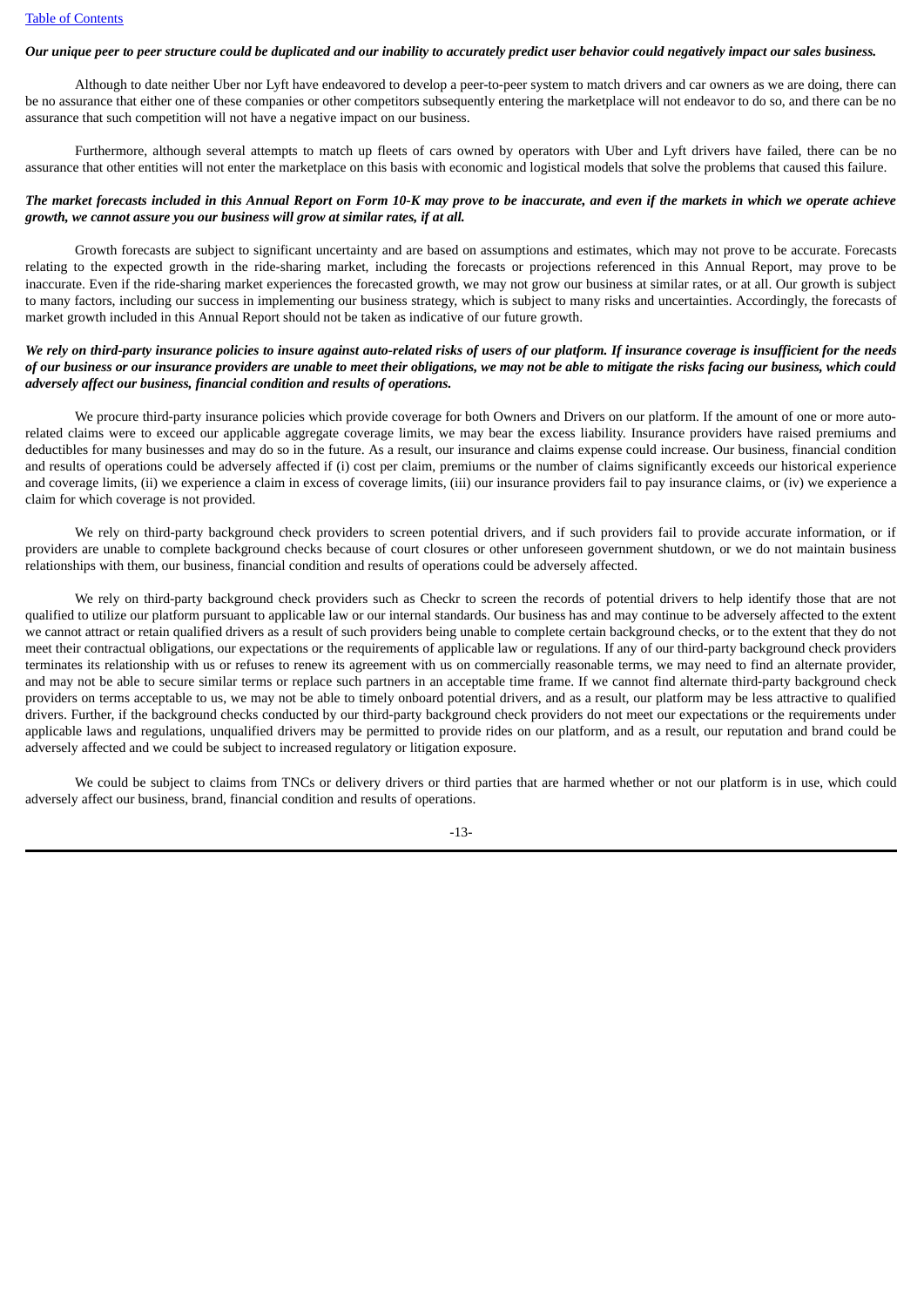We from time to time may be subject to claims, lawsuits, investigations and other legal proceedings relating to injuries to, or deaths of, TNC and delivery drivers or third-parties, as applicable, that are attributed to us through our offerings. We may also be subject to claims alleging that we are directly or vicariously liable for the acts of the drivers on our platform or for harm related to the actions of drivers, TNC riders, or third parties, or the management and safety of our platform and our assets, including in light of the on-going COVID-19 pandemic and related public health measures issued by various jurisdictions, including travel bans, restrictions, social distancing guidance, and shelter-in-place orders. We may also be subject to personal injury claims whether or not such injury actually occurred as a result of activity on our platform. For example, third parties have in the past asserted legal claims against us in connection with personal injuries related to the actions of a driver or rider who may have previously utilized our platform, but was not at the time of such injury. Regardless of the outcome of any legal proceeding, any injuries to, or deaths of, any TNC riders, drivers or third parties could result in negative publicity and harm to our brand, reputation, business, financial condition and results of operations.

### Our actual losses may exceed our insurance reserves, which could adversely affect our financial condition and results of operations.

We establish insurance reserves for claims incurred but not yet paid and claims incurred but not yet reported and any related estimable expenses, and we periodically evaluate and, as necessary, adjust our insurance reserves as our experience develops or new information is learned. We employ various predictive modeling actuarial techniques and make numerous assumptions based on limited historical experience and industry statistics to estimate our insurance reserves. Estimating the frequency and severity of claims, as well as related judgment or settlement amounts, is inherently difficult, subjective, and speculative. A number of external factors can affect the actual losses incurred for any given claim, including the length of time the claim remains open, fluctuations in healthcare costs, legislative and regulatory developments, jurisdiction and judicial developments. Additionally, we may encounter in the future, instances of insurance fraud, which could increase our actual insurance-related costs. For any of the foregoing reasons, our actual losses for claims and related expenses may deviate, individually or in the aggregate, from the insurance reserves reflected in our consolidated financial statements. If we determine that our estimated insurance reserves are inadequate, we may be required to increase such reserves at the time of the determination, which could result in an increase to our net loss in the period in which the deficiency is determined and negatively impact our financial condition and results of operations.

### Our operations are dependent on our current management. The loss of any member of our management team could adversely affect our operations and *financial results.*

We are highly dependent upon the retention of the services of our current executive management team, specifically Joseph Furnari, Kenneth Grimes, Serge De Bock and Brian Allan. The loss of any one of these individuals could adversely affect our operations and financial results. Our business also depends on our ability to attract and retain additional highly qualified management, technical, operating, and sales and marketing personnel. We do not currently maintain key person life insurance policies on any of our employees. We do not have fixed term employment agreements with any of our management employees, all of whom could terminate their relationship with us at any time.

# We face intense competition and could lose market share to our competitors, which could adversely affect our business, financial condition and results of *operations.*

The market for ridesharing and car-sharing services is intensely competitive and characterized by rapid changes in technology, customer requirements, industry standards and frequent new service introductions and improvements. We anticipate continued challenges from current competitors, as well as by new entrants into the industry. If we are unable to anticipate or effectively react to these competitive challenges, our competitive position could weaken, and we could experience a decline in our growth rate or revenue that could adversely affect our business and results of operations.

Any significant fluctuations in the supply of "rental" vehicles available in the market due to unexpected changes in demand, or actions taken by our competitors, could negatively affect our pricing, operating plans or results of operations if we are unable to maintain or adjust the vehicles available on our platform in response to fluctuations in supply and demand. We compete with traditional car rental companies and other traditional providers, as well as nontraditional companies for vehicle rental market share, including auto manufacturers, ride-hailing and other car sharing companies, and other competitors in the mobility industry. To the extent we do not react appropriately to our competition or optimize our revenue and pricing strategies, we may experience suboptimal pricing, sub-optimal asset utilization, poor customer satisfaction, lost revenue and other unfavorable consequences which may materially adversely affect our revenues and results of operations, financial condition, liquidity and cash flows.

-14-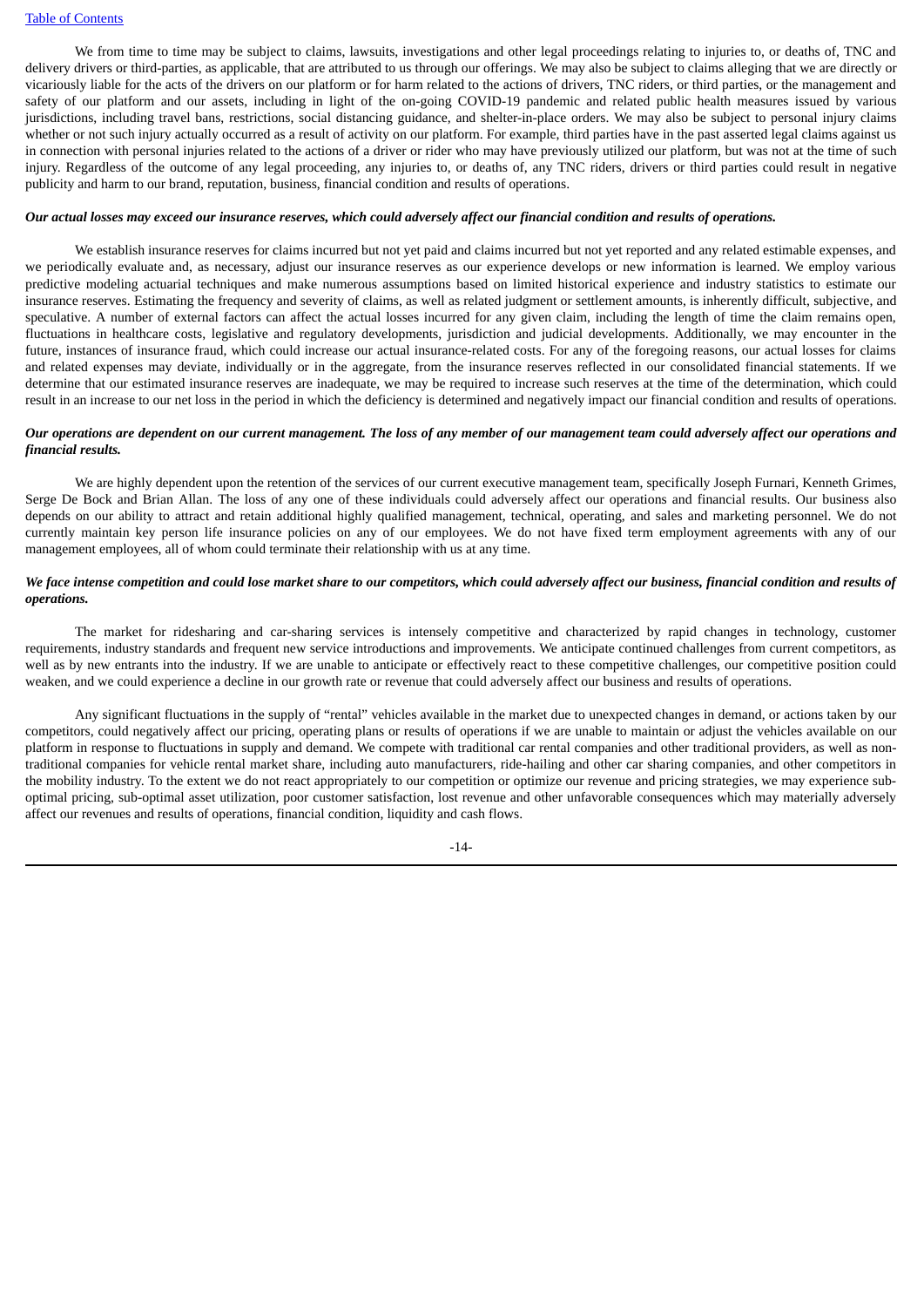# Our business is subject to a wide range of laws and regulations, many of which are evolving, and failure to comply with such laws and regulations *could harm our business, financial condition and results of operations.*

We are subject to a wide variety of laws in the United States and other jurisdictions. Laws, regulations and standards governing issues such as TNCs, ridesharing, food and package delivery, worker classification, labor and employment, anti-discrimination, payments, gift cards, whistleblowing and worker confidentiality obligations, product liability, defects, maintenance and repairs, personal injury, text messaging, subscription services, intellectual property, consumer protection, taxation, privacy, data security, competition, unionizing and collective action, arbitration agreements and action waiver provisions, terms of service, mobile application accessibility, autonomous vehicles, bike and scooter sharing, insurance, vehicle rentals, money transmittal, nonemergency medical transportation, environmental health and safety, background checks, public health, anti-corruption, anti-bribery, and delivery of goods including (but not limited to) medical supplies, perishable foods and prescription drugs are often complex and subject to varying interpretations, in many cases due to their lack of specificity. As a result, their application in practice may change or develop over time through judicial decisions or as new guidance or interpretations are provided by regulatory and governing bodies, such as federal, state and local administrative agencies.

Recent financial, political and other events have increased the level of regulatory scrutiny on larger companies, technology companies in general and companies engaged in dealings with independent contractors, such as ridesharing and delivery companies. Regulatory bodies may enact new laws or promulgate new regulations that are adverse to our business, or, due to changes in our operations and structure or partner relationships as a result of changes in the market or otherwise, they may view matters or interpret laws and regulations differently than they have in the past or in a manner adverse to our business. For example, Assembly Bill 5 (as codified in part at Cal. Labor Code sec. 2750.3) codified and extended an employment classification test in Dynamex Operations West, Inc. v. Superior Court, which established a new standard for determining employee or independent contractor status. The passage of this bill led to additional challenges to the independent contractor classification of drivers using the Lyft and Uber platforms. In November 2020, California voters approved Proposition 22, a California state ballot initiative that provides a framework for drivers that use platforms like Uber and Lyft for independent work. Proposition 22 went into effect in December 2020 and we expect that drivers will be able to maintain their status as independent contractors under California law and that TNCs will be required to comply with the provisions of Proposition 22. Legal challenges to Proposition 22 have been and may continue to be filed.

A security breach or other disruption to our information technology systems or our platform could result in the loss, theft, misuse, or unauthorized disclosure of user or sensitive company information, could disrupt our operations, or could frustrate or thwart our users' ability to access our products and services, which could damage our relationships with users and partners, may cause our users and partners to cut back on or stop using our products and services altogether, could expose us to litigation or regulatory proceedings, or harm to our reputation, any of which could seriously harm our *business.*

Our business involves the storage and transmission of a significant amount of personal and/or confidential information, including the personal information of our users, the personal information of our drivers and employees, information relating to user preferences, confidential information of our partners, and our own proprietary financial, operational and strategic information. The protection of our information, as well as information relating to our users, drivers, partners, and employees, is vitally important to us as the loss, theft, misuse, or unauthorized disclosure of such information could lead to significant reputational or competitive harm, result in litigation involving us or our business partners, expose us to regulatory proceedings, and cause us to incur substantial liability or expenses.

As has been well documented in the media, the frequency, intensity, and sophistication of cyber-attacks and data security incidents has significantly increased in recent years. As with many businesses, we are subject to numerous data privacy and security risks, which may prevent us from maintaining the privacy of personal, confidential, and sensitive information, result in the disruption of our business, and require us to expend significant resources attempting to secure and protect such information and respond to incidents, any of which could seriously harm our business. Due to the increased risk of these types of attacks and incidents, we expend significant resources on information technology and data security tools, measures, and processes designed to protect personal, confidential or sensitive information and to ensure an effective response to any cyber-attack or data security incident. Whether or not these measures are ultimately successful, the expenditures could have an adverse impact on our financial condition and results of operations and divert management's attention from pursuing our strategic objectives.

-15-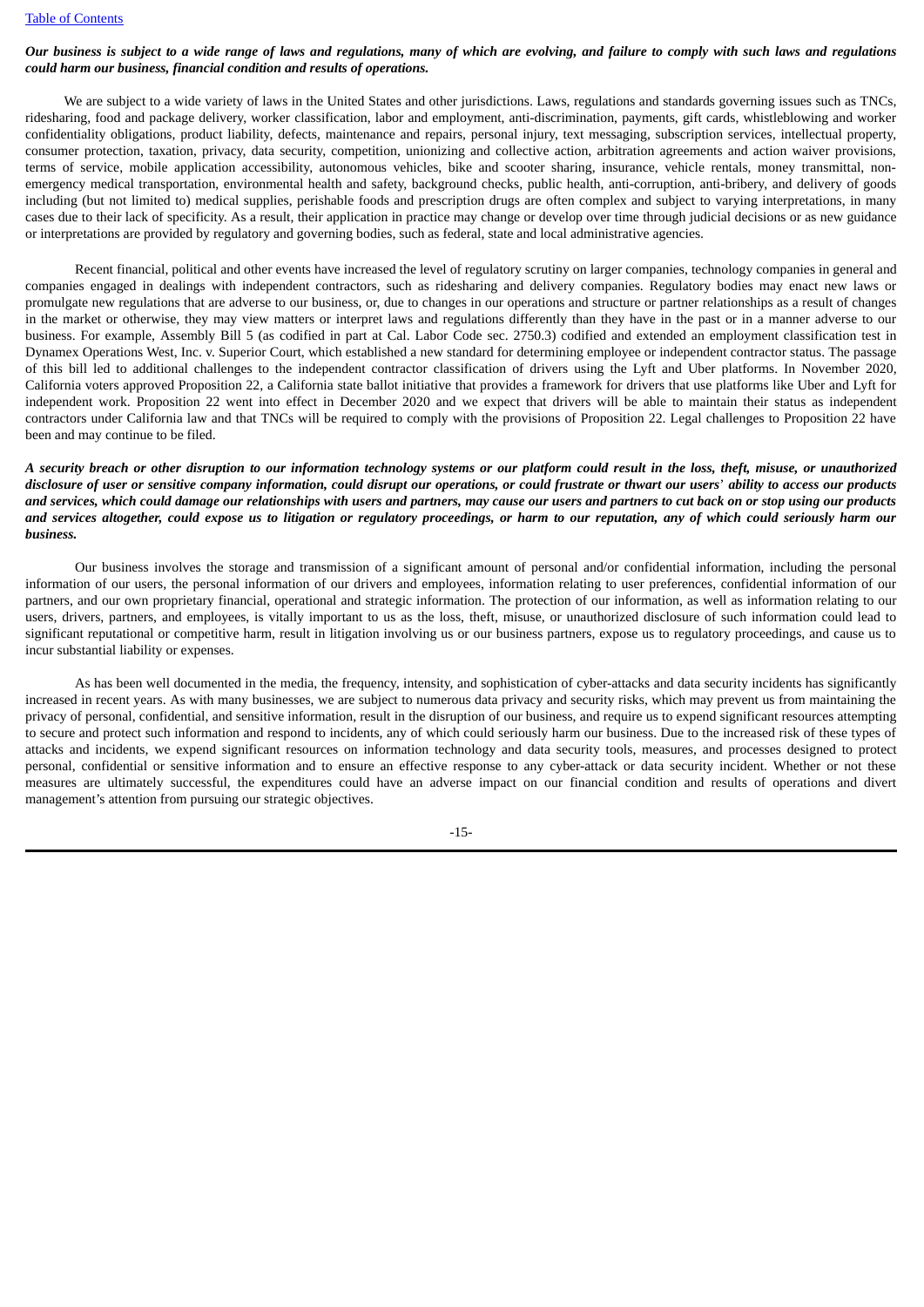In addition, although we take the security of our information technology systems and platform seriously, our efforts to protect the personal and confidential information of our users, drivers, partners, employees, and company may be unsuccessful due to the actions of third parties, malicious code, software bugs, or other technical malfunctions. Despite our security efforts, because the techniques used to obtain unauthorized access to information technology systems and our platform are constantly evolving and, in some cases, becoming more sophisticated and harder to detect, we may be unable to anticipate these techniques or implement adequate preventive measures in response, and cyber-attacks or data incidents could remain undetected for some period, which could potentially result in greater harm to our systems, our platform, and the information stored and transmitted by our systems. In addition, and despite our security efforts and training, our employees may also inadvertently or intentionally cause security incidents that could result in the unauthorized disclosure of personal or confidential information, and third parties may attempt to fraudulently induce employees or users to disclose information to gain access to our data or our users' data. If any of these events occur, our confidential information or our users' personal information could be accessed, acquired, disclosed, or used without authorization, which could harm our relationships with users, put us at a competitive disadvantage, result in the deterioration of our users' confidence in us, cause our partners to reconsider their relationship with our company or impose more onerous contractual provisions, and subject us to potential litigation, liability, fines, and penalties. For example, we could be subject to regulatory or other actions pursuant to domestic privacy laws, including newer regulations such as the California Consumer Privacy Act. This could result in costly investigations and litigation, civil or criminal penalties, operational changes, and negative publicity that could adversely affect our reputation.

Further, some of our partners may store personal or confidential information that we share with them. If these third parties fail to implement adequate data-security practices or fail to comply with our terms and policies, our users' data may be improperly accessed, acquired, or disclosed. And even if these third parties take all these steps, their networks and information technology systems may still suffer a security breach, which could compromise our users' data or our company data. Any incidents where our users' information or confidential company information is accessed without authorization, improperly disclosed, or misused, or incidents that violate our terms of service or policies, could damage our reputation and our brand and diminish our competitive position. Maintaining the trust of our users is important to sustain our growth, retention, and user engagement. Concerns over our privacy practices, whether actual or unfounded, could damage our reputation and brand and deter users, advertisers, and partners from using our products and services. Any of these occurrences could seriously harm our business.

### *We may fail to adequately respond to changes in technology, customer demands and market competition.*

Our industry is characterized by rapid changes in technology innovation and deployment to address evolving customer demands, improve operational efficiency and disrupt competitive dynamics. Our ability to continually improve our technology platform, processes and products in this environment is essential to maintain a competitive position in customer satisfaction, market share and other areas. Due to natural complexity in technology innovation, potentially high costs of certain initiatives, and hiring and retention challenges, we may experience technical or other difficulties that could delay or prevent the development, introduction or marketing of new services or enhanced product offerings. These challenges related to emerging technology may result in loss of competitive differentiation, margin deterioration, departure of key partners, declining market share, inability to achieve growth targets, inefficient or outdated service delivery platforms, loss of customers and brand erosion, declining employee morale, inability to attract or retain key talent and other unfavorable consequences which may materially adversely affect our results of operations, financial condition, liquidity and cash flows.

### **Risks Related to Our Common Stock**

### *The market price of our common stock may be volatile and adversely affected by several factors*

The market price of our common stock has experienced significant fluctuations, and may continue to experience such fluctuations due to many factors, some of which are beyond our control, including:

- our ability to execute our business plan;
- operating results below expectations;
- announcements of technological innovations or new products by us or our competitors;
- other external factors, including the effects of the COVID-19 pandemic, legislative developments and car supply market conditions;
- our ability to enter into and maintain strategic relationship to grow demand for our services;
- our issuance of additional securities, including debt or equity or a combination thereof; and
- period-to-period fluctuations in our financial results.

In addition, the securities markets have from time to time experienced significant price and volume fluctuations that are unrelated to the operating performance of particular companies. These market fluctuations may also materially and adversely affect the market price of our common stock.

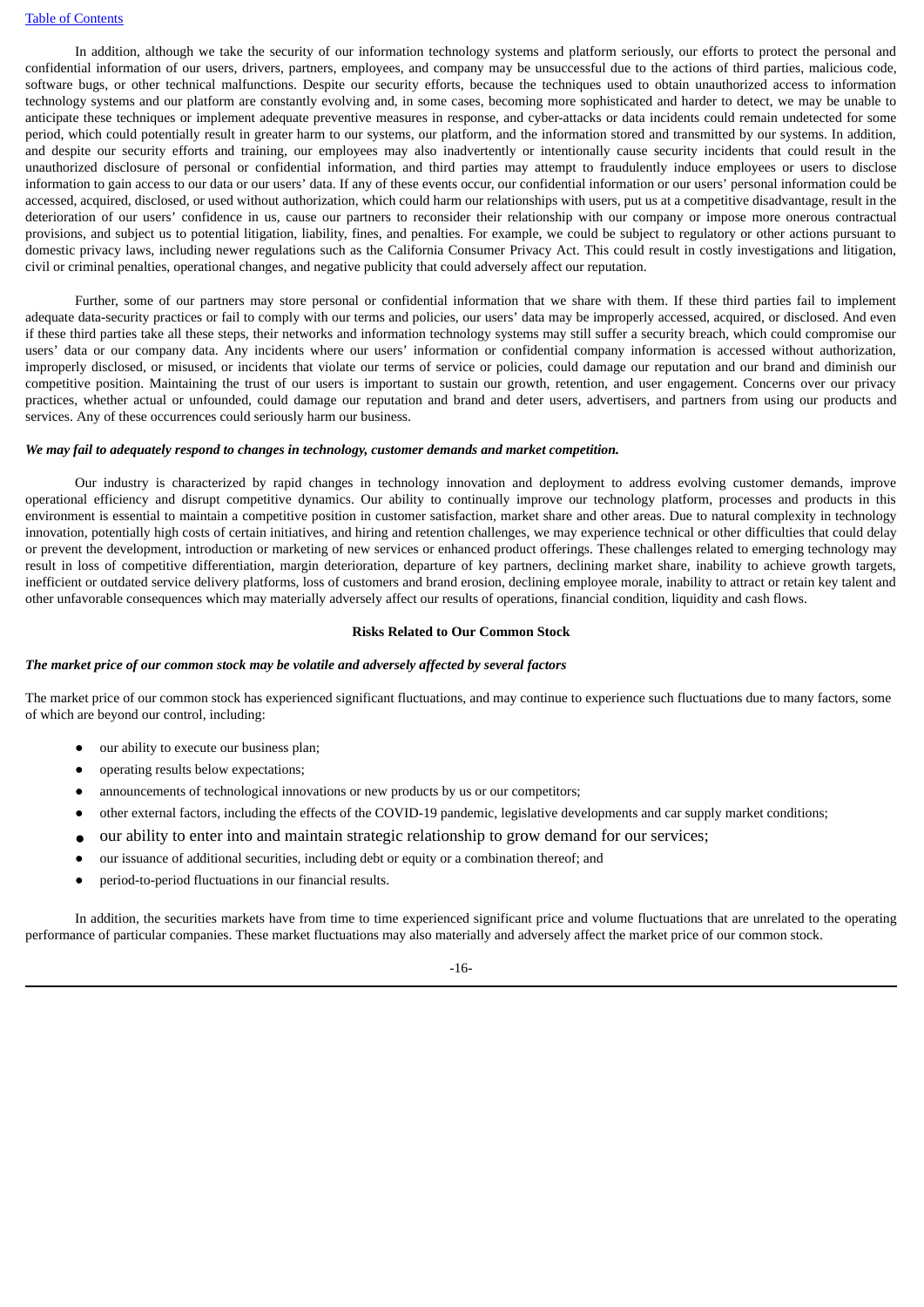# We may acquire other companies, assets or technologies, which could divert our management's attention, result in dilution to our stockholders and *otherwise disrupt our operations and adversely affect our operating results.*

We may in the future seek to acquire or invest in businesses, applications and services or technologies that we believe could complement or expand our services, enhance our technical capabilities or otherwise offer growth opportunities. The pursuit of potential acquisitions may divert the attention of management and cause us to incur various expenses in identifying, investigating and pursuing suitable acquisitions, whether or not they are consummated.

In addition, we do not have any experience in acquiring other businesses. If we acquire additional businesses, we may not be able to integrate the acquired personnel, operations and technologies successfully, or effectively manage the combined business following the acquisition. We also may not achieve the anticipated benefits from the acquired business due to a number of factors, including:

- inability to integrate or benefit from acquired technologies or services in a profitable manner;
- unanticipated costs or liabilities associated with the acquisition;
- difficulty integrating the accounting systems, operations and personnel of the acquired business;
- difficulties and additional expenses associated with supporting legacy products and hosting infrastructure of the acquired business;
- difficulty converting the customers of the acquired business onto our platform and contract terms, including disparities in the revenue, licensing, support or professional services model of the acquired company;
- diversion of management's attention from other business concerns;
- adverse effects to our existing business relationships with business partners and customers as a result of the acquisition;
- the potential loss of key employees;
- use of resources that are needed in other parts of our business; and
- use of substantial portions of our available cash to consummate the acquisition.

In addition, a significant portion of the purchase price of companies we acquire may be allocated to acquired goodwill and other intangible assets, which must be assessed for impairment at least annually. In the future, if our acquisitions do not yield expected returns, we may be required to take charges to our operating results based on this impairment assessment process, which could adversely affect our results of operations.

Acquisitions could also result in dilutive issuances of equity securities or the incurrence of debt, which could adversely affect our operating results. In addition, if an acquired business fails to meet our expectations, our operating results, business and financial position may suffer.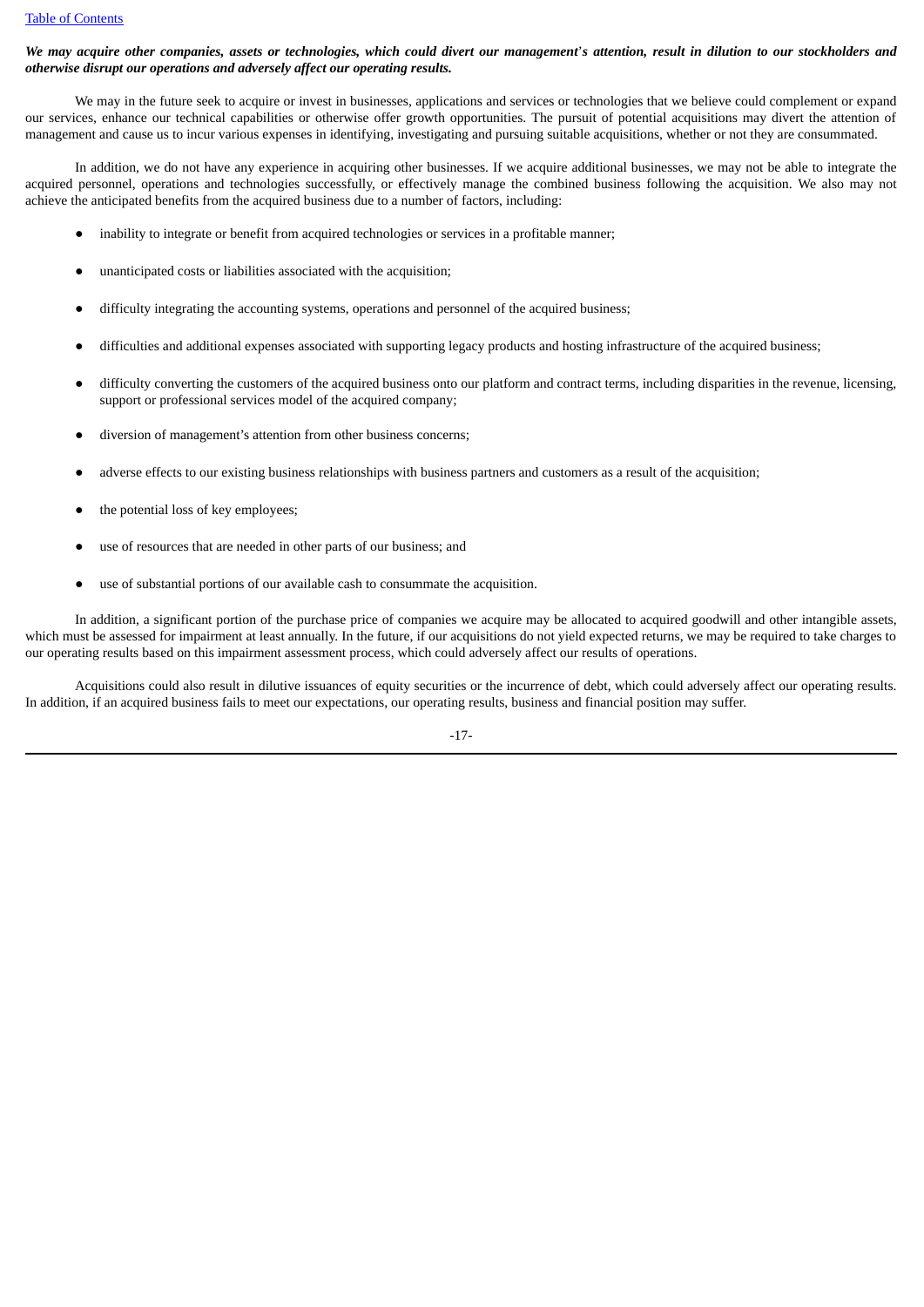# If securities or industry analysts do not publish research or reports, or publish unfavorable research or reports about our business, our stock price and *trading volume may decline.*

The trading market for our common stock will rely in part on the research and reports that industry or financial analysts publish about us, our business, our markets and our competitors. We do not control these analysts. If securities analysts do not cover our common stock, the lack of research coverage may adversely affect the market price of our common stock. Furthermore, if one or more of the analysts who do cover us downgrade our stock or if those analysts issue other unfavorable commentary about us or our business, our stock price would likely decline. If one or more of these analysts cease coverage of us or fails to regularly publish reports on us, we could lose visibility in the market and interest in our stock could decrease, which in turn could cause our stock price or trading volume to decline and may also impair our ability to expand our business with existing customers and attract new customers.

# Future sales and issuances of our securities could result in additional dilution of the percentage ownership of our shareholders and could cause our *share price to fall.*

We expect that additional capital will be needed in the future to continue our planned operations, including research and development, increased marketing, hiring new personnel, efforts to expand our business, and continuing activities as an operating public company. To the extent we raise additional capital by issuing equity securities, our shareholders may experience substantial dilution. We may sell common stock, convertible securities or other equity securities in one or more transactions at prices and in a manner we determine from time to time. If we sell common stock, convertible securities or other equity securities in more than one transaction, investors may be materially diluted by subsequent sales. Such sales may also result in material dilution to our existing shareholders, and new investors could gain rights superior to our existing shareholders.

# We do not intend to pay cash dividends on our shares of common stock so any returns will be limited to the value of our shares.

We currently anticipate that we will retain future earnings for the development, operation and expansion of our business and do not anticipate declaring or paying any cash dividends for the foreseeable future. Any return to shareholders will therefore be limited to the increase, if any, of our share price.

# We are an "emerging growth company" and will be able to avail ourselves of reduced disclosure requirements applicable to emerging growth companies, *which could make our common stock less attractive to investors.*

We are an "emerging growth company," as defined in the Jumpstart Our Business Startups Act of 2012 (the "JOBS Act"), and we intend to take advantage of certain exemptions from various reporting requirements that are applicable to other public companies that are not "emerging growth companies" including not being required to comply with the auditor attestation requirements of Section 404(b) of the Sarbanes-Oxley Act, reduced disclosure obligations regarding executive compensation in our periodic reports and proxy statements, and exemptions from the requirements of holding a nonbinding advisory vote on executive compensation and shareholder approval of any golden parachute payments not previously approved. In addition, pursuant to Section 107 of the JOBS Act, as an "emerging growth company" we intend to take advantage of the extended transition period provided in Section 7(a)(2)(B) of the Securities Act, for complying with new or revised accounting standards. In other words, an "emerging growth company" can delay the adoption of certain accounting standards until those standards would otherwise apply to private companies. We cannot predict if investors will find our common stock less attractive because we may rely on these exemptions. If some investors find our common stock less attractive as a result, there may be a less active trading market for our common stock and our stock price may be more volatile. We may take advantage of these reporting exemptions until we are no longer an "emerging growth company." We will remain an "emerging growth company" until the earliest of (i) the last day of the fiscal year in which we have total annual gross revenues of \$1.07 billion or more; (ii) the last day of our fiscal year following the fifth anniversary of the date of the completion of our initial public offering; (iii) the date on which we have issued more than \$1 billion in nonconvertible debt during the previous three years; or (iv) the date on which we are deemed to be a large accelerated filer under the rules of the SEC.

### *We may be at risk of securities class action litigation.*

We may be at risk of securities class action litigation. For example, during our 2021 fiscal year, a class-action case was filed against the Company and certain of its current or former officers. In the past, technology companies have experienced significant stock price volatility. If we face additional litigation and if a case is not resolved in a manner favorable to the Company, it would likely result in substantial costs and a diversion of management's attention and resources, which could harm our business and results in a decline in the market price of our common stock.

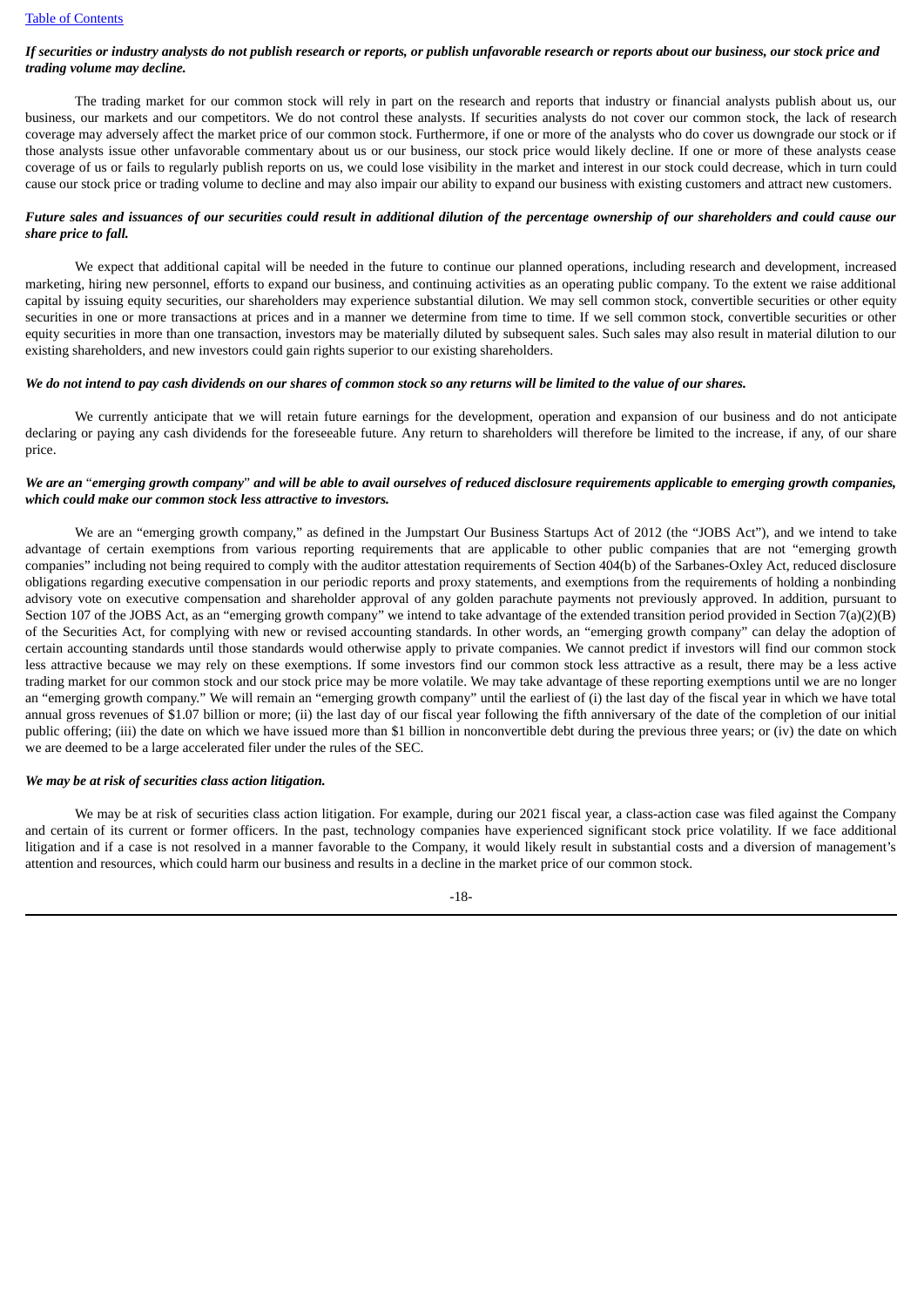# Anti-takeover provisions in our charter documents and under the General Corporation Law of the State of Delaware could make an acquisition of the *company more difficult and may prevent attempts by our stockholders to replace or remove our management.*

Provisions in our amended and restated certificate of incorporation and our bylaws may delay or prevent an acquisition of us or a change in our management. These provisions include a classified board of directors, a prohibition on actions by written consent of our stockholders, and the ability of the board of directors to issue preferred stock without stockholder approval. In addition, because we are incorporated in Delaware, we are governed by the provisions of Section 203 of the Delaware General Corporation Law, or the DGCL, which prohibits stockholders owning in excess of 15% of the outstanding combined organization voting stock from merging or combining with the combined organization. Although we believe these provisions collectively will provide for an opportunity to receive higher bids by requiring potential acquirers to negotiate with our board of directors, they would apply even if the offer may be considered beneficial by some stockholders. In addition, these provisions may frustrate or prevent any attempts by our stockholders to replace or remove then-current management by making it more difficult for stockholders to replace members of the board of directors, which is responsible for appointing the members of management.

# Anti-takeover provisions in our charter documents could discourage, delay or prevent a change in control of us and may affect the trading price of our *common stock.*

Our corporate documents and the DGCL contain provisions that may enable our board of directors to resist a change in control of the Company even if a change in control were to be considered favorable by our stockholders. These provisions:

- stagger the terms of our board of directors and require 66 and 2/3% stockholder voting to remove directors, who may only be removed for cause;
- authorize our board of directors to issue "blank check" preferred stock and to determine the rights and preferences of those shares, which may be senior to our common stock, without prior stockholder approval;
- establish advance notice requirements for nominating directors and proposing matters to be voted on by stockholders at stockholders' meetings;
- prohibit our stockholders from calling a special meeting and prohibit stockholders from acting by written consent;
- require 66 and 2/3% stockholder voting to effect certain amendments to our certificate of incorporation and bylaws; and
- prohibit cumulative voting in the election of directors, which limits the ability of minority stockholders to elect director candidates.

These provisions could discourage, delay or prevent a transaction involving a change in control of us. These provisions could also discourage proxy contests and make it more difficult for stockholders to elect directors of their choosing and cause us to take other corporate actions our stockholders desire.

-19-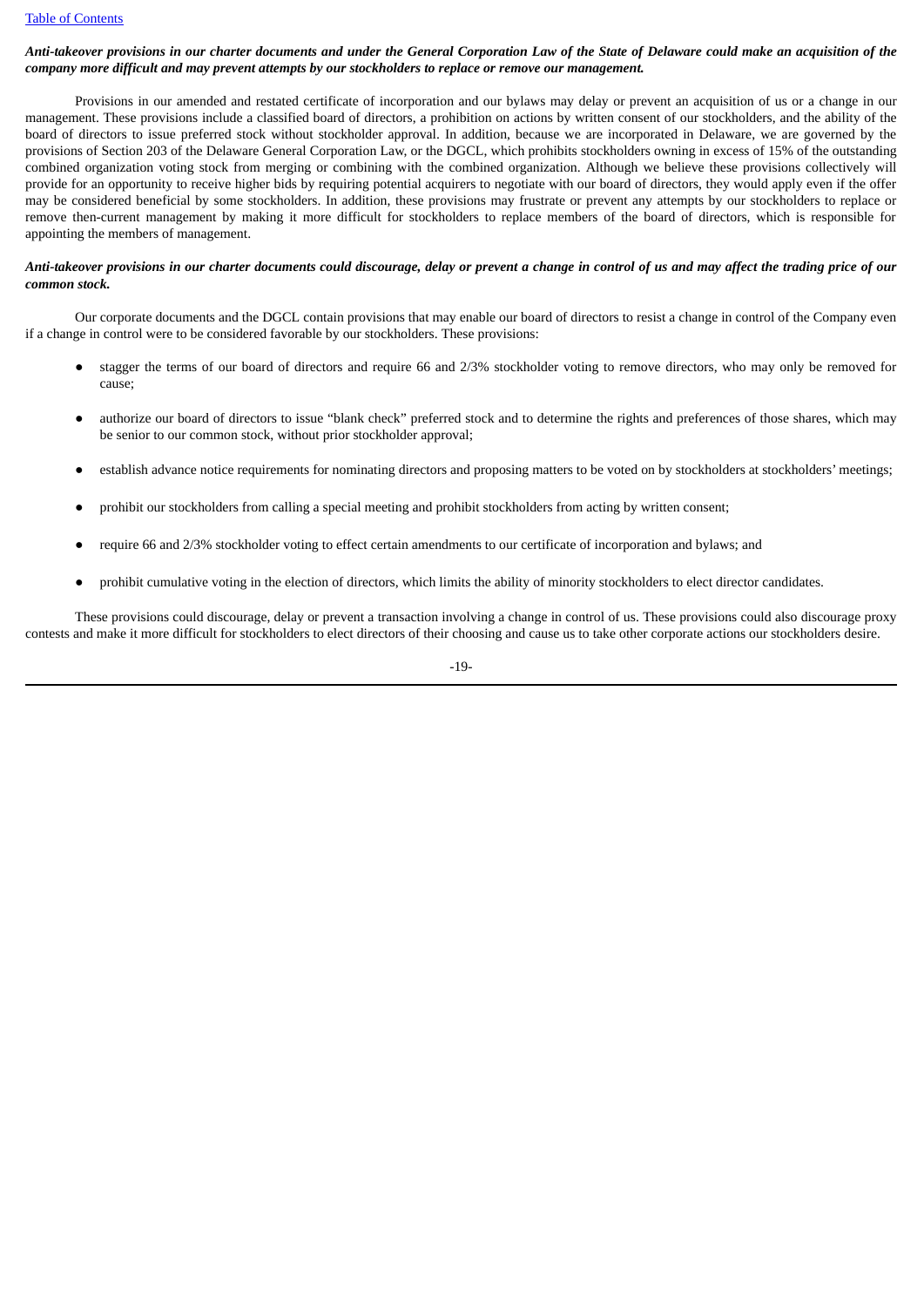Our amended and restated certificate of incorporation designates the Court of Chancery of the State of Delaware as the sole and exclusive forum for certain types of actions and proceedings that may be initiated by our stockholders, which could limit our stockholders' ability to obtain a favorable *judicial forum for disputes with us or our directors, officers, employees or agents.*

Our amended and restated certificate of incorporation provides that, unless we consent in writing to an alternative forum, the Court of Chancery of the State of Delaware will be the sole and exclusive forum for any derivative action or proceeding brought on our behalf, any action asserting a claim of breach of a fiduciary duty owed by any of our directors, officers, employees or agents to us or our stockholders, any action asserting a claim arising pursuant to any provision of the DGCL, our amended and restated certificate of incorporation or our amended and restated bylaws or any action asserting a claim that is governed by the internal affairs doctrine, in each case subject to the Court of Chancery having personal jurisdiction over the indispensable parties named as defendants therein and the claim not being one which is vested in the exclusive jurisdiction of a court or forum other than the Court of Chancery or for which the Court of Chancery does not have subject matter jurisdiction. Any person purchasing or otherwise acquiring any interest in any shares of our common stock shall be deemed to have notice of and to have consented to this provision of our amended and restated certificate of incorporation. This choice of forum provision may limit our stockholders' ability to bring a claim in a judicial forum that it finds favorable for disputes with us or our directors, officers, employees or agents, which may discourage such lawsuits against us and our directors, officers, employees and agents even though an action, if successful, might benefit our stockholders. Stockholders who do bring a claim in the Court of Chancery could face additional litigation costs in pursuing any such claim, particularly if they do not reside in or near Delaware. The Court of Chancery may also reach different judgments or results than would other courts, including courts where a stockholder considering an action may be located or would otherwise choose to bring the action, and such judgments or results may be more favorable to us than to our stockholders. Alternatively, if a court were to find this provision of our amended and restated certificate of incorporation inapplicable to, or unenforceable in respect of, one or more of the specified types of actions or proceedings, we may incur additional costs associated with resolving such matters in other jurisdictions, which could have a material adverse effect on our business, financial condition or results of operations.

### <span id="page-23-0"></span>**Item 1B. Unresolved Staff Comments**

None.

### <span id="page-23-1"></span>**Item 2. Properties**

Our corporate headquarters are located in Los Angeles, California and our current lease for this office space extends through September 30, 2025. We believe that our existing facilities are suitable and adequate to meet our current needs. We intend to add new facilities or expand existing facilities as we add employees, and we believe that suitable additional or substitute space will be available as needed to accommodate any such expansion of our operations.

### <span id="page-23-2"></span>**Item 3. Legal Proceedings**

Except as may be set forth below, we are not a party to any legal proceedings, and we are not aware of any claims or actions pending or threatened against us. In the future, we might from time to time become involved in litigation relating to claims arising from our ordinary course of business, the resolution of which we do not anticipate would have a material adverse impact on our financial position, results of operations or cash flows.

On August 27, 2021, a putative securities class action complaint captioned Baron v. Hyrecar Inc. et al., Case No. 21-cv-06918, was filed in the United States District Court for the Central District of California against the Company; its Chief Executive Officer, Joseph Furnari; and its former Chief Financial Officer, Robert Scott Brogi. This action asserts claims and seeks damages for alleged violations of sections 10(b) and 20(a) of securities Exchange Act of 1934 and Rule 10b-5 promulgated thereunder. The alleged period is May 14, 2021 to August 10, 2021, inclusive. Pursuant to the Private Securities Litigation Reform Act, on November 19, 202 1, the Court appointed Turton Inc. to serve as Lead Plaintiff filed an amended complaint (the "First Amended Complaint"). The First Amended Complaint alleges that defendants made material misrepresentations or failed to disclose material facts that: (1) the Company had materially understated its expenses and insurance reserves; (2) the Company employed a third-party adjuster to process a portion of insurance claims covered by self-insurance that was conflicted because it was owned by David Haley who owned HyreCar's previous insurance broker and had a relationship with Company; (3) the Company engaged in a scheme to delay payment of claims processed by the third-party adjuster; (4) the Company did not properly account for claims processed by this third-party adjuster in its financial statements; (5) the Company misrepresented the process for setting insurance reserves; and (6) as a result, the Company understated its expenses and insurance reserves and overstated its business prospects and opportunities. On December 27, 2021, the Company and the individual defendants moved to dismiss the First Amended Complaint on behalf of defendants, arguing that Lead Plaintiff failed to adequately plead that any of the Company's public statements were materially false or misleading, or that defendants acted with scienter– meaning defendants either knew those statements were false or were deliberately reckless to their truth or falsity at the time they were made. Lead Plaintiff filed an opposition on January 10, 2022 and the Defendants filed a reply on January 18, 2022. On February 16, 2022, the Court granted defendants' motion to dismiss on the basis that Lead Plaintiff failed to adequately plead any of defendants' statements were materially false or misleading. Because the Court ruled that Plaintiff did not sufficiently plead falsity, the Court did not address the additional arguments regarding scienter at the time. The Court permitted Lead Plaintiff leave to amend its complaint. The next amended complaint, if any, must be filed no later than March 21, 2022. Should Lead Plaintiff file another amended complaint, the Company and individual defendants anticipate filing another motion to dismiss the claims. The Company believes that the allegations in this lawsuit are without merit and will continue to vigorously defend against them.

At this time we are unable to form a judgment, within the meaning and in accordance with the standards set forth in the ABA Statement of Policy, as to whether an ultimate outcome unfavorable to the Company in the matter or matters described above is either "probable" or "remote." At this time we also are unable to give an estimate, within the meaning and in accordance with the standards set forth in the ABA Statement of Policy, of the amount or range of potential loss, if any, which might result to the Company if the outcome in the matter or matters described above were unfavorable.

### <span id="page-23-3"></span>**Item 4. Mine Safety Disclosures**

Not applicable.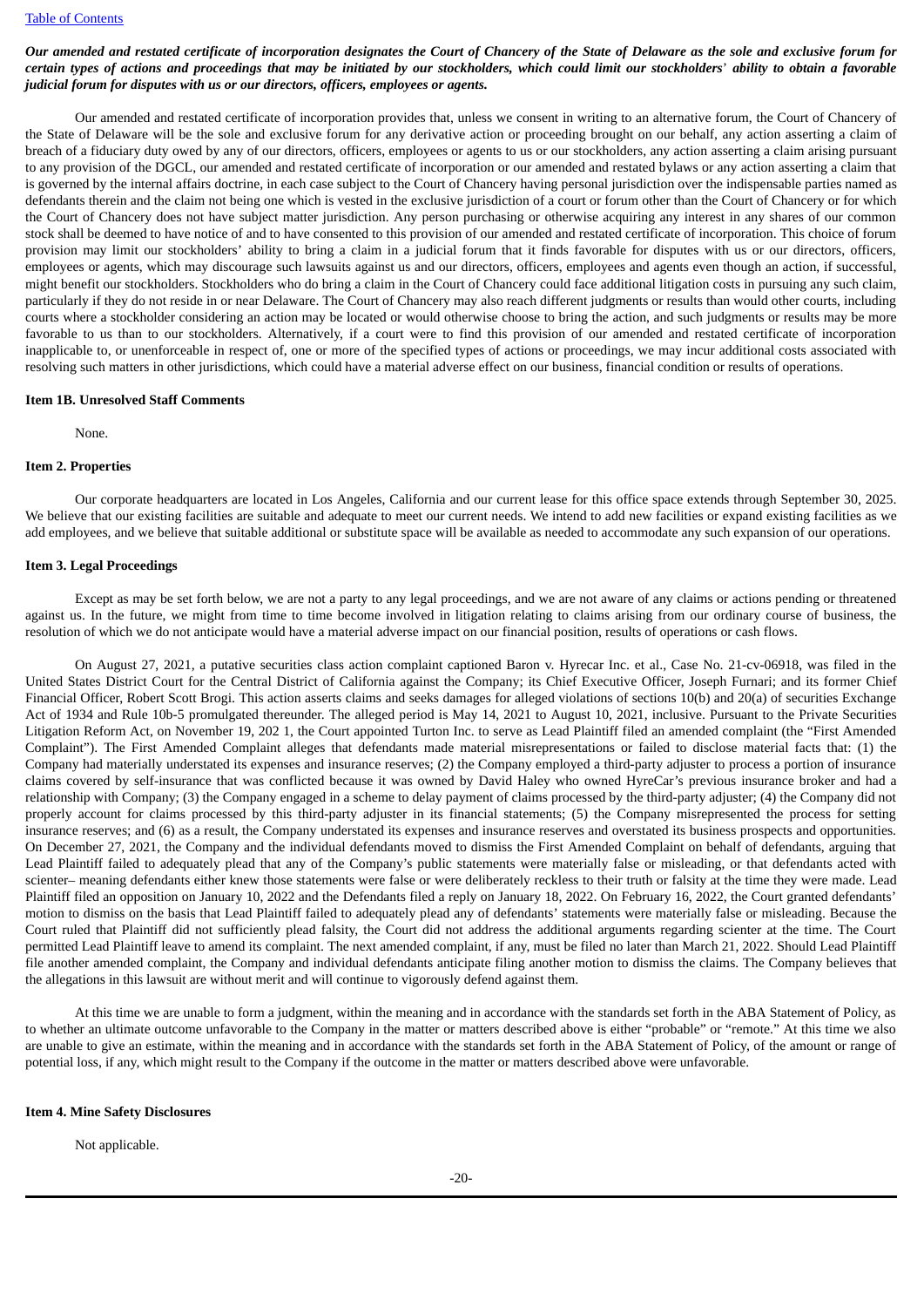### **Part II**

### <span id="page-24-1"></span><span id="page-24-0"></span>Item 5. Market for Registrant's Common Equity, Related Stockholder Matters and Issuer Purchases of Equity Securities

# **Market Information**

On June 27, 2018, our common stock began trading on the Nasdaq Capital Market under the symbol "HYRE." Prior to that time, there was no public market for our common stock.

### **Stockholders**

As of March 14, 2022, we had 21,761,283 shares of the Company's common stock outstanding and there were an estimated 10,962 beneficial stockholders for our common stock as of November 17, 2021. The actual number of holders of our common stock is greater than this number, and includes stockholders who are beneficial owners, but whose shares are held in street name by brokers or held by other nominees. This number of holders of record also does not include stockholders whose shares may be held in trust by other entities.

### **Dividend Policy**

We have never paid or declared any cash dividends on our common stock, and we do not anticipate paying any cash dividends on our common stock in the foreseeable future. We intend to retain all available funds and any future earnings to fund the development and expansion of our business. Any future determination to pay dividends will be at the discretion of our board of directors and will depend upon a number of factors, including our results of operations, financial condition, future prospects, contractual restrictions, restrictions imposed by applicable law and other factors that our board of directors deems relevant.

# **Recent Sales of Unregistered Securities**

During the year ended December 31, 2021, the Company issued 22,665 shares of common stock to persons in private transactions and a total of 121,111 shares of common stock upon the exercise of outstanding warrants.

The foregoing offers, sales and issuances were exempt from registration under Section 4(a)(2) of the Securities Act and Regulation D thereunder.

### **Equity Compensation Plans**

The information required by Item 5 of Form 10-K regarding equity compensation plans is incorporated herein by reference to Item 12 of Part III of this Annual Report on Form 10-K.

### **Issuer Purchases of Equity Securities**

We did not purchase any of our registered equity securities during the period covered by this Annual Report.

### <span id="page-24-2"></span>**Item 6. [Reserved]**

### -21-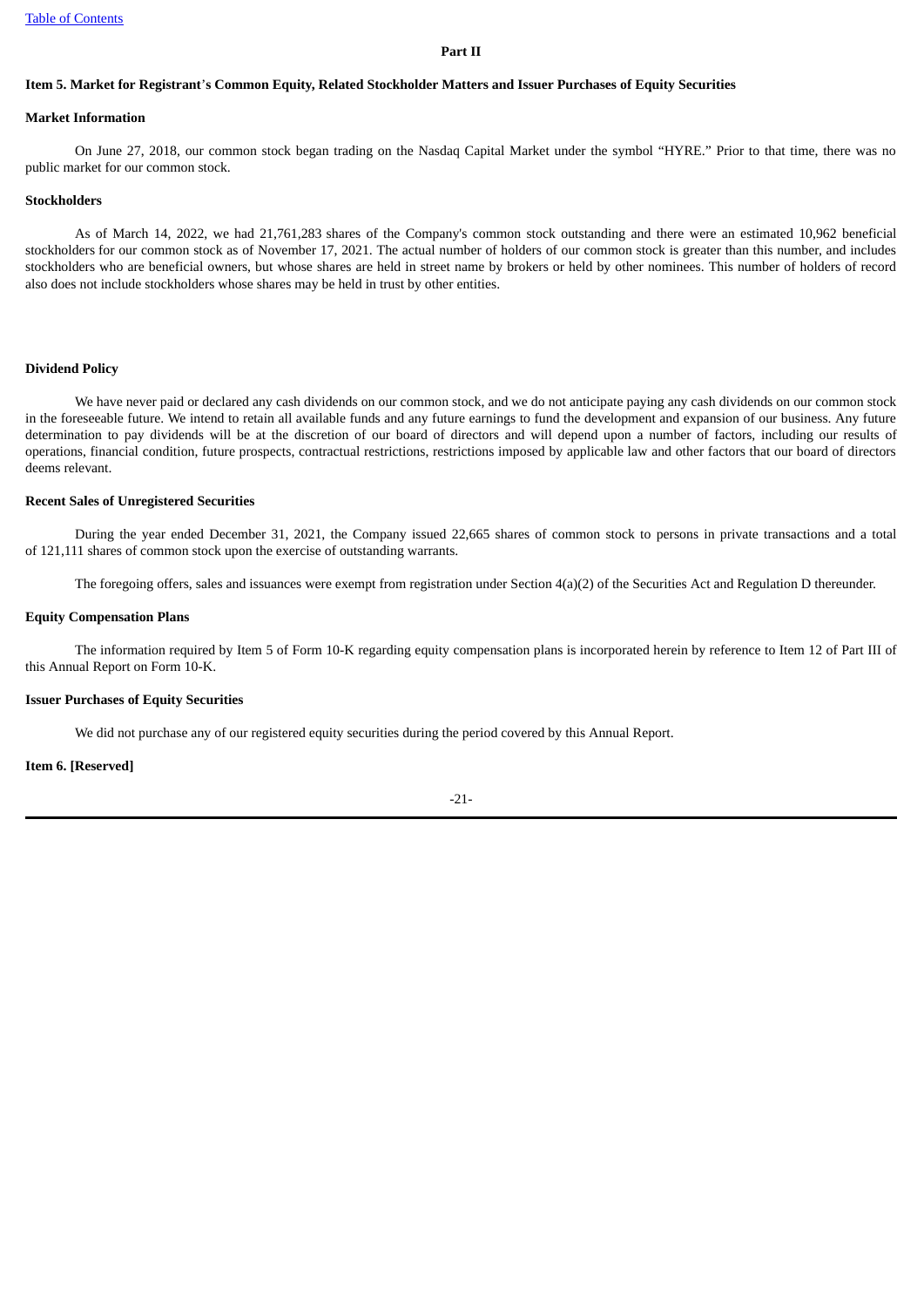# <span id="page-25-0"></span>**Item 7. Management**'**s Discussion and Analysis of Financial Condition and Results of Operations**

You should read the following discussion and analysis of our financial condition and results of operations together with our audited consolidated financial statements and the related notes and other financial information included elsewhere in this Annual Report on Form 10-K. Some of the information contained in this discussion and analysis or set forth elsewhere in this Annual Report, includina information with respect to our plans and strateay for our business, include forward-looking statements that involve risks and uncertainties. You should review "Risk Factors" for a discussion of important factors that could cause our actual results to differ materially from the results described in or implied by the forward-looking statements contained in the following *discussion and analysis.*

### **Our Company**

We operate in the car sharing marketplace primarily for ride sharing and delivery services through our proprietary platform. The Company has established a leading presence in Transportation as a Service "TaaS" through vehicle owners and institutions, such as franchise car dealerships, independent car dealerships and rental car companies, who have been disrupted by automotive asset sharing. We are based in Los Angeles, California and car owners and drivers can currently use the platform nationwide. Our unique revenue opportunity for both owners ("Owners") and drivers ("Drivers") are providing a flexible, secure and reliable marketplace. We categorize our operations into one reportable business segment: Rental, consisting primarily of our vehicle rental operations in the United States.

### **Business and Trends**

We generate revenue by taking a fee out of each rental processed on our platform. Each rental transaction represents a Driver renting a car from an Owner. Drivers pay a daily rental rate set by the Car Owner, *plus* a 10% - 20% HyreCar Driver Fee and direct daily insurance costs. Owners receive their daily rental rate *minus* a 15% - 30% HyreCar Owner Fee. The net revenue is currently approximately \$30 per rental day to HyreCar. We have expanded the rental days serviced by our platform at an annual growth rate of approximately 27% to more than 1,286,000 rental days in 2021 as displayed below:



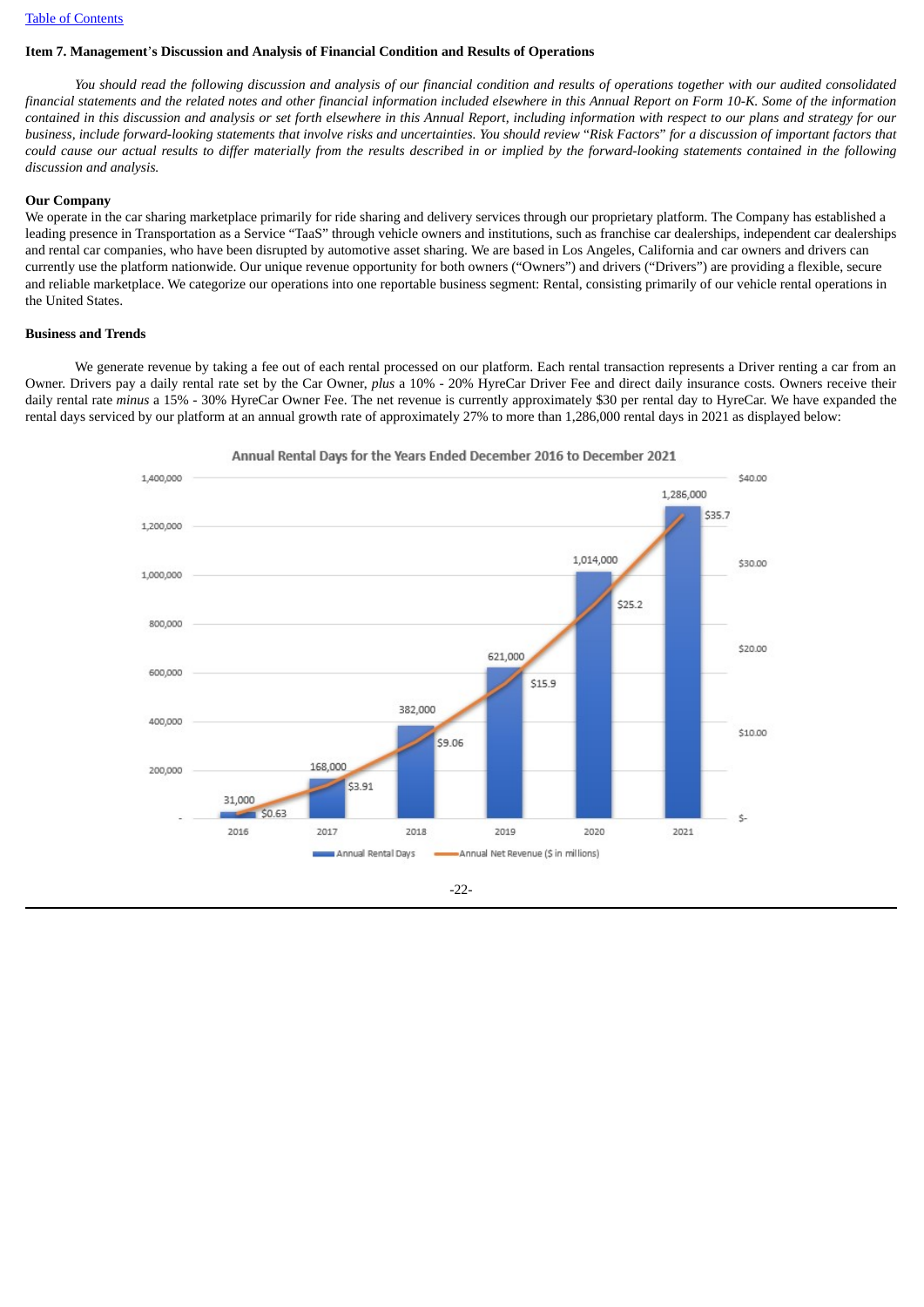Gross billings are an important measure by which we evaluate and manage our business. We define gross billings as the amount billed to Drivers, without any adjustments for amounts paid to Owners, refunds or rebates. Gross billings include transactions from both our revenues recorded on a net and a gross basis. It is important to note that gross billings is a non-U.S. GAAP measure and as such, is not recorded in our consolidated financial statements as revenue. However, we use gross billings to assess our business growth, scale of operations and our ability to generate gross billings is strongly correlated to our ability to generate revenue. Gross billings may also be used to calculate net revenue margin, defined as the Company's U.S. GAAP reportable revenue over gross billings. Using the definition of net revenue margin, HyreCar's net revenue margin has increased to approximately 49% (\$35,716,031 HyreCar's 2021 U.S. GAAP revenue over \$73,344,808 total gross billings).

Our operating results are subject to variability due to seasonality, macroeconomic conditions such as the on-going COVID-19 pandemic and other factors. Car rental volumes tend to be associated with travel and driving holidays, where there is an influx of Uber and Lyft demand. In 2021, we continued to operate in an uncertain and uneven economic environment marked by heightened economic and geopolitical risks due to the COVID-19 situation and capital markets uncertainty.

Our objective is to focus on strategically accelerating our growth, strengthening our position as a leading provider of vehicle rental services to ridesharing (Lyft and Uber) and delivery (such as Door Dash, Instacart or Amazon Flex) drivers, continuing to enhance our customers' rental experience, and controlling costs and driving efficiency throughout the organization. We operate in a high growth industry and we expect to continue to face challenges and risks. We seek to mitigate our exposure to risks in numerous ways, including delivering upon our core strategic initiatives, continued growth of fleet levels to match changes in demand for vehicle rentals, and appropriate investments in technology.

Significant changes in our results of operations for the full fiscal year 2021 include:

- Net rental days totaled approximately 1,286,000 rental days for the year ended December 31, 2021, an increase of approximately 272,000 rental days or 26.8% over the 1,014,000 rental days recognized during the year ended December 31, 2020, as the Company continued to expand its presence in key markets including Georgia, California, New York, Pennsylvania, Texas and Maryland, despite the constrained car supply market.
- Net revenue totaled \$35,716,031 for the year ended December 31, 2021, an increase of \$10,484,290 or 41.5% over the \$25,231,741 recognized during the year ended December 31, 2020, primarily resulting from a combination of higher net rental days year over year and pricing favorability including price/risk optimization and a favorable market trend in daily rental fees reflecting a tight market for car supply. The average daily net rental revenue peaked at \$30 in the fourth quarter of 2021 from \$24 in the fourth quarter of 2020.
- Cost of Sales totaled \$25,942,684 for the year ended December 31, 2021, an increase of \$8,981,234 or 52.9% over \$16,961,450 recognized during the year ended December 31, 2020. The increase was attributable to a combination of three factors. First the expanded rental day volume drove increase in related premiums and claims. Second, our transition to a new claims processing partner in March of 2021 led to an increase in claims payouts that we rightsized since then and some transition costs. Third, we recorded about \$1.0 million in new one-off developments related to settling claims incurred prior to January 1, 2021 under our previous insurance claims processing partner in the second quarter of 2021 as we liquidated their claims portfolio.
- Gross profit totaled \$9,773,347 for the year ended December 31, 2021, an increase of \$1,503,056 or 18.2% over the \$8,270,291 recognized during the year ended December 31, 2020. The increase in gross profit was primarily attributed to higher rental days, and favorable pricing, partially offset by higher insurance and claims-related costs described above.
- Operating expenses, consisting of general and administrative, sales and marketing, and research and development expenses totaled \$37,750,586 for the year ended December 31, 2021, an increase of \$14,227,606 or 60.5% over \$23,522,980 recognized during the year ended December 31, 2020. These additional operating expenses, including additional stock-based compensation, were incurred to enable and support growth and scale across all functional areas. These expenses included costs incurred for the enhancement of the technology platform, on-going efforts at stimulating demand and visibility through marketing, as well as growing our customer support/sales organization.
- Net loss totaled \$25,953,717 for the year ended December 31, 2021, an increase of \$10,732,816 or 70.5% over \$15,220,901 recognized during the year ended December 31, 2020. The increase in net loss was driven by higher operating costs and non-cash stock-based compensation expense recognized during the year ended December 31, 2021, as the Company prepared the platform for accelerated growth.
- Adjusted EBITDA totaled (\$19,278,849) or the year ended December 31, 2021, a decrease of \$8,263,655 or 75% from (\$11,015,194) recognized for the prior year ended December 31, 2020.

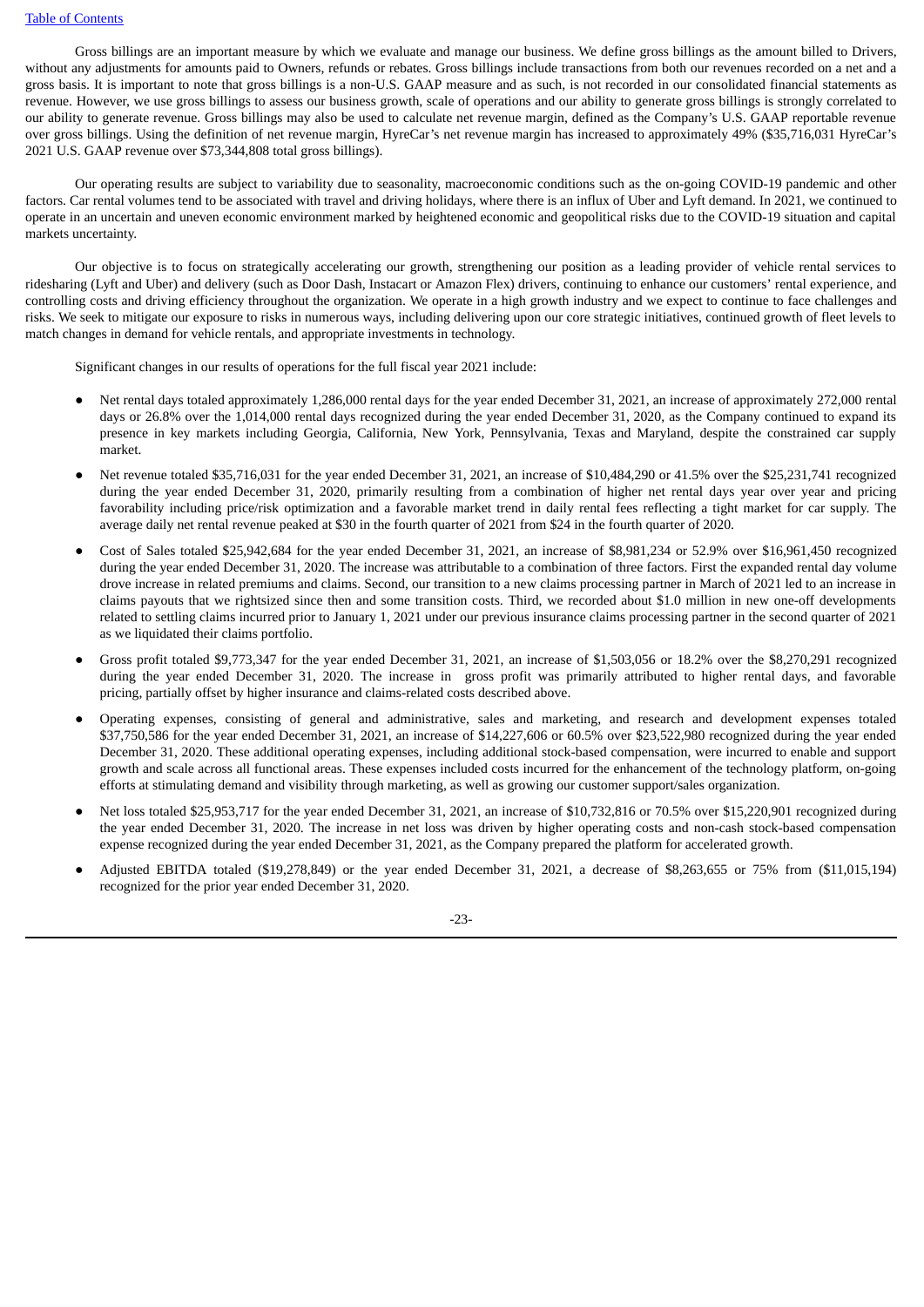# **Management**'**s Plan**

We have incurred operating losses since inception and historically relied on debt and equity financing for working capital. Going forward the Company intends to fund its operations through increased revenue from operations and funds raised through public securities offerings. On February 9, 2021, the Company completed a underwritten public offering of an aggregate of 2,530,000 million shares of its common stock at a public offering price of \$11.75 per share for gross proceeds of approximately \$29.7 million, before deducting underwriting discounts and commissions and estimated offering expenses, which includes the exercise in full of the underwriters' option to purchase 330,000 additional shares.

With approximately 323,000 quarterly rental days in the fourth quarter of 2021, our annualized rental day run rate has reached over 1,300,000 per year. Our business model and platform allow us to potentially leverage new opportunities and create a larger market with ridesharing, food and package delivery services. Two thirds of the Drivers on our platform are now predominantly delivery oriented and the opportunity is accelerating in the local delivery as a service environment. We continue to expect revenue growth in 2022 and beyond as we continue to focus on increasing our car supply to meet the driver demand and other promotional efforts related to our car sharing marketplace platform. Specifically, the Company's strategic partnership with AmeriDrive Holdings is intended to create a national network of vehicle supply and fleet maintenance operations and is expanding our operations in the Southeast United States initially and beyond.

On February 10, 2021, TrueCar announced a partnership with HyreCar to provide its car sharing marketplace with a modern digital car buying and trade-in solution. The TrueCar partnership offers a potential way to address the automobile trade-in market in a relevant and effective manner for dealers and customers. TrueCar helps create awareness that vehicle dealers can benefit from serving the TaaS industry via the Company's platform. We believe both the AmeriDrive and TrueCar relationships enhance our ability to increase revenue.

Based on generally increasing revenue through the normal course of business and a high relative amount of variable costs, cash on hand and available capital funding opportunities including through an At-The-Market program we put in place in November 2021, we believe the Company will have sufficient resources and sources of funds to continue to operate its business for the next 12 months and beyond.

Below is our nationwide footprint with volumes of quarterly rental days and net revenue from the quarters ended December 31, 2019 through December 31, 2021.



# Top 10 U.S. States Market for full year ended December 31st, 2021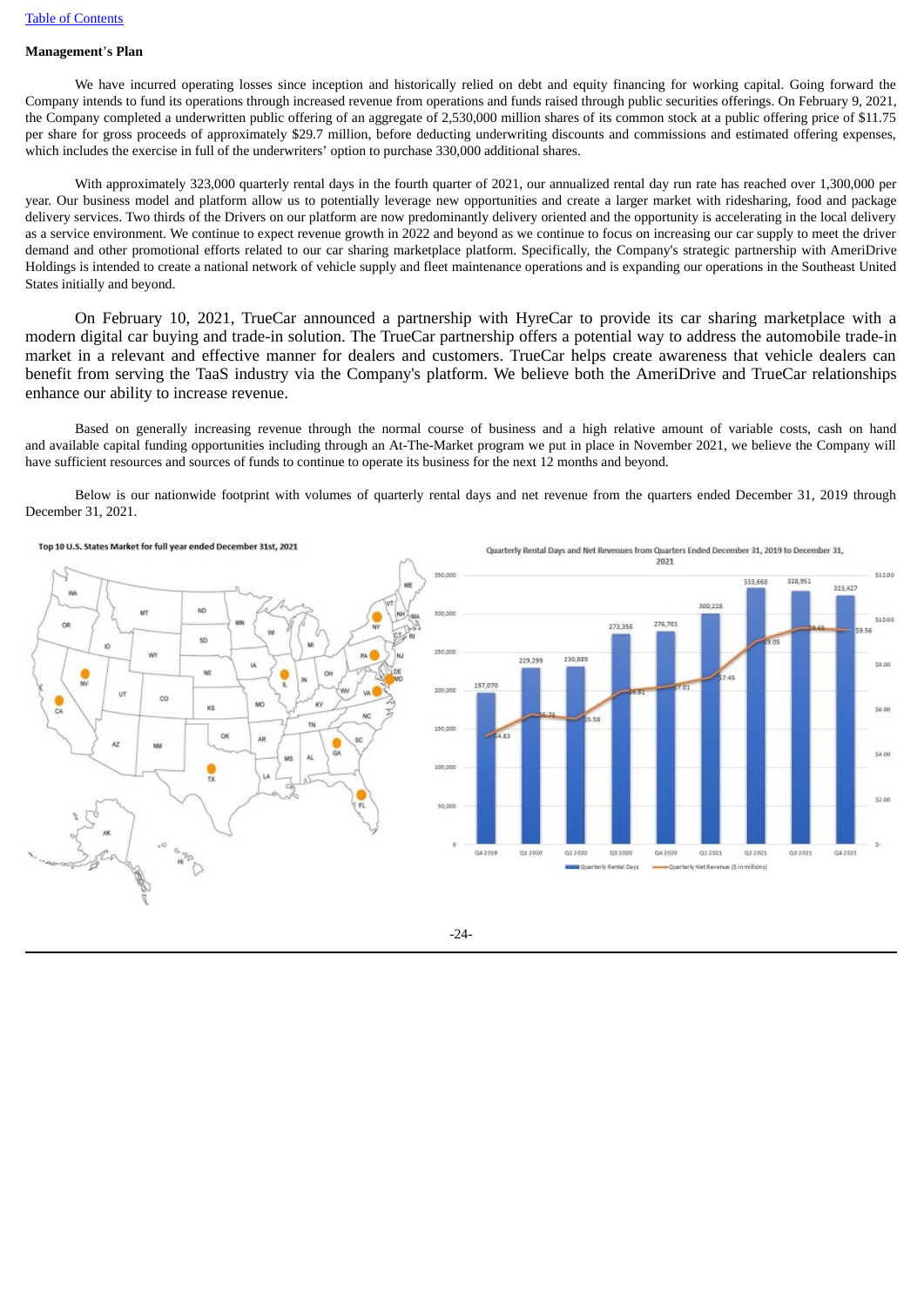# **Components of Our Results of Operations**

The following describes the various components that make up our results of operations, discussed below:

Revenue is earned from fees associated with matching Drivers to Owners of cars that meet the strict requirements imposed by ride-sharing services such as Uber and Lyft with Drivers. A Driver will typically rent a car through one transaction via our on-line marketplace. We recognize GAAP reportable revenue primarily from a transaction fee and an insurance fee when a car is rented on our platform when the Company 1) identifies the contract with the customer 2) identifies the performance obligations in the contract 3) determines the transaction price, 4) determines if an allocation of that transaction price is required to the performance obligations in the contract, and 5) recognizes revenue when or as the companies satisfies a performance obligation.

Cost of revenue primarily include direct fees paid for driver insurance, insurance claim payments based on the policy in effect at the time of loss, merchant processing fees, and technology and hosting costs.

General and administrative costs include all corporate and administrative functions that support our business. These costs also include payroll for officers and operational staff, stock-based compensation expense, consulting costs, professional fees, and other costs that are not included in cost of revenues. Research and development costs are related to activities such as user experience and user interface development, database development and maintenance, and technology related expenses to research, improve, implement, or maintain technology and systems utilized throughout our enterprise. Research and development costs are mostly expensed as incurred with a minor portion capitalized as internally-developed software. Sales and marketing expenses primarily consist of personnel-related compensation costs, commissions expenses, advertising expenses, and marketing partnerships with third parties. Sales and marketing costs are expensed as incurred.

Other income/expense includes non-operating income and expenses including interest income and expense.

# **Results of Operations**

# *December 31, 2021 compared to December 31, 2020*

*Revenue and Gross Profit.* Revenue totaled \$35,716,031 for the year ended December 31, 2021, an increase of \$10,484,290 or 41.5% over the \$25,231,741 recognized during the year ended December 31, 2020. Gross profit totaled \$9,773,347 for the year ended December 31, 2021, an increase of \$1,503,056 or 18.2% over the \$8,270,291 recognized during the year ended December 31, 2020. The increase in revenue and gross profit were primarily attributed to both higher rental days and enhanced pricing partially offset by an increase in insurance costs related to insurance premium and claims expenses.

*Operating Expenses.* Operating expenses, consisting of general and administrative, sales and marketing, and research and development expenses totaled \$37,750,586 for the year ended December 31, 2021, an increase of \$14,227,606 or 60% over \$23,522,980 recognized during the year ended December 31, 2020. The increase in operating expenses was related to the scaling of our business across all functional areas and stock-based compensation expense. General and administrative totaled \$21,944,369 for the year ended December 31, 2021, an increase of \$9,612,222 or 78% over \$12,332,147 recognized during the year ended December 31, 2020. The increase was primarily attributed to increase in stock-based compensation expense, headcount and salaries, legal, operations, technology expenditures and support functions. Sales and marketing totaled \$10,012,937 for the year ended December 31, 2021, an increase of \$1,871,262 or 23% over \$8,141,675 recognized during the year ended December 31, 2020. The increase was primarily attributed to increase in stock-based compensation for sales staff and an increase in digital advertising. Research and development totaled \$5,793,280 for the year ended December 31, 2021, an increase of \$2,744,122 or 90% over \$3,049,158 recognized during the year ended December 31, 2020. The increase was primarily attributed to the growth in the technology team, preparation for efforts intended to scale our platform and investments to enhance functionalities of our digital marketplace technology platform.

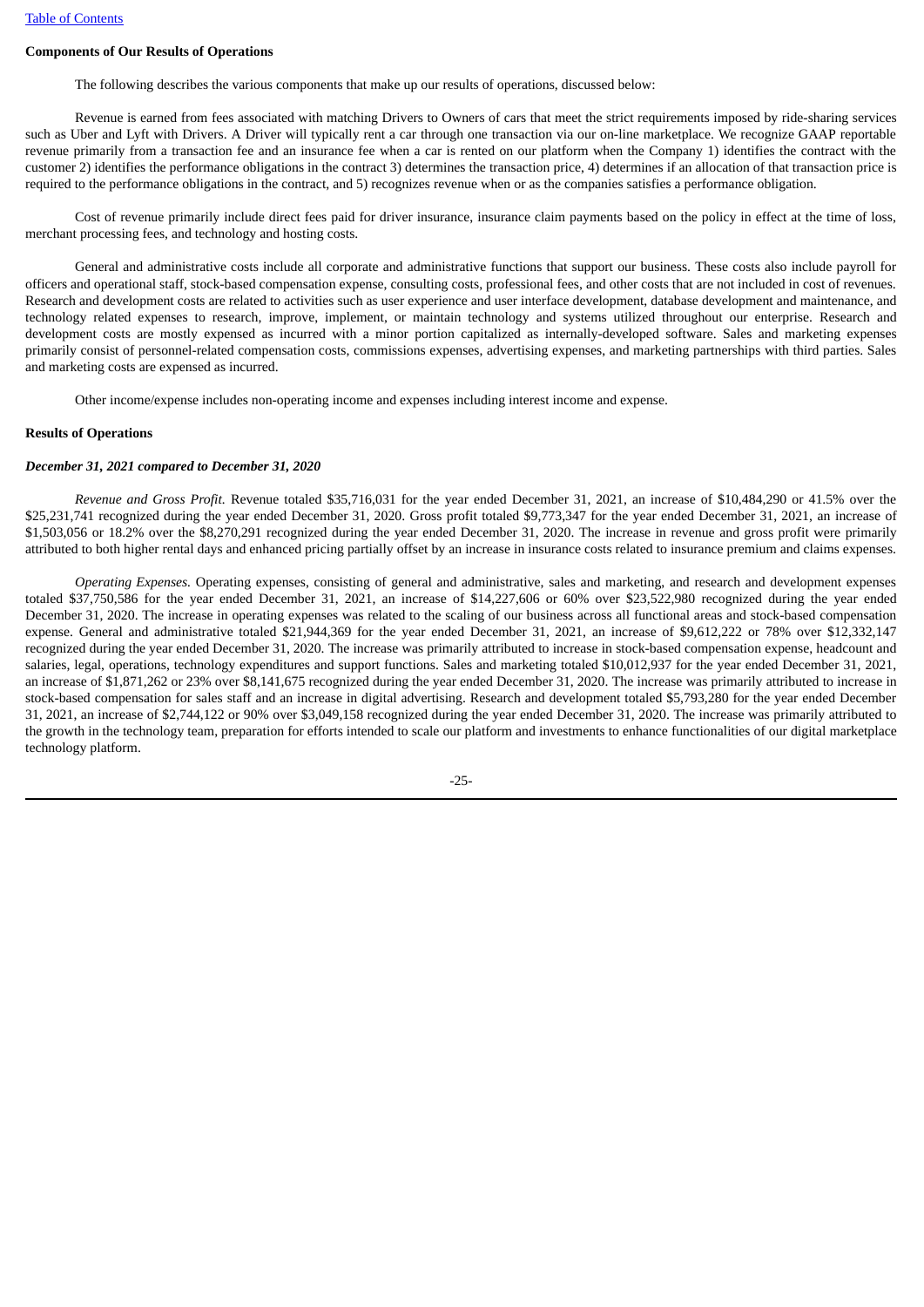*Loss from Operations.* Loss from operations for the year ended December 31, 2021 was \$27,977,239 as compared to a loss from operations of \$15,252,689 for the year ended December 31, 2020. The increase in loss from operations was driven by the higher operating costs and non-cash stock-based compensation expense described above, partially offset by the higher net revenue recognized during the year.

*Other (Income)* Expense. Other (income) expense for the year ended December 31, 2021 totaled \$2,024,048 in net other income, an increase of \$1,991,460 over \$32,588 of net other income for the year ended December 31, 2020. The increase was due to forgiveness of the Paycheck Protection Program loan that was received in 2020 for about \$1,995,000. The loan was formally forgiven in full in October 2021.

*Net Loss*. Net loss for the year ended December 31, 2021 was \$25,953,717 as compared to a net loss for the year ended December 31, 2020 of \$15,220,901. The increase in net loss was primarily driven by the higher operating costs and non-cash stock-based compensation expense described above, partially offset by the higher net revenue recognized during the year ended December 31, 2021.

# *Non-GAAP Financial Measures*

# **Gross Billings**

We believe gross billings is an important measure by which we evaluate and manage our business. We define gross billings as the amount billed to Drivers, without any adjustments for amounts paid to Owners or refunds. Gross billings include transactions from both our revenues recorded on a net and a gross basis. It is important to note that gross billings is a non-GAAP measure and as such, is not recorded in our consolidated financial statements as revenue. However, we use gross billings to assess our business growth, scale of operations and our ability to generate gross billings is strongly correlated to our ability to generate revenues. Gross billings may also be used to calculate net revenue margin, defined as the company's GAAP reportable revenue over gross billings.

The table below sets forth a reconciliation of our GAAP reported revenues to gross billings for the years ended December 31, 2021 and 2020:

|                                                                                     | 2021       | 2020         |
|-------------------------------------------------------------------------------------|------------|--------------|
| Revenue (GAAP reported revenue)                                                     | 35,716,031 | 25, 231, 741 |
| Add: Refunds and rebates                                                            | 2.613.980  | 1.967.668    |
| Add: Owner payments (not recorded in consolidated financial statements)             | 35,014,797 | 28,562,508   |
| Gross billings (non-GAAP measure not recorded in consolidated financial statements) | 73.344.808 | 55,761,917   |

### **Adjusted EBITDA**

Adjusted EBITDA is a key performance measure that our management uses to assess our operating performance and the operating leverage in our business. Because Adjusted EBITDA facilitates internal comparisons of our historical operating performance on a more consistent basis, we use this measure for business planning purposes. We expect Adjusted EBITDA will increase over the long term as we continue to scale our business and achieve greater efficiencies in our operating expenses.

We calculate Adjusted EBITDA as net loss, adjusted to exclude:

- other income (expense), net:
- provision for income taxes;
- depreciation and amortization;

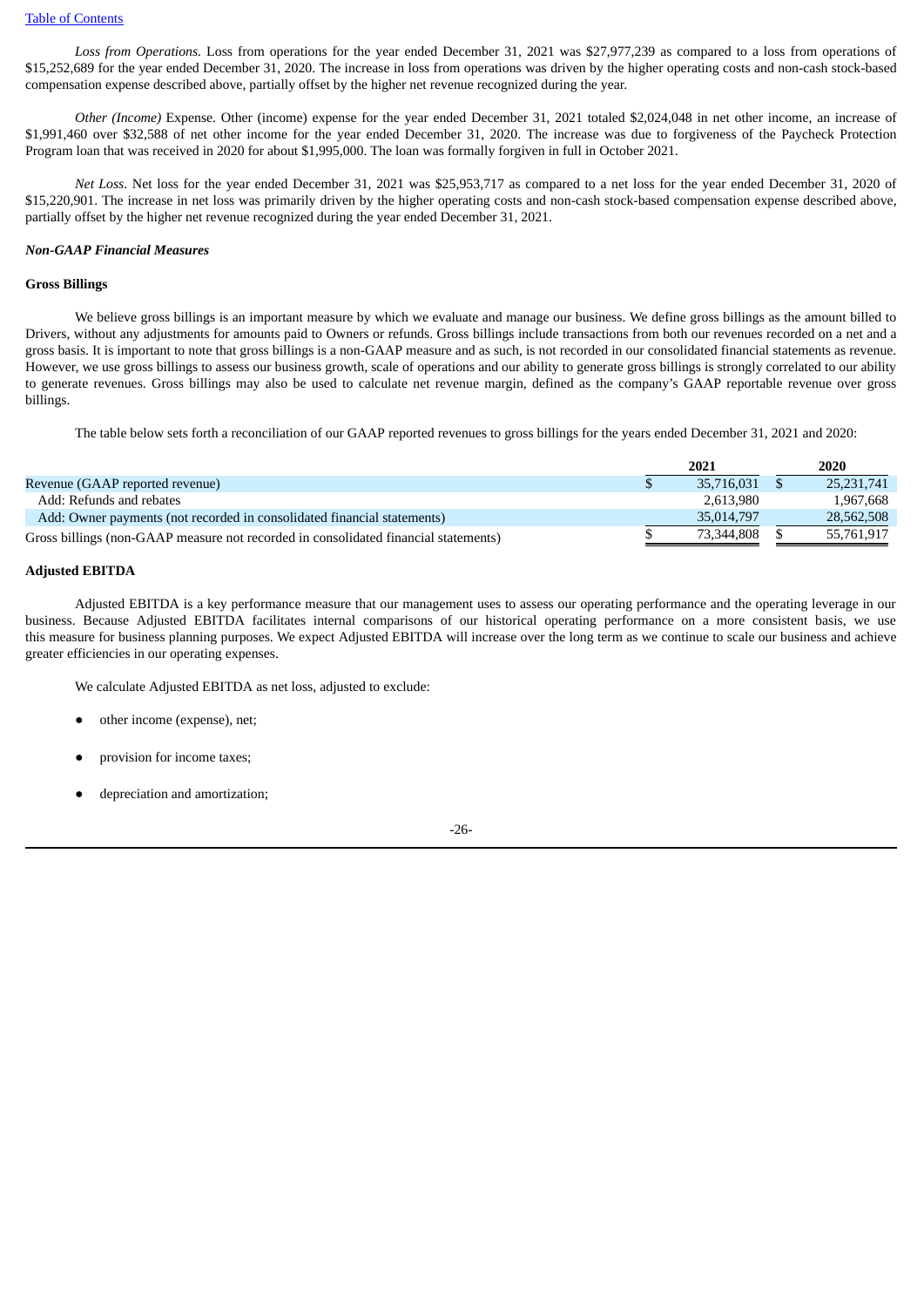- stock-based compensation expense;
- payroll tax expense related to stock-based compensation expense; and
- changes to the liabilities for insurance required by regulatory agencies attributable to historical periods.

For more information regarding the limitations of Adjusted EBITDA and a reconciliation of net loss to Adjusted EBITDA, see the section titled "Reconciliation of Non-GAAP Financial Measures."

# **Reconciliation of Non-GAAP Financial Measures**

We use Adjusted EBITDA in conjunction with GAAP measures as part of our overall assessment of our performance, including the preparation of our annual operating budget and quarterly forecasts, to evaluate the effectiveness of our business strategies, and to communicate with our board of directors concerning our financial performance. Our definitions may differ from the definitions used by other companies and therefore comparability may be limited. In addition, other companies may not publish these or similar metrics. Furthermore, these measures have certain limitations in that they do not include the impact of certain expenses that are reflected in our consolidated statements of operations that are necessary to run our business. Thus, our Adjusted EBITDA should be considered in addition to, not as substitutes for, or in isolation from, measures prepared in accordance with GAAP.

We compensate for these limitations by providing a reconciliation of Adjusted EBITDA to the related GAAP financial measures, revenue and net loss, respectively. We encourage investors and others to review our financial information in its entirety, not to rely on any single financial measure and to view Adjusted EBITDA in conjunction with their respective related GAAP financial measures.

The following table provides a reconciliation of net loss to Adjusted EBITDA for the years ended December 31, 2021 and 2020:

|                                                                 | Year Ended<br><b>December 31, 2021</b> |                   |  | Year Ended               |
|-----------------------------------------------------------------|----------------------------------------|-------------------|--|--------------------------|
|                                                                 |                                        |                   |  | <b>December 31, 2020</b> |
| Net loss                                                        | ۰D                                     | $(25,953,717)$ \$ |  | (15,220,901)             |
| Adjusted to exclude the following:                              |                                        |                   |  |                          |
| Other expense (income), net                                     |                                        | (2,024,048)       |  | (32,588)                 |
| Provision for income taxes                                      |                                        | 526               |  | 800                      |
| Depreciation and amortization                                   |                                        | 77,035            |  | 76,834                   |
| Stock-based compensation expense                                |                                        | 8,176,941         |  | 3,303,211                |
| Payroll tax expense related to stock-based compensation expense |                                        | 227,263           |  | 77,303                   |
| Changes to the liabilities for insurance reserves               |                                        | 217,151           |  | 780,147                  |
| <b>Adjusted EBITDA</b>                                          |                                        | (19, 278, 849)    |  | (11, 015, 194)           |

-27-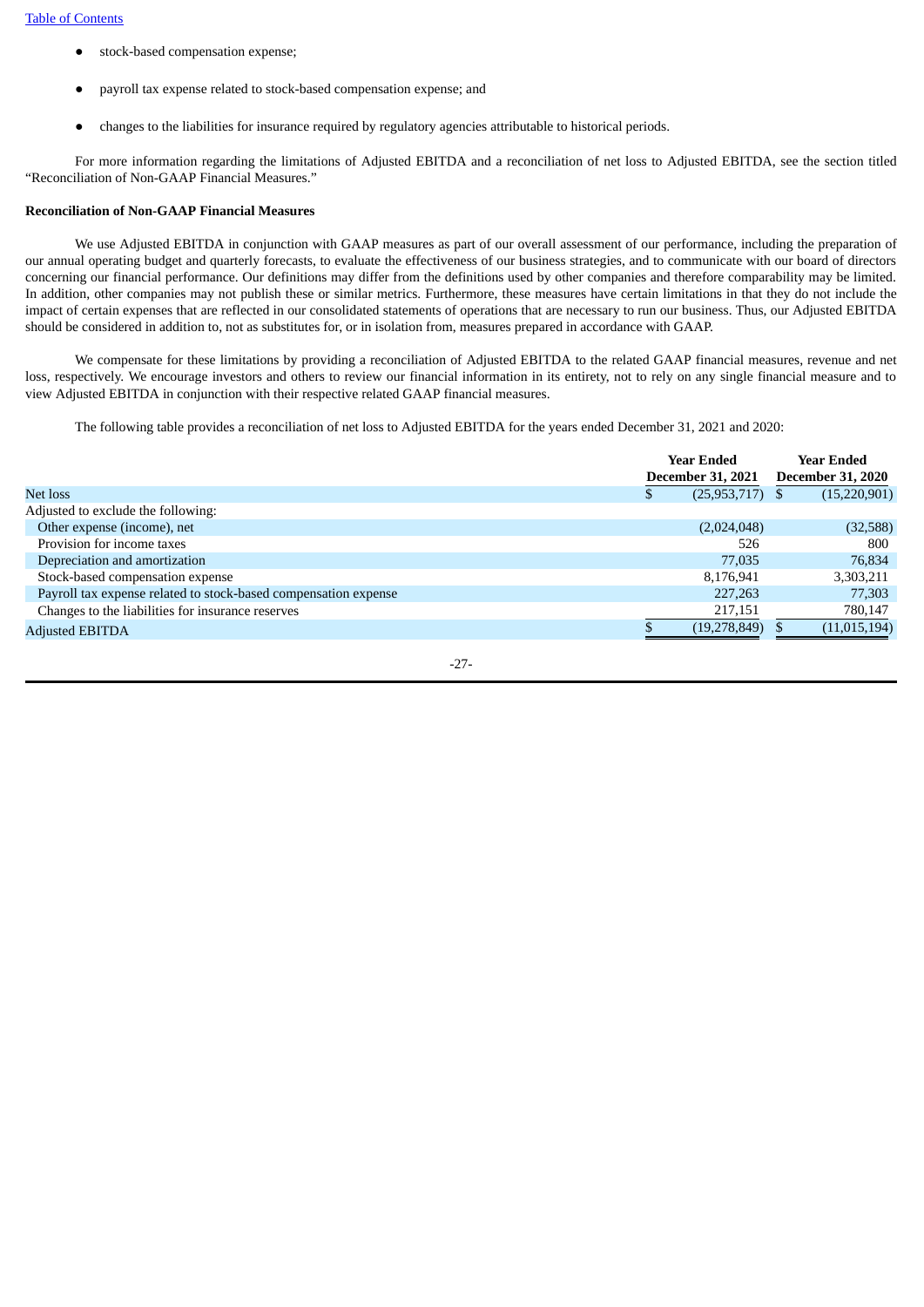### **Liquidity and Capital Resources**

As of December 31, 2021, our principal sources of liquidity were cash and cash equivalents of \$11,499,136 compared to \$4,923,515 as of December 31, 2020. Cash and cash equivalents consisted of money market deposit accounts denominated in U.S. dollars. We also had additional Restricted Cash balances of \$3,248,271 as of December 31, 2021 which relates to amounts held in a restricted bank account at Cogent Bank as collateral for the amount pledged by the Company to secure a revolving line of credit made by Cogent Bank to AmeriDrive, as well as escrow accounts held for our insurance claims processing partner to pay out claims. Cash, cash equivalents and restricted cash altogether totaled \$14,747,407 as of December 31, 2021.

In July 2019, we received net proceeds of \$11,321,250 upon the completion of our secondary public offering. Further, in February 2021, we received net proceeds of \$27.6 million upon the completion an underwritten public offering of an aggregate of 2,530,000 million shares of common stock at a public offering price of \$11.75 per share, after deducting underwriting discounts and commissions and estimated offering expenses.

On November 9, 2021, the Company entered into an Equity Offering Sales Agreement (the "ATM Agreement"), with D.A. Davidson & Co. and Northland Securities, Inc. (collectively, the "Agents"), pursuant to which the Agents act as the Company's sales agent with respect to the offer and sale from time to time of common stock having an aggregate gross sales price of up to \$50.0 million in "at-the market-offerings." We did not effect any sales of shares under the ATM program in 2021, however, can utilize the program if the need arises.

We have primarily financed our operations through our IPO and subsequent public offerings, and proceeds of the loan received in 2020 under the Paycheck Protection Program under the Coronavirus Aid, Relief, and Economic Security (CARES) Act, in addition to revenue received through our platform. We believe our existing cash and cash equivalent assets, together with proceeds from revenue generating activities and access to liquidity through our ATM program will be sufficient to meet our working capital and capital expenditures needs over at least the next 12 months more fully described in "Management's Plan" above.

Our future capital requirements will depend on many factors, including, but not limited to our growth, our ability to attract and retain drivers and car owners on our platform, the continuing market acceptance of our offerings, the timing and extent of spending to support our efforts to improve our customer experience, actual insurance payments for which we have made reserves, the timing and extent of investment we are making in policy, government relations, and the expansion of sales and marketing activities. Further, we may in the future enter into arrangements to acquire or invest in businesses, products, services and technologies. We may decide to, or be required to, seek additional equity or debt financing for any of these reasons, or others that may arise. If we are unable to raise additional capital in the future, we may need to curtail expenditures by scaling back certain sales, marketing and development expenses.

### Cash Flows

Net cash used in operating activities was \$17,709,179 for the year ended December 31, 2021. This consisted primarily of a net loss of \$25,953,717, offset by non-cash stock-based compensation expense of \$8,176,941 largely driven by the recognition of costs related to stock options, RSUs, and shares issued for services. Additionally, there was an increase in accounts payable of \$2,452,596, in insurance reserves of \$217,151, and in other current assets of \$219,534 coupled with a decrease in premium insurance deposits of \$654,454. These positive operating cash flows were offset by a decrease in accrued liabilities of (\$1,481,910). Overall, we improved working capital management in 2021 and reduced the cash impact of increasing net losses.

Net cash used in operating activities for the year ended December 31, 2020 resulted in cash outflows of \$7,804,704. This consisted primarily of a net loss of \$15,220,901 offset by non-cash stock-based compensation expense of \$3,303,211 largely driven by the recognition of costs related to stock options, RSUs, and shares issued for services. Additionally, there was an increase in accrued liabilities of \$3,550,163, and insurance reserves of \$780,147, offset by insurance deposits of (\$749,454). The increase in accrued liabilities was primarily driven by increases in insurance premium accruals due to increased revenue activity and a revised contract that allowed deferral of payment for approximately six months.

Net cash used in investing activities was \$366,435 for the year ended December 31, 2021, which primarily consists of the capitalization of internally developed software.

Net cash used in investing activities was \$2,247 for the year ended December 31, 2020, which primarily consists of equipment purchases.

Net cash provided by financing activities was \$27,899,506 for the year ended December 31, 2021, which primarily consists of the February 2021 equity offering which provided approximately \$27.6 million in net proceeds to the Company.

Net cash provided by financing activities was \$2,073,326 for the year ended December 31, 2020, which primarily consists of net proceeds received from the PPP loan.

-28-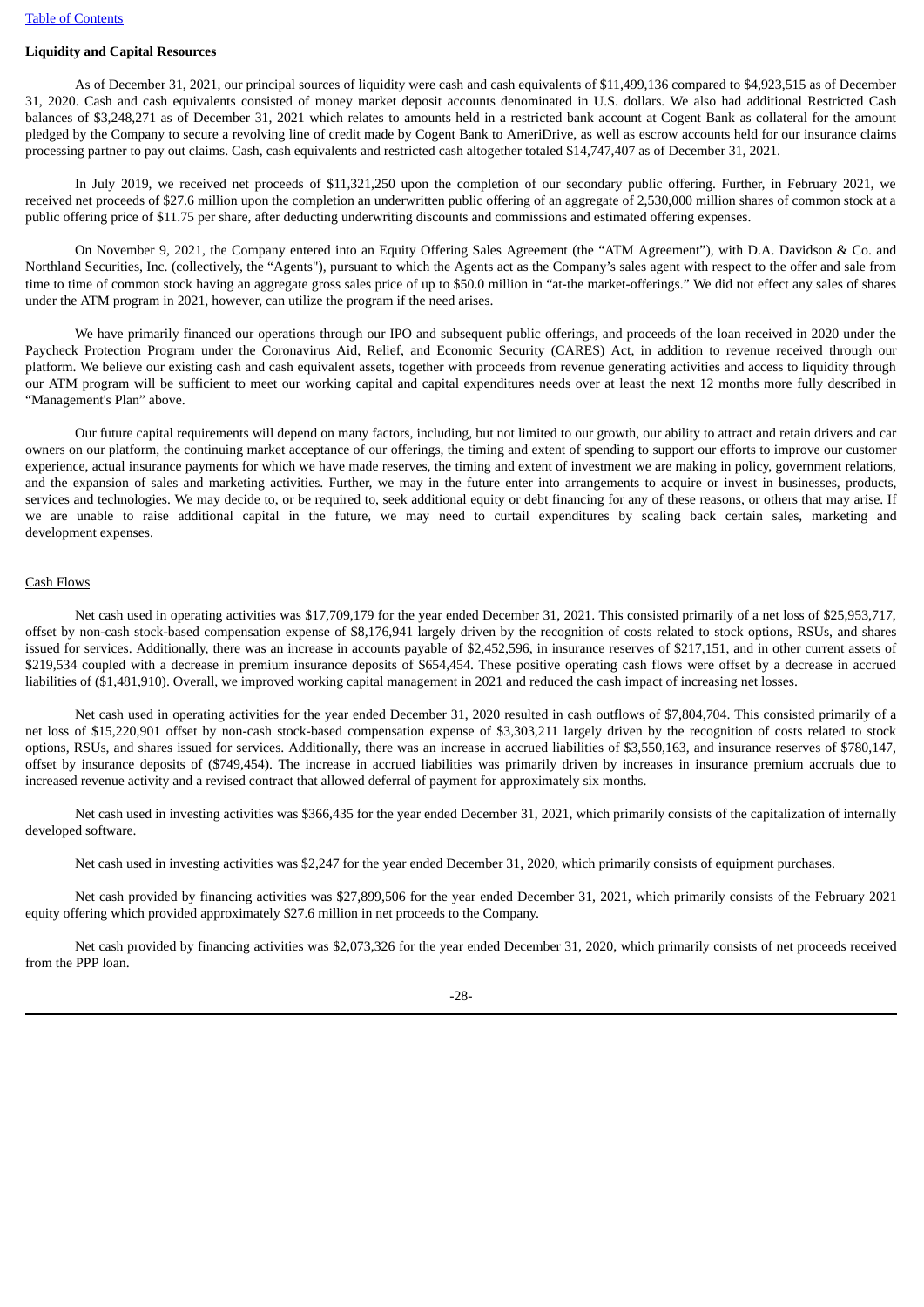# Capital Management

We aim to manage capital so that we will maintain optimal returns to shareholders and benefits for other stakeholders. We also aim to maintain a capital structure that ensures the lowest cost of capital available to the Company. We regularly review the Company's capital structure and seek to take advantage of available opportunities to improve outcomes for the Company and its shareholders.

For the years ended December 31, 2021 and 2020, there were no dividends paid and we have no plans to commence the payment of dividends. We have no current plans to issue further shares on the market but will continue to assess market conditions and the Company's cash flow requirements in an effort to ensure the Company is appropriately funded.

There is no significant external borrowing at the reporting date. The Company is not subject to externally imposed capital requirement.

### **Critical Accounting Policies, Judgments and Estimates**

# *Use of Estimates*

The preparation of consolidated financial statements in conformity with U.S. GAAP requires management to make certain estimates and assumptions that affect the reported amounts of assets and liabilities, and the reported amount of revenues and expenses during the reporting period. Actual results could materially differ from these estimates. It is reasonably possible that changes in estimates will occur in the near term.

The Company's most significant estimates and judgments involve recognition of revenue and estimates for future contingent customer incentive obligations, calculating insurance reserves, and the measurement of the Company's stock-based compensation.

### *Stock Based Compensation*

The Company accounts for stock awards issued under ASC 718, Compensation – Stock Compensation. Under ASC 718, share-based compensation cost is measured at the grant date, based on the estimated fair value of the award. Stock-based compensation is recognized as expense over the employee's requisite vesting period and over the nonemployee's period of providing goods or services. The fair value of each stock option or warrant award is estimated on the date of grant using the Black-Scholes option valuation model. Restricted shares are measured based on the fair market value of the underlying stock on the grant date.

### *Revenue Recognition*

The Company generates the majority of its revenue from its car-sharing marketplace that connects vehicle owners and drivers and the related insurance issued for each rental. Vehicle owners and drivers enter into terms of service with the Company in order to use the HyreCar platform and enter into a rental contract that governs each rental. In entering into a rental agreement, the driver is charged in a single transaction: the base rental fee as agreed upon between the driver and vehicle owner, a 10-20% HyreCar fee on the base rental fee, and a daily insurance charge ("Insurance and administrative fees"), all based on the number of days the vehicle is to be rented within the contract. HyreCar retains 15-30% of the base rental fee and remits the remaining portion to the vehicle owner. The 10-20% fee collected from the driver, and 15-30% retained from the owner are considered "Transaction Fees" and the recorded on a net basis as described below. The Company recognizes revenue daily during the rental periods as the Company is required to maintain insurance underlying the transaction and as a customary business practice, a driver can return a vehicle early for a refund of the unused rental period. Insurance and transaction fees are charged to a driver in a single transaction. Drivers currently do not have an option to decline insurance at any point during the transaction.

The Company also recognizes revenue from other sources such as referrals, motor vehicle record fees (application fees), late rental fees, and other fees charged to drivers in specific situations.

In applying the guidance of ASC 606, the Company 1) identifies the contract with the customer 2) identifies the performance obligations in the contract 3) determines the transaction price 4) determines if an allocation of that transaction price is required to the performance obligations in the contract and 5) recognizes revenue when or as the companies satisfies a performance obligation.

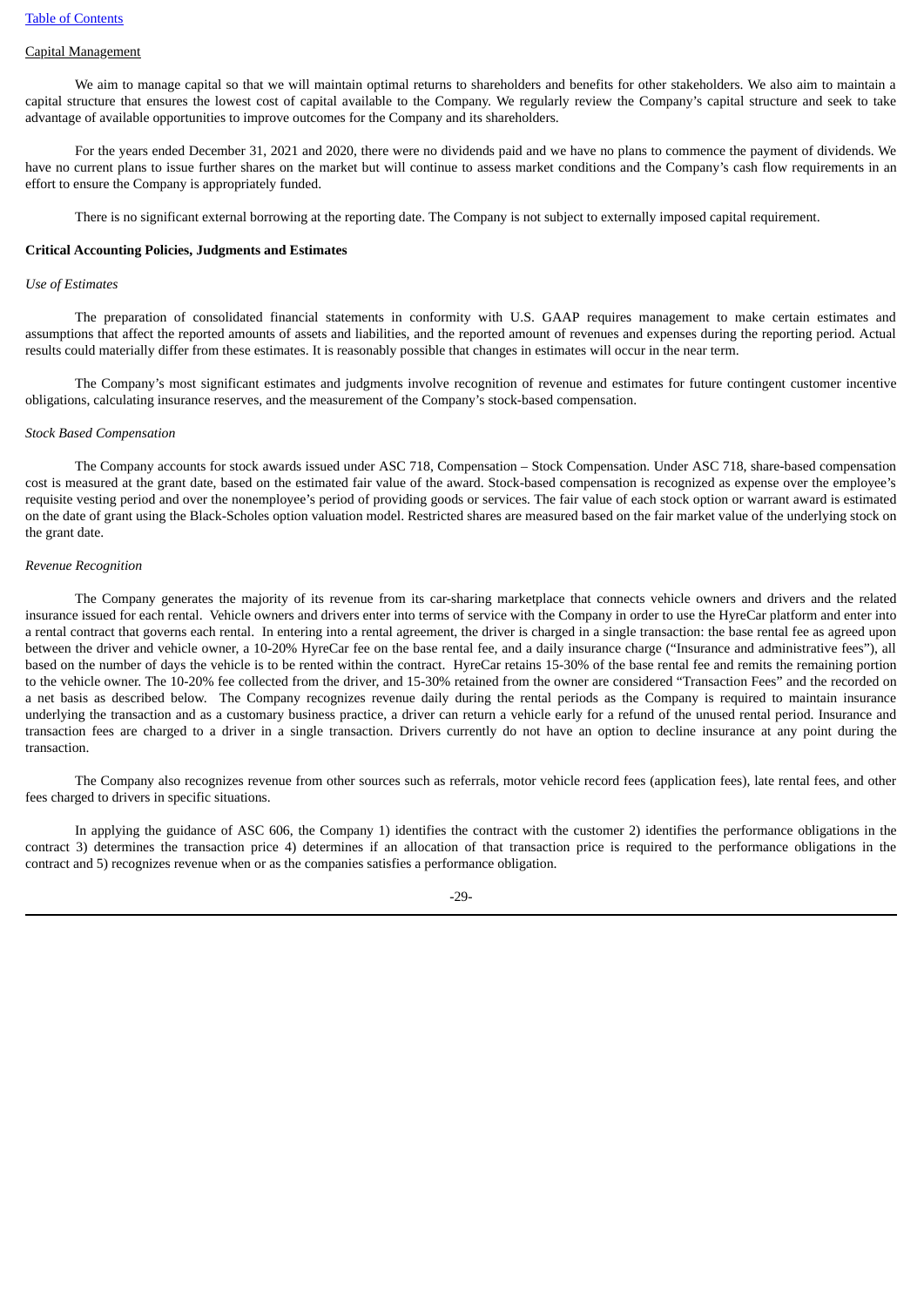Refunds may occur when the driver returns the owner vehicle early based on the terms of the original contract or cancels the rental prior to completing the exchange. In limited circumstances, the Company provides contingent consideration in the form of a rebate that is redeemable only if the customer completes a specific level of transaction over a specific time period. In such cases, the rebate or refund obligation is recognized as a reduction of revenues. The Company defers revenue in all instances when the earnings process is not yet complete.

The following is a breakout of revenue components by subcategory for the years ended December 31, 2021 and 2020.

|                                   | Year Ended               | Year Ended               |              |  |
|-----------------------------------|--------------------------|--------------------------|--------------|--|
|                                   | <b>December 31, 2021</b> | <b>December 31, 2020</b> |              |  |
| Insurance and administration fees | 18,603,759               |                          | 12,819,157   |  |
| <b>Transaction fees</b>           | 15,808,972               |                          | 11,391,090   |  |
| Other fees                        | 1,662,170                |                          | 1,441,012    |  |
| Incentives and rebates            | (358, 870)               |                          | (419,518)    |  |
| Net revenue                       | 35,716,031               |                          | 25, 231, 741 |  |

### *Principal Agent Considerations*

The Company evaluates our service offerings to determine if we are acting as the principal or as an agent, which we consider in determining if revenue should be reported gross or net. One of our primary revenue sources is a transaction fee made from a confirmed booking of a vehicle on our platform. Key indicators that we evaluate to reach this determination include:

- the terms and conditions of our contracts;
- whether we are paid a fixed percentage of the arrangement's consideration or a fixed fee for each transaction;
- the party which sets the pricing with the end-user, has the credit risk and provides customer support; and
- the party responsible for delivery/fulfillment of the product or service to the end consumer.

We have determined that we act as the agent in the transaction for vehicle bookings, as we are not the primarily obligor of the arrangement and receive a fixed percentage of the transaction. Therefore, revenue is recognized on a net basis.

For other fees such as insurance, referrals, motor vehicle records (application fees), and dealer subscription we have determined revenue should be recorded on a gross basis. In such arrangements, the Company sets pricing, has risk of economic loss, has certain credit risk, provides support services related to these transactions, and has decision making ability about service providers used .

### *Income Taxes*

The Company applies ASC 740 "Income Taxes" ("ASC 740"). Deferred income taxes are recognized for the tax consequences in future years of differences between the tax bases of assets and liabilities and their consolidated financial statements reported amounts at each period end, based on enacted tax laws and statutory tax rates applicable to the periods in which the differences are expected to affect taxable income. Valuation allowances are established, when necessary, to reduce deferred tax assets to the amount expected to be realized. The provision for income taxes represents the tax expense for the period, if any, and the change during the period in deferred tax assets and liabilities. At December 31, 2021 and 2020, the Company has established a full allowance against all deferred tax assets.

ASC 740 also provides criteria for the recognition, measurement, presentation and disclosure of uncertain tax positions. A tax benefit from an uncertain position is recognized only if it is "more likely than not" that the position is sustainable upon examination by the relevant taxing authority based on its technical merit.

-30-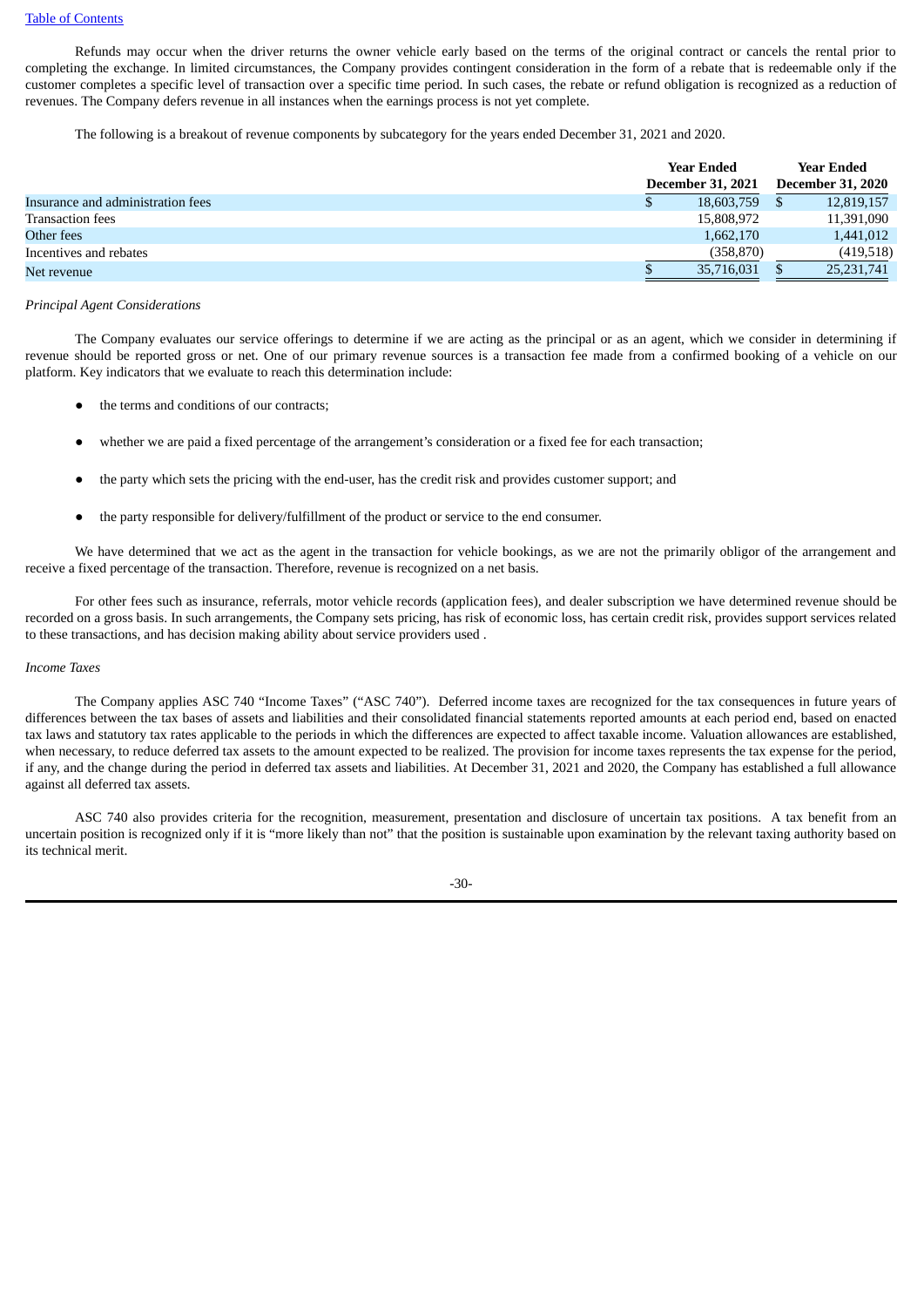# *Internal Use Software*

We incur software development costs to develop software programs to be used solely to meet our internal needs and cloud-based applications used to deliver our services. In accordance with ASC 350-40, *Internal-Use Software*, we capitalize development costs related to these software applications once the preliminary project stage is complete and it is probable that the project will be completed, and the software will be used to perform the function intended.

### *Insurance Reserve*

The Company records a loss reserve for physical damage and other liability coverage caused to owner vehicles up to the Company's insurance deductibles. This reserve represents an estimate for both reported accidents claims not yet paid, and claims incurred but not yet reported and are recorded on a non-discounted basis. The lag time in reported physical damage claims is minimal and as such represents a low risk of unreported claims being excluded from the loss reserve assessment. The adequacy of the reserve is monitored quarterly and is subject to adjustment in the future based upon changes in claims experience, including the number of incidents for which the Company is ultimately responsible and changes in the cost per claim, or changes to the Company's policy as to what amounts of the deductible or claim will be paid by the Company.

While certain liability insurance claims may take several years to completely settle, the Company's liability exposure limit is generally met in the near term. Due to our limited operational history, the Company makes certain assumptions based on both currently available information to estimate the insurance reserves as well as third party claims adjuster data provided on existing claims. A number of factors can affect the actual cost of a claim, including the length of time the claim remains open, economic and healthcare cost trends and the results of related litigation. Furthermore, claims may emerge in future periods for events that occurred in a prior period that differs from expectations. Accordingly, actual losses may vary significantly from the estimated amounts reported in the consolidated financial statements. Reserves are reviewed quarterly and adjusted as necessary as experience develops or new information becomes known. However, ultimate results may differ from the Company's estimates, which could result in losses over the Company's reserved amounts. Such adjustments are recorded in costs of revenue.

### **Off-Balance Sheet Arrangements**

We have no off-balance sheet arrangements (as defined in the rules and regulations of the SEC) that have or are reasonably likely to have a current or future effect on our financial condition, changes in financial condition, revenues or expenses, results of operations, liquidity, capital expenditures or capital resources that is material investors.

# <span id="page-34-0"></span>**Item 7A. Quantitative and Qualitative Disclosures about Market Risk**

As a smaller reporting company, as such term is defined in 17 C.F.R. 229.10, we are not required to provide disclosure for this item.

$$
-31-
$$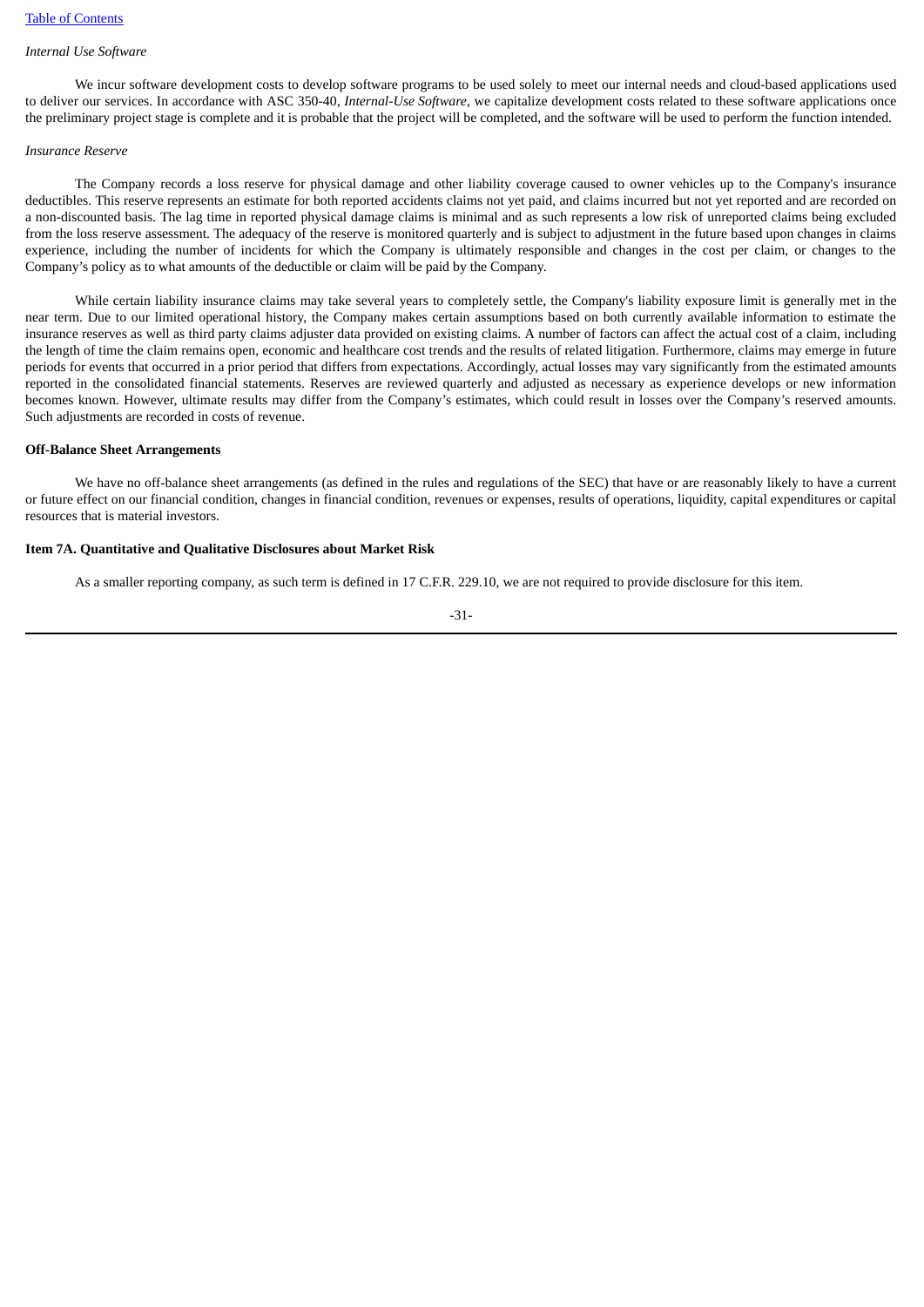# <span id="page-35-0"></span>**Item 8. Consolidated Financial Statements and Supplementary Data**

The consolidated financial statements required to be filed pursuant to this Item 8 are appended to this Annual Report. An index of those consolidated financial statements is found in Item 15.

## <span id="page-35-1"></span>**Item 9. Changes in and Disagreements with Accountants on Accounting and Financial Disclosure**

None.

### <span id="page-35-2"></span>**Item 9A. Controls and Procedures**

## **Evaluation of Disclosure Controls and Procedures**

Our management, with the participation of our Chief Executive Officer and Chief Financial Officer (our principal executive officer and principal financial officer, respectively), has evaluated the effectiveness of our disclosure controls and procedures as defined in Rules 13a-15(e) and 15d-15(e) under the Securities Exchange Act of 1934, as amended, or the Exchange Act as of the end of the period covered by this Annual Report on Form 10-K. Based on the evaluation of our disclosure controls and procedures as of December 31, 2021, our Chief Executive Officer and Chief Financial Officer have concluded that, as of such date, our disclosure controls and procedures are effective at a reasonable assurance level.

# **Management**'**s Annual Report on Internal Controls Over Financial Reporting**

We are an "emerging growth company" under the JOBS Act, our independent registered public accounting firm will not be required to attest to the effectiveness of our internal control over financial reporting under Section 404 of the Sarbanes-Oxley Act as long as we are an emerging growth company.

# **Changes in Internal Control over Financial Reporting**

There was no change in our internal control over financial reporting identified in management's evaluation pursuant to Rules 13a-15(f) and 15d-15(f) of the Exchange Act during the quarter ended December 31, 2021 that materially affected, or is reasonably likely to materially affect, our internal control over financial reporting.

## <span id="page-35-3"></span>**Item 9B. Other Information**

Not applicable.

### **Item 9C. Disclosure Regarding Foreign Jurisdictions that Prevent Inspections.**

Not applicable.

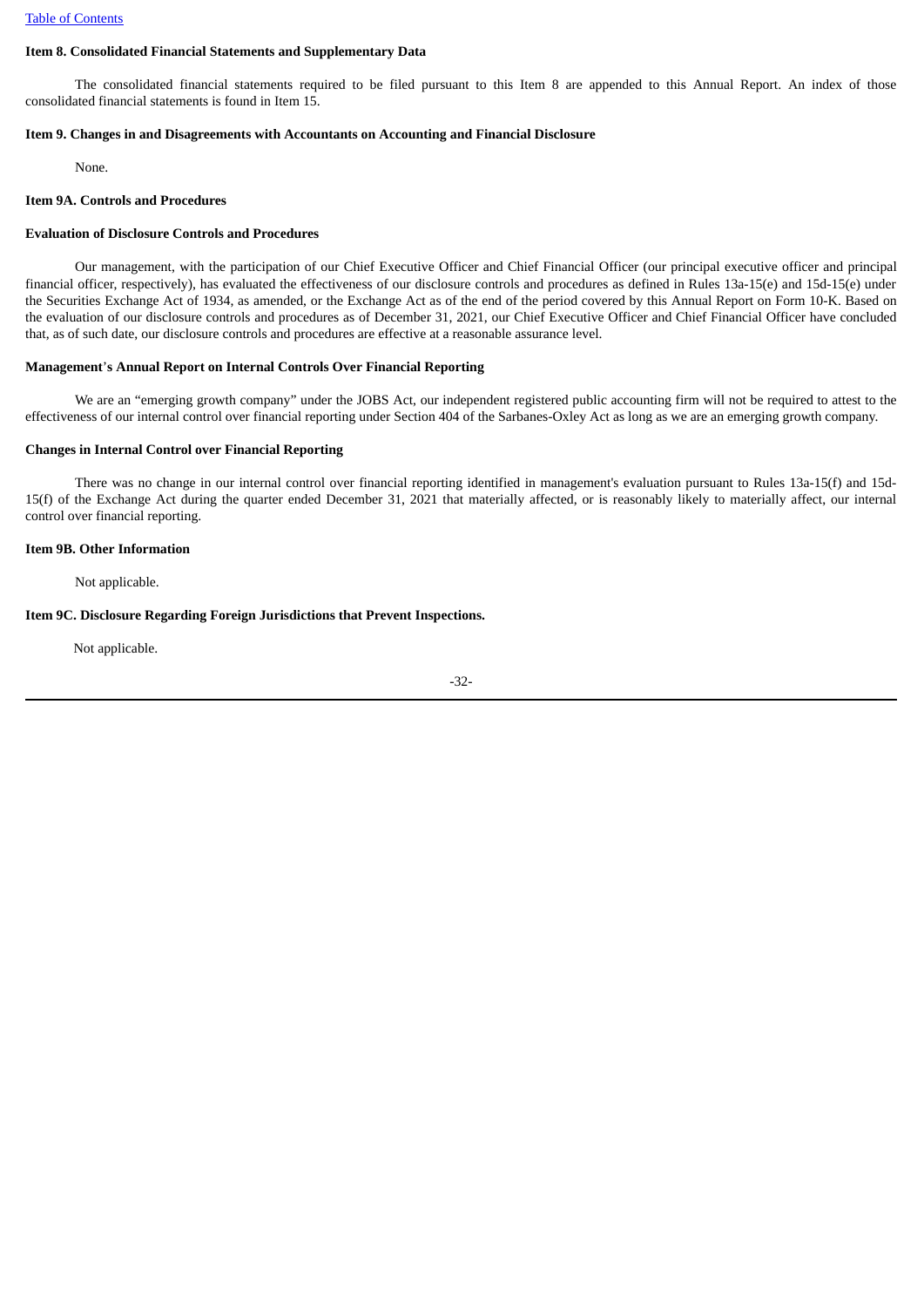### **PART III**

# <span id="page-36-1"></span><span id="page-36-0"></span>**Item 10. Directors, Executive Officers and Corporate Governance**

The information required by this Item is incorporated herein by reference to the information that will be contained in our 2022 Proxy Statement related to the 2022 Annual Meeting of Stockholders which we intend to file with the SEC within 120 days of the end of our fiscal year pursuant to General Instruction G(3) of Form 10-K.

# <span id="page-36-2"></span>**Item 11. Executive Compensation**

The information required by this Item is incorporated herein by reference to the information that will be contained in our 2022 Proxy Statement, which we intend to file with the SEC within 120 days of the end of our fiscal year pursuant to General Instruction G(3) of Form 10-K.

# <span id="page-36-3"></span>**Item 12. Security Ownership of Certain Beneficial Owners and Management and Related Stockholder Matters**

The information required by this Item is incorporated herein by reference to the information that will be contained in our 2022 Proxy Statement, which we intend to file with the SEC within 120 days of the end of our fiscal year pursuant to General Instruction G(3) of Form 10-K.

# <span id="page-36-4"></span>**Item 13. Certain Relationships and Related Transactions, and Director Independence**

The information required by this Item is incorporated herein by reference to the information that will be contained in our 2022 Proxy Statement, which we intend to file with the SEC within 120 days of the end of our fiscal year pursuant to General Instruction G(3) of Form 10-K.

# <span id="page-36-5"></span>**Item 14. Principal Accounting Fees and Services**

The information required by this Item is incorporated herein by reference to the information that will be contained in our 2022 Proxy Statement which we intend to file with the SEC within 120 days of the end of our fiscal year pursuant to General Instruction G(3) of Form 10-K.

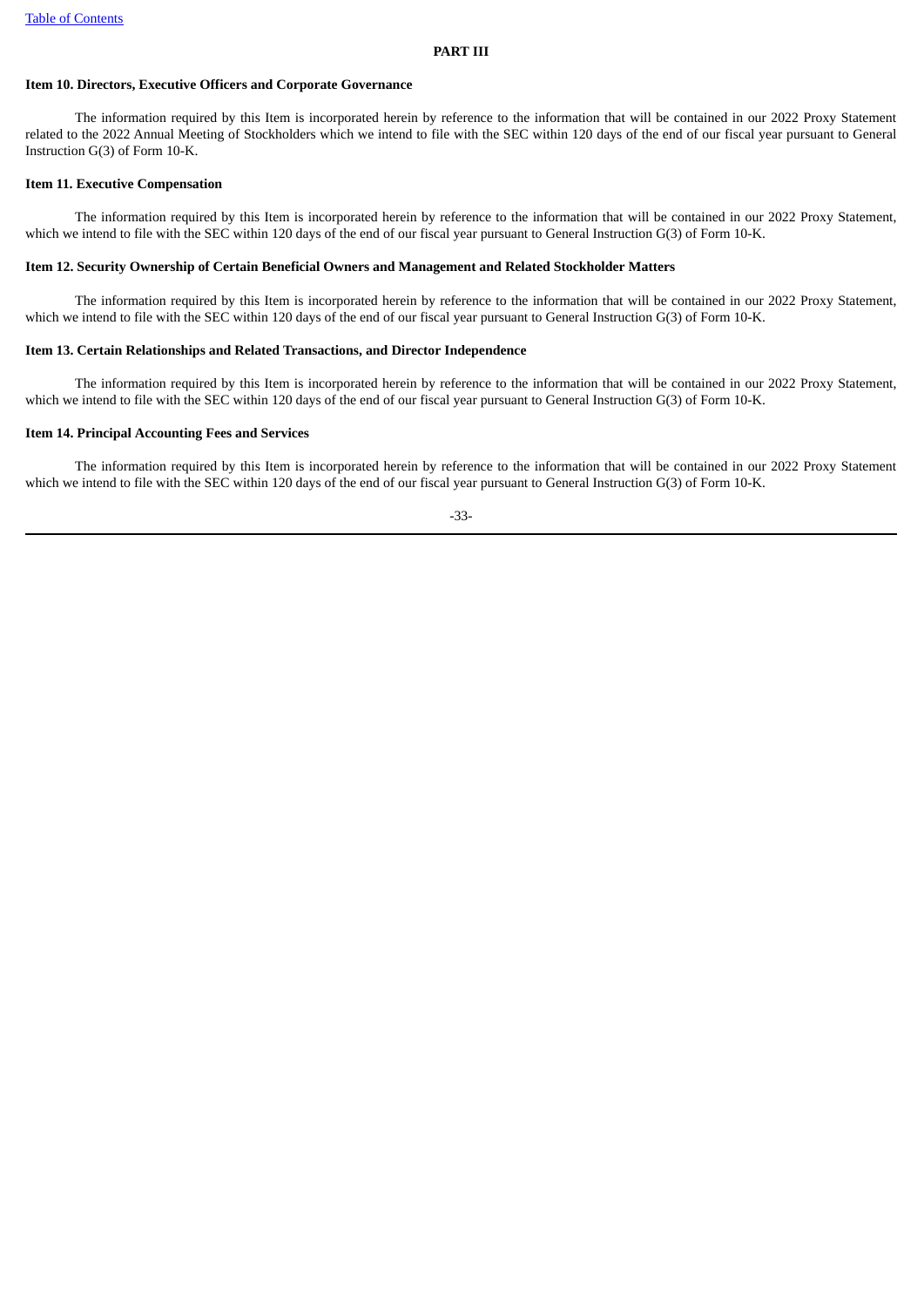# <span id="page-37-1"></span><span id="page-37-0"></span>**Item 15. Exhibits, Consolidated Financial Statements Schedules**

(a) The following documents are filed as part of this report:

(1) Consolidated Financial Statements:

Report of [Independent](#page-38-0) Registered Public Accounting Firm<br>
Consolidated Balance Sheets<br>
Consolidated Statements of Operations<br>
Consolidated Statement of Stockholders' Equity (Deficit)<br>
F-4<br>
Consolidated Statements of Cash Fl [Consolidated](#page-39-0) Balance Sheets **[Consolidated](#page-40-0) Statements of Operations** Consolidated Statement of [Stockholders'](#page-41-0) Equity (Deficit) [F-4](#page-41-0) **[Consolidated](#page-42-0) Statements of Cash Flows** [F-5](#page-42-0) Notes to [Consolidated](#page-43-0) Financial Statements

(2) Consolidated Financial Statement Schedules:

All consolidated financial statement schedules have been omitted because they are not applicable, not required or the information required is shown in the financial statements or the notes thereto.

(3) Exhibits.

| <b>Exhibit No.</b> | <b>Description</b>                                                                                                                          |
|--------------------|---------------------------------------------------------------------------------------------------------------------------------------------|
| 3.1                | Amended and Restated Certificate of Incorporation (incorporated by reference to the Registrant's Registration Statement on Form S-1/A (File |
|                    | No. 333-225157)                                                                                                                             |
| 3.2                | Amended and Restated Bylaws (incorporated by reference to the Registrant's Registration Statement on Form S-1/A (File No. 333-225157)       |
| 4.1                | Description of Securities Registered Under Section 12 of the Exchange Act                                                                   |
| 4.2                | Specimen Stock Certificate evidencing the shares of common stock (incorporated by reference to the Registrant's Registration Statement on   |
|                    | Form S-1/A (File No. 333-225157)                                                                                                            |
| $10.1+$            | Employment Agreement between the Company and Joseph Furnari (incorporated by reference to the Registrant's Registration Statement on        |
|                    | Form S-1/A (File No. 333-225157)                                                                                                            |
| $10.2+$            | Employment Agreement between the Company and Michael Furnari (incorporated by reference to the Registrant's Registration Statement on       |
|                    | Form S-1/A (File No. 333-225157)                                                                                                            |
| $10.3+$            | Employment Agreement between the Company and Scott Brogi (incorporated by reference to the Registrant's Current Report on Form 8-K,         |
|                    | dated October 2, 2018)                                                                                                                      |
| $10.4+$            | Employment Agreement between the Company and Henry Park (incorporated by reference to the Registrant's Current Report on Form 8-K,          |
|                    | dated October 30, 2018)                                                                                                                     |
| 10.5               | 2016 Equity Incentive Plan and forms of award agreements thereunder (incorporated by reference to the Registrant's Registration Statement   |
|                    | on Form S-1/A (File No. 333-225157)                                                                                                         |
| 10.6               | 2018 Equity Incentive Plan and forms of award agreements thereunder (incorporated by reference to the Registrant's Registration Statement   |
|                    | on Form S-8 (File No. 333-229222)                                                                                                           |
| 10.7               | 2021 Equity Incentive Plan and forms of award agreements (incorporated by reference to Exhibit 10.1 to the Registrant's Quarterly Report on |
|                    | Form 10-Q filed on August 10, 2021)                                                                                                         |
| 10.8               | Equity Offering Sales Agreement, dated November 9, 2021, by and among the Company, D.A. Davidson & Co. (incorporated by reference to        |
|                    | Exhibit 1.1. to the Registrant's Current Report on Form 8-K filed on November 9, 2021).                                                     |
| 10.9               | <b>Employment Agreement between the Company and Serge De Bock</b>                                                                           |
| 23.1               | Consent of dbbmckennon, independent registered public accounting firm                                                                       |
| 31.1               | Certification of Principal Executive Officer Pursuant to Rules 13a-14(a) and 15d-14(a) under the Securities Exchange Act of 1934, as        |
|                    | Adopted Pursuant to Section 302 of the Sarbanes-Oxley Act of 2002                                                                           |
| 31.2               | Certification of Principal Financial Officer Pursuant to Rules 13a-14(a) and 15d-14(a) under the Securities Exchange Act of 1934, as        |
|                    | Adopted Pursuant to Section 302 of the Sarbanes-Oxley Act of 2002                                                                           |
| 32.1               | Certification of Principal Executive Officer Pursuant to 18 U.S.C. Section 1350, as Adopted Pursuant to Section 906 of the Sarbanes-Oxley   |
|                    | <b>Act of 2002</b>                                                                                                                          |
| 32.2               | Certification of Principal Financial Officer Pursuant to 18 U.S.C. Section 1350, as Adopted Pursuant to Section 906 of the Sarbanes-Oxley   |
|                    | <b>Act of 2002</b>                                                                                                                          |
| 101.INS            | Inline XBRL Instance Document (the Instance Document does not appear in the Interactive Data File because its XBRL tags are embedded        |
|                    | within the Inline XBRL document)                                                                                                            |
| 101.SCH            | Inline XBRL Taxonomy Extension Schema Document                                                                                              |
| 101.CAL            | Inline XBRL Taxonomy Extension Calculation Linkbase Document                                                                                |
| 101.DEF            | Inline XBRL Taxonomy Extension Definition Linkbase Document                                                                                 |
| 101.LAB            | Inline XBRL Taxonomy Extension Label Linkbase Document                                                                                      |
| 101.PRE            | Inline XBRL Taxonomy Extension Presentation Linkbase Document                                                                               |
| 104                | Cover Page Interactive Data File (Embedded within the Inline XBRL document and included in Exhibit 101)                                     |
|                    |                                                                                                                                             |

+ Indicates a management contract or any compensatory plan, contract or arrangement

# <span id="page-37-2"></span>**Item 16. Form 10-K Summary**

Not applicable.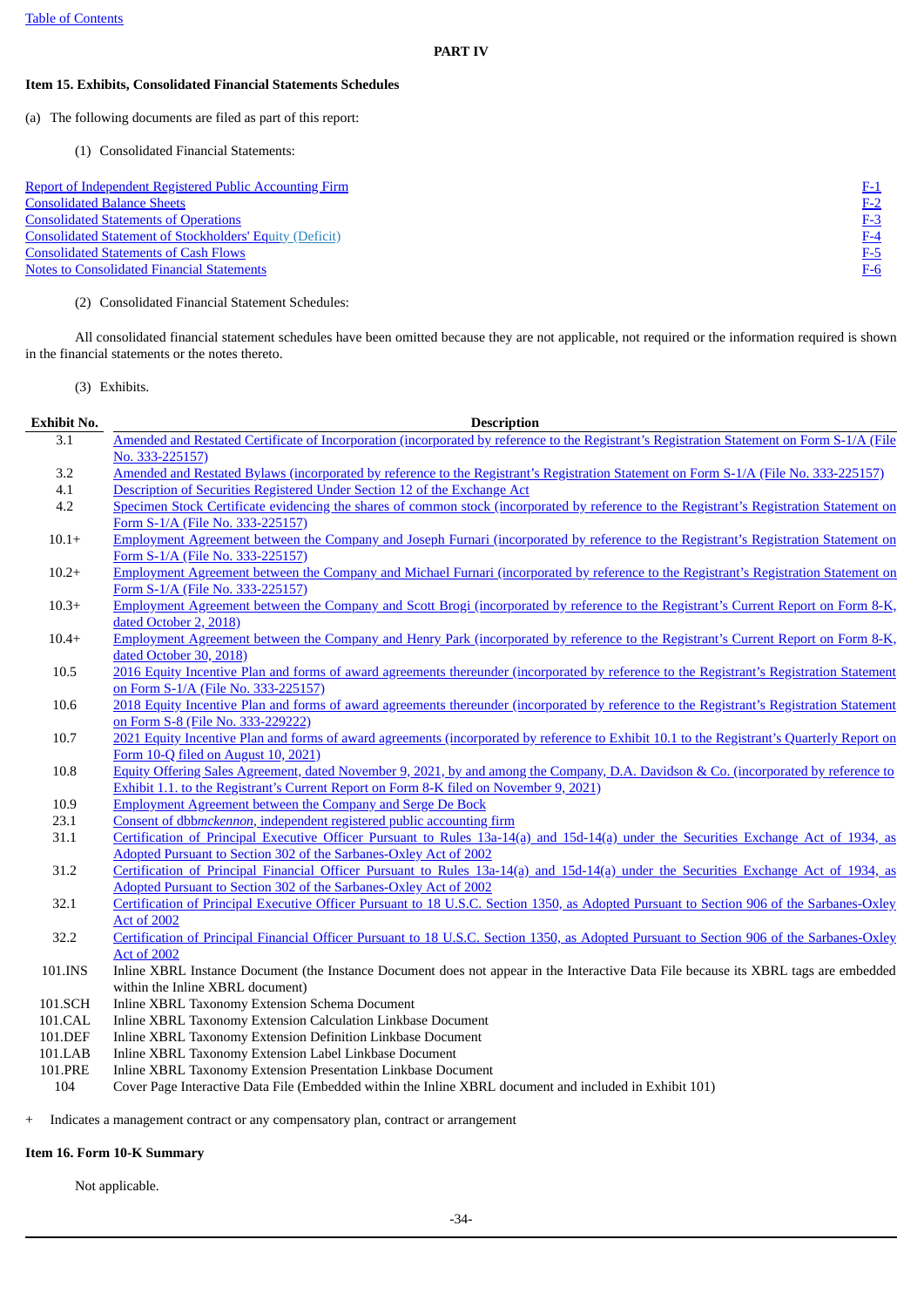# **REPORT OF INDEPENDENT REGISTERED PUBLIC ACCOUNTING FIRM**

<span id="page-38-0"></span>To the Shareholders and the Board of Directors of HyreCar Inc.

# **Opinion on the Financial Statements**

We have audited the accompanying consolidated balance sheets of HyreCar Inc. and subsidiary (the "Company") as of December 31, 2021 and 2020, the related consolidated statements of operations, stockholders' equity (deficit), and cash flows for the years then ended, and the related notes (collectively referred to as the "consolidated financial statements"). In our opinion, the consolidated financial statements present fairly, in all material respects, the financial position of the Company as of December 31, 2021 and 2020, and the results of its operations and its cash flows for the years then ended, in conformity with accounting principles generally accepted in the United States of America.

# **Basis for Opinion**

These consolidated financial statements are the responsibility of the Company's management. Our responsibility is to express an opinion on the Company's consolidated financial statements based on our audits. We are a public accounting firm registered with the Public Company Accounting Oversight Board (United States) ("PCAOB") and are required to be independent with respect to the Company in accordance with the U.S. federal securities laws and the applicable rules and regulations of the Securities and Exchange Commission and the PCAOB.

We conducted our audits in accordance with the standards of the PCAOB. Those standards require that we plan and perform the audit to obtain reasonable assurance about whether the consolidated financial statements are free of material misstatement, whether due to error or fraud. The Company is not required to have, nor were we engaged to perform, an audit of its internal control over financial reporting. As part of our audits we are required to obtain an understanding of internal control over financial reporting but not for the purpose of expressing an opinion on the effectiveness of the Company's internal control over financial reporting. Accordingly, we express no such opinion.

Our audits included performing procedures to assess the risks of material misstatement of the consolidated financial statements, whether due to error or fraud, and performing procedures that respond to those risks. Such procedures included examining, on a test basis, evidence regarding the amounts and disclosures in the consolidated financial statements. Our audits also included evaluating the accounting principles used and significant estimates made by management, as well as evaluating the overall presentation of the financial statements. We believe that our audits provide a reasonable basis for our opinion.

/s/ dbb*mckennon* 3501 We have served as the Company's auditor since 2016. San Diego, California March 15, 2022

F-1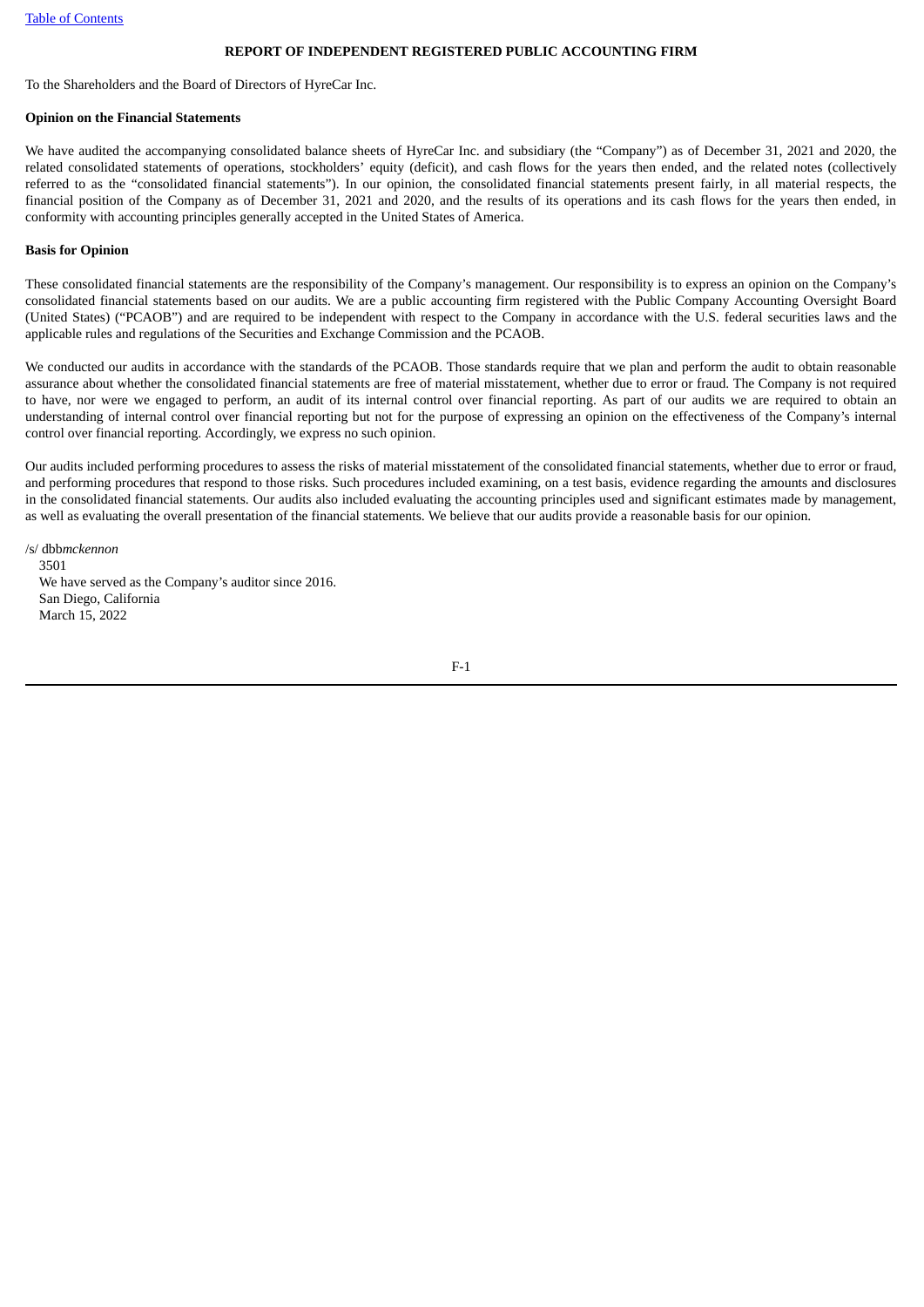# **HYRECAR INC.** CONSOLIDATED BALANCE SHEETS

<span id="page-39-0"></span>

|                                                                                                           |                 | December 31, 2021 | December 31, 2020 |                |
|-----------------------------------------------------------------------------------------------------------|-----------------|-------------------|-------------------|----------------|
| <b>Assets</b>                                                                                             |                 |                   |                   |                |
| Current assets:                                                                                           |                 |                   |                   |                |
| Cash and cash equivalent                                                                                  | $\mathbb{S}$    | 11,499,136        | <b>S</b>          | 4,923,515      |
| Restricted cash                                                                                           |                 | 3,248,271         |                   |                |
| Accounts receivable                                                                                       |                 | 162,586           |                   | 109,366        |
| Deferred offering costs                                                                                   |                 |                   |                   | 33,164         |
| Insurance and security deposits                                                                           |                 | 95,000            |                   | 749,454        |
| Other current assets                                                                                      |                 | 1,061,520         |                   | 313,812        |
| <b>Total current assets</b>                                                                               |                 | 16,066,513        |                   | 6,129,311      |
|                                                                                                           |                 |                   |                   |                |
| Property and equipment, net                                                                               |                 | 5,265             |                   | 8,425          |
| Intangible assets, net                                                                                    |                 | 372,592           |                   | 80,031         |
| Other assets                                                                                              |                 |                   |                   | 95,000         |
| <b>Total assets</b>                                                                                       | $\overline{\$}$ | 16,444,370        | \$                | 6,312,767      |
|                                                                                                           |                 |                   |                   |                |
| Liabilities and Stockholders' Equity (Deficit)                                                            |                 |                   |                   |                |
| <b>Current liabilities:</b>                                                                               |                 |                   |                   |                |
| Accounts payable                                                                                          | \$              | 5,567,233         | $\mathbf{s}$      | 2,275,559      |
| <b>Accrued liabilities</b>                                                                                |                 | 2,877,438         |                   | 4,359,348      |
| Insurance reserve                                                                                         |                 | 2,330,190         |                   | 2,113,039      |
| Note payable, current portion                                                                             |                 |                   |                   | 1,554,548      |
| Deferred revenue                                                                                          |                 | 52,192            |                   | 76,059         |
| <b>Total current liabilities</b>                                                                          |                 | 10,827,053        |                   | 10,378,553     |
|                                                                                                           |                 |                   |                   |                |
| Note payable, net of current portion                                                                      |                 |                   |                   | 444,627        |
| <b>Total liabilities</b>                                                                                  |                 | 10,827,053        |                   | 10,823,180     |
|                                                                                                           |                 |                   |                   |                |
| Commitments and contingencies (Note 3)                                                                    |                 |                   |                   |                |
|                                                                                                           |                 |                   |                   |                |
| Stockholders' equity (deficit):                                                                           |                 |                   |                   |                |
| Preferred stock, 15,000,000 shares authorized, par value \$0.00001, 0 shares issued and outstanding as of |                 |                   |                   |                |
| December 31, 2021 and 2020, respectively                                                                  |                 |                   |                   |                |
| Common stock, 50,000,000 shares authorized, par value \$0.00001, 21,609,409 and 17,741,713 shares         |                 |                   |                   |                |
| issued and outstanding as of December 31, 2021 and 2020, respectively                                     |                 | 216               |                   | 177            |
| Additional paid-in capital                                                                                |                 | 75,806,853        |                   | 39,725,445     |
| Accumulated deficit                                                                                       |                 | (70, 189, 752)    |                   | (44, 236, 035) |
| Total stockholders' equity (deficit)                                                                      |                 | 5,617,317         |                   | (4,510,413)    |
| Total liabilities and stockholders' equity (deficit)                                                      | \$              | 16,444,370        | \$                | 6,312,767      |
|                                                                                                           |                 |                   |                   |                |

See accompanying notes to consolidated financial statements

F-2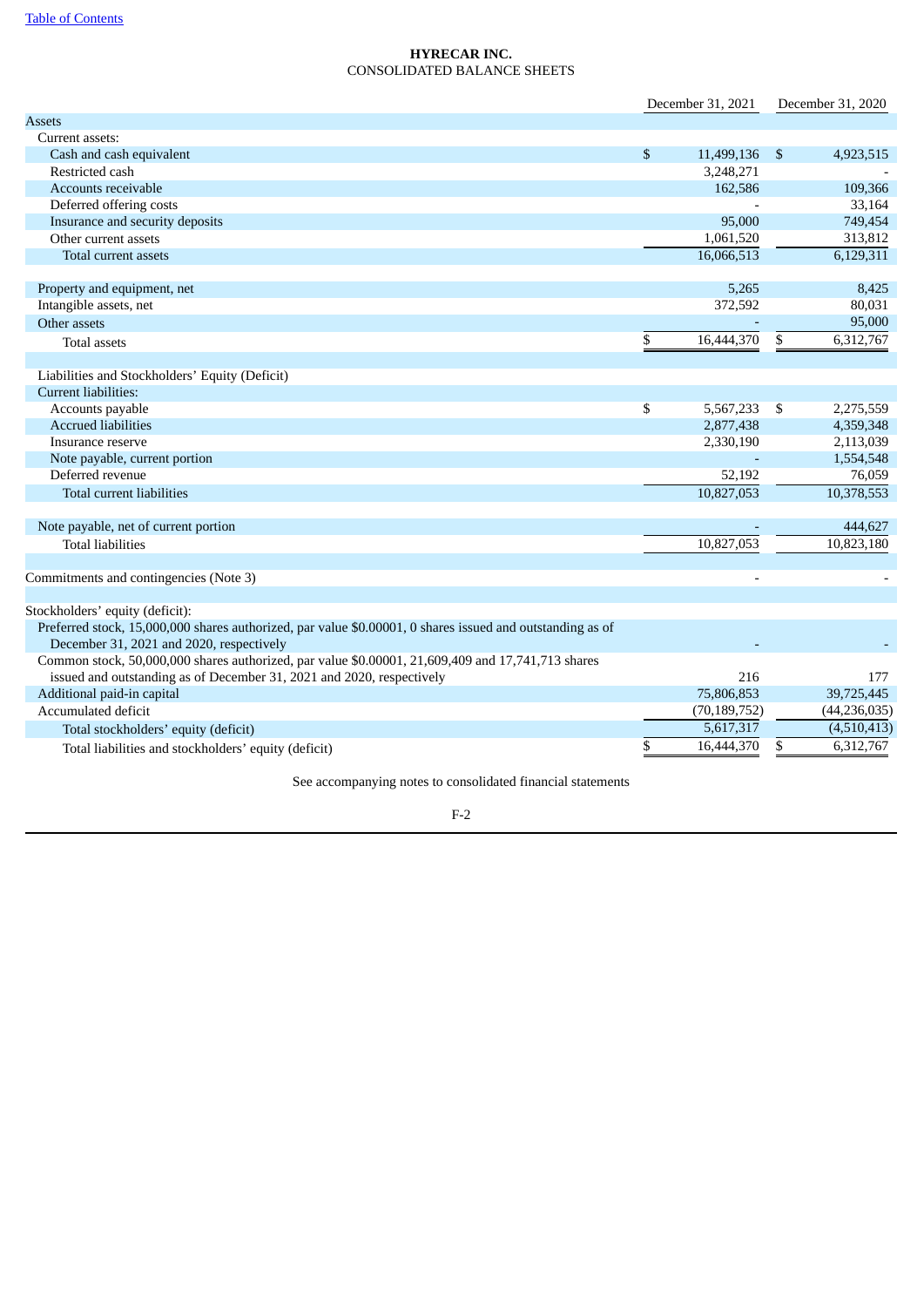# **HYRECAR INC. CONSOLIDATED STATEMENTS OF OPERATIONS**

<span id="page-40-0"></span>

|                                                         | Year Ended<br>December 31, 2021 | Year Ended<br>December 31, 2020 |
|---------------------------------------------------------|---------------------------------|---------------------------------|
| Revenue                                                 | \$<br>35,716,031                | $\mathfrak{S}$<br>25, 231, 741  |
| Cost of revenue                                         | 25,942,684                      | 16,961,450                      |
| Gross profit                                            | 9,773,347                       | 8,270,291                       |
| <b>Operating Expenses:</b>                              |                                 |                                 |
| General and administrative                              | 21,944,369                      | 12,332,147                      |
| Sales and marketing                                     | 10,012,937                      | 8,141,675                       |
| Research and development                                | 5,793,280                       | 3,049,158                       |
| Total operating expenses                                | 37,750,586                      | 23,522,980                      |
| <b>Operating loss</b>                                   | (27, 977, 239)                  | (15, 252, 689)                  |
| Other (income) expense                                  |                                 |                                 |
| Interest (income) expense                               | (12, 139)                       | 24,299                          |
| Other (income) expense                                  | (2,011,909)                     | (56, 887)                       |
| Total other (income) expense                            | (2,024,048)                     | (32, 588)                       |
| Loss before provision for income taxes                  | (25,953,191)                    | (15, 220, 101)                  |
| Provision for income taxes                              | 526                             | 800                             |
| Net loss                                                | \$<br>(25, 953, 717)            | (15, 220, 901)<br>\$            |
| Weighted average shares outstanding - basic and diluted | 20,635,940                      | 17,557,868                      |
| Weighted average net loss per share - basic and diluted | ${\mathbb S}$<br>(1.26)         | \$<br>(0.87)                    |

See accompanying notes to consolidated financial statements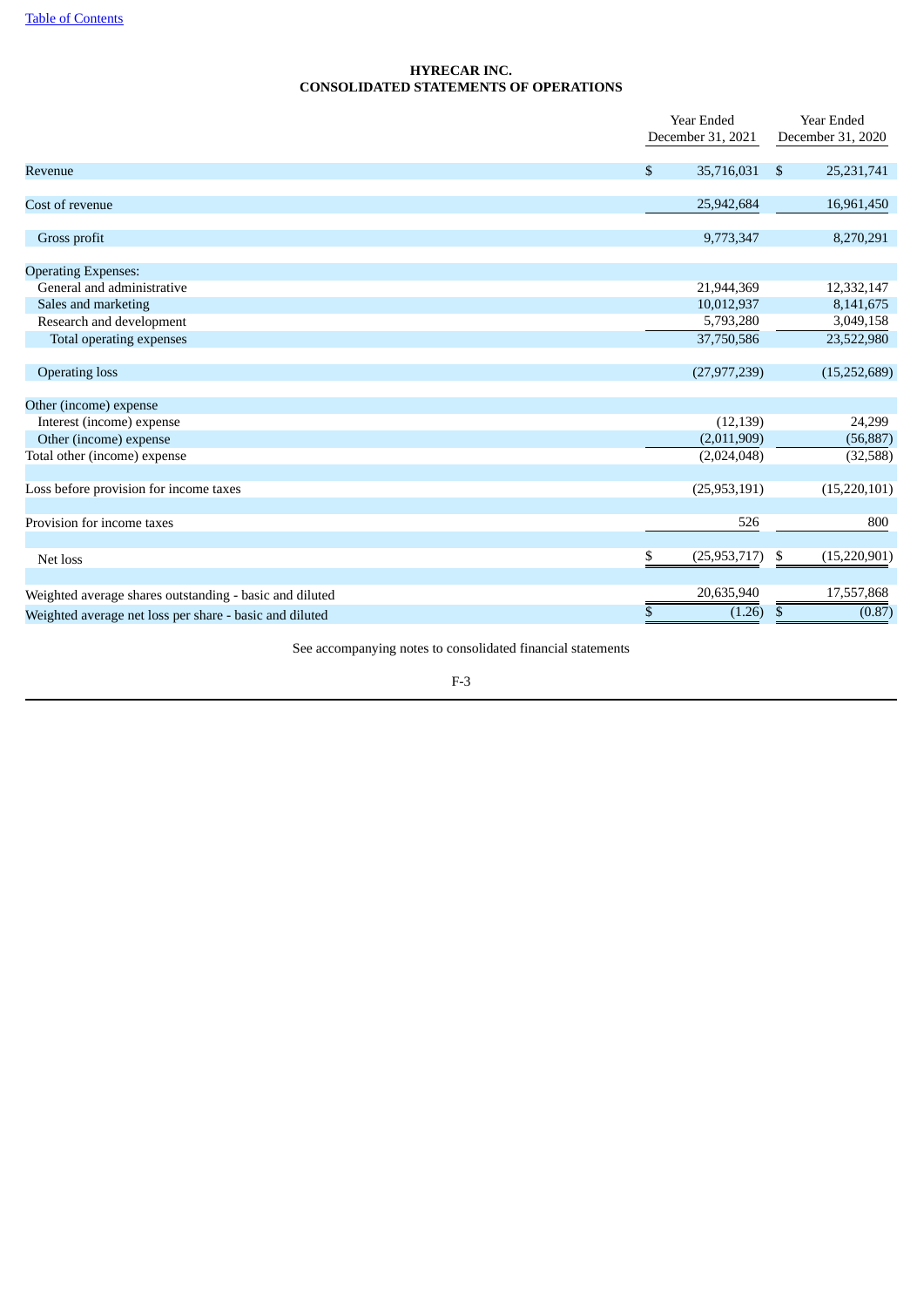# **HYRECAR INC. CONSOLIDATED STATEMENT OF STOCKHOLDERS' EQUITY (DEFICIT)**

<span id="page-41-0"></span>

|                                     | <b>Preferred Stock</b> |                 | Common Stock            |               | Additional<br>Paid-in | Subscription<br>Receivable -<br>Related |                | Accumulated                           | Total<br>Stockholders' |                     |
|-------------------------------------|------------------------|-----------------|-------------------------|---------------|-----------------------|-----------------------------------------|----------------|---------------------------------------|------------------------|---------------------|
|                                     | <b>Shares</b>          | Amount          | <b>Shares</b>           | Amount        |                       | Capital                                 |                | Parties                               | Deficit                | Equity<br>(Deficit) |
| <b>December 31, 2019</b>            |                        | \$              | 16,393,171              | $\mathbf{\$}$ | 164                   | \$35,857,835                            | $\mathbb{S}$   | (7, 447)                              | \$(29,015,134)         | \$<br>6,835,418     |
| Stock option compensation           |                        |                 |                         |               |                       | 329,092                                 |                |                                       |                        | 329,092             |
| Stock option compensation           |                        |                 |                         |               |                       |                                         |                |                                       |                        |                     |
| modification                        |                        |                 | 822,500                 |               | 8                     | 1,434,124                               |                |                                       |                        | 1,434,132           |
| Restricted stock unit               |                        |                 |                         |               |                       |                                         |                |                                       |                        |                     |
| compensation                        |                        |                 |                         |               |                       | 1,053,698                               |                |                                       |                        | 1,053,698           |
| Stock options exercised for cash    |                        |                 | 82,894                  |               | $\mathbf{1}$          | 104,034                                 |                |                                       |                        | 104,035             |
| Stock option exercised - cashless   |                        |                 | 2,645                   |               |                       |                                         |                |                                       |                        |                     |
| Shares issued for vested restricted |                        |                 |                         |               |                       |                                         |                |                                       |                        |                     |
| stock units                         |                        |                 | 38,925                  |               |                       |                                         |                |                                       |                        |                     |
| Shares issued for legal services    |                        |                 |                         |               |                       |                                         |                |                                       |                        |                     |
| and settlement of payables and      |                        |                 |                         |               |                       |                                         |                |                                       |                        |                     |
| accrued liabilities                 |                        |                 | 254,535                 |               | 2                     | 567,611                                 |                |                                       |                        | 567,613             |
| Shares issued for settlements       |                        |                 | 84,431                  |               | $\mathbf{1}$          | 233,852                                 |                |                                       |                        | 233,853             |
| Warrants exercised - cashless       |                        |                 | 2,612                   |               |                       |                                         |                |                                       |                        |                     |
| Shares issued for services          |                        |                 | 60,000                  |               | $\mathbf{1}$          | 145,199                                 |                |                                       |                        | 145,200             |
| Subscription receivable relieved    |                        |                 |                         |               |                       |                                         |                | 7,447                                 |                        | 7,447               |
| Net loss                            |                        |                 |                         |               |                       |                                         |                |                                       | (15,220,901)           | (15, 220, 901)      |
| <b>December 31, 2020</b>            |                        | $\overline{\$}$ | $17,74\overline{1,713}$ | \$            | $\overline{177}$      | \$39,725,445                            | $\mathfrak{S}$ |                                       | \$(44,236,035)         | (4,510,413)<br>\$.  |
| Stock option compensation           |                        |                 |                         |               |                       | 11,402                                  |                |                                       |                        | 11,402              |
| Restricted stock unit               |                        |                 |                         |               |                       |                                         |                |                                       |                        |                     |
| compensation                        |                        |                 |                         |               |                       | 7,820,709                               |                |                                       |                        | 7,820,709           |
| Stock options exercised             |                        |                 | 148,872                 |               | $\mathbf{1}$          | 178,771                                 |                |                                       |                        | 178,772             |
| Shares issued for vested restricted |                        |                 |                         |               |                       |                                         |                |                                       |                        |                     |
| stock units                         |                        |                 | 996,245                 |               | 10                    | (10)                                    |                |                                       |                        |                     |
| Warrants exercised for cash         |                        |                 | 48,803                  |               | $\mathbf{1}$          | 124,539                                 |                |                                       |                        | 124,540             |
| Warrants exercised - cashless       |                        |                 | 121,111                 |               | $\mathbf{1}$          | (1)                                     |                |                                       |                        |                     |
| Common stock issued for cash        |                        |                 | 2,530,000               |               | 25                    | 29,727,475                              |                |                                       |                        | 29,727,500          |
| Offering costs                      |                        |                 |                         |               |                       | (2, 126, 306)                           |                |                                       |                        | (2, 126, 306)       |
| Shares issued for services          |                        |                 | 22,665                  |               | $\mathbf{1}$          | 344,829                                 |                |                                       | $\equiv$               | 344,830             |
| Net loss                            |                        |                 |                         |               |                       |                                         |                | $\overline{\phantom{0}}$              | (25, 953, 717)         | (25, 953, 717)      |
| <b>December 31, 2021</b>            |                        | \$              | 21,609,409              | \$            | $\overline{216}$      | \$75,806,853                            | \$             | $\qquad \qquad \qquad =\qquad \qquad$ | \$(70, 189, 752)       | \$<br>5,617,317     |

See accompanying notes to consolidated financial statements

F-4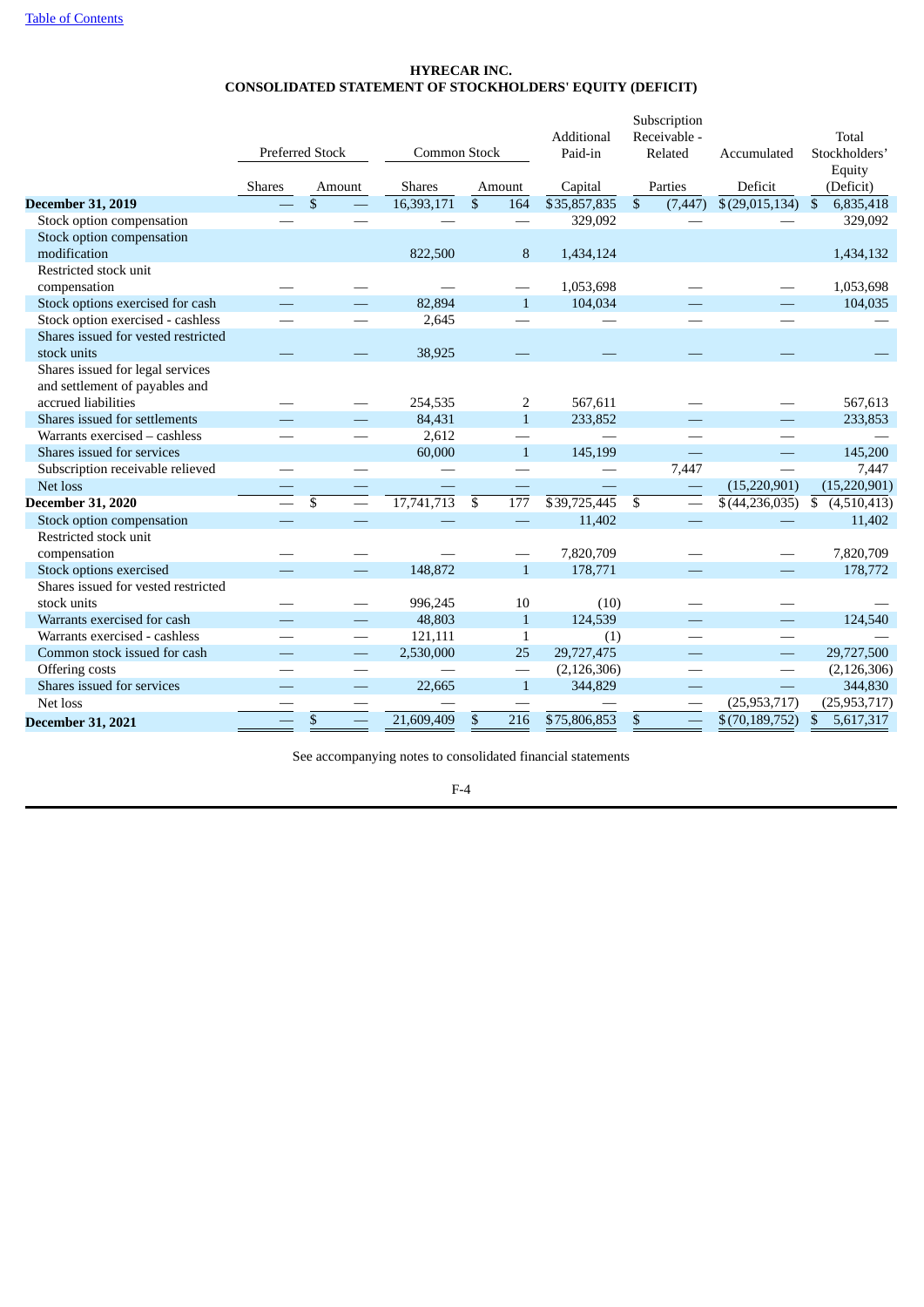# **HYRECAR INC. CONSOLIDATED STATEMENTS OF CASH FLOWS**

<span id="page-42-0"></span>

|                                                                                                              |                         | Year Ended        |                           | Year Ended        |
|--------------------------------------------------------------------------------------------------------------|-------------------------|-------------------|---------------------------|-------------------|
|                                                                                                              |                         | December 31, 2021 |                           | December 31, 2020 |
| <b>CASH FLOWS FROM OPERATING ACTIVITIES:</b>                                                                 |                         |                   |                           |                   |
| Net loss                                                                                                     | \$                      | $(25,953,717)$ \$ |                           | (15,220,901)      |
| Adjustments to reconcile net loss to net cash used in operating activities:<br>Depreciation and amortization |                         | 77,034            |                           | 76,834            |
| Relief of related party advance                                                                              |                         |                   |                           | (9,629)           |
| Write-off of subscription receivable                                                                         |                         |                   |                           | 7,447             |
| Stock-based compensation                                                                                     |                         | 8,176,941         |                           | 3,303,211         |
| Provision for losses on accounts receivable                                                                  |                         | 50,079            |                           |                   |
| Gain from PPP Loan Forgiveness                                                                               |                         | (1,994,175)       |                           |                   |
| Changes in operating assets and liabilities:                                                                 |                         |                   |                           |                   |
| Accounts receivable                                                                                          |                         | (103, 299)        |                           | (24, 686)         |
| Insurance deposit                                                                                            |                         | 654,454           |                           | (749, 454)        |
| Other current assets                                                                                         |                         | 219,534           |                           | 63,613            |
| Accounts payable                                                                                             |                         | 2,452,596         |                           | 407,300           |
| <b>Accrued liabilities</b>                                                                                   |                         | (1,481,910)       |                           | 3,550,163         |
| Insurance reserve                                                                                            |                         | 217,151           |                           | 780,147           |
| Deferred revenues                                                                                            |                         | (23, 867)         |                           | 11,251            |
| Net cash used in operating activities                                                                        |                         | (17,709,179)      |                           | (7,804,704)       |
|                                                                                                              |                         |                   |                           |                   |
| <b>CASH FLOWS FROM INVESTING ACTIVITIES:</b>                                                                 |                         |                   |                           |                   |
| Purchase of property and equipment and intangibles                                                           |                         |                   |                           | (2,247)           |
| Capitalization of internally developed software                                                              |                         | (366, 435)        |                           |                   |
|                                                                                                              |                         | (366, 435)        |                           | (2, 247)          |
| Net cash used in investing activities                                                                        |                         |                   |                           |                   |
| <b>CASH FLOWS FROM FINANCING ACTIVITIES:</b>                                                                 |                         |                   |                           |                   |
| Proceeds from sale of common stock                                                                           |                         | 29,727,500        |                           |                   |
| Proceeds from exercise of warrants                                                                           |                         | 124,540           |                           |                   |
| Proceeds from exercise of stock options                                                                      |                         | 178,772           |                           | 107,316           |
| Offering costs                                                                                               |                         | (2, 126, 306)     |                           | (33, 165)         |
| Proceeds from note payable                                                                                   |                         |                   |                           | 2,004,175         |
| Principal repayment of note payable                                                                          |                         | (5,000)           |                           | (5,000)           |
| Net cash provided by financing activities                                                                    |                         | 27,899,506        |                           | 2,073,326         |
|                                                                                                              |                         |                   |                           |                   |
| Increase (decrease) in cash, cash equivalents and restricted cash                                            |                         | 9,823,892         |                           | (5,733,625)       |
| Cash, cash equivalents and restricted cash                                                                   |                         |                   |                           |                   |
| Cash, cash equivalents and restricted cash - beginning of period                                             |                         | 4,923,515         |                           | 10,657,140        |
| Cash, cash equivalents and restricted cash - end of period                                                   | \$                      | 14,747,407        | $\boldsymbol{\mathsf{S}}$ | 4,923,515         |
|                                                                                                              |                         |                   |                           |                   |
| Reconciliation of cash, cash equivalents and restricted cash to the consolidated balance sheets              |                         |                   |                           |                   |
| Cash and cash equivalents                                                                                    | \$                      | 11,499,136        |                           | 4,923,515         |
| Restricted cash                                                                                              |                         | 3,248,271         |                           |                   |
| Total cash, and cash equivalents and restricted cash to the consolidated balance sheets                      | \$                      | 14,747,407        | \$                        | 4,923,515         |
|                                                                                                              |                         |                   |                           |                   |
| Supplemental disclosures of cash flow information:                                                           |                         |                   |                           |                   |
| Cash paid for interest                                                                                       | $\frac{1}{2}$           |                   | \$                        | 11,329            |
| Cash paid for income taxes                                                                                   | \$                      | 526               | \$                        | 800               |
|                                                                                                              |                         |                   |                           |                   |
| Non cash investing and financing activities:                                                                 |                         |                   |                           |                   |
| Gain from PPP Loan Forgiveness                                                                               | \$                      | 1,994,175         | \$                        |                   |
| Related-party advances relieved                                                                              | \$                      |                   |                           | 9,629             |
| Subscription receivable written-off                                                                          | $\overline{\mathbb{S}}$ |                   | \$                        | 7,447             |
|                                                                                                              |                         |                   |                           |                   |

See accompanying notes to consolidated financial statements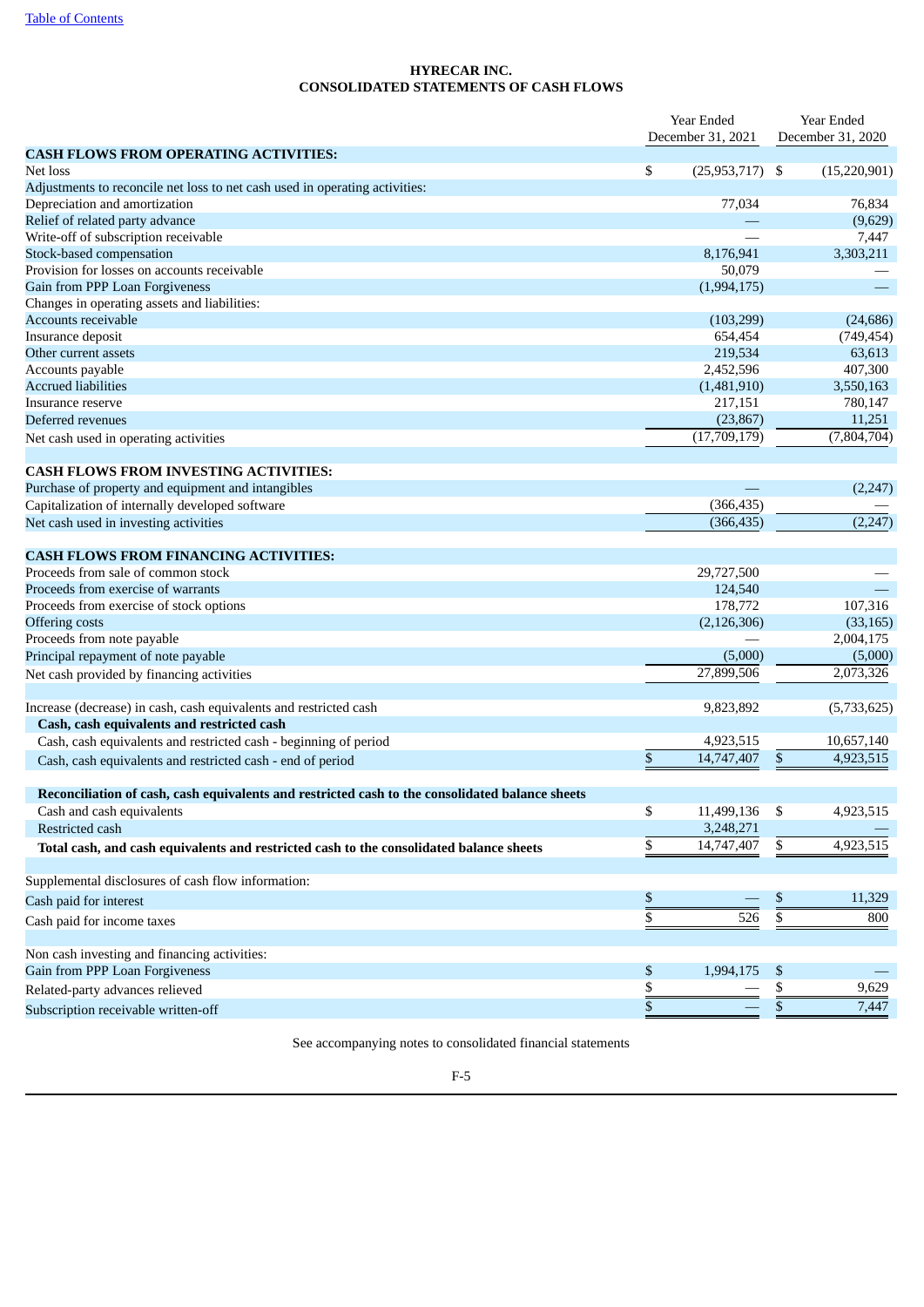# **HYRECAR INC. NOTES TO CONSOLIDATED FINANCIAL STATEMENTS**

# <span id="page-43-0"></span>**NOTE 1** – **NATURE OF OPERATIONS**

HyreCar Inc. (which may be referred to as "HyreCar," the "Company," "we," "us" or "our") was incorporated on November 24, 2014 ("Inception") in the State of Delaware. The Company's headquarters is located in Los Angeles, California. The Company operates a web-based marketplace that allows car and fleet owners to rent their cars to Uber, Lyft and other gig economy service drivers safely, securely and reliably. The consolidated financial statements of HyreCar Inc. are prepared in accordance with accounting principles generally accepted in the United States of America ("U.S. GAAP").

# *Strategic Partnership, 2021 Public Offering, Uber Agreement and At The Market Facility*

On January 28, 2021, the Company announced a new and expanded strategic partnership with AmeriDrive Holdings (" AmeriDrive") intended to create a national network of vehicle supply and fleet maintenance operations. In connection therewith, the Company entered into a Collateral Pledge Agreement (" Agreement") with Cogent Bank assigning all right, title and interest in a Company deposit account of \$750,000 plus 5% fees to secure a revolving line of credit made by the bank to AmeriDrive. The restricted deposit account was expanded to a \$1,500,000 pledge during the quarter ended September 30, 2021 resulting from a greater revolving line of credit for AmeriDrive under the same terms. Further on November 4, 2021, the Company expanded its partnership with Cogent and AmeriDrive in an effort to help drive additional car supply to the Company's platform. As part of the agreement, the Company agreed to increase the collateral held by Cogent bank by \$1,500,000 (now \$3,000,000 in total) in exchange for a credit line increase to expand AmeriDrive's vehicle fleet contributed exclusively to the Company platform.

On February 4, 2021, the Company entered into an underwriting agreement with Lake Street Capital Markets, LLC and Northland Securities, Inc., as representatives of the several underwriters, in connection with the public offering (the "2021 offering") of a total of 2,530,000 shares of Company common stock. The initial closing of the offering occurred on February 8, 2021. The net proceeds to the Company from the 2021 offering was approximately \$27.6 million, after deducting the underwriting discounts and commissions and offering expenses payable by the Company.

On May 20, 2021, the Company renewed its Automobile Liability Insurance Program with Apollo 1969 of Lloyd's until 2023 at our current rates, providing stable predictable insurance pricing for the next two years. Further, the Company has completed integration with Sedgwick, a leading insurance claim processing partner for many companies in rideshare transportation and food delivery.

On July 26, 2021, the Company entered into a certain Vehicle Rental Strategic Relationship Agreement with Uber Technologies, Inc. to become an official vehicle solution provider on the Uber platform for both electric vehicles and internal combustion engine vehicles. We are currently piloting the vehicle solutions program with Uber and refining the terms of the program as we gather additional performance data.

On November 9, 2021, the Company entered into an Equity Offering Sales Agreement (the "ATM Agreement"), with D.A. Davidson & Co. and Northland Securities, Inc. (collectively, the "Agents"), pursuant to which each Agent acts as the Company's sales agents with respect to the offer and sale from time to time of common stock having an aggregate gross sales price of up to \$50.0 million in "at-the market-offerings", as defined in Rule 415(a)(4) under the Securities Act, and pursuant to a registration statement on Form S-3 that was previously declared effective by the SEC.

# **NOTE 2** – **SUMMARY OF SIGNIFICANT ACCOUNTING POLICIES**

### *Management*'*s Plans*

We have incurred operating losses since inception and historically relied on debt and equity financing for working capital. Throughout the next 12 months, the Company intends to fund its operations through revenue from operations, the remaining capital raised through public securities offerings described in Notes 1 and 5, respectively, as well as under its ATM program. We continue to believe the Company has sufficient resources to continue as a going concern.

# *Basis of Presentation and Use of Estimates*

The preparation of consolidated financial statements and accompanying notes in conformity with U.S. GAAP requires management to make certain estimates and assumptions that affect the reported amounts of assets and liabilities, and the reported amount of revenues and expenses during the reporting period. Actual results could materially differ from these estimates. It is reasonably possible that changes in estimates will occur in the near term. All significant intercompany accounts and transactions are eliminated upon consolidation.

The Company's most significant estimates and judgments involve recognition of revenue and estimates for future contingent customer incentive obligations, insurance reserves, and the measurement of the Company's stock-based compensation.

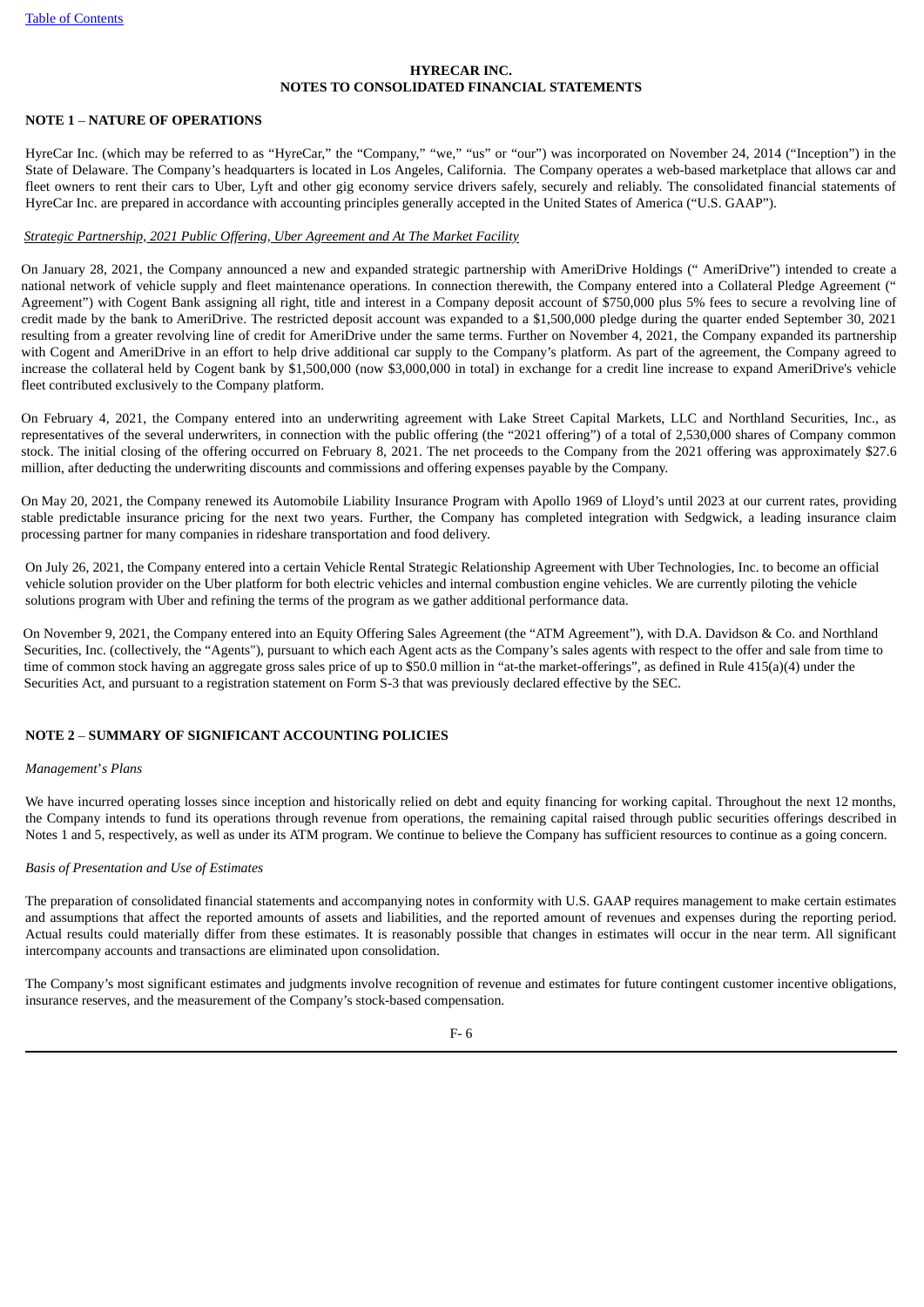# *Fair Value of Financial Instruments*

Fair value is defined as the exchange price that would be received for an asset or paid to transfer a liability (an exit price) in the principal or most advantageous market for the asset or liability in an orderly transaction between market participants as of the measurement date. Applicable accounting guidance provides an established hierarchy for inputs used in measuring fair value that maximizes the use of observable inputs and minimizes the use of unobservable inputs by requiring that the most observable inputs be used when available. Observable inputs are inputs that market participants would use in valuing the asset or liability and are developed based on market data obtained from sources independent of the Company. Unobservable inputs are inputs that reflect the Company's assumptions about the factors that market participants would use in valuing the asset or liability. There are three levels of inputs that may be used to measure fair value:

Level 1 - Observable inputs that reflect quoted prices (unadjusted) for identical assets or liabilities in active markets.

Level 2 - Include other inputs that are directly or indirectly observable in the marketplace.

Level 3 - Unobservable inputs which are supported by little or no market activity.

The fair value hierarchy also requires an entity to maximize the use of observable inputs and minimize the use of unobservable inputs when measuring fair value.

Fair-value estimates discussed herein are based upon certain market assumptions and pertinent information available to management as of December 31, 2021 and 2020. The respective carrying value of certain on-balance-sheet financial instruments approximated their fair values. These financial instruments include cash and cash equivalents, accounts payable, and accrued liabilities. Fair values for these items were assumed to approximate carrying values because of their short-term nature or they are payable on demand.

# *Cash and Cash Equivalents*

For purpose of the consolidated statement of cash flows, the Company considers institutional money market funds and all highly liquid debt instruments purchased with an original maturity of three months or less to be cash equivalents.

# *Restricted Cash*

Restricted Cash Restricted cash consist primarily of amounts held in a restricted bank account at Cogent Bank as collateral for the amount pledged by the Company to secure a revolving line of credit made by Cogent Bank to AmeriDrive, as well as escrow accounts held for our insurance claims processing partner to pay out claims in a timely fashion. These restricted cash amounts are still owned by HyreCar but the Company does not have full immediate control or the ability to dispose freely of them at least in the short term.

# *Accounts Receivable*

Accounts receivable are reported net of allowance for expected losses. It represents the amount management expects to collect from outstanding balances. Differences between the amount due and the amount management expects to collect are charged to operations in the year in which those differences are determined, with an offsetting entry to a valuation allowance. As of December 31, 2021 and 2020, the Company had respectively \$50,079 and \$0 as reserve allowance for accounts receivable outstanding balances.

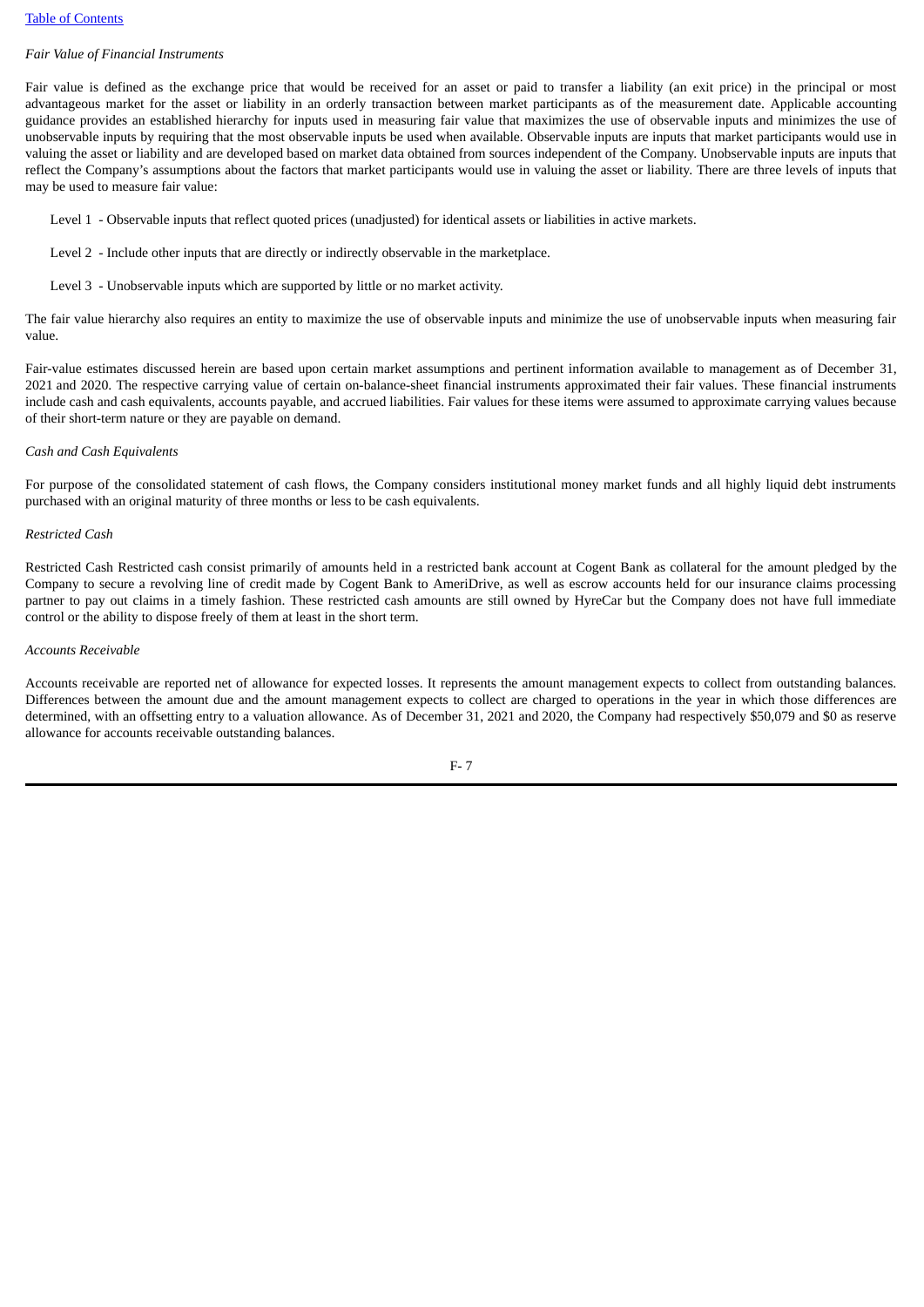### *Property and Equipment*

Property and equipment are stated at cost. The Company's fixed assets are depreciated using the straight-line method over the estimated useful life ranging from three to five years. Leasehold improvements are depreciated over the shorter of the useful life or lease life. Maintenance and repairs are charged to operations as incurred. Significant renewals and betterments are capitalized. At the time of retirement or other disposition of property and equipment, the cost and accumulated depreciation are removed from the accounts and any resulting gain or loss is reflected in operations. Property and equipment at December 31, 2021 was made up of equipment and software. Depreciation expense for the years ended December 31, 2021 and 2020 were \$3,160 and \$2,960, respectively.

# *Offering Costs*

The Company accounts for offering costs in accordance with Accounting Standards Codification ("ASC") 340, Other Assets and Deferred Costs. Prior to the completion of an offering, offering costs were capitalized as deferred offering costs on the consolidated balance sheets. The deferred offering costs are netted against the proceeds of the offering in consolidated statements of changes in stockholders' equity (deficit) or the related debt. There are no deferred offering costs as of December 31, 2021.

# *Internal Use Software*

We incur software development costs to develop software programs to be used solely to meet our internal needs and cloud-based applications used to deliver our services. In accordance with Accounting Standards Codification ("ASC") 350-40, Internal-Use Software, we capitalize development costs related to these software applications once a preliminary project stage is complete, funding has been committed, and it is probable that the project will be completed, and the software will be used to perform the function intended. As of December 31, 2021 and 2020, the Company has capitalized \$588,057 and \$221,623 of internal software related costs respectively, which is included in intangible assets in the accompanying consolidated balance sheets and is being amortized over three years. Amortization expense for the years ended December 31, 2021 and 2020 was \$73,874 and \$73,874, respectively. Accumulated amortization for the years ended December 31, 2021 and 2020 was \$215,466 and \$141,592, respectively.

# *Impairment of Long-Lived assets*

The long-lived assets held and used by the Company are reviewed for impairment no less frequently than annually or whenever events or changes in circumstances indicate that the carrying amount of an asset may not be recoverable. In the event facts and circumstances indicate that the cost of any longlived assets may be impaired, an evaluation of recoverability is performed. There were no impairment losses during the years ended December 31, 2021 and 2020. There can be no assurance, however, that market conditions will not change or demand for the Company's products and services will continue, which could result in impairment of long-lived assets in the future.

$$
F-8
$$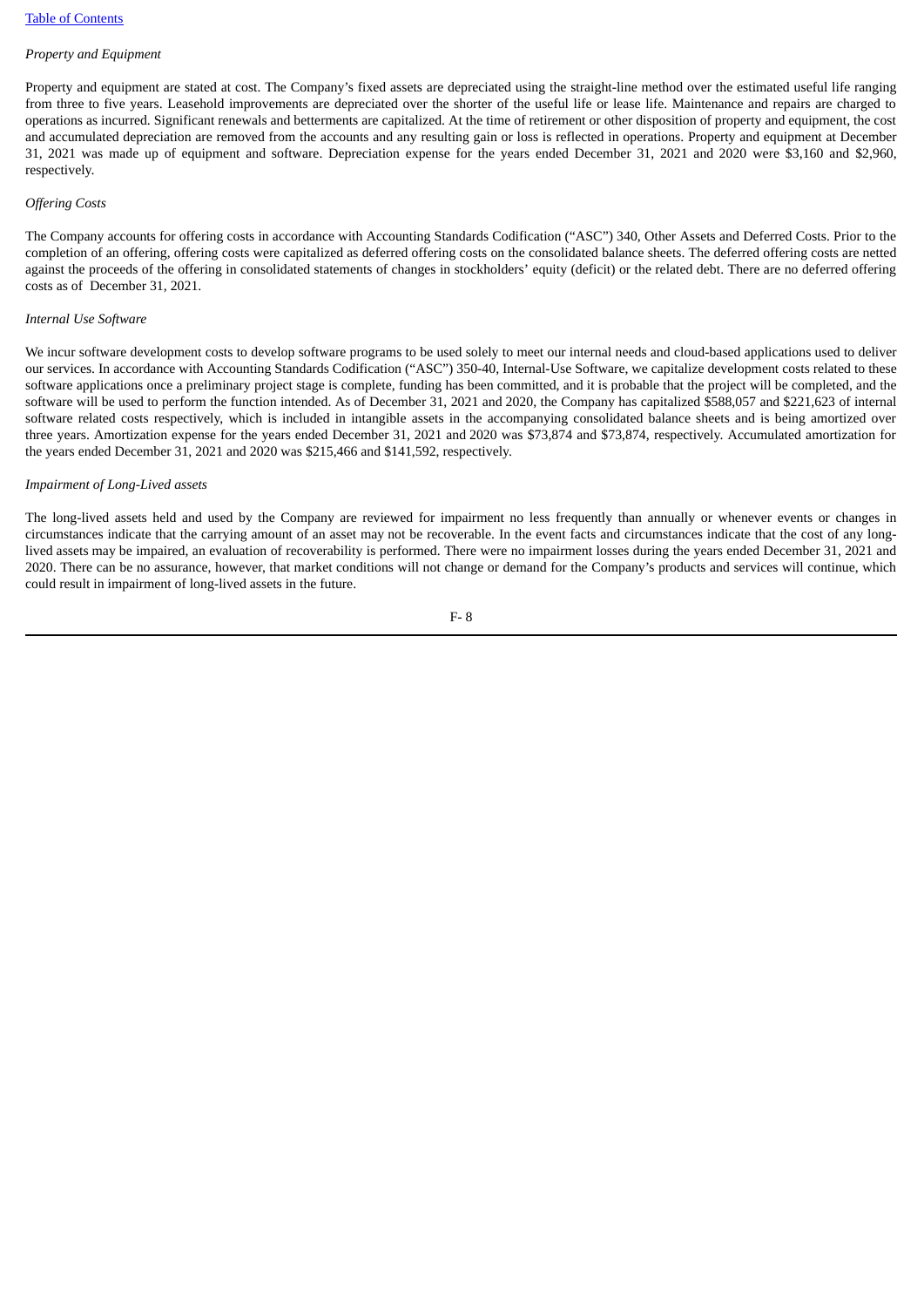# *Deferred Rent*

The Company recognizes rental expense on a straight-line basis from the time of the lease commencement date through the end of the lease. As of December 31, 2021 the Company's rental lease with Brookfield property has expired and a new lease agreement was entered into as of January 1, 2022. As of December 31, 2021 and 2020, the Company recognized deferred rent resulting from future escalating lease payments and abated rent totaling \$0 and \$46,261, respectively which is included in accrued liabilities in the accompanying consolidated balance sheet.

### *Insurance Reserves*

The Company records a loss reserve for physical damage and other liability coverage caused to owner vehicles up to the Company's insurance deductibles or relevant limits. This reserve represents an estimate for both reported accidents, claims not yet paid, and claims incurred but not yet reported and are recorded on a non-discounted basis. The lag time in reported claims for physical damage is minimal and as such represents a low risk of unreported claims being excluded from the loss reserve assessment. The adequacy of the reserve is monitored quarterly and is subject to adjustment in the future based upon changes in claims experience, including the number of incidents for which the Company is ultimately responsible and changes in the cost per claim, or changes to the Company's insurance policy which dictates what amounts of a claim will be paid by the Company. Effective March 1, 2021, the Company entered into a twoyear claim adjusting agreement with Sedgwick which included an escrow account requirement of \$1,750,000 to be held by Sedgwick for claim payments. This escrow account is replenished by the Company on a quarterly basis dependent on the actual claims paid during that quarter.

Effective May 15, 2021 the Company entered into a new policy term for its automobile liability insurance program. As part of this program the Company has paid deposit premiums of \$1,500,000 and \$250,000 for the primary and excess, respectively which will be available to offset premiums due during the final quarter or offset past due premiums during the policy period. For presentation purposes, premium deposits were netted against outstanding premium liabilities. In addition, effective June 15, 2021, a separate primary automobile liability policy was placed related only to California operations, which required a \$300,000 deposit premium that was used to pay for and offset premiums due during the policy period.

While certain liability claims may take several years to completely settle, the Company's liability exposure limit is generally met in the near term. Due to our limited operational history, the Company makes certain assumptions based on both currently available information to estimate the insurance reserves as well as third party claims adjuster data provided on existing claims. A number of factors can affect the actual cost of a claim, including the length of time the claim remains open, economic and healthcare cost trends, venue, and the results of similar litigation. Furthermore, claims may emerge in future periods for events that occurred in a prior period that differs from expectations. Accordingly, actual losses may vary significantly from the estimated amounts reported in the consolidated financial statements. Reserves are reviewed quarterly and adjusted as necessary as experience develops or new information becomes known. However, ultimate results may differ from the Company's estimates, which could result in losses over the Company's reserved amounts. Such adjustments are recorded in costs of revenue.

The Company has analyzed, reviewed and made several adjustments to the claims settlement process and related processing guidelines during both the quarter ended September 30, 2021 and the quarter ended in December 31, 2021 which reduced insurance claims costs over those two quarters compared to the quarter ended June 30, 2021. We will continue to monitor the claims process and claims portfolio to make future adjustments to our processes that will further improve our claims adjusting performance.

### *Preferred Stock*

ASC 480, Distinguishing Liabilities from Equity, includes standards for how an issuer of equity classifies and measures on its consolidated balance sheets certain financial instruments with characteristics of both liabilities and equity.

Management is required to determine the presentation for the preferred stock because of the redemption and conversion provisions, among other provisions. Specifically, management is required to determine whether the embedded conversion feature in the preferred stock is clearly and closely related to the host instrument, and whether the bifurcation of the conversion feature is required and whether the conversion feature should be accounted for as a derivative instrument. If the host instrument and conversion feature are determined to be clearly and closely related (both more akin to equity), derivative liability accounting under ASC 815, Derivatives and Hedging, is not required.

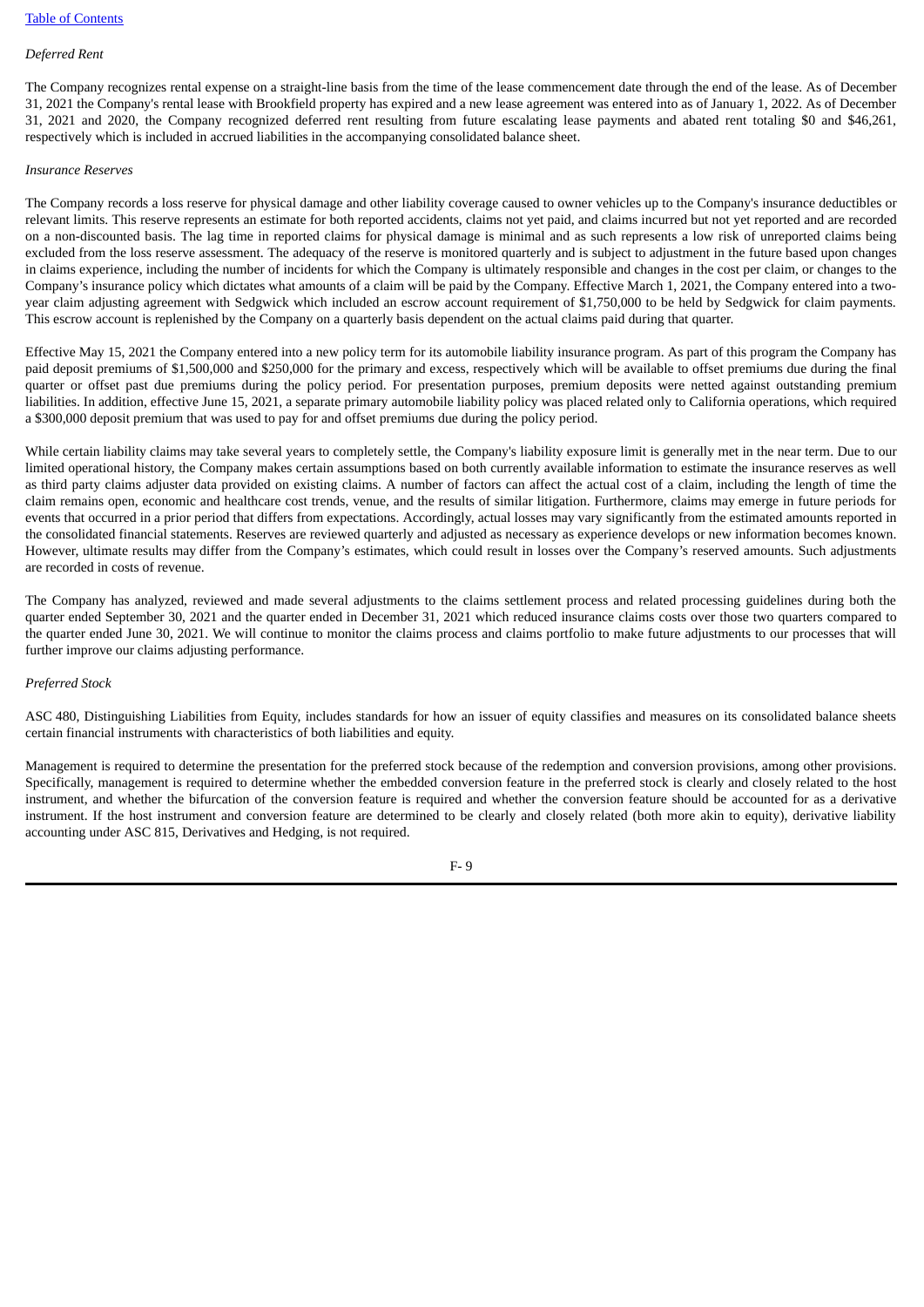# Table of [Contents](#page-2-0)

Costs incurred directly for the issuance of the preferred stock are recorded as a reduction of gross proceeds received by the Company, resulting in a discount to the preferred stock.

## *Revenue Recognition*

The Company generates the majority of its revenue from its car-sharing marketplace that connects vehicle owners and drivers and the related insurance fees connected to each rental. Vehicle owners and drivers enter into terms of service with the Company in order to use the HyreCar platform and enter into a rental contract that governs each rental. In entering into a rental agreement, the driver is charged in a single transaction: the base rental fee as agreed upon between the driver and vehicle owner, a 10%-20% HyreCar fee on the base rental fee, and a daily insurance charge ("Insurance and administrative fees"), all based on the number of days the vehicle is to be rented within the contract. HyreCar retains 15-30% of the base rental fee and remits the remaining portion to the vehicle owner. The 10%-20% fee collected from the driver and 15-30% retained from the owner are considered "Transaction Fees" and the recorded on a net basis as described below. The Company recognizes revenue daily during the rental periods as the Company is required to maintain insurance underlying the transaction and as a customary business practice, a driver can return a vehicle early for a refund of the unused rental period. Insurance and transaction fees are charged to a driver in a single transaction. Drivers currently do not have an option to decline insurance at any point during the transaction.

The Company also recognizes revenue from other sources such as referrals, motor vehicle record fees (application fees), late rental fees, and other fees charged to drivers in specific situations.

In applying the guidance of ASC 606, the Company 1) identifies the contract with the customer 2) identifies the performance obligations in the contract 3) determines the transaction price 4) determines if an allocation of that transaction price is required to the performance obligations in the contract and 5) recognizes revenue when or as the Company satisfies a performance obligation.

Refunds may occur when the driver returns the owner vehicle early based on the terms of the original contract or cancels the rental prior to completing the exchange. In limited circumstances, the Company provides contingent consideration in the form of a rebate that is redeemable only if the customer completes a specific level of transaction over a specific time period. In such cases, the rebate or refund obligation is recognized as a reduction of revenues. The Company defers revenue in all instances when the earnings process is not yet complete.

The following is a breakout of revenue components by subcategory for the years ended December 31, 2021 and 2020.

|                                   | 2021       | 2020         |
|-----------------------------------|------------|--------------|
| Insurance and administration fees | 18,603,759 | 12,819,157   |
| Transaction fees                  | 15,808,972 | 11,391,090   |
| Other fees                        | 1,662,170  | 1,441,012    |
| Incentives and rebates            | (358, 870) | (419,518)    |
| Net revenue                       | 35,716,031 | 25, 231, 741 |

### *Principal Agent Considerations*

The Company evaluates our service offerings to determine if we are acting as the principal or as an agent, which we consider in determining if revenue should be reported gross or net. One of our primary revenue source is a transaction fee made from a confirmed booking of a vehicle on our platform. Key indicators that we evaluate to reach this determination include:

- the terms and conditions of our contracts;
- whether we are paid a fixed percentage of the arrangement's consideration or a fixed fee for each transaction;
- the party which sets the pricing with the end-user, has the credit risk and provides customer support; and
- the party responsible for delivery/fulfilment of the product or service to the end consumer.

$$
F-10
$$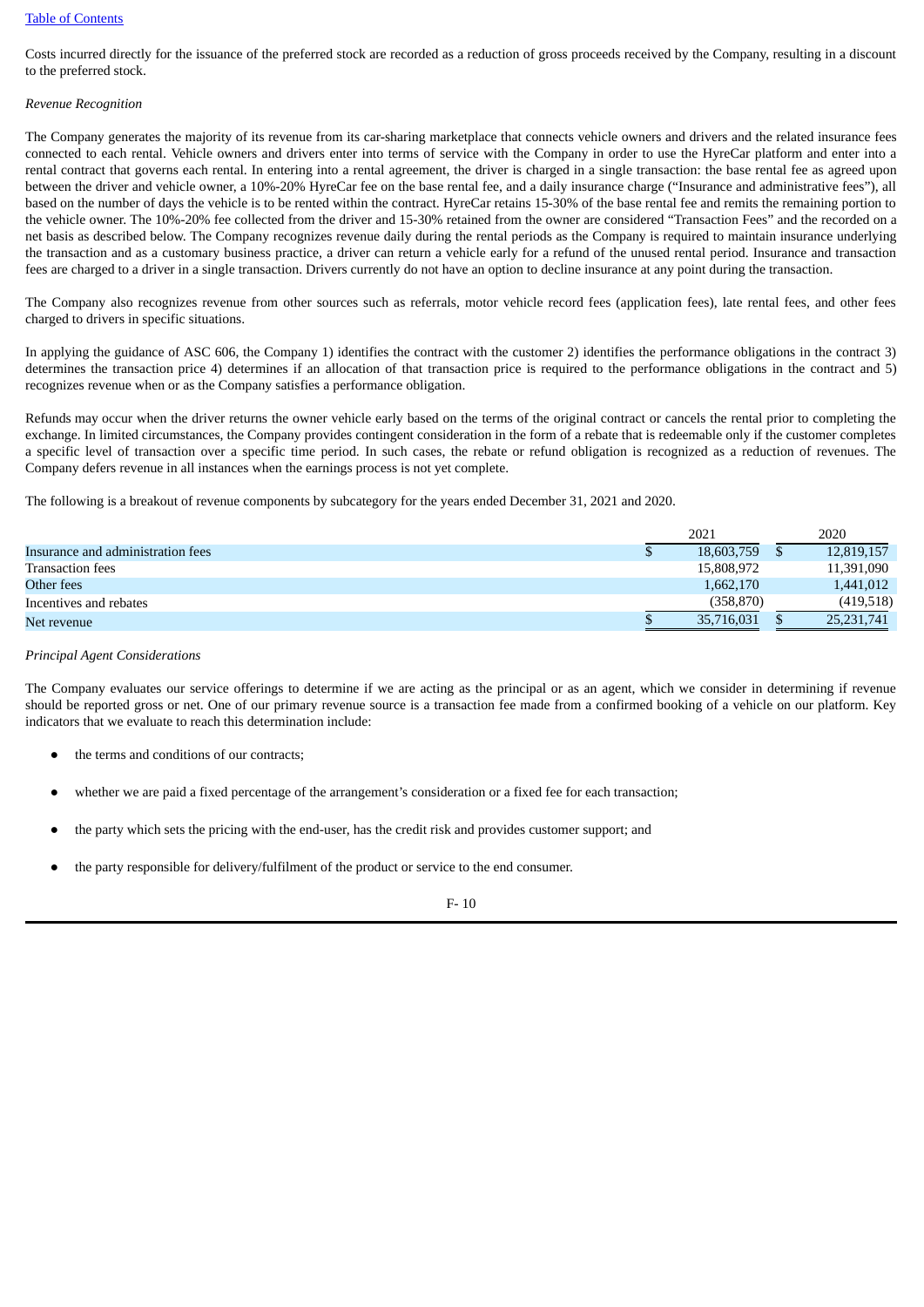### Table of [Contents](#page-2-0)

We have determined we act as the agent in the transaction for vehicle bookings (Transaction Fees), as we are not the primary obligor of the arrangement and receive a fixed percentage of the transaction. Therefore, revenue is recognized on a net basis.

For other fees such as insurance, referrals, and motor vehicle records (application fees) we have determined revenue should be recorded on a gross basis. In such arrangements, the Company sets pricing, has risk of economic loss, has certain credit risk, provides support services related to these transactions, and has decision making ability about service providers used.

# *Cost of Revenue*

Cost of revenue primarily include direct fees paid for insurance to cover the vehicle driver and owner, insurance claim payments and estimated liabilities based on the policy in effect at the time of loss, merchant processing fees, technology and hosting costs, and motor vehicle record fees incurred for paid driver applications. General liability insurance that covers corporate risk from activity on our platform is included in general and administrative costs.

## *Advertising*

The Company expenses the cost of advertising and promotions as incurred. Advertising expense was \$3,136,068 and \$2,143,079 for the years ended December 31, 2021 and 2020, respectively.

### *Research and Development*

We incur research and development costs during the process of researching and developing our technologies and future offerings. Our research and development costs consist primarily of non-capitalized development and maintenance costs. We expense these costs as incurred unless such costs qualify for capitalization under applicable guidance. During 2021, the Company capitalized \$366,435 in expenditures related to the development of a vehicle verification software that was internally developed. This project will validate the authenticity and quality of vehicles on the platform and will significantly reduce on-fleeting time and increase fleet quality standards to overall increase the owner/driver experience on the platform .

# *Stock-Based Compensation*

The Company accounts for stock awards issued under ASC 718, Compensation – Stock Compensation. Under ASC 718, stock-based compensation cost is measured at the grant date, based on the estimated fair value of the award. Stock-based compensation is recognized as expense over the employee's requisite vesting period and over the non-employee's period of providing goods or services. The fair value of each stock option or warrant award is estimated on the date of grant using the Black-Scholes option valuation model. Restricted shares are measured based on the fair market value of the underlying stock on the grant date.

Stock-based compensation is included in operating expenses in the consolidated statements of operations as follows:

|                            | Year Ended<br>December 31, 2021 | Year Ended<br>December 31, 2020 |
|----------------------------|---------------------------------|---------------------------------|
| General and administrative | 5.614.679                       | 2,532,311                       |
| Sales and marketing        | 1,335,160                       | 383,388                         |
| Research and development   | $1,227,102$ \$                  | 387,512                         |
|                            |                                 |                                 |

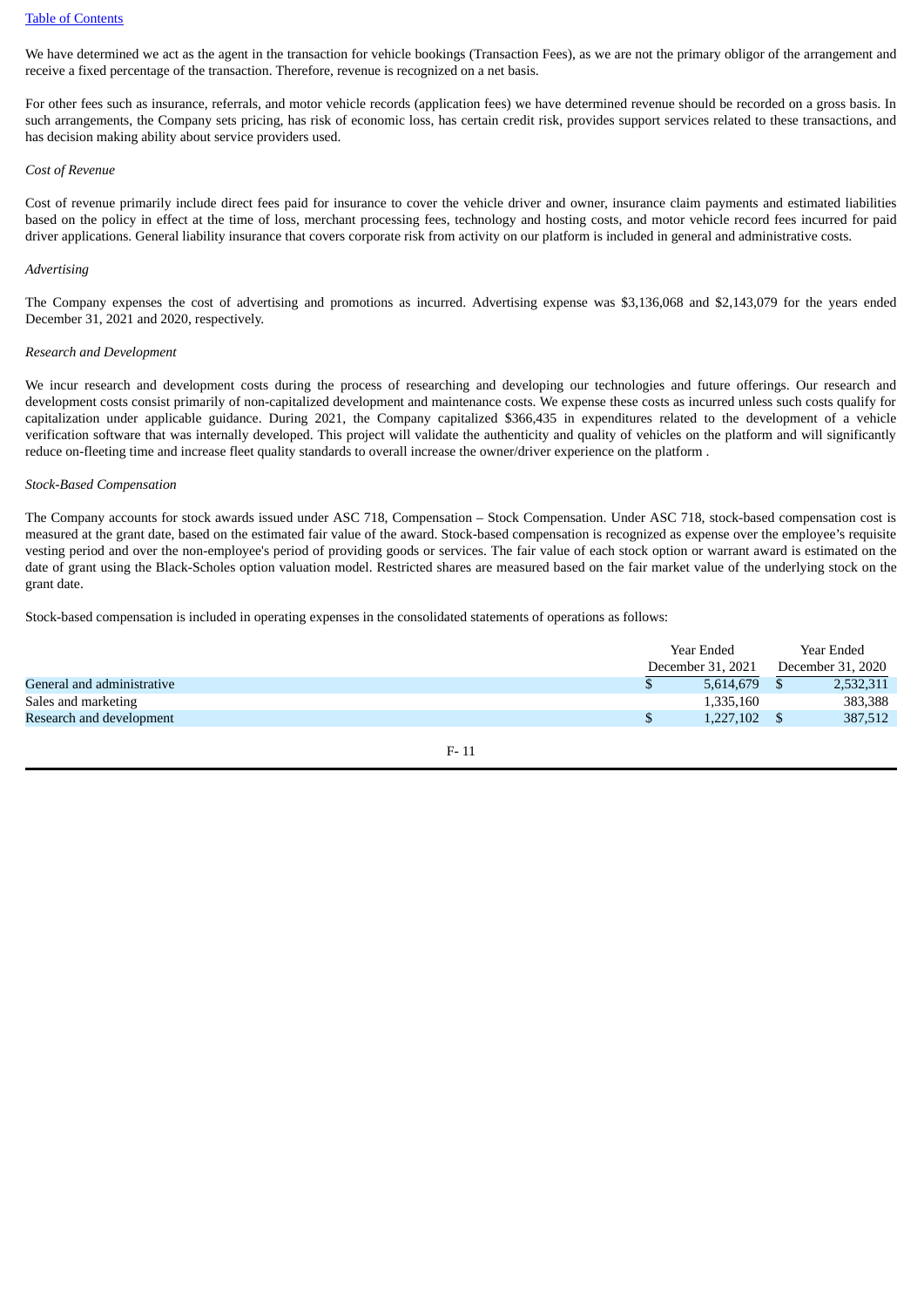### *Income Taxes*

The Company applies ASC 740, Income Taxes ("ASC 740"). Deferred income taxes are recognized for the tax consequences in future years of differences between the tax bases of assets and liabilities and their consolidated financial statements reported amounts at each period end, based on enacted tax laws and statutory tax rates applicable to the periods in which the differences are expected to affect taxable income. Valuation allowances are established, when necessary, to reduce deferred tax assets to the amount expected to be realized. The provision for income taxes represents the tax expense for the period, if any, and the change during the period in deferred tax assets and liabilities. At December 31, 2021 and 2020, the Company has established a full allowance against all deferred tax assets.

ASC 740 also provides criteria for the recognition, measurement, presentation and disclosure of uncertain tax positions. A tax benefit from an uncertain position is recognized only if it is "more likely than not" that the position is sustainable upon examination by the relevant taxing authority based on its technical merit.

### *Loss per Common Share*

The Company presents basic loss per share ("EPS") and diluted EPS on the face of the consolidated statements of operations. Basic loss per share is computed as net loss divided by the weighted average number of common shares outstanding for the period. For periods in which we incur a net loss, the effects of potentially dilutive securities would be antidilutive and would be excluded from diluted EPS calculations. For the year ended December 31, 2021 and 2020, there were 680,255 and 1,138,379 options or warrants excluded, and 769,486 and 794,325 restricted stock units excluded, respectively.

### *Concentration of Credit Risk*

The Company maintains its cash with a major financial institution located in the United States of America which it believes to be credit worthy. Balances are insured by the Federal Deposit Insurance Corporation up to \$250,000. At times, the Company maintains balances in excess of the federally insured limits.

### *Other Concentrations*

The Company has historically relied on a single insurance broker and underwriter at any given time to provide all automobile insurance on vehicles rentals on the HyreCar platform. There are multiple brokers and carriers who issue this type of insurance coverage, and the Company is regularly reviewing leading insurers in the transportation and mobility sectors as this is an important part of our operations. The Company does not believe the loss of our current broker or underwriter would have a material effect on our operations.

# *New Accounting Standards*

In February 2016, the Financial Accounting Standards Board ("FASB") issued Accounting Standards Update ("ASU") No. 2016-02, Leases (Topic 842), specifying the accounting for leases, which supersedes the leases requirements in Topic 840, Leases. The objective of Topic 842 is to establish the principles that lessees and lessors shall apply to report useful information to users of consolidated financial statements about the amount, timing, and uncertainty of cash flows arising from a lease. Lessees are permitted to make an accounting policy election to not recognize the asset and liability for leases with a term of twelve months or less. Lessors' accounting is largely unchanged from the previous accounting standard. In addition, Topic 842 expands the disclosure requirements of lease arrangements. Lessees and lessors will use a modified retrospective transition approach, which includes several practical expedients. This guidance is effective for fiscal years, and interim periods within those fiscal years, beginning after December 15, 2021 for emerging growth companies, with early adoption permitted. The Company has reviewed the provisions of the new standard and will apply it going forward into the new lease agreement signed November 16, 2021. See Other section of Note 3 - Commitments and Contingencies for breakdown of lease Liability for the term of the lease.

In December 2019, the FASB issued guidance that simplifies the accounting for income taxes by removing certain exceptions in existing guidance and improves consistency in application by clarifying and amending existing guidance. This guidance is effective for annual periods beginning after December 15, 2021, and interim periods within those annual periods, where the transition method varies depending upon the specific amendment. Early adoption is permitted, including adoption in any interim period. An entity that elects to early adopt the amendments in an interim period should reflect any adjustments as of the beginning of the annual period that includes that interim period, and all amendments must be adopted in the same period. The Company has reviewed the provisions of the new standard, but it is not expected to have a significant impact on the Company.

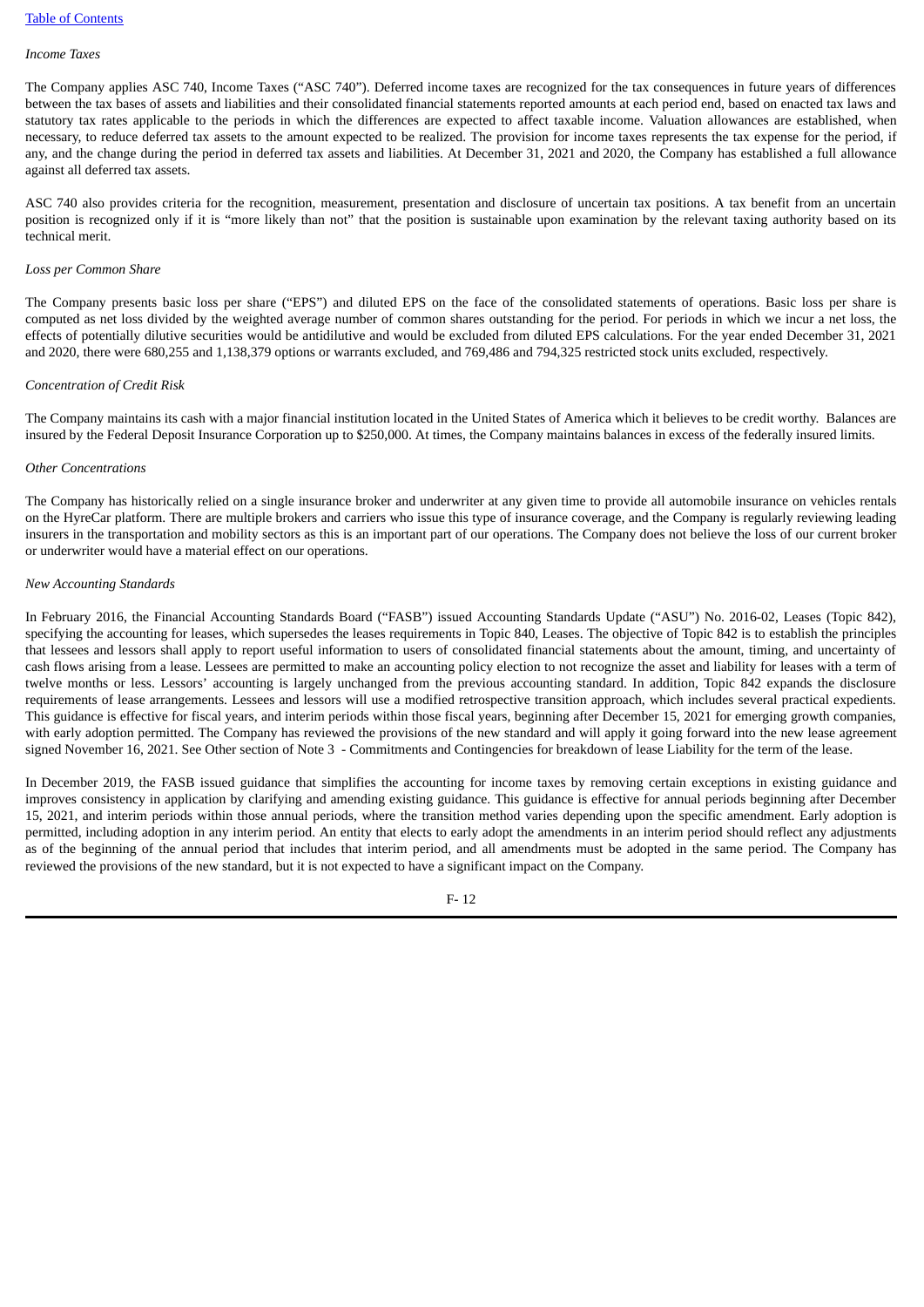# Table of [Contents](#page-2-0)

The FASB issues ASUs to amend the authoritative literature in ASC. There have been several ASUs to date, including those above, that amend the original text of ASC. Management believes that those issued to date either (i) provide supplemental guidance, (ii) are technical corrections, (iii) are not applicable to us, or (iv) are not expected to have a significant impact our consolidated financial statements.

# **NOTE 3** – **COMMITMENTS AND CONTINGENCIES**

### *Settlement and Legal*

Except as may be set forth below, we are not a party to any legal proceedings, and we are not aware of any claims or actions pending or threatened against us. In the future, we might from time to time become involved in litigation relating to claims arising from our ordinary course of business, the resolution of which we do not anticipate would have a material adverse impact on our financial position, results of operations or cash flows.

On August 27, 2021, a putative securities class action complaint captioned Baron v. HyreCar Inc. et al., Case No. 21-cv-06918, was filed in the United States District Court for the Central District of California against the Company; its Chief Executive Officer, Joseph Furnari; and its former Chief Financial Officer, Robert Scott Brogi. The proposed class period is May 14, 2021 to August 10, 2021, inclusive. The complaint asserts claims and seeks damages for alleged violations of Sections 10(b) and 20(a) of the Securities Exchange Act of 1934 and Rule 10b-5 promulgated thereunder, alleging that the defendants made material misrepresentations or failed to disclose material facts that (1) the Company had materially understated its insurance reserves; (2) the Company had failed to pay valid insurance claims incurred prior to the class period; (3) the Company had incurred significant expense transitioning its new third-party insurance claims administrator and processing claims incurred from prior periods; (4) the Company did not appropriately price risk in its insurance products and was experiencing elevated claims incidence as a result; (5) the Company reformed its claims underwriting, policies and procedures in response to high claims severity and customer complaints; and (6) as a result, the Company's operations and prospects were misrepresented. On December 27, 2021, the Company and the individual defendants moved to dismiss the First Amended Complaint on behalf of defendants, arguing that Lead Plaintiff failed to adequately plead that any of the Company's public statements were materially false or misleading, or that defendants acted with scienter– meaning defendants either knew those statements were false or were deliberately reckless to their truth or falsity at the time they were made. The Company's chances of success on the merits are still uncertain and any possible loss or range of loss cannot be reasonably estimated. We refer to the subsequent events section for updates past fiscal year 2021.

### *Other*

In November 2021, the Company entered into a lease in Los Angeles, California commencing January 1, 2022, with the ability to occupy the facility in January 2022. The lease term is 48 months from the commencement date. The lease required a deposit of \$25,563. Per the lease agreement, the monthly rate will range from \$23,394 to \$25,563 a month prior to discounts and abatements that may apply. The Company also rents office furniture and incurs ancillary fees for building services and shared expenses. In accordance with ASC 842 mentioned above, the Company will record a Right to Use asset account and Lease Liability account for \$997,109 as of January 1, 2022 (the present value of the lease payments) and those accounts will be amortized over the 48 month period of the lease agreement. Rent expense for the years ended December 31, 2021 and 2020 was \$177,786 and \$274,280, respectively. As of December 31, 2021, future lease payments under the non-cancellable operating lease are as follows:

| <b>Year Ending December 31,</b> | Payment (in \$1,000s) |     |  |
|---------------------------------|-----------------------|-----|--|
| 2022                            |                       | 281 |  |
| 2023                            |                       | 289 |  |
| 2024                            |                       | 298 |  |
| 2025                            |                       | 230 |  |
| Total                           |                       |     |  |

We connect drivers and vehicle owners in many tax jurisdictions throughout the United States. After the Supreme Court of the United States decision in South Dakota v. Wayfair Inc. (Wayfair) in June 2018, states commenced enacting laws that would require certain online sellers to collect sales and use tax despite not having a physical presence in the buyer's state. In response to Wayfair, or otherwise, states or local governments may adopt, or begin to enforce, laws requiring us to calculate, collect, and remit taxes on sales in their jurisdictions. A successful assertion by one or more states requiring us to collect taxes could result in tax liabilities, including taxes on past sales, as well as penalties and interest. Based on our analysis of certain state regulations on peer-to-peer activities, we do not believe risk of loss is probable on historical revenue activities. We continuously monitor state regulations as it relates to peer-to-peer vehicle rental activities and will implement required collection and remittance procedures if and when we believe we would become subject to such regulations.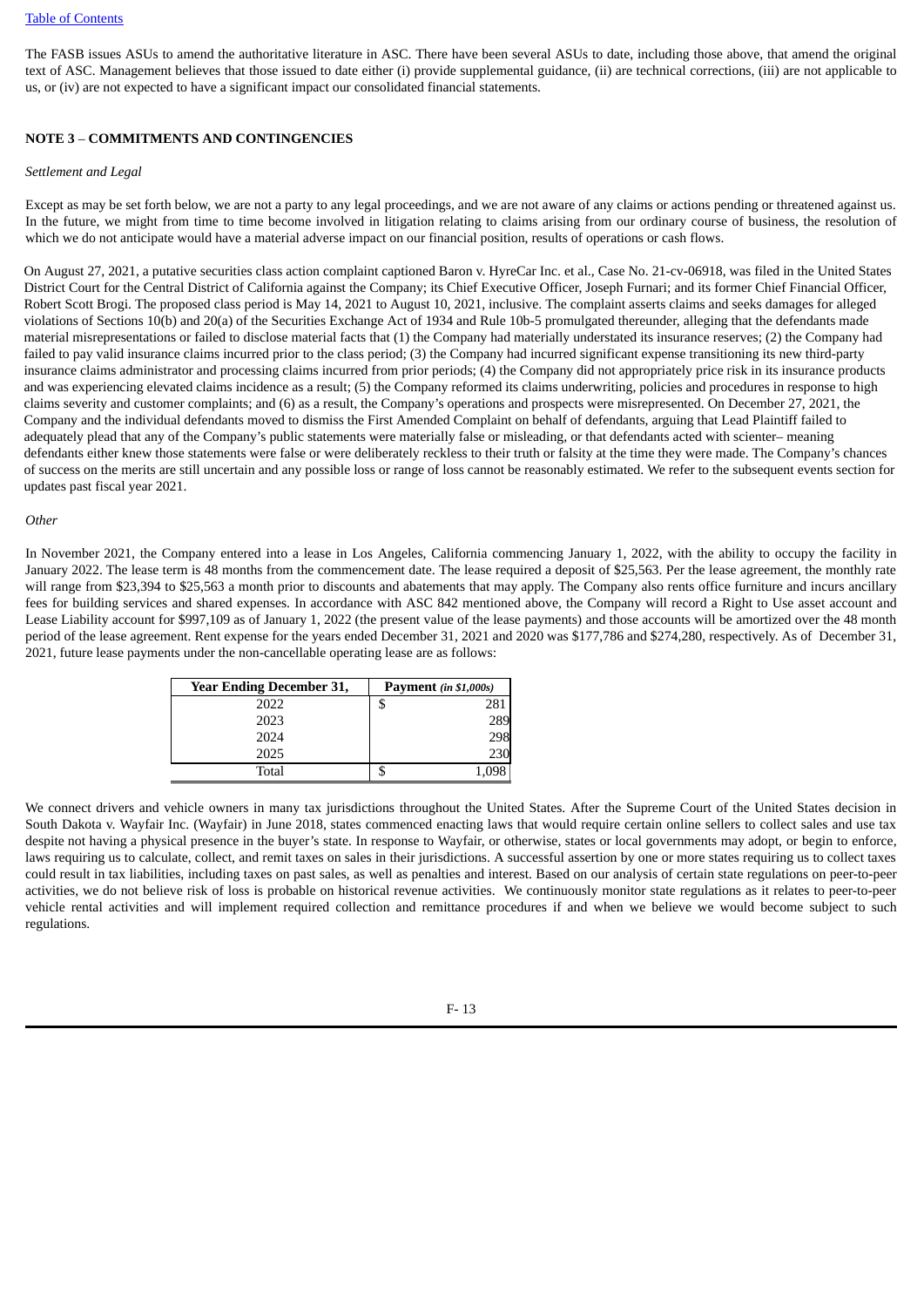# **NOTE 4** – **DEBT AND LIABILITIES**

*Accrued Liabilities*

A summary of accrued liabilities for the years ended December 31, 2021 and 2020 is as follows:

|                            | 2021      | 2020      |
|----------------------------|-----------|-----------|
| Accrued payables           | 1,737,473 | 747,361   |
| Insurance premium          | 333,493   | 3,243,509 |
| Driver deposits            | 336,787   | 168,855   |
| Deferred rent              |           | 46,261    |
| Payroll liabilities        | 417,493   | 77,303    |
| Other accrued liabilities  | 52,192    | 76,059    |
| <b>Accrued liabilities</b> | 2,877,438 | 4,359,348 |

*Notes Payable*

On April 13, 2020, the Company entered into a loan with JPMorgan Chase Bank, N.A. as the lender ("Lender") in an aggregate principal amount of \$2,004,175 pursuant to the Paycheck Protection Program ("PPP") under the Coronavirus Aid, Relief, and Economic Security (CARES) Act. On October 28, 2021, the full amount of the PPP Loan was forgiven by the Small Business Administration.

F- 14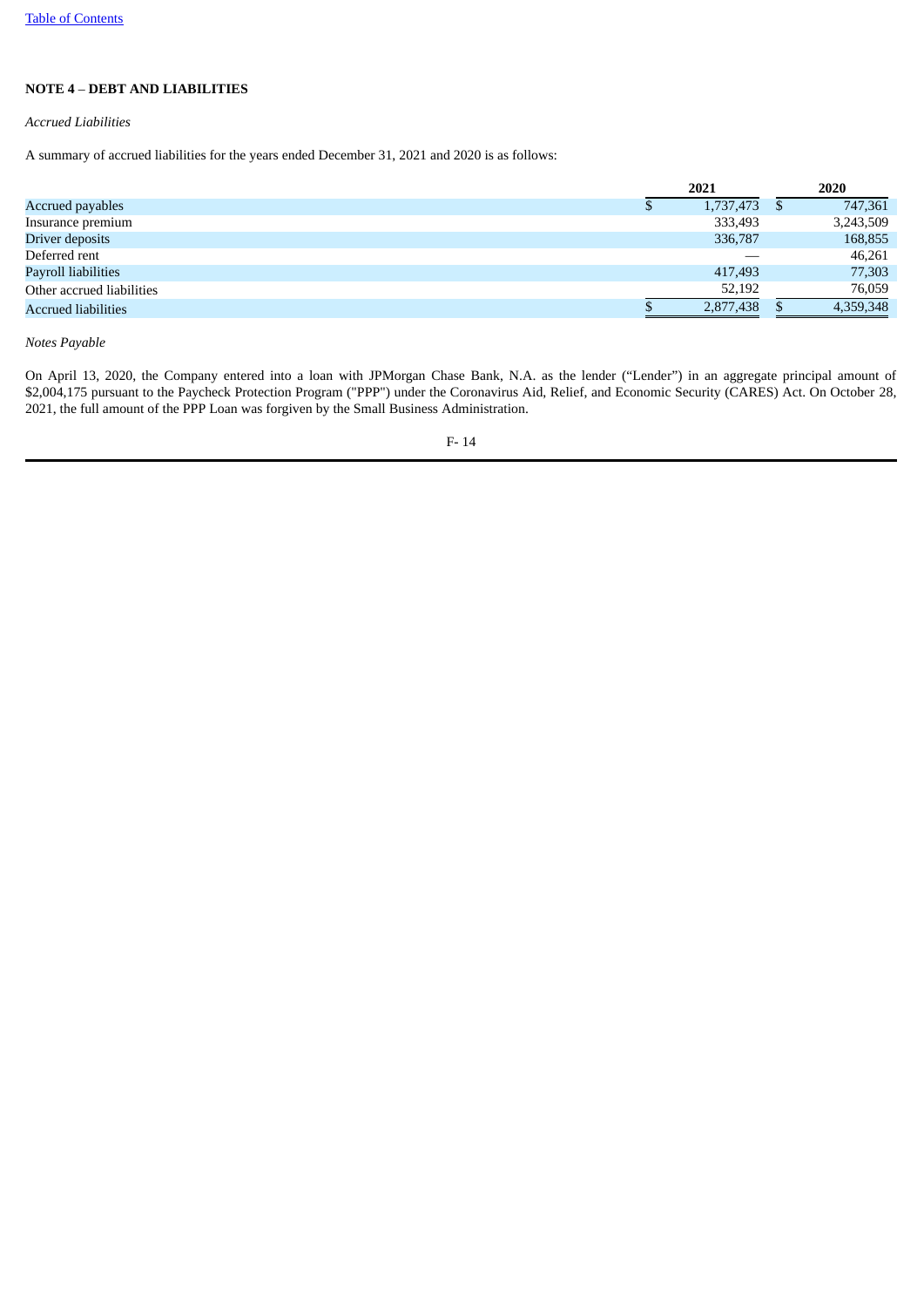# **NOTE 5** – **STOCKHOLDERS**' **EQUITY (DEFICIT)**

# *Preferred Stock*

The Company is authorized to issue 15,000,000 shares of preferred stock, \$0.00001 par value per share. No preferred shares are issued and outstanding as of December 31, 2021.

# *Common Stock*

The Company is authorized to issue 50,000,000 shares of common stock, \$0.00001 par value per share.

## *Public Offering*

On February 4, 2021, the Company closed a public offering of a total of 2,530,000 shares of Company common stock. The net proceeds to the Company from the 2021 offering was approximately \$27.6 million, after deducting the underwriting discounts and commissions and offering expenses payable by the Company.

# *Stock Options*

In 2016, the Board of Directors adopted the HyreCar Inc. 2016 Incentive Plan (the "2016 Plan"). The 2016 Plan provides for the grant of equity awards to highly qualified personnel, including stock options, restricted stock, stock appreciation rights, and restricted stock units to purchase shares of common stock. Up to 2,227,777 shares of common stock may be issued pursuant to awards granted under the 2016 Plan. The 2016 Plan is administered by the Board of Directors, and expires ten years after adoption, unless terminated earlier by the Board.

In 2018, the Board of Directors adopted the HyreCar Inc. 2018 Incentive Plan (the "2018 Plan"). The 2018 Plan provides for the grant of equity awards in various forms, including stock options, restricted stock, stock appreciation rights and restricted stock units. Up to 3,000,000 shares of common stock may be issued pursuant to awards granted under the 2018 Plan, with the share reserve number subject to increase in future periods. No increase was made during the year ended December 31, 2021. The 2018 Plan is administered by the Board of Directors, and expires ten years after adoption, unless terminated earlier by the Board.

In the second quarter of 2021, the Board of Directors adopted the HyreCar Inc. 2021 Incentive Plan (the "2021 Plan"). The 2021 Plan provides for the grant of equity awards in various forms, including stock options, restricted stock, stock appreciation rights and restricted stock units. Three million shares of common stock were initially reserved for issuance under the 2021 Plan, with the share reserve number subject to increases that occur starting in 2024. The 2021 Plan is administered by the Board of Directors, and expires ten years after adoption, unless terminated earlier by the Board. As of December 31, 2021, the Company has not utilized the 2021 Plan for any equity award grants.

$$
F-15
$$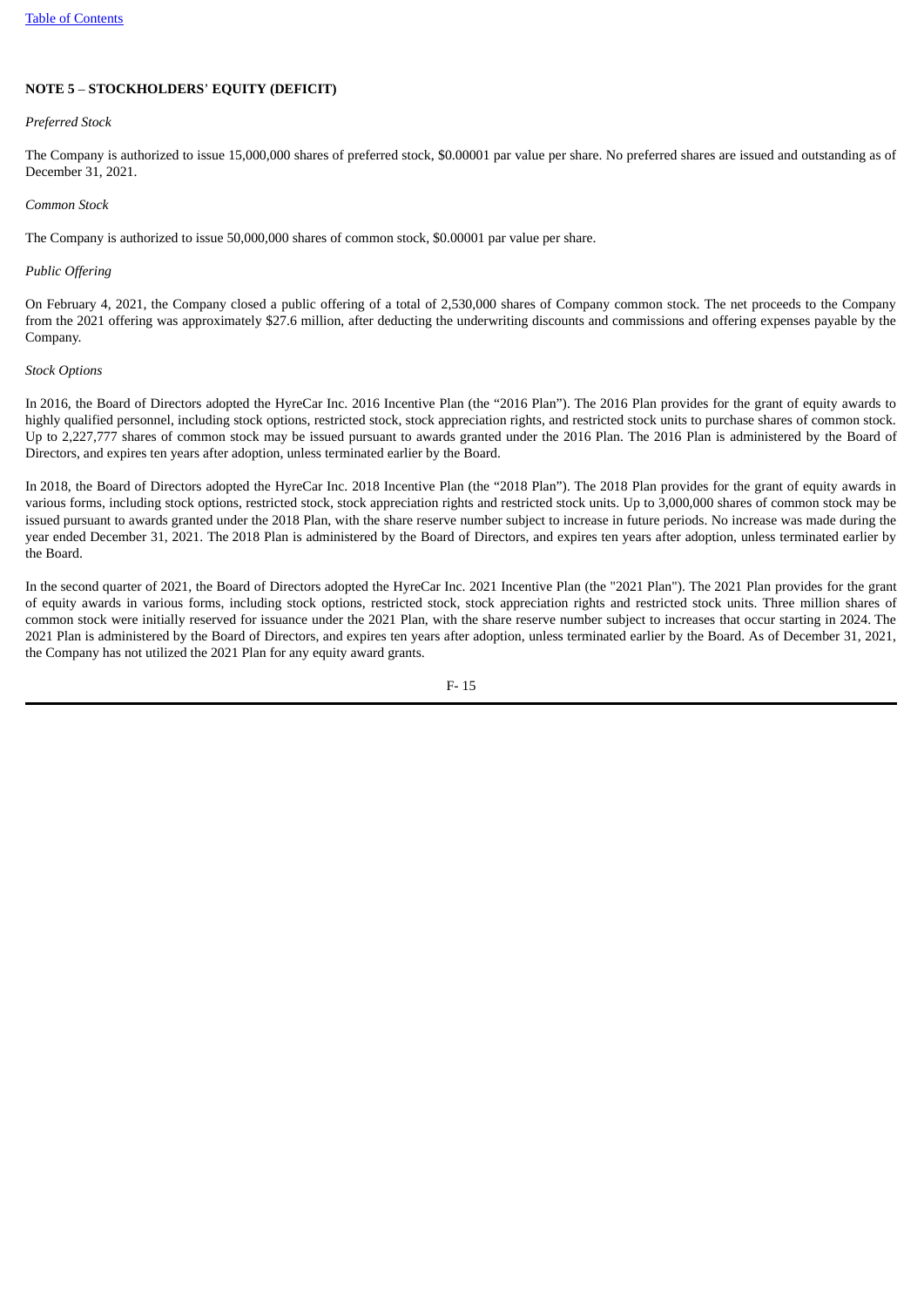# Table of [Contents](#page-2-0)

A summary of our stock option activity for the years ended December 31, 2021 and 2020, is as follows:

|                                                  |                  |    |                  | Weighted average<br>remaining |                     |
|--------------------------------------------------|------------------|----|------------------|-------------------------------|---------------------|
|                                                  |                  |    | Weighted average | contractual life              | Aggregate Intrinsic |
|                                                  | Number of shares |    | exercise price   | (years)                       | value               |
| Outstanding as of December 31, 2019              | 2,253,206        | -S | 2.60             | 8.19                          |                     |
| Granted                                          |                  |    |                  |                               |                     |
| Exercised                                        | (85,939)         |    | 1.28             |                               |                     |
| Forfeited or expired                             | (1,514,627)      |    | 3.38             |                               |                     |
| Outstanding as of December 31, 2020              | 652,640          | -S | 0.91             | 6.38                          |                     |
| Granted                                          |                  |    |                  |                               |                     |
| Exercised                                        | (148, 872)       |    | 1.20             |                               |                     |
| Forfeited or expired                             |                  |    |                  |                               |                     |
| Outstanding as of December 31, 2021              | 503,768          |    | 0.83             | 5.33                          | 1,954,882           |
| Vested and expected to vest at December 31, 2021 | 503,768          |    | 0.83             | 5.33                          | 1,954,882           |
| Exercisable as of December 31, 2021              | 503,768          |    | 0.83             | 5.33                          | 1,954,882           |
|                                                  |                  |    |                  |                               |                     |

The aggregate intrinsic value is calculated as the difference between the exercise price of the underlying awards and the closing stock price of \$4.71 of common stock on December 31, 2021.

There were no stock options granted during the year ended December 31, 2021. The total intrinsic value of options exercised during the years ended December 31, 2021 and 2020 was \$2,382,955 and \$210,055 respectively. When options are exercised, the Company's policy is to issue previously unissued shares of common stock to satisfy share option exercises. The total fair value of options vested for the years ended December 31, 2021 and 2020 was \$19,325 and \$83,774, respectively.

The Company estimates the fair value of stock options that contain service and/or performance conditions using the Black-Scholes option pricing model. There were no options granted during year ended December 31, 2021 and 2020.

The Company recognizes stock option forfeitures as they occur. The risk-free interest rate assumption for options granted is based upon observed interest rates on the United States government securities appropriate for the expected term of the Company's stock options.

The expected term of stock options is calculated using the simplified method which takes into consideration the contractual life and vesting terms of the options. The simplified method was used by the Company due to insufficient historical data.

F- 16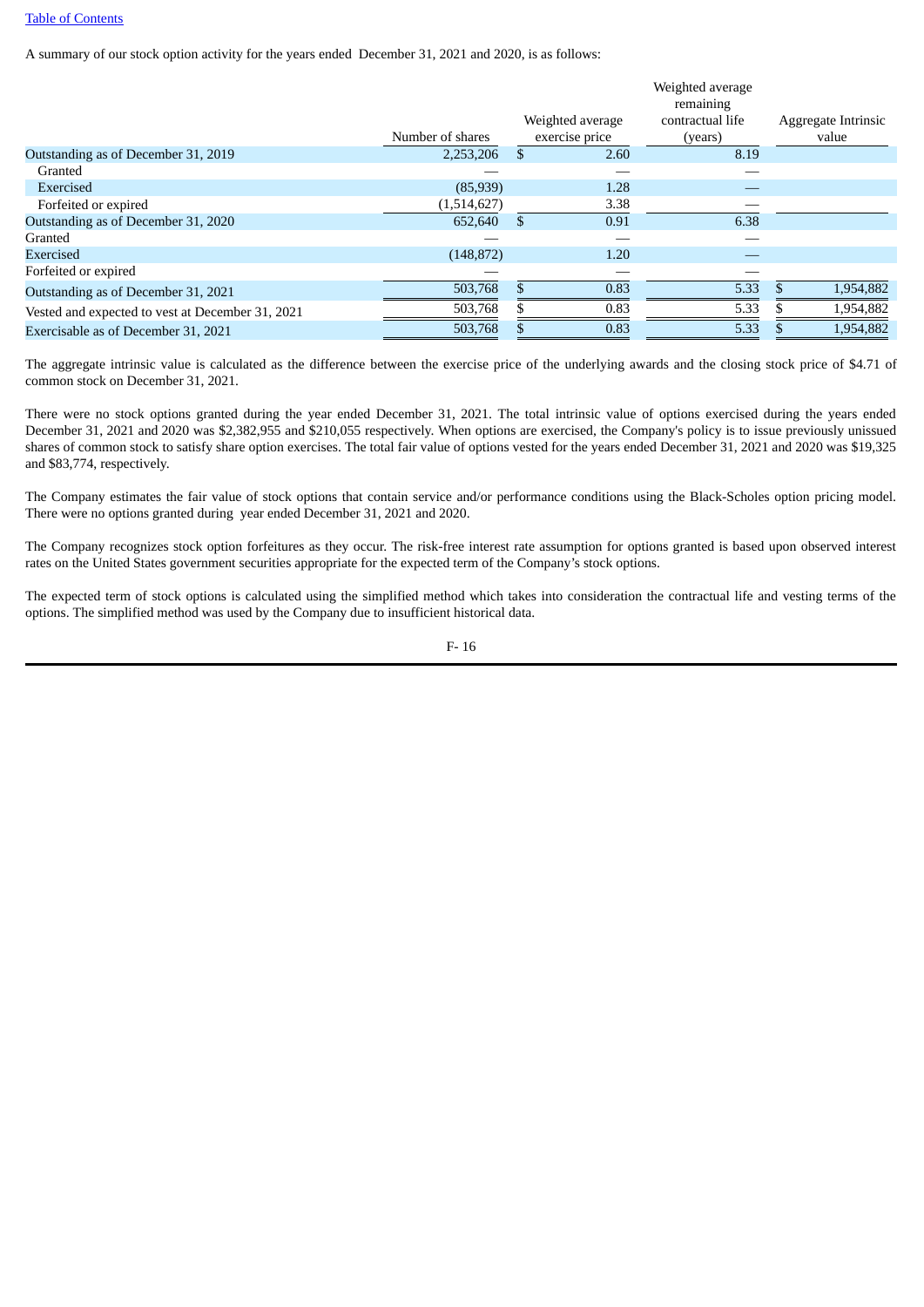### Table of [Contents](#page-2-0)

The Company determined the expected volatility assumption for options granted using the historical volatility of comparable public company's common stock. The Company will continue to monitor peer companies and other relevant factors used to measure expected volatility for future stock option grants, until such time that the Company's common stock has enough market history to use historical volatility.

The dividend yield assumption for options granted is based on the Company's history and expectation of dividend payouts. The Company has never declared or paid any cash dividends on its common stock, and the Company does not anticipate paying any cash dividends in the foreseeable future.

Stock-based compensation expense for stock options for the years ended December 31, 2021 and 2020 was \$11,402 and \$1,742,705, respectively. Included in stock-based compensation expense for the year ended December 31, 2020 was additional expense of \$1,434,132 pertaining to a modification. On April 29, 2020, the Compensation Committee of the Board of Directors approved an exchange (the "Exchange") of grants under the 2018 Plan previously made to executive officers and directors of the Company (the "Grantees"). Pursuant to the Exchange, the Grantees agreed to the cancellation of options to purchase an aggregate of 1,487,500 shares of the Company's common stock under the 2018 Plan in exchange for the issuance of an aggregate of 822,500 shares of fully vested restricted stock under the 2018 Plan.

The Exchange was a cancellation of stock options with a concurrent replacement award and was accounted for as a modification. As there was no future service or performance conditions associated with the replacement award, compensation cost was fully recognized during the year ended December 31, 2020.

As of December 31, 2021, there is no remaining stock-based compensation expense as all options are fully vested.

*Restricted Stock Units and Shares Issued for Services and Other*

A summary of activity with our restricted stock units ("RSUs") for the year ended December 31, 2021, is as follows:

|                                     |                  | Weighted average<br>grant date fair value |
|-------------------------------------|------------------|-------------------------------------------|
|                                     | Number of shares | per share                                 |
| Outstanding as of December 31, 2019 | 303,150          | 3.58                                      |
| Granted                             | 606,500          | 5.94                                      |
| Exercised                           | (284, 648)       | 3.64                                      |
| Forfeited or expired                | (109, 650)       | 3.05                                      |
| Unvested as of December 31, 2020    | 515,352          | 6.12                                      |
| Granted                             | 1,119,323        | 11.68                                     |
| Vested                              | (756, 846)       | 9.71                                      |
| Forfeited                           | (108, 343)       | 8.03                                      |
| Unvested as of December 31, 2021    | 769,486          | 10.46                                     |

The weighted-average grant date fair value of RSUs granted for the years ended December 31, 2021 and 2020 was \$11.68 and \$5.94, respectively. The total fair market value of RSUs that vested for the years ended December 31, 2021 and 2020 was \$7,345,734 and \$1,036,070, respectively.

During the year ended December 31, 2021, the Company granted 466,266 and 415,000 RSUs to employees and executives, respectively, of which a large portion vested upon issuance while the remaining generally vest over four years. Additionally, for the year ended December 31, 2021, the Company granted 206,068 RSUs to Board members, of which 50% vested on grant date and the remaining 50% vest over the next four quarters following the date of grant. The total fair market value of these shares as of grant date was \$2,524,333 based on the closing price of the Company's stock as of grant date.

During the year ended December 31, 2021, the Company granted 31,989 RSUs to consultants in exchange for legal and research and development services, which vested on the grant date and had a total fair value of \$381,564 based on the closing price of the Company's stock on grant date.

Stock-based compensation related to restricted stock units for the years ended December 31, 2021 and 2020 was \$8,165,539 and \$1,070,936, respectively. As of December 31, 2021, unrecognized compensation expense related to the unvested restricted stock units is \$7,133,264 and is expected to be recognized over approximately 2.6 years.

During the year ended December 31, 2020, the Company granted 314,535 shares of common stock in exchange for legal and consulting services and the Company recognized stock-based compensation of \$255,717 based on the closing price of the Company's common stock on the date of grant. During the year ended December 31, 2021, the Company also issued 78,431 shares of common stock as legal settlement to Nathaniel Farber, a founder of the Company pursuant to Case No. CGC-18-571257 pertaining to the buyback of the Claimant Founders' stock at the time of the IPO. Stock-based compensation of \$213,332 was recognized during the year ended December 31, 2020, based on the closing price of the Company's common stock on the date of issue.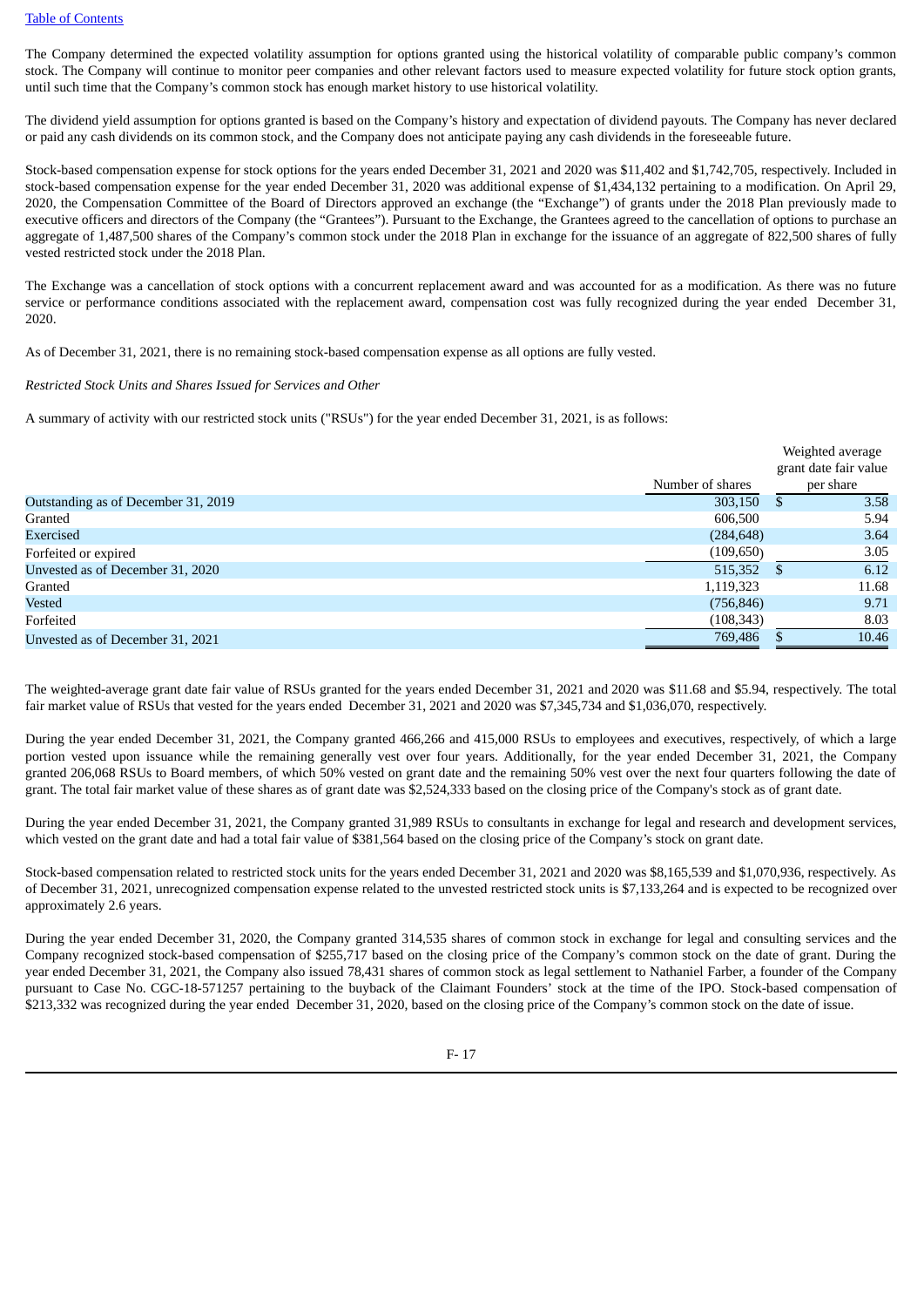*Warrants*

A summary of activity with our warrants for the years ended December 31, 2021 and 2020, is as follows:

|                                     |                  | Weighted average | Weighted average<br>remaining<br>contractual life |
|-------------------------------------|------------------|------------------|---------------------------------------------------|
|                                     | Number of shares | exercise price   | (years)                                           |
| Outstanding as of December 31, 2019 | 500,739          | 3.71             | 2.68                                              |
| Granted                             |                  |                  |                                                   |
| Exercised                           | (15,000)         |                  |                                                   |
| Forfeited or expired                |                  |                  |                                                   |
| Outstanding as of December 31, 2020 | 485,739          | 3.63<br>- \$     | 1.65                                              |
| Granted                             |                  |                  |                                                   |
| Exercised                           | (309, 252)       |                  |                                                   |
| Forfeited or expired                |                  |                  |                                                   |
| Outstanding as of December 31, 2021 | 176,487          | 2.13             | 0.35                                              |
|                                     |                  |                  |                                                   |

During the year ended December 31, 2021 a warrant holder exercised 309,252 warrants in a cashless exercises, which resulted in the issuance of 121,111 shares of common stock.

As of December 31, 2021 and 2020, all warrants granted as of such dates were vested.

# **NOTE 6** – **RELATED PARTY TRANSACTIONS**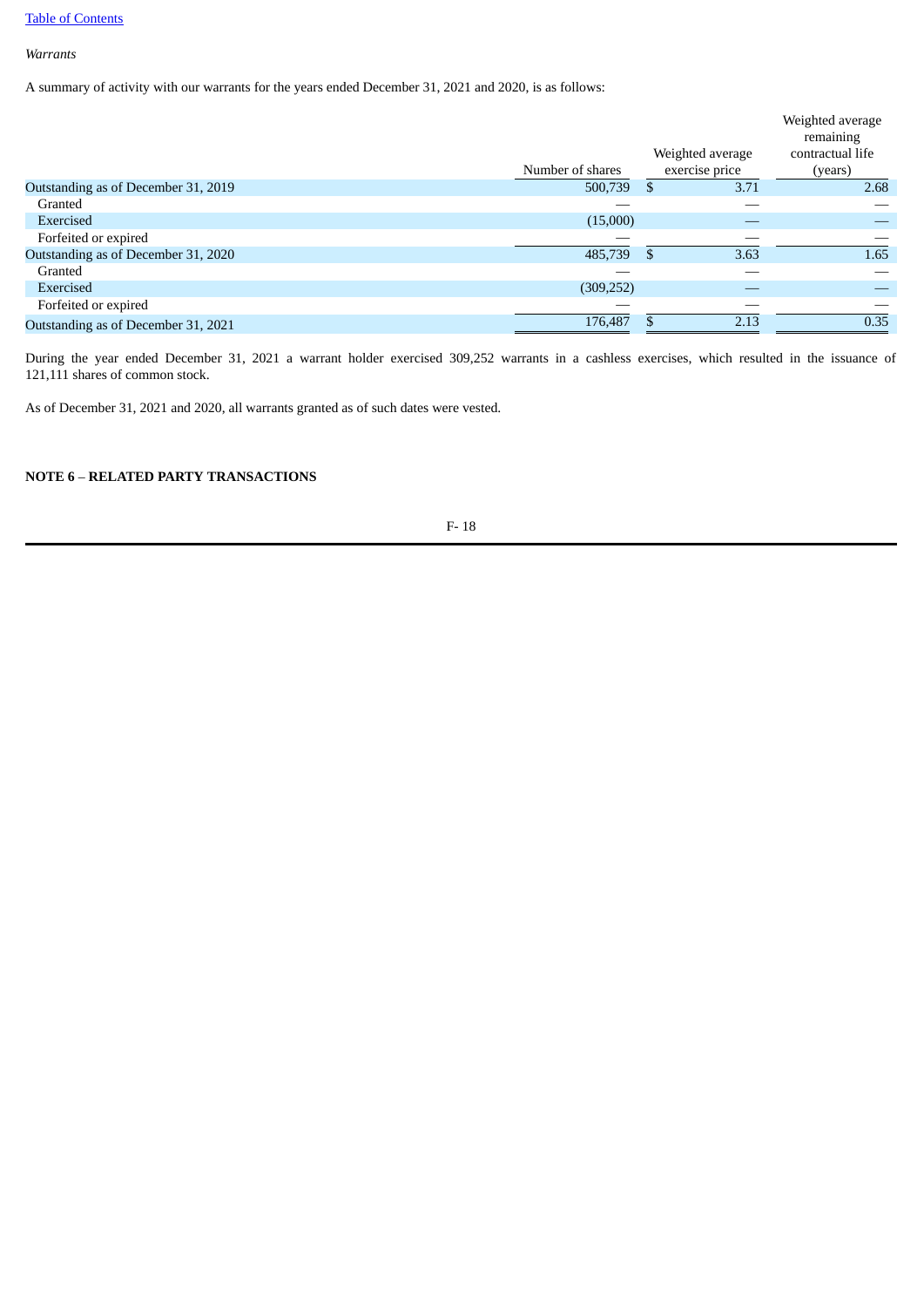### *Insurance*

The president of the Company's primary insurance broker through June 2020 is also a minority stockholder and holder of warrants. As of December 31, 2021 and 2020, the Company had outstanding balances to the insurer totaling \$0 and \$0, included in accounts payable or accrued liabilities, respectively. During the year ended December 31, 2021 and 2020, the Company paid the insurer approximately \$0 and \$2,514,743, respectively. On June 15, 2020, the Company completed moving its primary and excess automobile insurance liability programs over to an insurance provider and is no longer using the related party broker.

# **NOTE 7** – **INCOME TAXES**

For the years ended December 31, 2021 and 2020, the Company did not record a current or deferred income tax expense or benefit due to current and historical losses incurred by the Company. The Company's losses before income taxes consist solely of losses from domestic operations.

On March 27, 2020, the United States enacted the Coronavirus Aid, Relief, and Economic Security Act ("CARES Act"). The Cares Act includes provisions relating to refundable payroll tax credits, deferment of the employer portion of certain payroll taxes, net operating loss carryback periods, alternative minimum tax credit refunds, modifications to the net interest deduction limitations and technical corrections to tax depreciation methods for qualified improvement property. The CARES Act also established a Paycheck Protection Program whereby certain small businesses are eligible for a loan to fund payroll expenses, rent, and related costs.

The Company considered the provisions under the CARES Act and elected not to take advantage of the provisions of CARES Act as the effect of such provisions was not expected to have a material impact on the Company's results of operations, cash flows and financial statements.

A reconciliation of income tax expense (benefit) computed at the statutory federal income tax rate to income taxes as reflected in the financial statements is as follows:

| 21.0%    |
|----------|
|          |
| 7.0%     |
| $-0.3%$  |
| $-0.1%$  |
| $-8.1\%$ |
| $-19.6%$ |
| $0.0\%$  |
|          |

The components of our deferred tax assets (liabilities) for federal and state income taxes consisted of the following as of December 31, 2021 and 2020:

|                                     | 2021         | 2020         |
|-------------------------------------|--------------|--------------|
| Deferred tax asset attributable to: |              |              |
| Net operating loss carryover        | 15,321,000   | 8,990,000    |
| Stock-based compensation            | 2,193,000    | 1,395,000    |
| Other                               | (279,000)    | 501,000      |
| Valuation allowance                 | (17,235,000) | (10,886,000) |
| Net deferred tax asset              |              |              |

Management has considered the Company's history of cumulative net losses and estimated future operating activity and has concluded that it is more likely than not that the Company will not realize the benefits of its U.S. federal and state deferred tax assets. Accordingly, a full valuation allowance has been established against deferred tax assets as of December 31, 2021 and 2020, respectively. The Company reevaluates the positive and negative evidence at each reporting period. The Company's valuation allowance increased during 2021 by approximately \$6.3 million primarily due to the generation of net operating loss carryforwards and stock based compensation.

As of December 31, 2021 and 2020, the Company had U.S. federal net operating loss carryforwards of \$51.3 million and \$32.1 million, respectively, which may be available to offset future income tax liabilities. The 2017 Tax Cuts and Jobs Act (" TCJA") will generally allow losses incurred after 2017 to be carried over indefinitely, but will generally limit the net operating loss deduction to the lesser of the net operating loss carryover or 80% of a corporation's taxable income (subject to Section 382 of the Internal Revenue Code of 1986, as amended). Also, there will be no carryback for losses incurred after 2017. Losses incurred prior to 2018 will generally be deductible to the extent of the lesser of a corporation's net operating loss carryover or 100% of a corporation's taxable income and be available for twenty years from the period the loss was generated. As of December 31, 2021 and 2020, the Company also had similar amounts of U.S. state net operating loss carryforwards, which may be available to offset future income tax liabilities and expire at various dates through 2040.

Utilization of the U.S. federal and state net operating loss carryforwards may be subject to a substantial annual limitation under Section 382 and Section 383 of the Internal Revenue Code of 1986, as amended, and corresponding provisions of state law, due to ownership changes that have occurred previously or that could occur in the future. These ownership changes may limit the amount of net operating loss and research and development credit carryforwards that can be utilized annually to offset future taxable income and tax liabilities, respectively. The Company has not completed a study to assess whether a change of ownership has occurred, or whether there have been multiple ownership changes since its formation. Any limitation may result in expiration of a portion of the net operating loss carryforwards or research and development tax credit carryforwards before utilization.

The Company is subject to U.S. federal and state tax examinations by tax authorities for years 2017 through present. As of December 31, 2021 , there are no pending tax examinations.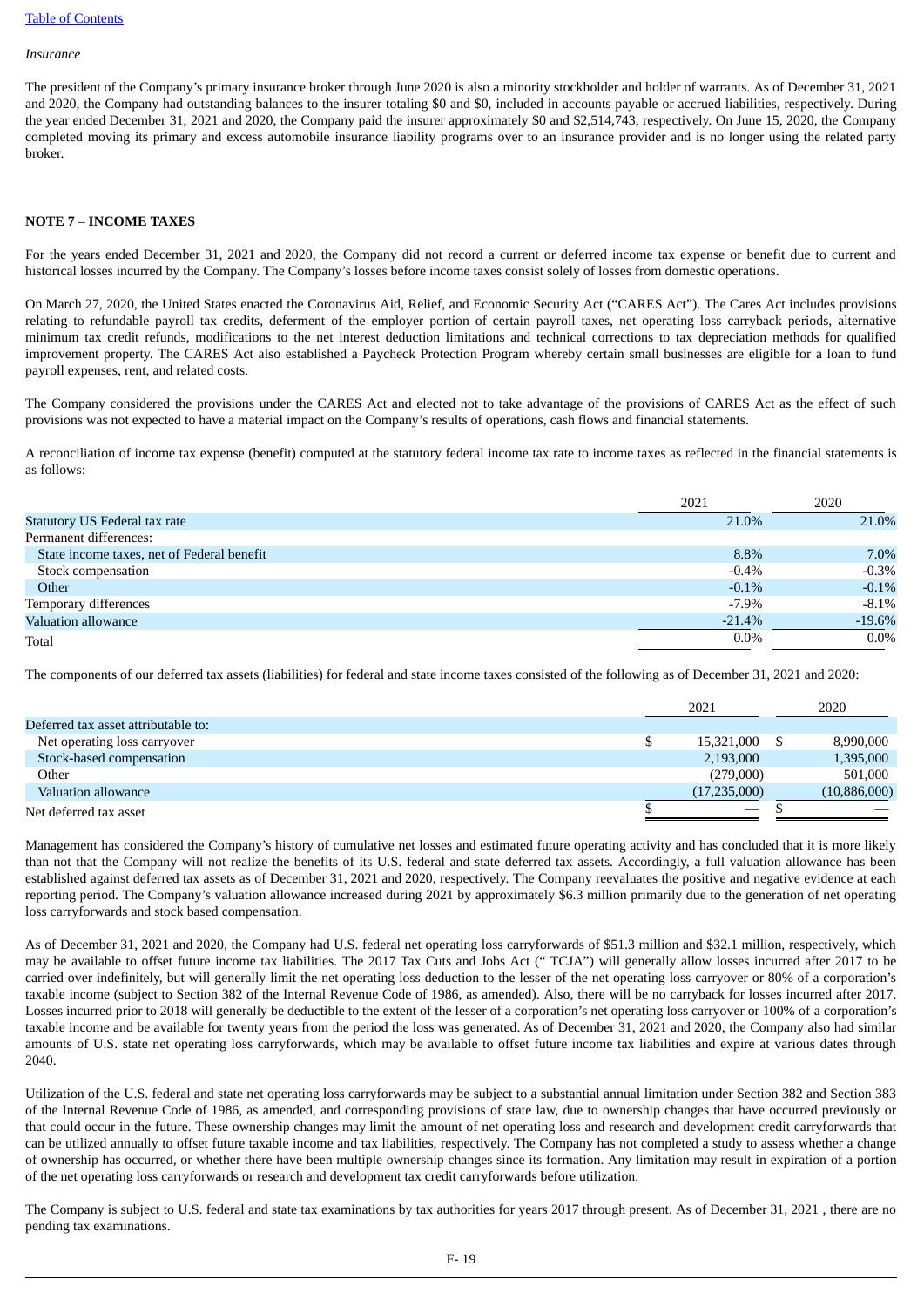# **NOTE 8** – **SUBSEQUENT EVENTS**

On August 27, 2021, a putative securities class action complaint captioned Baron v. Hyrecar Inc. et al., Case No. 21-cv-06918, was filed in the United States District Court for the Central District of California against the Company; its Chief Executive Officer, Joseph Furnari; and its former Chief Financial Officer, Robert Scott Brogi. This action is described in Note 3. Subsequent to December 31, 2021, Lead Plaintiff filed an opposition on January 10, 2022 and the Defendants filed a reply on January 18, 2022. On February 16, 2022, the Court granted defendants' motion to dismiss on the basis that Lead Plaintiff failed to adequately plead any of defendants' statements were materially false or misleading. Because the Court ruled that Plaintiff did not sufficiently plead falsity, the Court did not address the additional arguments regarding scienter at the time. The Court permitted Lead Plaintiff leave to amend its complaint. The next amended complaint, if any, must be filed no later than March 21, 2022. Should Lead Plaintiff file another amended complaint, the Company and individual defendants anticipate filing another motion to dismiss the claims. The Company believes that the allegations in this lawsuit are without merit and will continue to vigorously defend against them.

F- 20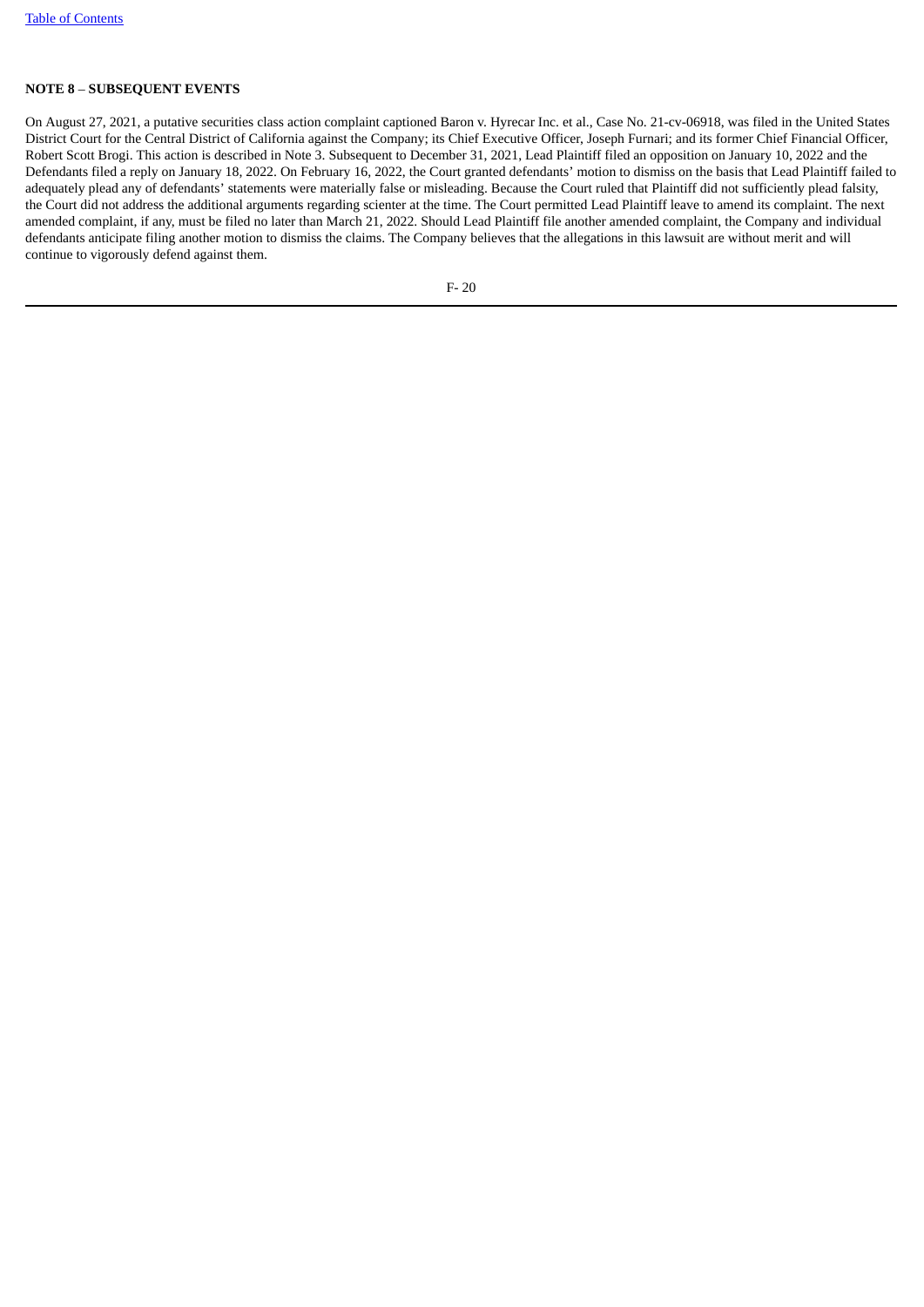# **SIGNATURES**

<span id="page-58-0"></span>Pursuant to the requirements of the Securities Exchange Act of 1934, the Registrant has duly caused this report to be signed on its behalf by the undersigned thereunto duly authorized on this 15 th day of March 2022.

# HYRECAR INC.

| By: | /s/ Joseph Furnari      |
|-----|-------------------------|
|     | Joseph Furnari          |
|     | Chief Executive Officer |
|     |                         |
| By: | /s/ Serge De Bock       |
|     | Serge De Bock           |
|     | Chief Financial Officer |

Pursuant to the requirements of the Securities Act of 1934, this annual report on Form 10-K has been signed below by the following persons on behalf of the registrant and in the capacities and on the dates indicated.

| <b>Signature</b>                     | <b>Title</b>                                                          |                | <b>Date</b> |  |  |  |  |
|--------------------------------------|-----------------------------------------------------------------------|----------------|-------------|--|--|--|--|
| /s/ Joseph Furnari<br>Joseph Furnari | Chief Executive Officer and Director<br>(Principal Executive Officer) | March 15, 2022 |             |  |  |  |  |
|                                      |                                                                       |                |             |  |  |  |  |
| /s/ Serge De Bock                    | Chief Financial Officer                                               | March 15, 2022 |             |  |  |  |  |
| Serge De Bock                        | (Principal Financial and Accounting Officer)                          |                |             |  |  |  |  |
| /s/ Grace Mellis                     | Director                                                              | March 15, 2022 |             |  |  |  |  |
| <b>Grace Mellis</b>                  |                                                                       |                |             |  |  |  |  |
| /s/ Brooke Skinner Ricketts          | Director                                                              | March 15, 2022 |             |  |  |  |  |
| <b>Brooke Skinner Ricketts</b>       |                                                                       |                |             |  |  |  |  |
| /s/ Michael Root                     | <b>Director</b>                                                       | March 15, 2022 |             |  |  |  |  |
| Michael Root                         |                                                                       |                |             |  |  |  |  |
| /s/ Jayaprakash Vijayan              | Director                                                              | March 15, 2022 |             |  |  |  |  |
| Jayaprakash Vijayan                  |                                                                       |                |             |  |  |  |  |

-35-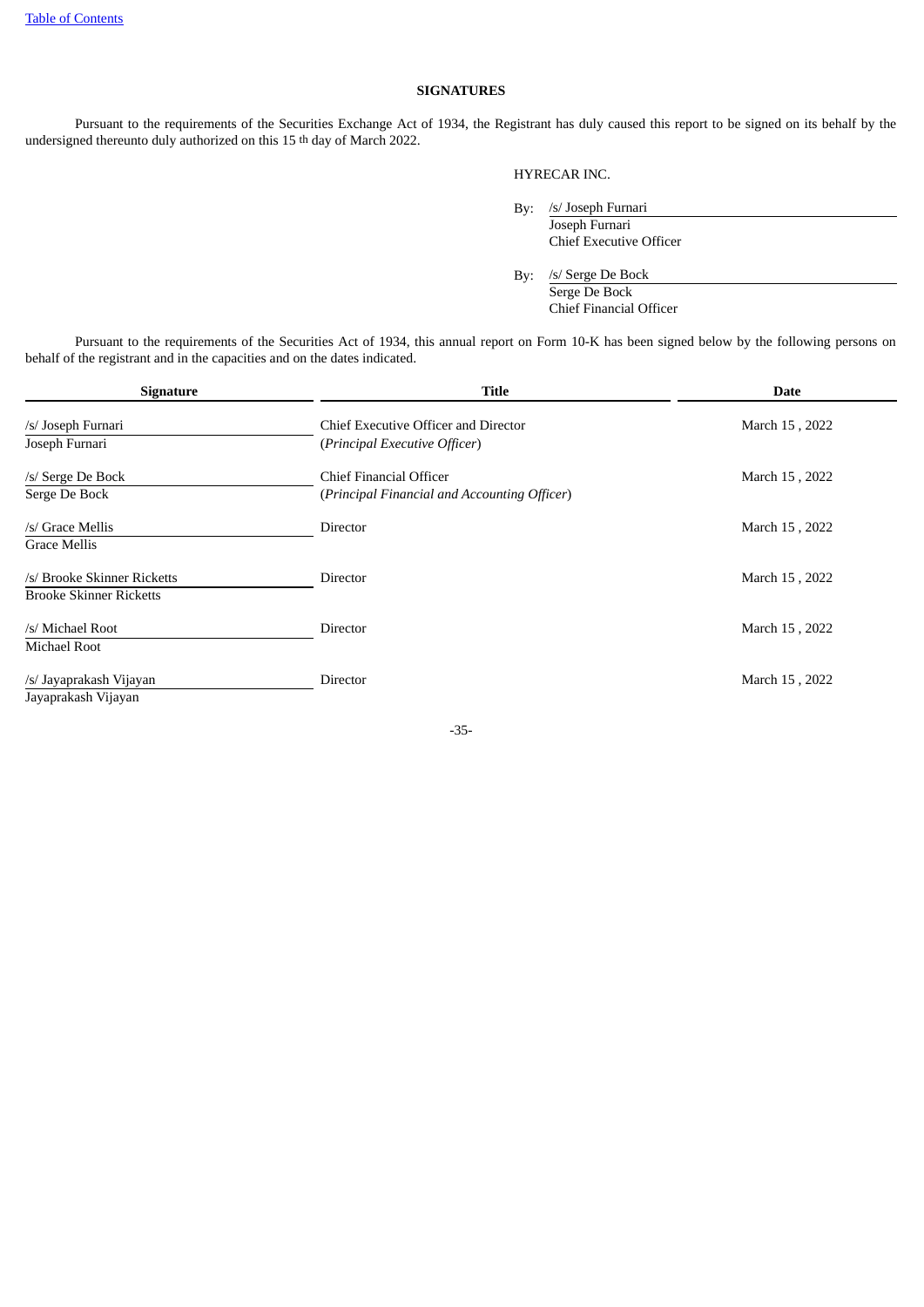

<span id="page-59-0"></span>June 4, 2021

Serge De Bock Palo Alto, California Serge.v.debock@gmail.com

Dear Serge,

Congratulations! HyreCar Inc. ("HyreCar" or the "Company") is pleased to present to you a conditional offer of employment as Chief Financial Officer starting **June 28, 2021** ("Start Date") if you accept our employment offer and satisfy all conditions outlined below.

You will head of the Finance and Accounting Department reporting directly to the Chief Executive Officer ("CEO"). HyreCar's general expectations and requirements for your position are outlined in the attached Job Description, however, your specific job duties may change at the discretion of the CEO. The terms and conditions of your employment will be governed by this letter, and established HyreCar policies and procedures, including those contained in HyreCar's Employee Handbook. On the date of hire, you will be asked to review and comply with established HyreCar policies and procedures.

# **COMPENSATION AND HOURS**.

Base Salary: For all services rendered by you to the Company, the Company will pay you an annual base salary of Three Hundred Fifty Thousand Dollars (\$350,000.00) ("Base Salary"), which will accrue and be payable in arrears in accordance with the Company's general payroll practices and shall be subject to annual review by the Board of Directors (the "Board") and adjusted in the discretion of the Board based upon the Company's performance and/or marketplace rates.

Equity Grant: In connection with entering into this offer letter, following the commencement of your employment with the Company, the Company will recommend to the Board of Directors that it grant you a restricted stock unit for 100,000 shares of the Company's common stock (the "RSUs"), provided that you are employed by the Company on the date of grant. The RSU will be subject to the terms and conditions of the Company's 2021 Equity Incentive Plan (the "Plan") and a restricted stock unit agreement to be entered into between you and the Company and shall vest as follows: 25% of the RSUs shall vest on the twelve month anniversary of your Start Date, then the remaining RSUs shall vest in twelve (12) equal quarterly installments.

Annual Bonus: While you are employed, you will be eligible to receive a fiscal year-end bonus (the "Bonus"), less applicable taxes and withholding, as set forth on Exhibit A hereto. The Board will, in its good faith discretion, establish the performance goals for the annual Bonus. The Bonus shall be paid to you within thirty (30) days following the final determination by the Board of the amount thereof based upon the audited financial statements of the Company for the applicable year.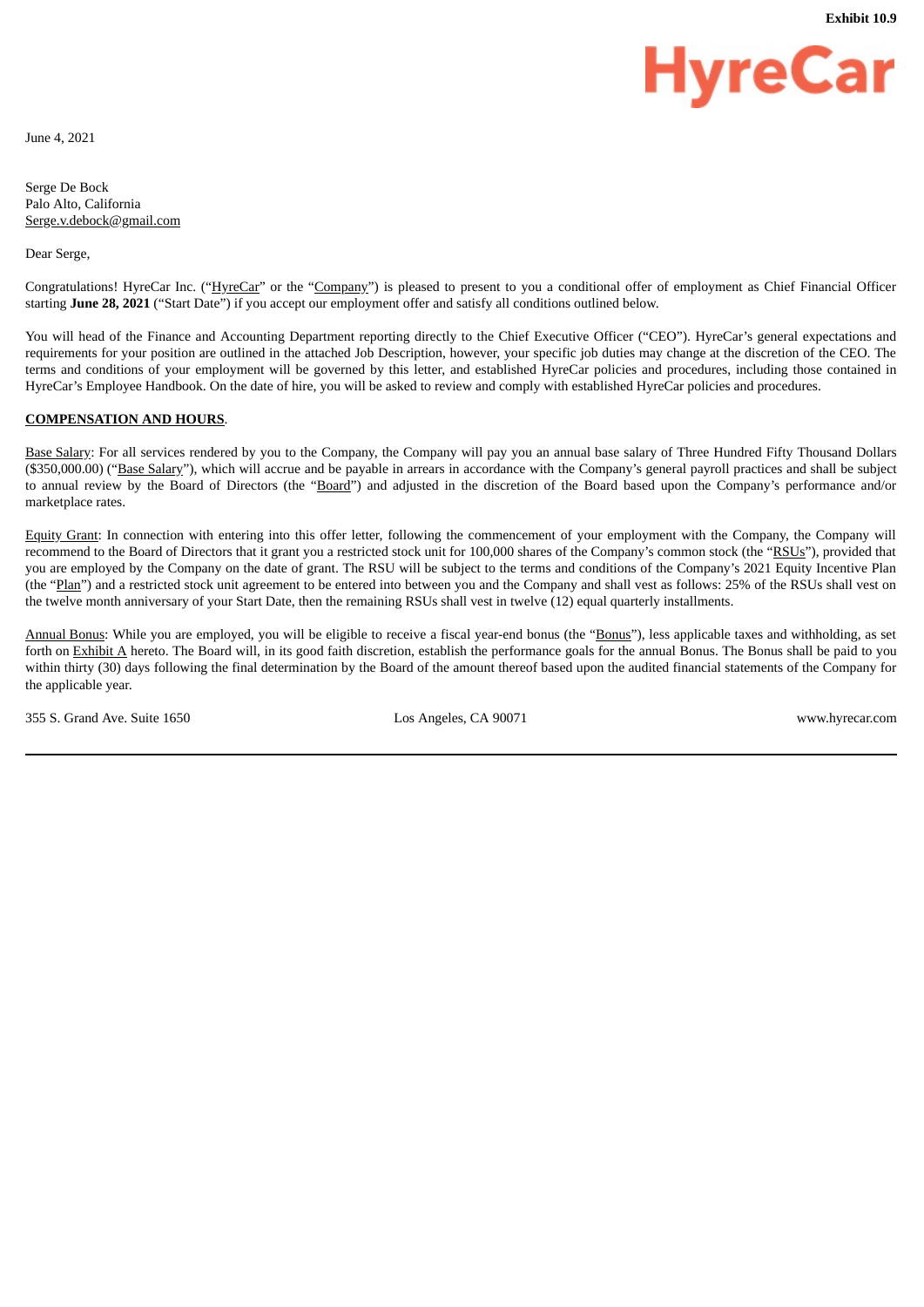# **HyreCar**

Generally, you will be expected to work 8:30 a.m. to 6:00 p.m., Monday through Friday, however, your work schedule will fluctuate based on the HyreCar's business needs. Your job duties may require that you work outside of these hours, including before and after the expected hours as set forth above. You acknowledge and agree that given your status as an "exempt" employee, as such term is defined under California and federal labor law, you will not be eligible for overtime pay.

**BENEFITS**. You are eligible for HyreCar's benefits package which currently includes medical, dental, vision, and a 401(k) retirement plan, a detailed explanation of the benefits offered is provided in HyreCar handbook. In addition, you are eligible for HyreCar-paid benefits such as life insurance, and short and long-term disability, in accordance with eligibility as set forth by these policies. You will be eligible to start receiving these benefits on the first day of the month following your employment start date. More information regarding these benefits will be provided upon the start of your employment. Your eligibility for paid time off, paid holidays, and paid sick leave benefits is set forth in the HyreCar handbook. Currently, the Company observes 10 paid holidays per year and has an unlimited paid time off policy however, all such benefits are subject to change as set forth in HyreCar's handbook.

**AT WILL EMPLOYMENT.** By accepting this offer, you acknowledge that your employment with HyreCar will be "at-will," which means that it may be terminated by you or by HyreCar at any time, with or without notice, with or without cause. In addition, the terms of your employment, compensation, benefits, or privileges (excluding this at-will policy) may change at any time, without advance notice or consent at the sole discretion of HyreCar, to the extent permissible by law. Nothing in this Offer Letter is intended to change the at-will nature of employment or HyreCar's right to modify the terms and conditions of your employment in its sole discretion, as allowed by law.

You also acknowledge that you are not resigning employment elsewhere, or relocating your residence, in reliance on any promise or representation by HyreCar regarding the kind, character or existence of work you will be assigned, or any expected length of your employment with HyreCar, other than the promises or representations expressly contained in this letter, the attached Job Description, and those contained in HyreCar's handbook. The at-will nature of your employment may only be modified in writing signed by you and HyreCar's CEO.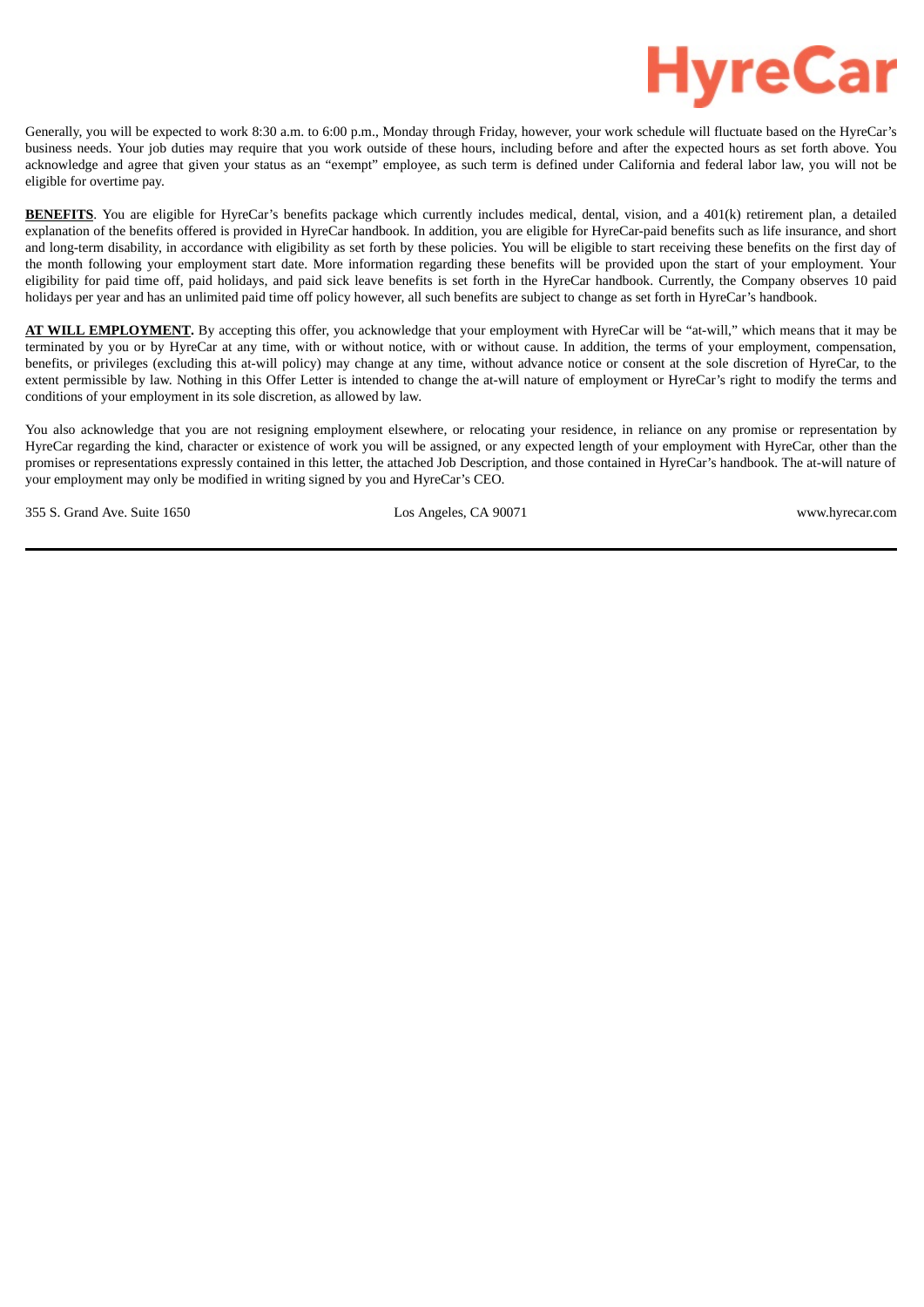

**CONDITIONS TO OFFER OF EMPLOYMENT.** This offer of employment is subject to satisfaction of the conditions stated in the paragraphs below, and you should not give notice of resignation to your current employer until you have been notified by HyreCar that these conditions have been satisfied.

(1) **Background Check.** All new employees of HyreCar must undergo a routine background check. Our offer is conditioned upon a satisfactory result from your background check, regardless of whether or not it is entirely completed before you start work with us. Prior to any background check being performed you will receive a detailed disclosure regarding the background check being procured by HyreCar, in conformity with all state and federal requirements. No background check will be procured until and unless you provide HyreCar your informed signed consent. As a reminder, however, a background check is required in order for you to commence your employment with HyreCar. Therefore, should you decline authorization for HyreCar to run a background check, HyreCar will not be able to continue with your hiring process.

(2) **Verification of References.** In addition to the background check, HyreCar also requires satisfactory confirmation of your employment history, as listed in your Application for Employment. HyreCar may also perform a verification check of the personal references you listed. As with your background check, you will receive a detailed disclosure regarding the consumer report or investigative consumer report being procured by HyreCar, in conformity with all state and federal requirements. Verification of references will not be undertaken until and unless you provide HyreCar your informed signed consent.

(3) **Arbitration of Employment Disputes.** HyreCar has a policy requiring arbitration of employment disputes. An Arbitration Agreement is attached to this letter for you to sign and return with your endorsed copy of this letter.

(4) **Proprietary Information and Invention Assignment Agreement**. It is important for HyreCar to protect its proprietary information and intellectual property. For these reasons, you must sign and return the attached Proprietary Information and Invention Assignment Agreement with your endorsed copy of this letter.

(5) **Immigration Law Compliance.** Pursuant to the Immigration and Nationality Act, HyreCar is required to verify the identity and employment authorization of all new hires. Under the law, employers are required to ask all new employees, including United States Citizens, to present certain documents that show their identity and authorization to work in the United States. You will need to present those documents on your first day or work. Should you wish to see the complete list of acceptable documents, or you anticipate having difficulty completing the I-9 or producing the required documents.

[remainder of page left intentionally blank]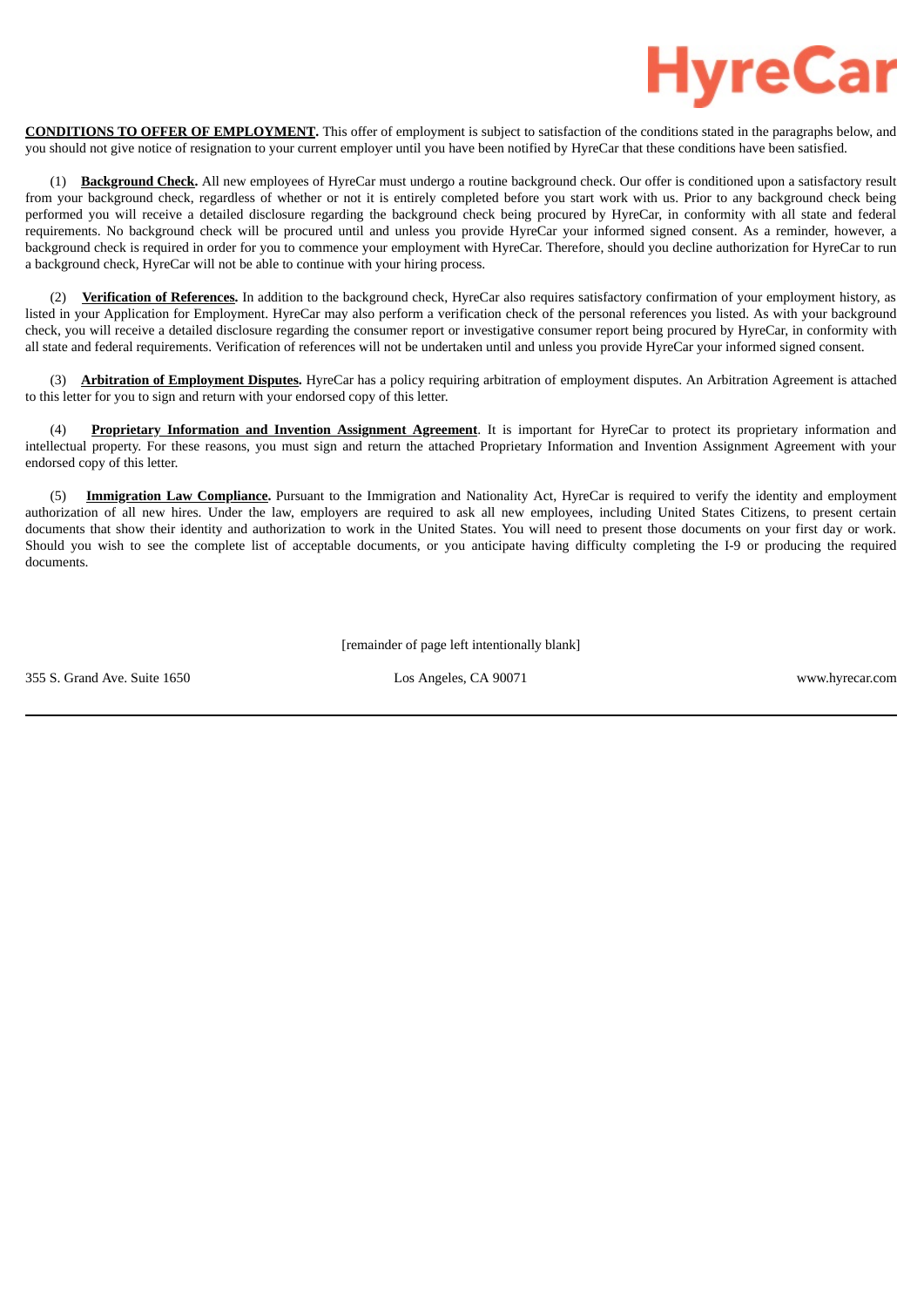

If you accept our offer, please sign in the space indicated below and return it no later than **June 7, 2021** to Joseph Furnari at joe@hyrecar.com.

On behalf of HyreCar, I want to thank you for your consideration of our offer of employment. We are looking forward to hearing from you in the very near future, and look forward to having you join our team!

Sincerely,

Joe Furnari, CEO HyreCar Inc.

Agreed and accepted on this date: \_\_\_\_\_\_\_\_\_\_

By: \_\_\_\_\_\_\_\_\_\_\_\_\_\_\_\_\_\_\_\_\_\_\_\_\_\_\_\_\_\_\_\_\_\_\_\_\_\_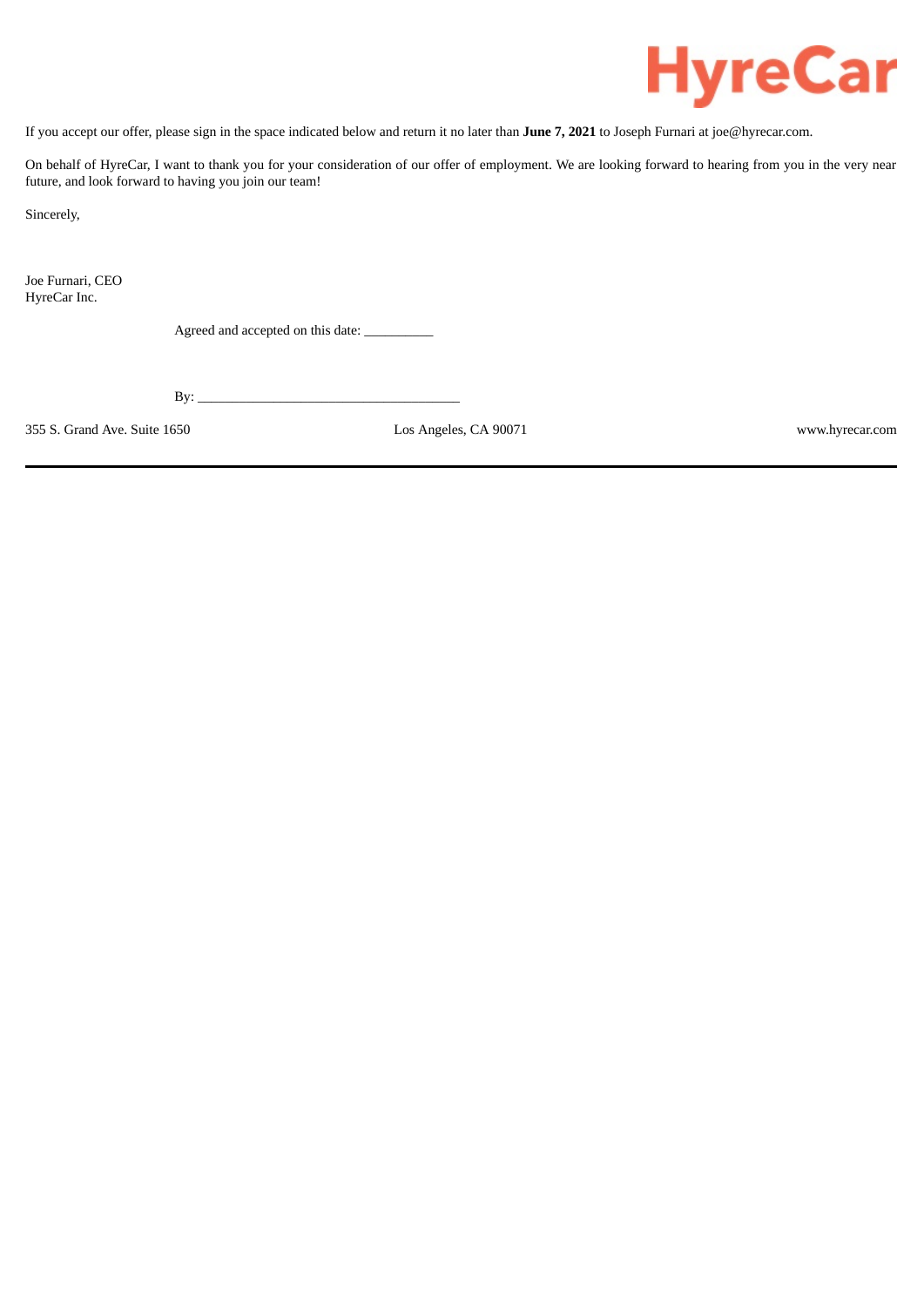

# **JOB DESCRIPTION**

As the Chief Financial Officer you will be directly responsible for managing the preparation of our SEC filings, including the 10-Qs and 10-K, and coordination with our legal team with respect to the Proxy Statement and miscellaneous filings. Oversee and direct budgeting, audit, tax, accounting, purchasing, acquisition, real estate and insurance activities for the company. Work closely with the board and executives on long-range planning, cash management and funds allocation. Maintain relationships with financial institutions on matters of lines of credit and funds management. Direct the Controller and Business Managers in providing and managing the procedures and systems necessary to maintain proper records and to afford adequate accounting controls and services. Maintain close working relationships with auditors to ensure adherence to Generally Accepted Accounting Principles (GAAP). Maintain close working relationship with legal counsel to ensure that all company financial activities are properly conducted, documented, and reported. Assist the business managers in preparing financial projections and budgets for each department. Negotiate relationships with insurers to provide insurance coverage and other benefits. Other tasks as assigned.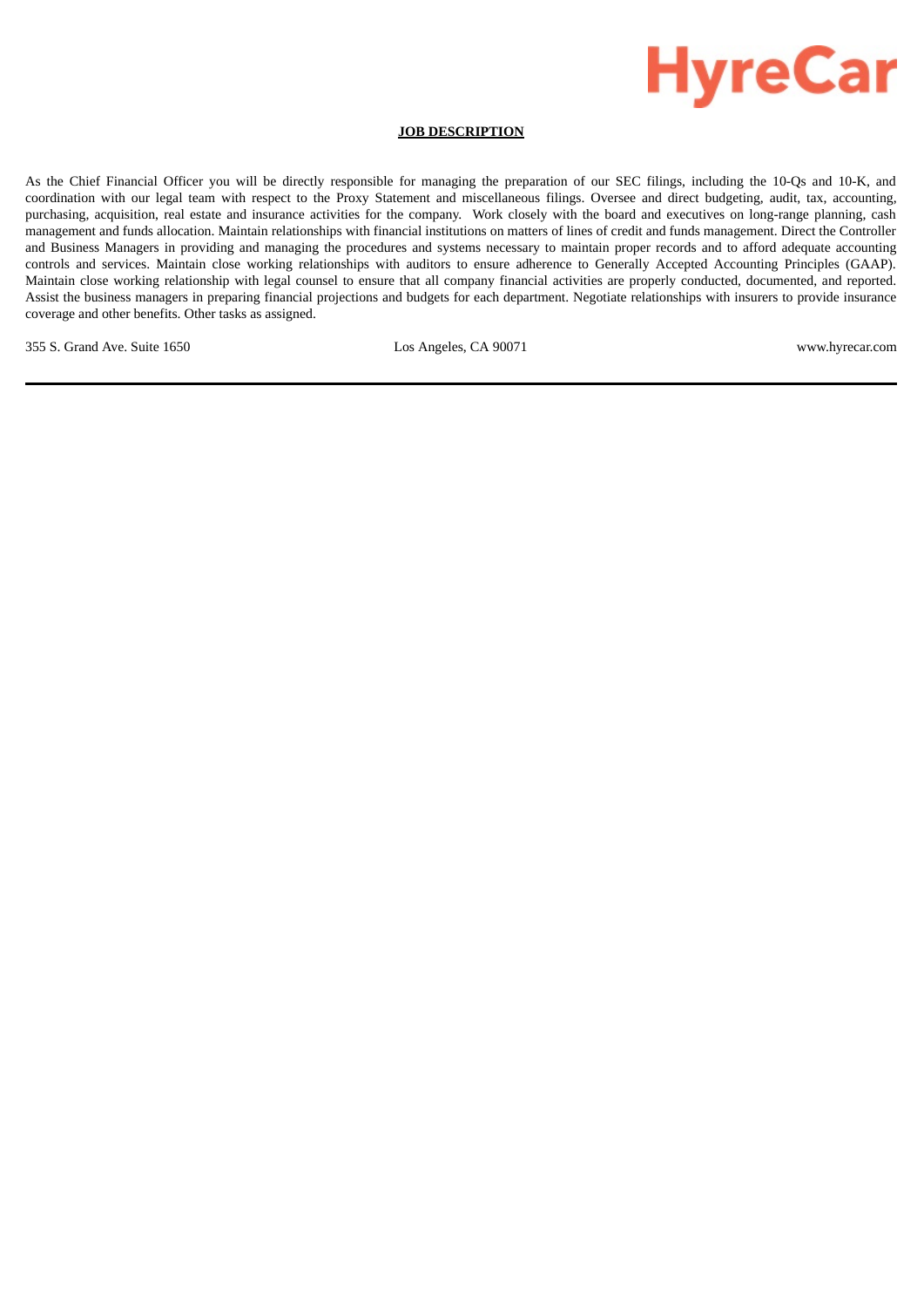

# EXHIBIT A

| 2021 Base Salary            | \$350,000   |
|-----------------------------|-------------|
| 2021 Variable Comp          | N/A         |
| 2021 Cash Bonus             | \$100,000   |
| 2021 LTI RSU Target         | \$250,000   |
| <b>Initial Equity Grant</b> | 100,000 RSU |

2021 Target Cash Bonus, Variable Comp and LTI grant will be based on reaching performance milestones agreed in Company Strategy Presentation Goals per executive and agreed by the Board. The vesting of grants will be agreed after year-end in early 2022 after review of company and performance targets. Target LTI grant will be calculated on grant date going forward and taxes will be deducted at grant date and shares minus minimum tax obligation will be granted into your Employee Share Account held at Carta. All shares subject to Company Share Plan and Trading Policy for which you must annually affirm you have read and understood.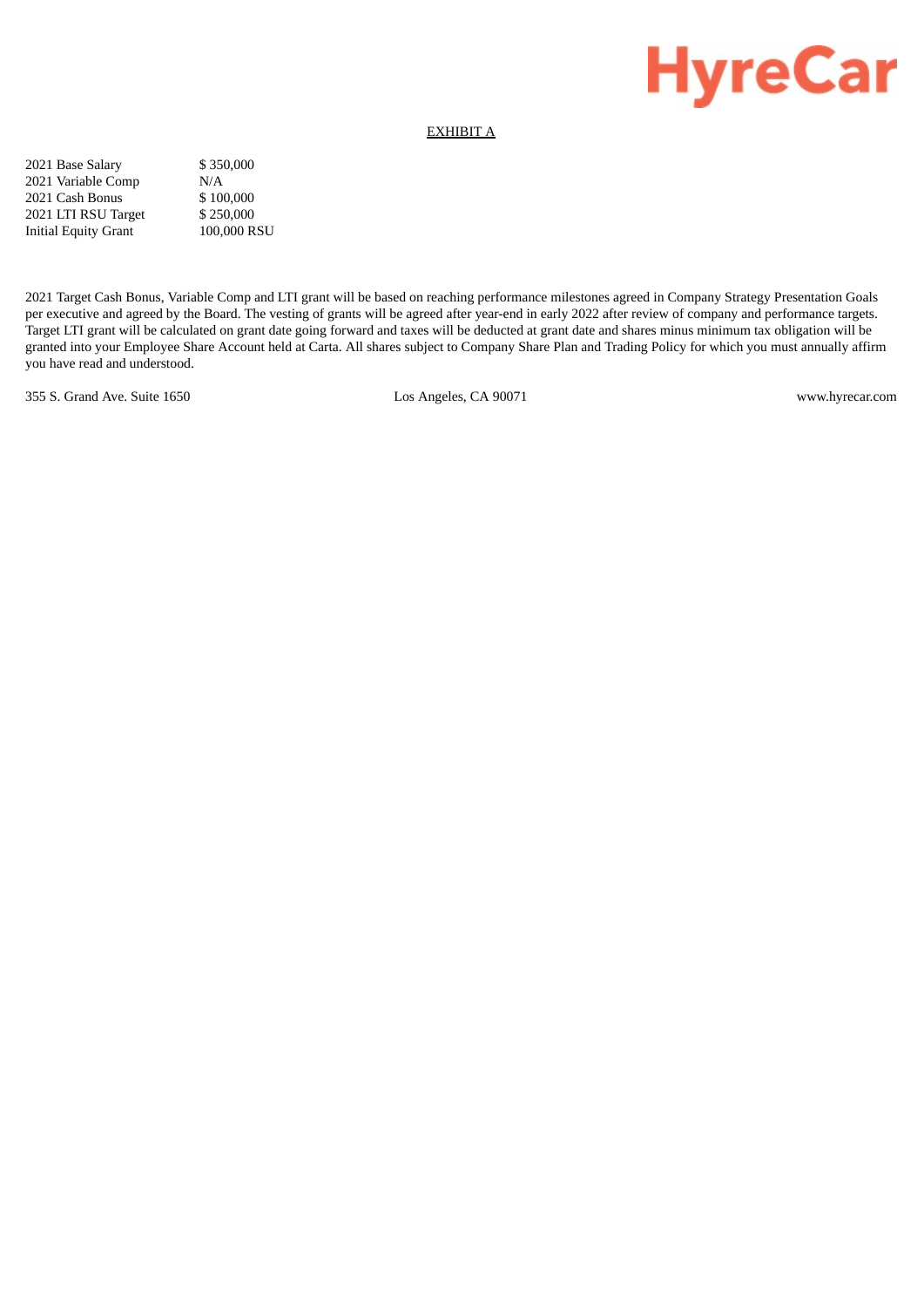# **Exhibit 23.1**

# **CONSENT OF INDEPENDENT REGISTERED PUBLIC ACCOUNTING FIRM**

<span id="page-65-0"></span>We consent to the incorporation by reference in the following Registration Statements:

- 1) Registration Statement (Form S-8 No. 333-229222) pertaining to HyreCar, Inc. 2018 Equity Incentive Plan,
- 2) Registration Statement (Form S-8 No. 333-230472) pertaining to HyreCar, Inc. 2016 Equity Incentive Plan;
- 3) Registration Statement (Form S-3 No. 333-234525) pertaining to HyreCar, Inc.
- 4) Registration Statement (Form S-3 No. 333-238534) pertaining to HyreCar, Inc.
- 5) Registration Statement (Form S-3 No. 333-252716) pertaining to HyreCar, Inc.
- 6) Registration Statement (Form S-3 No. 333-257372) pertaining to HyreCar, Inc.

of our report dated March 15, 2022 with respect to the consolidated financial statements of HyreCar, Inc. which appear in this Annual Report on Form 10-K.

/s/ dbbmckennon 3501 San Diego, California

March 15 , 2022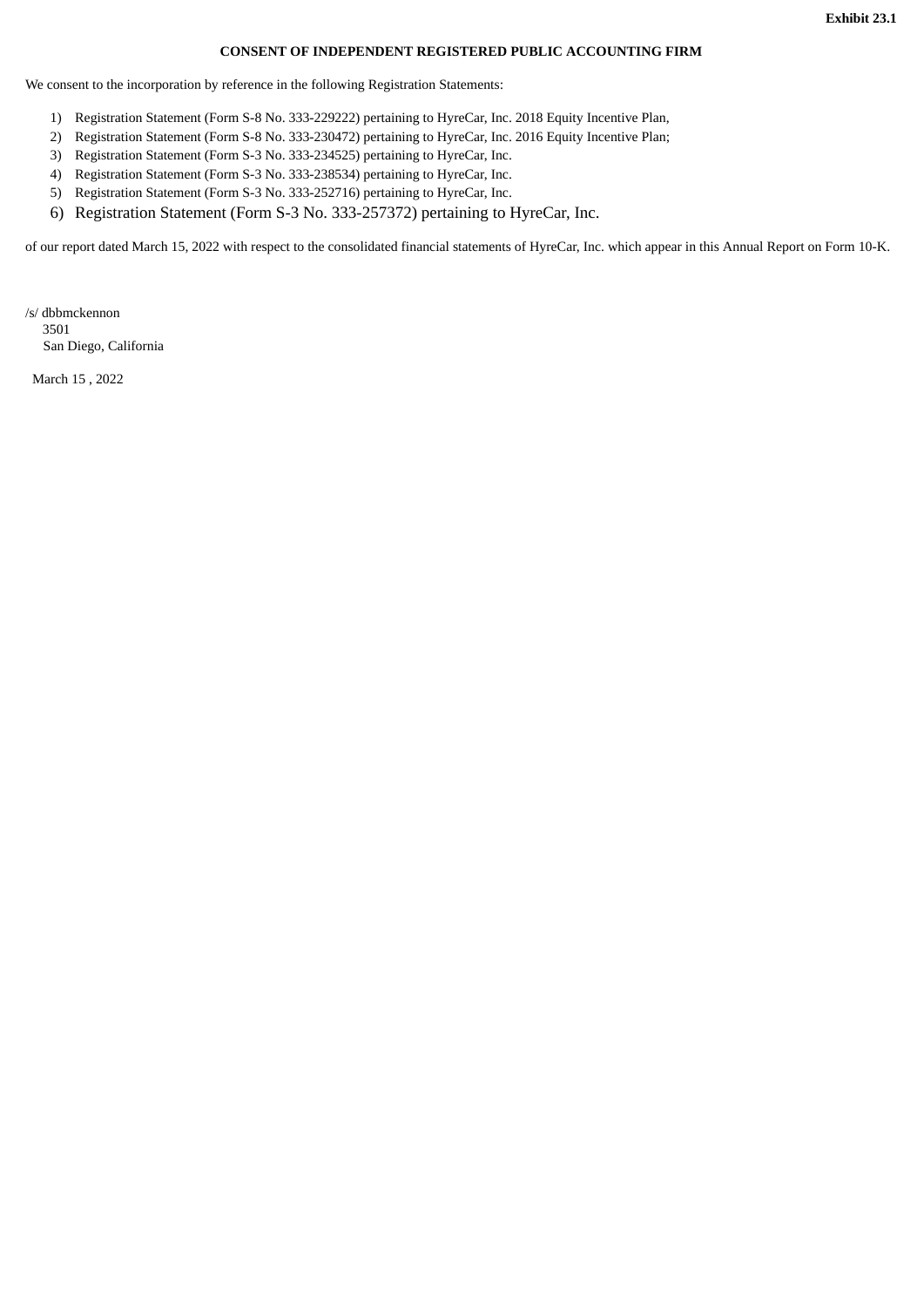# **CERTIFICATION OF CHIEF EXECUTIVE OFFICER PURSUANT TO SECTION 302 OF THE SARBANES-OXLEY ACT OF 2002**

<span id="page-66-0"></span>I, Joseph Furnari, certify that:

- 1. I have reviewed this Annual Report on Form 10-K of HyreCar Inc.;
- 2. Based on my knowledge, this report does not contain any untrue statement of a material fact or omit to state a material fact necessary to make the statements made, in light of the circumstances under which such statements were made, not misleading with respect to the period covered by this report;
- 3. Based on my knowledge, the financial statements, and other financial information included in this report, fairly present in all material respects the financial condition, results of operations and cash flows of the registrant as of, and for, the periods presented in this report;
- 4. The registrant's other certifying officer and I are responsible for establishing and maintaining disclosure controls and procedures (as defined in Exchange Act Rules 13a-15(e) and 15d-15(e)) and internal control over financial reporting (as defined in Exchange Act Rules 13a-15(f) and 15d- $15(f)$ ) for the registrant and have:
	- a. designed such disclosure controls and procedures, or caused such disclosure controls and procedures to be designed under our supervision, to ensure that material information relating to the registrant, including its subsidiaries, is made known to us by others within those entities, particularly during the period in which this report is being prepared;
	- b. designed such internal control over financial reporting, or caused such internal control over financial reporting to be designed under our supervision, to provide reasonable assurance regarding the reliability of financial reporting and the preparation of financial statements for external purposes in accordance with generally accepted accounting principles;
	- c. evaluated the effectiveness of the registrant's disclosure controls and procedures and presented in this report our conclusions about the effectiveness of the disclosure controls and procedures, as of the end of the period covered by this report based on such evaluation; and
	- d. disclosed in this report any change in the registrant's internal control over financial reporting that occurred during the registrant's most recent fiscal quarter (the registrant's fourth fiscal quarter in the case of an annual report) that has materially affected, or is reasonably likely to materially affect, the registrant's internal control over financial reporting; and
- 5. The registrant's other certifying officer and I have disclosed, based on our most recent evaluation of internal control over financial reporting, to the registrant's auditors and the audit committee of registrant's board of directors (or persons performing the equivalent function):
	- a. all significant deficiencies and material weaknesses in the design or operation of internal control over financial reporting which are reasonably likely to adversely affect the registrant's ability to record, process, summarize and report financial information; and
	- b. any fraud, whether or not material, that involves management or other employees who have a significant role in the registrant's internal control over financial reporting.

Dated: March 15, 2021 **By:** /s/ Joseph Furnari

Joseph Furnari Chief Executive Officer (*Principal Executive Officer*)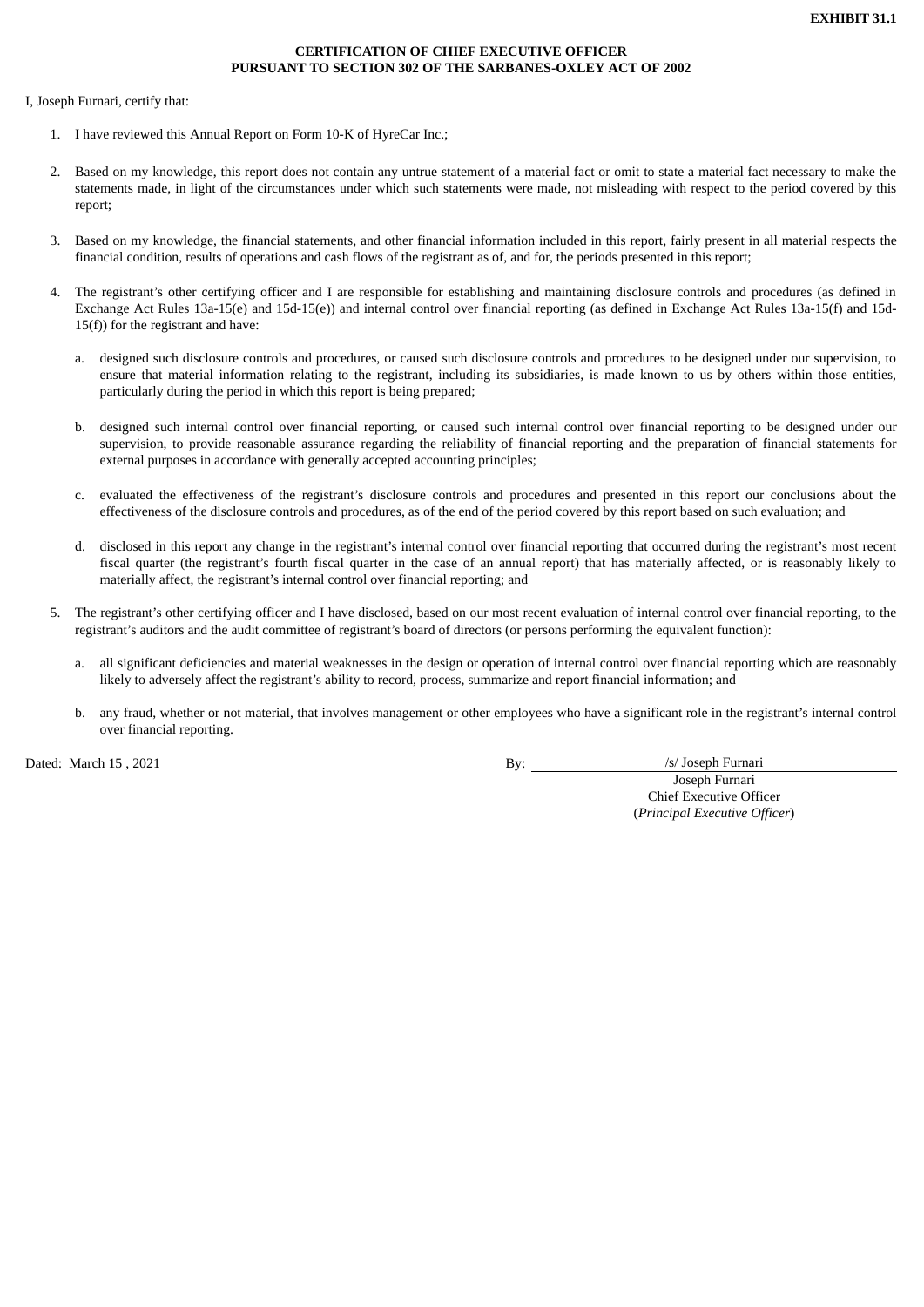# **CERTIFICATION OF CHIEF FINANCIAL OFFICER PURSUANT TO SECTION 302 OF THE SARBANES-OXLEY ACT OF 2002**

<span id="page-67-0"></span>I, Serge De Bock, certify that:

- 1. I have reviewed this Annual Report on Form 10-K of HyreCar Inc.;
- 2. Based on my knowledge, this report does not contain any untrue statement of a material fact or omit to state a material fact necessary to make the statements made, in light of the circumstances under which such statements were made, not misleading with respect to the period covered by this report;
- 3. Based on my knowledge, the financial statements, and other financial information included in this report, fairly present in all material respects the financial condition, results of operations and cash flows of the registrant as of, and for, the periods presented in this report;
- 4. The registrant's other certifying officer and I are responsible for establishing and maintaining disclosure controls and procedures (as defined in Exchange Act Rules 13a-15(e) and 15d-15(e)) and internal control over financial reporting (as defined in Exchange Act Rules 13a-15(f) and 15d-15 $(f)$ ) for the registrant and have:
	- a. designed such disclosure controls and procedures, or caused such disclosure controls and procedures to be designed under our supervision, to ensure that material information relating to the registrant, including its consolidated subsidiaries, is made known to us by others within those entities, particularly during the period in which this report is being prepared;
	- b. designed such internal control over financial reporting, or caused such internal control over financial reporting to be designed under our supervision, to provide reasonable assurance regarding the reliability of financial reporting and the preparation of financial statements for external purposes in accordance with generally accepted accounting principles;
	- c. evaluated the effectiveness of the registrant's disclosure controls and procedures and presented in this report our conclusions about the effectiveness of the disclosure controls and procedures, as of the end of the period covered by this report based on such evaluation; and
	- d. disclosed in this report any change in the registrant's internal control over financial reporting that occurred during the registrant's most recent fiscal quarter (the registrant's fourth fiscal quarter in the case of an annual report) that has materially affected, or is reasonably likely to materially affect, the registrant's internal control over financial reporting; and
- 5. The registrant's other certifying officer and I have disclosed, based on our most recent evaluation of internal control over financial reporting, to the registrant's auditors and the audit committee of registrant's board of directors (or persons performing the equivalent function):
	- a. all significant deficiencies and material weaknesses in the design or operation of internal control over financial reporting which are reasonably likely to adversely affect the registrant's ability to record, process, summarize and report financial information; and
	- b. any fraud, whether or not material, that involves management or other employees who have a significant role in the registrant's internal control over financial reporting.

Dated: March 15, 2022 **By:** /s/ Serge De Bock

Serge De Bock Chief Financial Officer (*Principal Financial Officer*)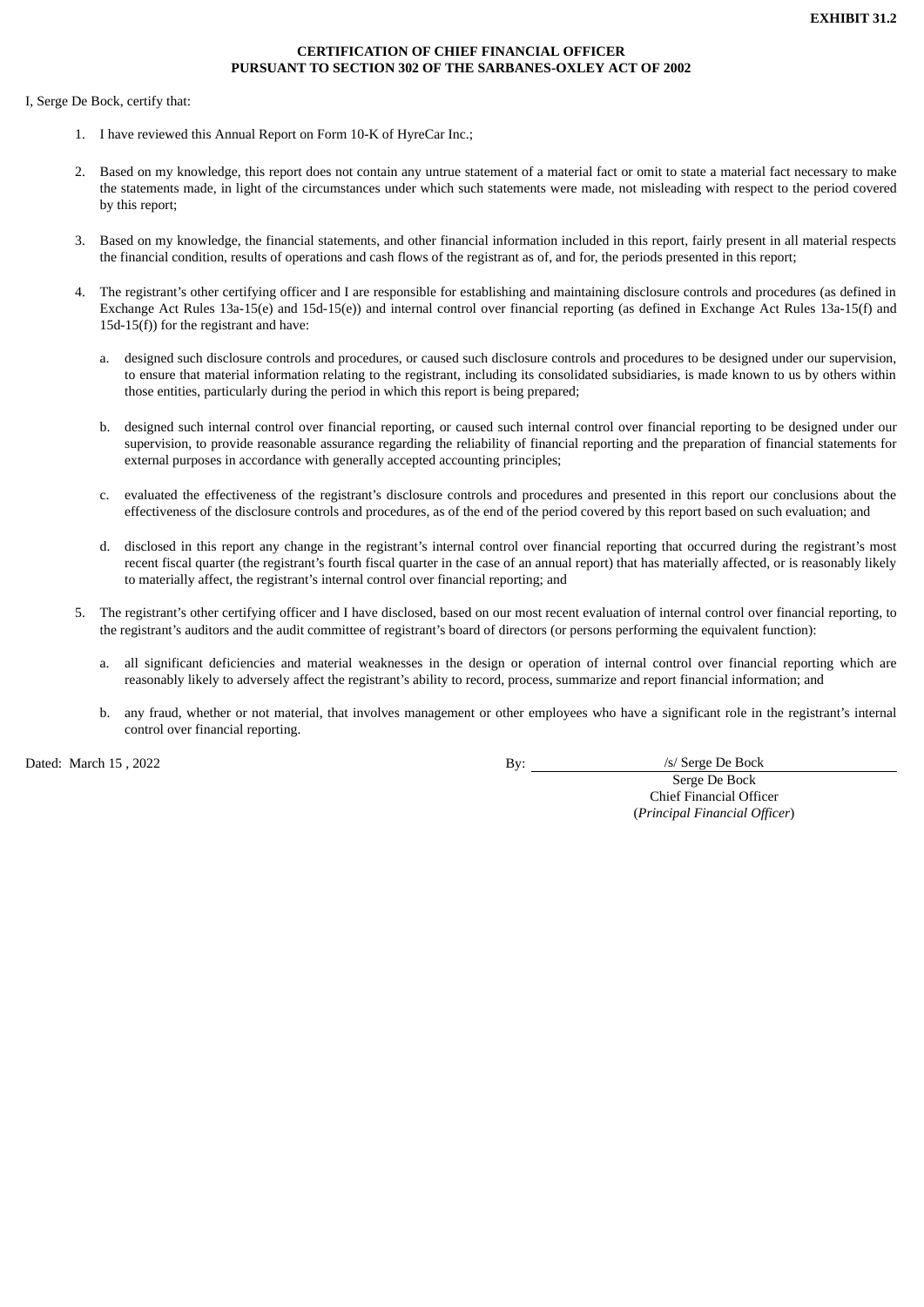# **CERTIFICATIONS OF CHIEF EXECUTIVE OFFICER AND CHIEF FINANCIAL OFFICER PURSUANT TO SECTION 906 OF THE SARBANES-OXLEY ACT OF 2002**

<span id="page-68-0"></span>I, Joseph Furnari, certify, pursuant to 18 U.S.C. Section 1350, as adopted pursuant to Section 906 of the Sarbanes-Oxley Act of 2002, that the Annual Report on Form 10-K of HyreCar Inc. for the year ended December 31, 2021 fully complies with the requirements of Section 13(a) or 15(d) of the Securities Exchange Act of 1934 and that information contained in such report fairly presents, in all material respects, the financial condition and results of operations of HyreCar Inc.

Dated: March 15, 2022 <br>By: <u>/s</u>/ Joseph Furnari

Joseph Furnari Chief Executive Officer (*Principal Executive Officer)*